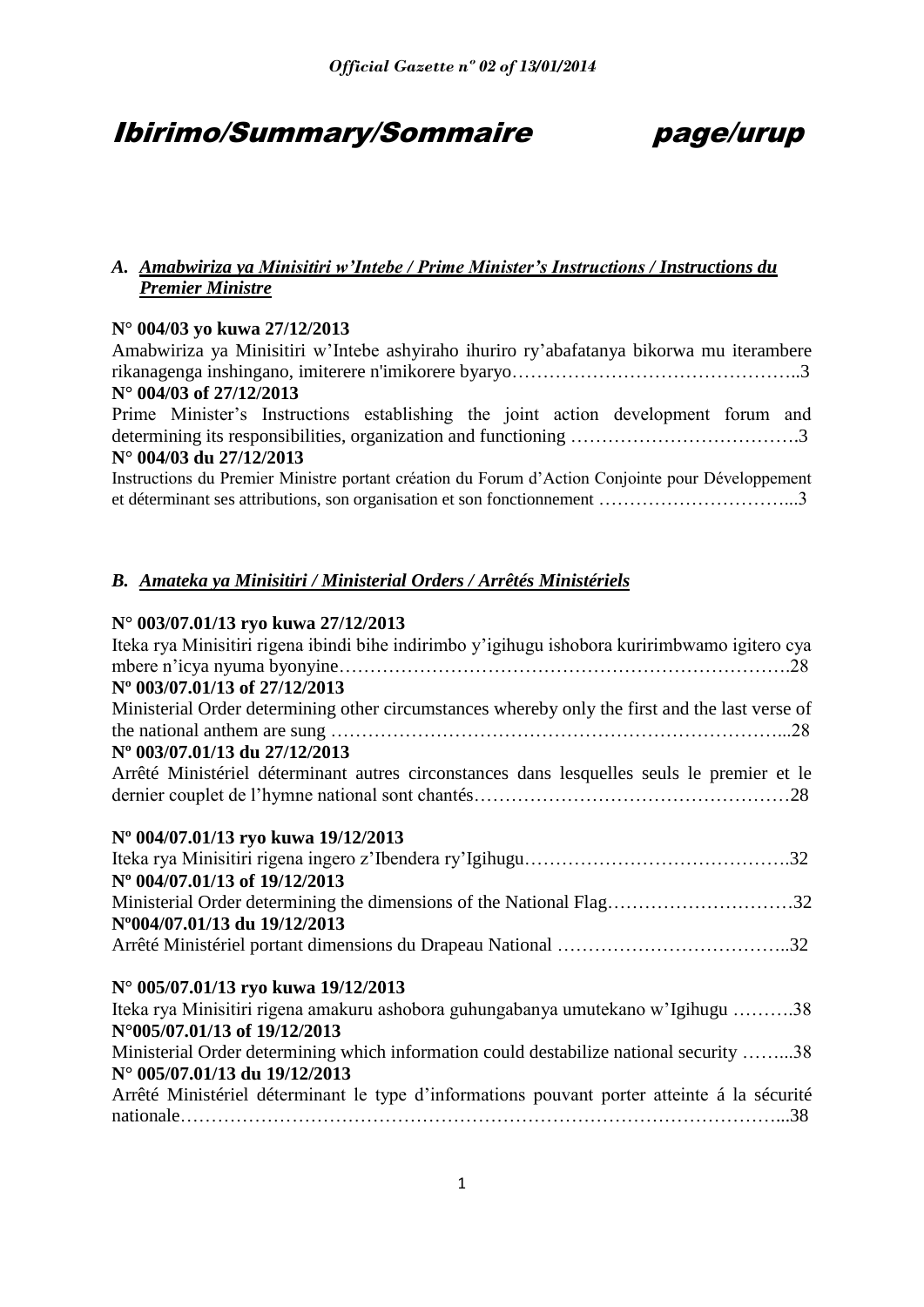## **N o 006/07.01/13 ryo ku wa 19/12/2013**

| Iteka rya Minisitiri rigena mu buryo burambuye amakuru ashobora gutangazwa59 |  |
|------------------------------------------------------------------------------|--|
| N°006/07.01/13 of 19/12/2013                                                 |  |
|                                                                              |  |
| $N^{\rm o}$ 006/07.01/13 du 19/12/2013                                       |  |
| Arrêté Ministériel déterminant en détails l'information á rendre publique59  |  |

## **Nº 007/07.01/13 ryo kuwa 27/12/2013**

| Iteka rya Minisitiri rigena igihe ntarengwa cyo gutanga amakuru cyangwa gutanga               |  |
|-----------------------------------------------------------------------------------------------|--|
|                                                                                               |  |
| N° 007/07.01/13 of 27/12/2013                                                                 |  |
| Ministerial Order determining the time limit for the provision of information or explanations |  |
|                                                                                               |  |
| N° 007/07.01/13 du 27/12/2013                                                                 |  |
| Arrêté Ministériel déterminant le délai prescrit pour donner une information ou pour fournir  |  |
|                                                                                               |  |

## **Nº 008/07.01/13 ryo kuwa 19/12/2013**

| Iteka rya Minisitiri rigena uburyo amafaranga asabwa mu itangwa ry'amakuru             |
|----------------------------------------------------------------------------------------|
| $N^{\circ}$ 008/07.01/13 of 19/12/2013                                                 |
| Ministerial Order determining the procedure of charges of fees related to access to    |
|                                                                                        |
| N° 008/07.01/13 du 19/12/2013                                                          |
| Arrêté Ministériel déterminant la procédure de paiement des frais relative á l'accès á |
|                                                                                        |
|                                                                                        |

## **Nº 009/07.01/13 ryo kuwa 19/12/2013**

|  |                                        |  |  |  |  |  | Iteka rya minisitiri rigena inzego z'abikorera zirebwa n'Itegeko ryerekeye kubona      |
|--|----------------------------------------|--|--|--|--|--|----------------------------------------------------------------------------------------|
|  |                                        |  |  |  |  |  |                                                                                        |
|  | $N^{\circ}$ 009/07.01/13 of 19/12/2013 |  |  |  |  |  |                                                                                        |
|  |                                        |  |  |  |  |  | Ministerial Order determining private organs to which the Law relating to access to    |
|  |                                        |  |  |  |  |  |                                                                                        |
|  | N° 009/07.01/13 du 19/12/2013          |  |  |  |  |  |                                                                                        |
|  |                                        |  |  |  |  |  | Arrêté Ministériel déterminant les organes privés auxquels la loi relative á l'accès á |
|  |                                        |  |  |  |  |  |                                                                                        |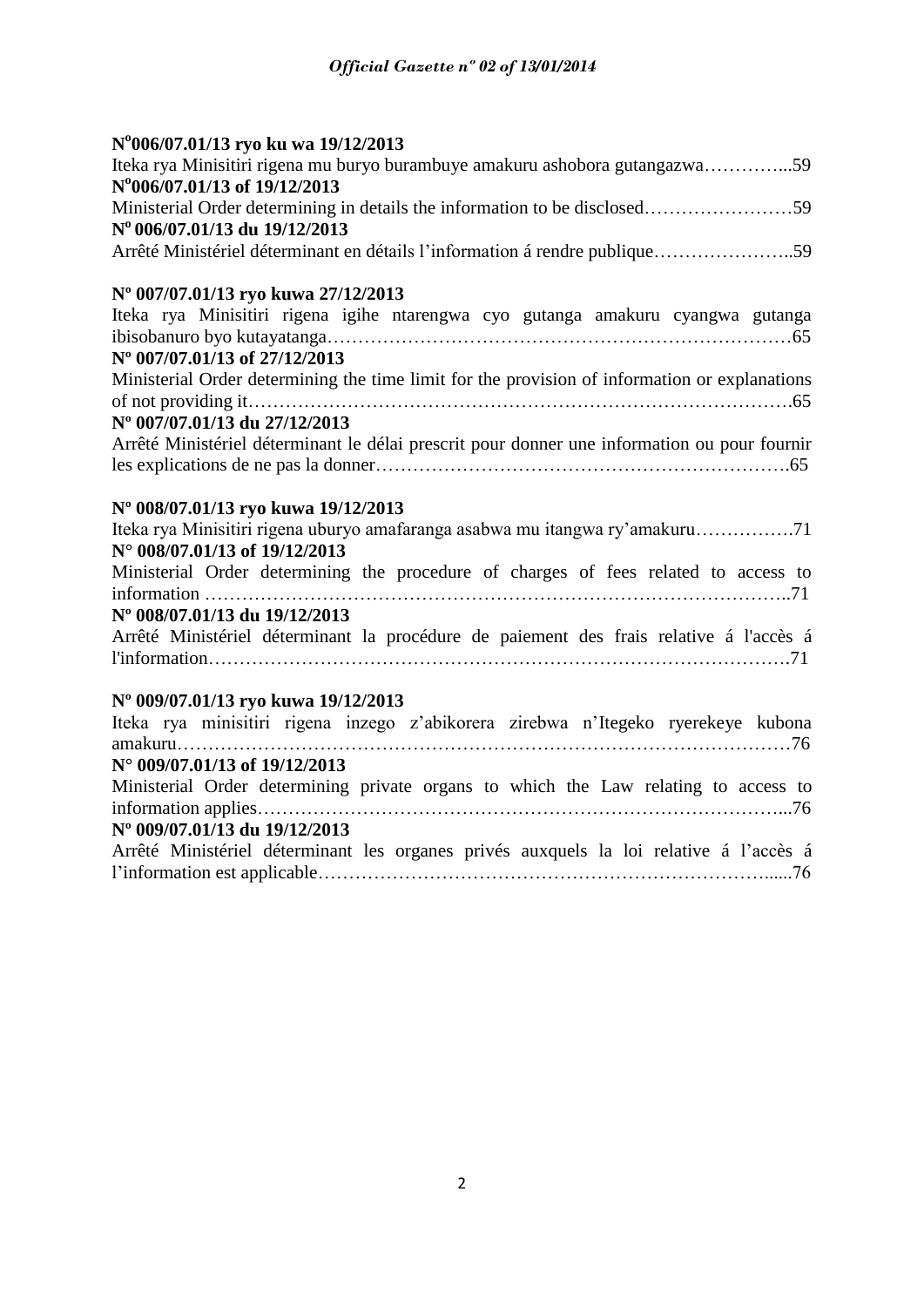**AMABWIRIZA YA MINISITIRI W'INTEBE PRIME MINISTER'S INSTRUCTIONS N° INSTRUCTIONS DU PREMIER MINISTRE N° 004/03 YO KUWA 27/12/2013 004/03 OF 27/12/2013 ESTABLISHING THE N° 004/03 DU 27/12/2013 PORTANT ASHYIRAHO IHURIRO RY'ABAFATANYA JOINT ACTION DEVELOPMENT FORUM CREATION DU FORUM D'ACTION**  BIKORWA MU ITERAMBERE AND **RIKANAGENGA IMITERERE N'IMIKORERE BYARYO ISHAKIRO UMUTWE WA MBERE: INGINGO CHAPTER ONE: GENERAL PROVISIONS RUSANGE Ingingo ya mbere: Icyo aya mabwiriza agamije Article One : Purpose of these Instructions Ingingo ya 2: Ishyirwaho ry'Ihuriro ry'Abafatanyabikorwa mu Iterambere UMUTWE WA II: INSHINGANO ZA JADF Ingingo ya 3: Intego ya JADF Ingingo ya 4: Inshingano rusange za JADF Ingingo ya 5: Inshingano za JADF ku Karere n'Umurenge UMUTWE WA III: IMITERERE YA JADF Ingingo ya 6: Abagize JADF DETERMINING INSHINGANO, RESPONSIBILITIES, AND FUNCTIONING TABLE OF CONTENTS Article 2: Establishment of the the Joint Action Development Forum CHAPTER II: RESPONSIBILITIES OF JADF Article 3: Mission of JADF Article 4: General responsibilities of JADF Article 5: Responsibilities of JADF at the District and Sector levels CHAPTER III: ORGANIZATION OF JADF Article 6: Composition of JADF CONJOINTE POUR DEVELOPPEMENT ET DETERMINANT SES ATTRIBUTIONS, SON ORGANISATION ET SON FONCTIONNEMENT TABLE DES MATIERES CHAPITRE PREMIER : DES DISPOSITIONS GENERALES Article premier: Objet des pr**é**sentes instructions Article 2: Création du Forum d'Action Conjointe pour le Développement CHAPTER II: ATTRIBUTIONS DE JADF Article 3: Mission de JADF Article 4: Attributions g**é**n**é**rales de JADF Article 5: Attributions de JADF au niveau du District et du Secteur CHAPITRE III: ORGANISATION DE JADF Article 6: Composition de JADF**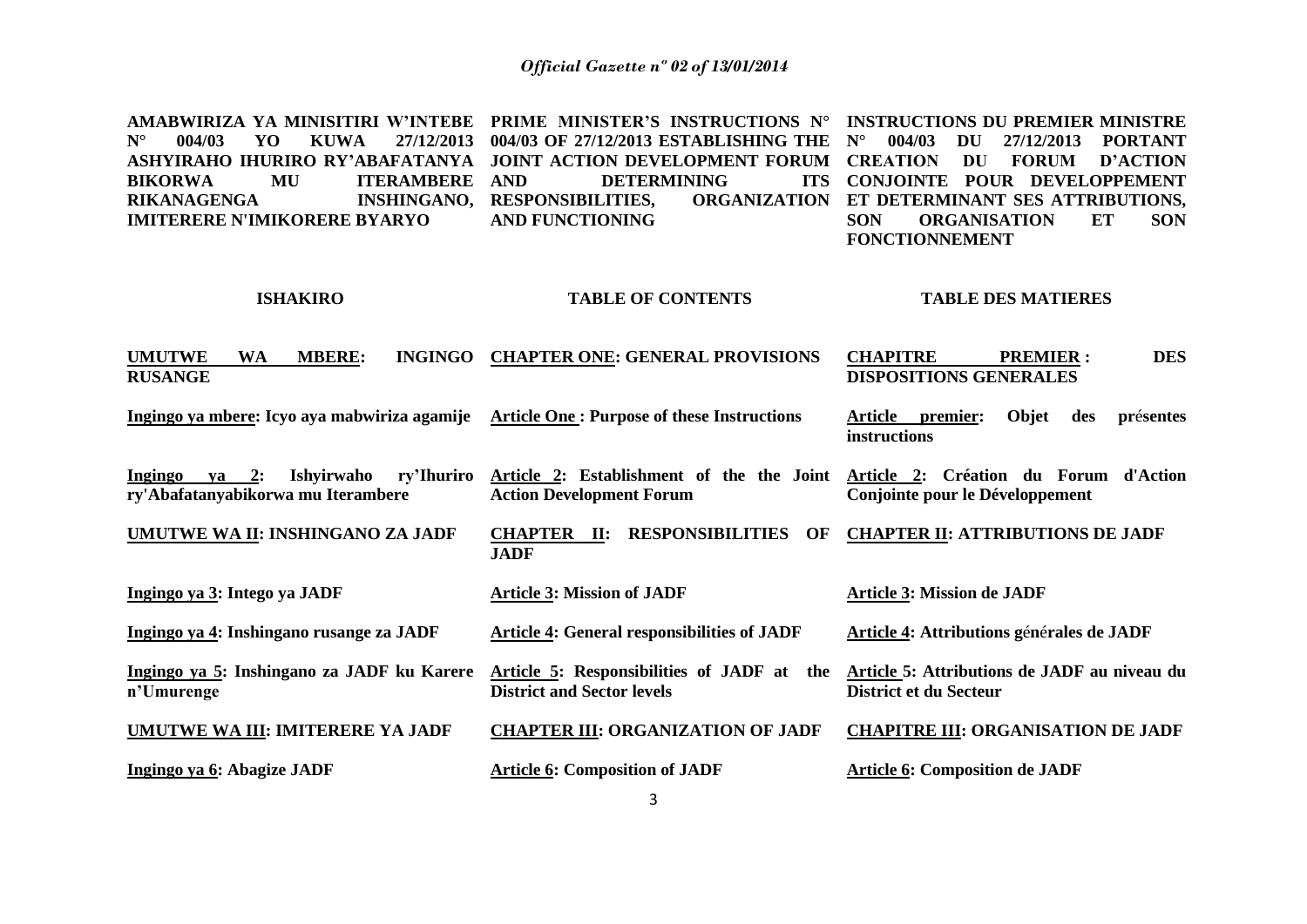| Ingingo ya 7: Inzego za JADF                                                   | <b>Article 7: Organs of JADF</b>                                                                   | <b>Article 7: Organes de JADF</b>                                               |
|--------------------------------------------------------------------------------|----------------------------------------------------------------------------------------------------|---------------------------------------------------------------------------------|
| Icyiciro cya mbere: Inteko Rusange ya JADF                                     | <b>Section One: JADF General Assembly</b>                                                          | Section première: Assemblée Générale de<br><b>JADF</b>                          |
| Ingingo ya 8: Abagize Inteko Rusange ya<br><b>JADF</b> ku rwego rw'Akarere     | Article 8: Composition of the General<br><b>Assembly of JADF at the District level</b>             | Article 8: Composition de l'Assemblée<br>Générale de JADF au niveau du District |
| Ingingo ya 9: Abagize Inteko Rusange ya<br><b>JADF</b> ku rwego rw'Umurenge    | Article 9: Composition of the General<br>Assembly of JADF at the Sector level                      | Article 9: Composition de l'Assemblée<br>Générale au niveau du Secteur          |
| Ingingo ya 10: Inshingano z'Inteko Rusange ya<br><b>JADF</b>                   | <b>Article 10: Responsibilities of JADF General</b><br><b>Assembly</b>                             | Article 10: Attributions de l'Assemblée<br>Générale de JADF                     |
| Icyiciro cya 2: Komite Nshingwabikorwa<br>y'Ihuriro ya JADF                    | <b>Section 2: JADF Executive Committee</b>                                                         | Section 2: Comité Exécutif de JADF                                              |
| Ingingo<br><b>11:</b><br>Abagize<br>Komite<br>va<br>Nshingwabikorwa ya JADF    | Article 11: Composition of the Executive<br><b>Committee of JADF</b>                               | Article 11: Composition du Comité Executif<br>de JADF                           |
| Article<br><b>12:</b><br>Komite<br>Inshingano<br>za<br>Nshingwabikorwa ya JADF | Article 12: Responsibilities of the Executive<br><b>Committee of JADF</b>                          | Article 12: Attributions Comité Exécutif de<br><b>JADF</b>                      |
| Icyikiro cya 3: Ubunyamabanga bwa JADF                                         | <b>Section 3: JADF Secretariat</b>                                                                 | Section 3: Secrétariat de JADF                                                  |
| Ingingo ya 13: Abagize Ubunyamabanga bwa<br><b>JADF</b>                        | <b>Article 13: Composition of JADF Secretariat</b>                                                 | Article 13: Composition du Secrétariat de<br><b>JADF</b>                        |
| Ingingo ya 14: Inshingano z'Ubunyamabanga<br>bwa JADF                          | <b>JADF</b><br><b>Article</b><br><b>14:</b><br><b>Responsibilities</b><br>of<br><b>Secretariat</b> | Article 14: Attributions du Secrétariat de<br><b>JADF</b>                       |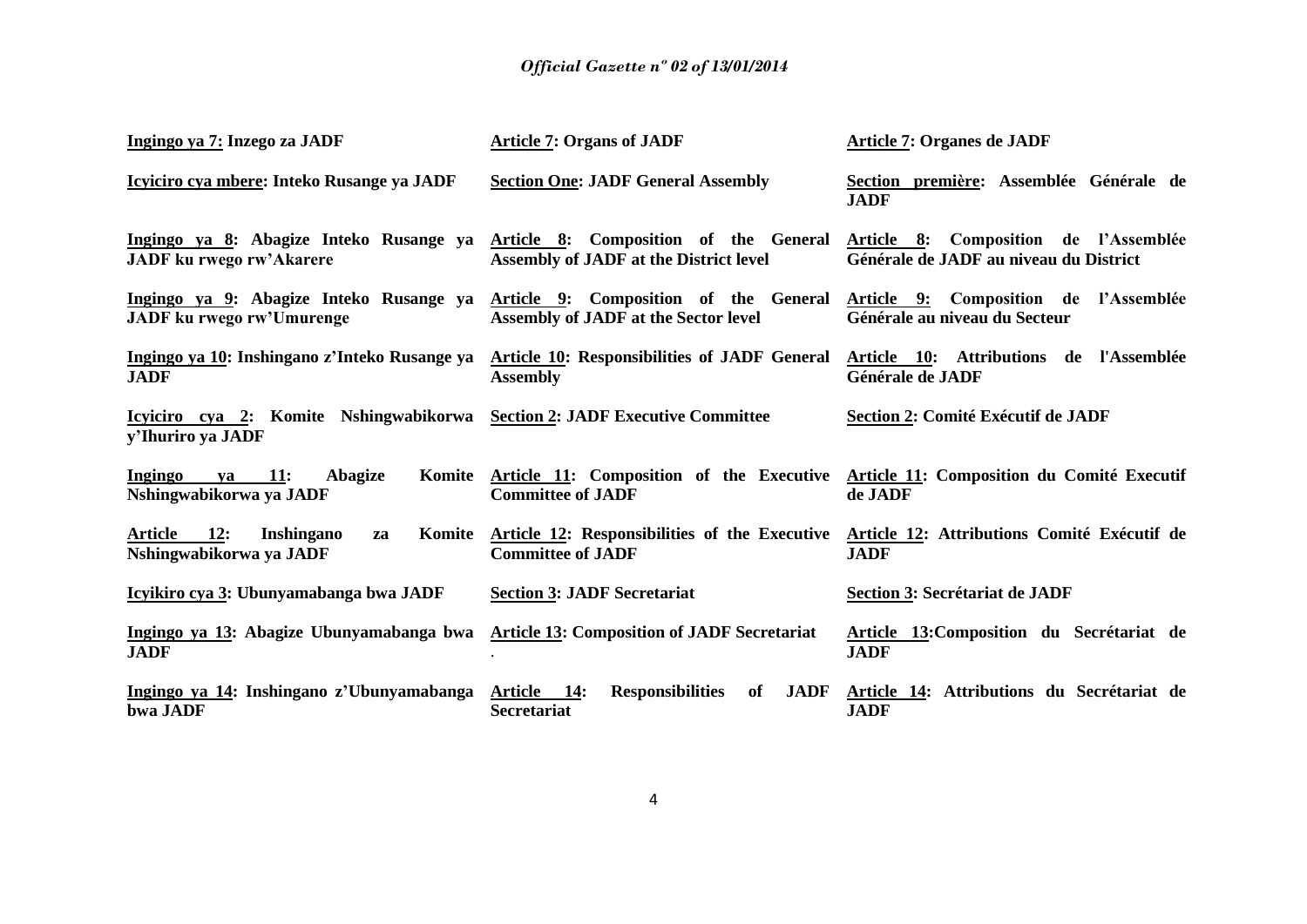| UMUTWE WA III: IMIKORERE Y'INZEGO<br><b>ZA JADF</b>                                                                                 | <b>CHAPTER III: FUNCTIONING OF JADF</b><br><b>ORGANS</b>                                                                               | <b>CHAPITRE III : FONCTIONNEMENT DES</b><br><b>ORGANES DE JADF</b>                                           |
|-------------------------------------------------------------------------------------------------------------------------------------|----------------------------------------------------------------------------------------------------------------------------------------|--------------------------------------------------------------------------------------------------------------|
| <b>Icyiciro</b><br>cya mbere:<br>Imikorere<br>y'Inteko<br><b>Rusange</b>                                                            | Section One: Functioning of the General<br><b>Assembly</b>                                                                             | Fonctionnment<br><b>Section</b><br>première:<br>de<br>l'Assemblée Générale                                   |
| Ingingo ya 15: Inama z'Inteko Rusange                                                                                               | <b>Article 15: Meetings of the General Assembly</b>                                                                                    | Article 15: Réunions de l'Assemblée Générale                                                                 |
| Ingingo ya 16: Umubare wa Ngombwa<br>kugirango Inteko Rusange iterane                                                               | <b>Article 16: Quorum for General Assembly</b><br>meetings                                                                             | l'Assemblée<br>Article 16:<br>Quorum pour<br>Générale                                                        |
| Ingingo ya 17: Ifatwa ry'Ibyemezo                                                                                                   | <b>Article 17: Taking Decisions</b>                                                                                                    | <b>Article 17: Prise de Décisions</b>                                                                        |
| Ingingo ya 18: Itangwa rya<br>gahunda<br>y'ibikorwa, ingengo y'imari na raporo                                                      | Article 18: Submission of action plan, budget<br>and report                                                                            | Article 18: Soumission du plan d'action, du<br>budget et du rapport                                          |
| Ingingo ya 19: Ishyirwaho rya Komite zihariye<br>za JADF                                                                            | <b>JADF</b><br>thematic<br>Setting up<br>Article 19:<br><b>Commissions</b>                                                             | Article 19: Mise en place des Comités<br>thématiques de JADF                                                 |
| Icyiciro cya 2: Komite Nshingwabikorwa                                                                                              | <b>Section 2: Executive Committee</b>                                                                                                  | <b>Section 2: Comité Exécutif</b>                                                                            |
| <b>Ingingo</b><br>20:<br><b>Inama</b><br>Komite<br>ya<br>za<br>Nshingwabikorwa                                                      | Meetings of the Executive<br>Article 20:<br><b>Committee</b>                                                                           | Article 20: Réunions du Comité Exécutif                                                                      |
| Icyiciro cya 3: Ubunyamabanga                                                                                                       | <b>Section 3: Secretariat</b>                                                                                                          | Section 3: Secrétariat                                                                                       |
| Article 21: Imikorere y'Ubunyamabanga                                                                                               | <b>Article 21: Functioning of Secretaiat</b>                                                                                           | Article 21: Fonctionnement de Secrétariat                                                                    |
| UMUTWE WA IV: URWEGO RUSHINZWE<br><b>IHUZABIKORWA BYA JADF KU RWEGO</b><br>RW'IGIHUGU N'INAMA YA JADF KU<br><b>RWEGO RW'IGIHUGU</b> | <b>CHAPTER IV: JADF COORDINATION AT</b><br><b>NATIONAL</b><br><b>LEVEL</b><br><b>AND</b><br><b>JADF</b><br>NATIONAL STEERING COMMITTEE | <b>CHAPITRE IV: COORDINATION DU JADF</b><br>AU NIVEAU NATIONAL ET LE COMITÉ<br>NATIONALE DU PILOTAGE DE JADF |
| 22:<br>Ingingo<br><b>Urwego</b><br>va                                                                                               | rushinzwe Article 22: JADF coordination at national Article 22: Coordination de JADF au niveau                                         |                                                                                                              |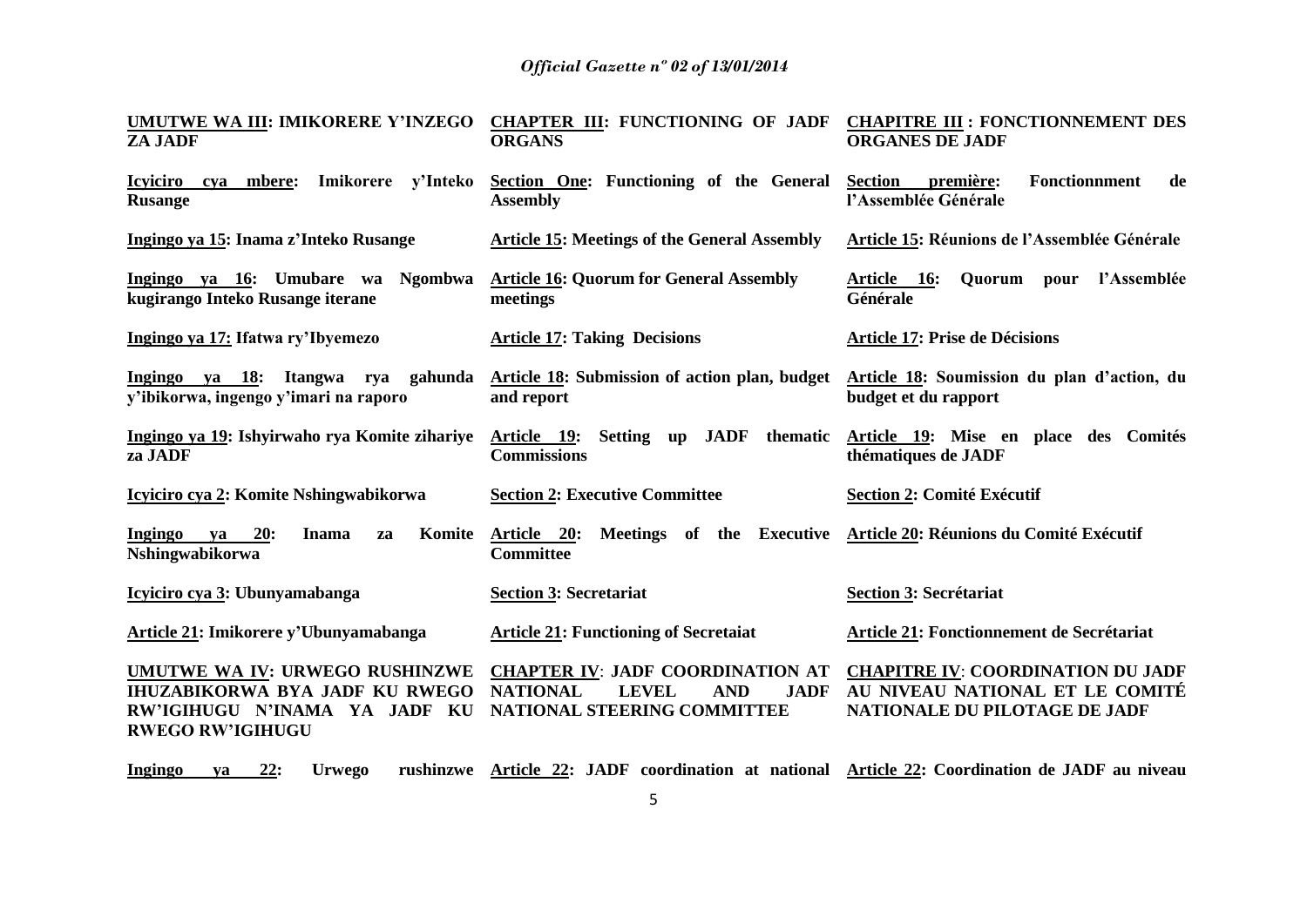| Ihuzabikorwa bya JADF ku rwego rw'Igihugu                                        | level                                                                                      | national                                                       |
|----------------------------------------------------------------------------------|--------------------------------------------------------------------------------------------|----------------------------------------------------------------|
| Ingingo ya 23: Inama ya JADF ku rwego<br>rw'Igihugu                              | <b>JADF</b><br>Article 23:<br><b>National</b><br><b>Steering</b><br><b>Committee</b>       | Article 23: Comité National de Pilotage de<br><b>JADF</b>      |
| Ingingo ya 24: Inama z'Inama ya JADF ku<br>rwego rw'Igihugu                      | Article 24: Meetings of JADF National<br><b>Steering Committee</b>                         | Article 24: Réunion du Comité Nationale du<br>Pilotage de JADF |
| UMUTWE WA V: INGINGO ZINYURANYE<br><b>N'IZISOZA</b>                              | <b>MISCELLANEOUS</b><br><b>CHAPTER</b><br>$\mathbf{V}$ :<br>AND<br><b>FINAL PROVISIONS</b> | <b>CHAPITRE V: DISPOSITIONS DIVERSES</b><br><b>ET FINALES</b>  |
| Ingingo 25: Amategeko Ngengamikorere                                             | <b>Article 25: Internal Rules and Regulations</b>                                          | Article 25: Règlements d'Ordre Intérieur                       |
| Ingingo ya 26: Umunsi w'Imurikabikorwa wa<br><b>JADF</b>                         | Article 26: JADF open day                                                                  | Article 26: Journée porte ouverte de JADF                      |
| 27:<br>Ingingo<br>ry'ingingo<br>Ivanwaho<br>va<br>zinyuranyije aya mabwiriza     | <b>Article 27: Repealing provision</b>                                                     | <b>Article 27: Disposition abrogatoire</b>                     |
| Ingingo ya 28: Igihe amabwiriza atangira Article 28: Commencement<br>gukurikizwa |                                                                                            | Article 28: Entrée en vigueur                                  |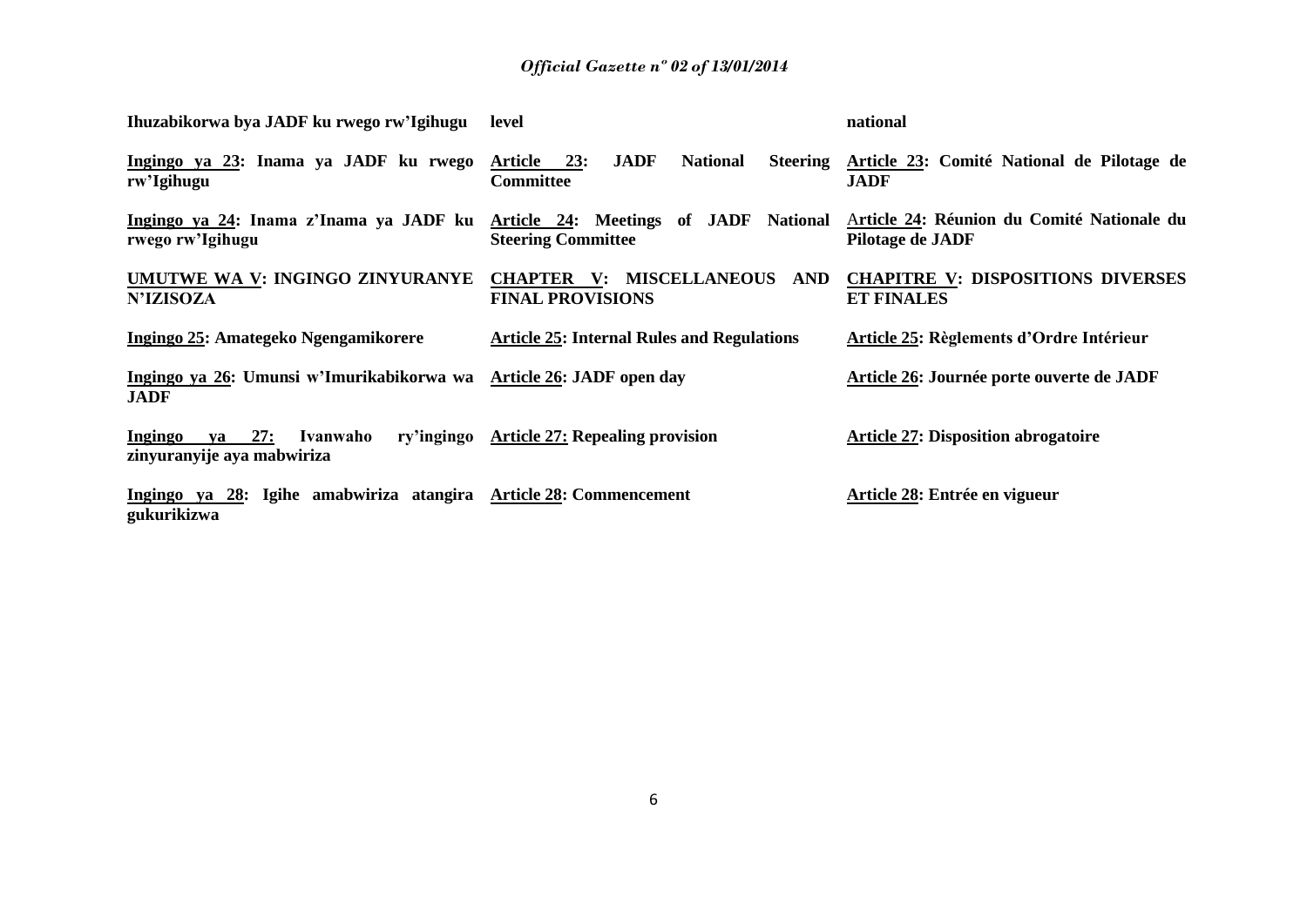| AMABWIRIZA YA MINISITIRI W'INTEBE<br>$N^{\circ}$<br>004/03<br>YO<br><b>KUWA</b><br>27/12/2013<br>ASHYIRAHO IHURIRO RY'ABAFATANYA<br>MU<br><b>ITERAMBERE</b><br><b>BIKORWA</b><br><b>INSHINGANO,</b><br><b>RIKANAGENGA</b><br><b>IMITERERE N'IMIKORERE BYARYO</b> | PRIME MINISTER'S INSTRUCTIONS N°<br>004/03 OF 27/12/2013 ESTABLISHING THE<br>JOINT ACTION DEVELOPMENT FORUM<br><b>DETERMINING</b><br><b>ITS</b><br><b>AND</b><br><b>RESPONSIBILITIES,</b><br><b>ORGANIZATION</b><br><b>AND FUNCTIONING</b> | <b>INSTRUCTIONS DU PREMIER MINISTRE</b><br>$N^{\circ}$<br>004/03<br>DU<br>27/12/2013<br><b>PORTANT</b><br><b>FORUM</b><br><b>D'ACTION</b><br><b>CREATION</b><br>DU<br>CONJOINTE POUR DEVELOPPEMENT<br>ET DETERMINANT SES ATTRIBUTIONS,<br><b>SON</b><br><b>ORGANISATION</b><br><b>ET</b><br><b>SON</b><br><b>FONCTIONNEMENT</b> |  |  |
|------------------------------------------------------------------------------------------------------------------------------------------------------------------------------------------------------------------------------------------------------------------|--------------------------------------------------------------------------------------------------------------------------------------------------------------------------------------------------------------------------------------------|---------------------------------------------------------------------------------------------------------------------------------------------------------------------------------------------------------------------------------------------------------------------------------------------------------------------------------|--|--|
| Minisitiri w'Intebe;                                                                                                                                                                                                                                             | <b>The Prime Minister;</b>                                                                                                                                                                                                                 | <b>Le Premier Ministre;</b>                                                                                                                                                                                                                                                                                                     |  |  |
| Amaze kubona ko ari ngombwa<br>gukomeza<br>imiterere<br>n'imikorere<br>y'Ihuriro<br>gusuzuma<br>ry'Abafatanyabikorwa mu Iterambere;                                                                                                                              | Considering the necessity to review the<br>organization and functioning of Joint Action<br>Development Forum;                                                                                                                              | Considérant<br>nécessité<br>la<br>de<br>réexaminer<br>l'organisation et le fonctionnement du Forum<br>d'Action Conjointe pour le Développement;                                                                                                                                                                                 |  |  |
| Amaze kungurana inama n'abafatanyabikorwa<br>bafite uruhare mu ishyirwa mu bikorwa rya<br>gahunda yo kwegereza ubuyobozi n'ubushobozi<br>abaturage;                                                                                                              | After consultations with key stakeholders<br>involved in the<br>implementation of the<br>decentralization policy;                                                                                                                          | Après consultations avec les partenaires clés qui<br>sont impliqués dans la mise en œuvre de la<br>politique de la décentralisation;                                                                                                                                                                                            |  |  |
| y'Abaminisitiri<br>yateranye<br>Inama<br>ku<br>wa<br>23/10/2013 imaze kubisuzuma no kubyemeza;                                                                                                                                                                   | After consideration and approval by the Cabinet,<br>in its session of $23/10/2013$ ;                                                                                                                                                       | Après examen et adoption par le Conseil des<br>Ministres, en sa séance du 23/10/2013;                                                                                                                                                                                                                                           |  |  |
| Atanze amabwiriza akurikira:                                                                                                                                                                                                                                     | Hereby issues the following instructions:                                                                                                                                                                                                  | Donne des instructions suivantes:                                                                                                                                                                                                                                                                                               |  |  |
| <b>UMUTWE</b><br><b>MBERE:</b><br><b>INGINGO</b><br><b>WA</b><br><b>RUSANGE</b>                                                                                                                                                                                  | <b>CHAPTER ONE: GENERAL PROVISIONS</b>                                                                                                                                                                                                     | <b>DES</b><br><b>CHAPITRE</b><br><b>PREMIER:</b><br><b>DISPOSITIONS GENERALES</b>                                                                                                                                                                                                                                               |  |  |
| Ingingo ya mbere: Icyo aya mabwiriza agamije                                                                                                                                                                                                                     | <b>Article One: Purpose of these Instructions</b>                                                                                                                                                                                          | Article<br>premier:<br>Objet<br>présentes<br>des<br>instructions                                                                                                                                                                                                                                                                |  |  |
| mabwiriza<br>ashyiraho<br><b>Ihuriro</b><br>Aya<br>ry'Abafatanyabikorwa mu Iterambere. Agena<br>kandi inshingano, imiterere n'imikorere byaryo.                                                                                                                  | These instructions establish the Joint Action<br>Development Forum. They also determine its,<br>responsibilities, organization and functioning.                                                                                            | Les présentes instructions portent création du<br>Conjointe<br>Forum<br>d'Action<br>pour<br>le<br>Développement. Elles déterminent également ses<br>attributions,<br>organisation<br>son<br>et<br>son<br>fonctionnement.                                                                                                        |  |  |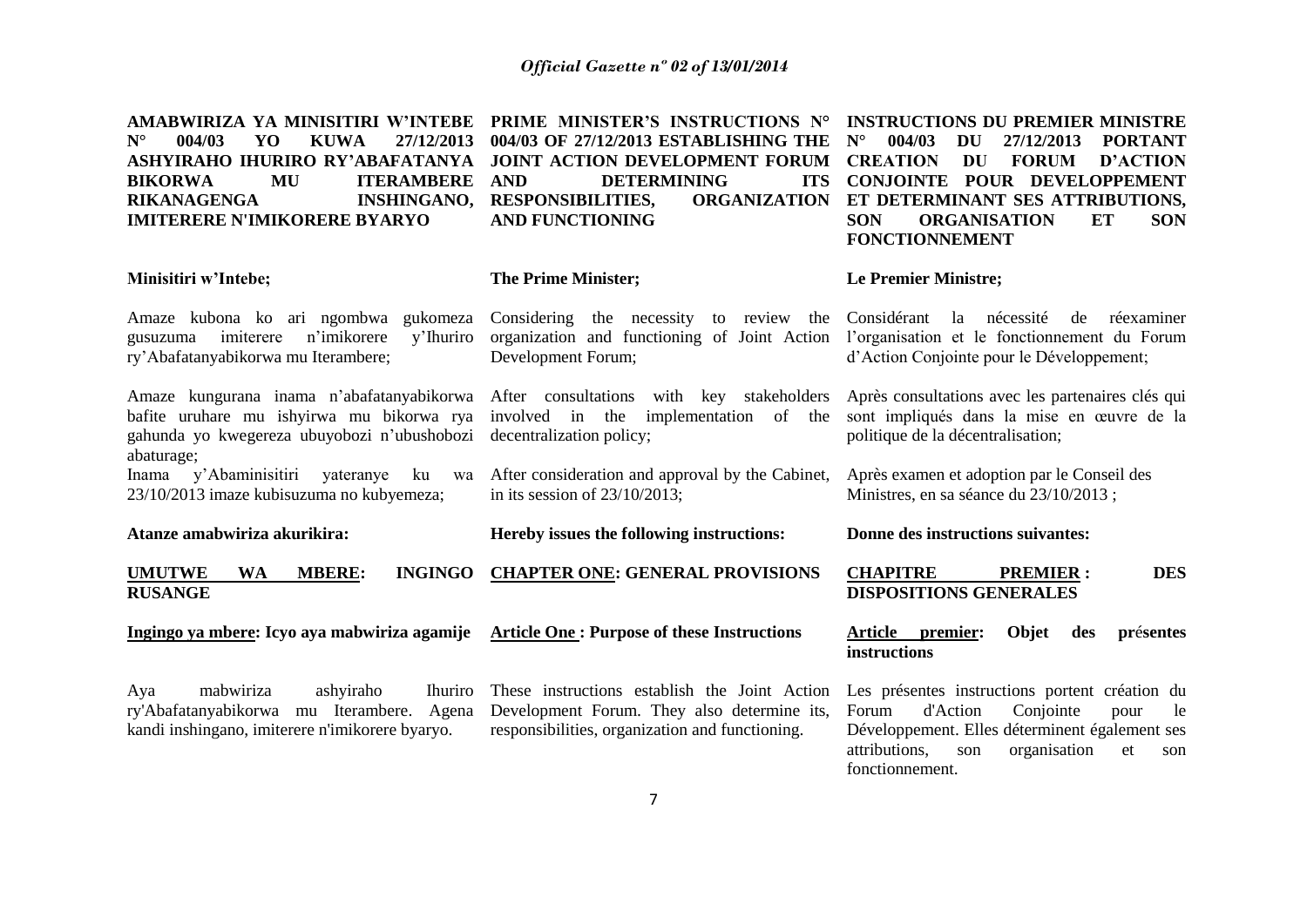| Ingingo ya 2: Ishyirwaho ry'Ihuriro<br>ry'Abafatanyabikorwa mu Iterambere                                                                                                                                                                                                                                                                                                                                                                                                                                                                                     | Article 2: Establishment of the Joint Action Article 2: Création du Forum<br><b>Development Forum</b>        | d'Action<br>Conjointe pour le Développement                                                           |
|---------------------------------------------------------------------------------------------------------------------------------------------------------------------------------------------------------------------------------------------------------------------------------------------------------------------------------------------------------------------------------------------------------------------------------------------------------------------------------------------------------------------------------------------------------------|--------------------------------------------------------------------------------------------------------------|-------------------------------------------------------------------------------------------------------|
| Hashyizweho,<br>ku<br>rwego<br>n'urw'Umurenge, Ihuriro ry'Abafatanyabikorwa Sector levels, a Joint Action Development<br>mu Iterambere, ryitwa "JADF" mu magambo Forum, abbreviated as "JADF".<br>ahinnye y'icyongereza.                                                                                                                                                                                                                                                                                                                                      | rw'Akarere There is hereby established, at District and Il est créé, au niveau du District et du Secteur, un | Conjointe<br>Forum<br>d'Action<br>le<br>pour<br>Développement, dénommé « JADF » en sigles<br>anglais. |
| UMUTWE WA II: INSHINGANO ZA JADF                                                                                                                                                                                                                                                                                                                                                                                                                                                                                                                              | <b>CHAPTER II: RESPONSIBILITIES</b><br>OF<br><b>JADF</b>                                                     | <b>CHAPTER II: ATTRIBUTIONS DE JADF</b>                                                               |
| Ingingo ya 3: Intego ya JADF                                                                                                                                                                                                                                                                                                                                                                                                                                                                                                                                  | <b>Article 3: Mission of JADF</b>                                                                            | <b>Article 3: Mission de JADF</b>                                                                     |
| Intego ya JADF ni ukugeza ku baturage The mission of JADF is to ensure sustainable La mission de JADF est d'assurer le<br>iterambere rirambye n'imitangire ya serivisi inoze socio-economic development and improved développement socio-économique durable ainsi<br>binyujijwe mu kujya inama, kugira uruhare service delivery through the dialogue, active que la prestation des services de qualité par le<br>rufatika no kugaragaza ibikorwa, guhanahana participation accountability information sharing biais d'une participation active du dialogue du |                                                                                                              |                                                                                                       |

rufatika no kugaragaza ibikorwa, guhanahana amakuru no guhuza ibikorwa by'abafatanyabikorwa mu nzego z'ibanze.

#### **Ingingo ya 4: Inshingano rusange za JADF**

JADF ifite inshingano rusange zikurikira:

- 1° gushyigikira ishyirwa mu bikorwa rya gahunda yo kwegereza abaturage ubuyobozi n'ubushobozi binyuze mu guhuriza hamwe abafatanyabikorwa bose;
- 2° gushimangira uruhare rw'abaturage mu nzira y'amajyambere binyujijwe ku babahagarariye mu nzego za Leta,

#### **Article 4: General responsibilities of JADF**

in decentralised entities.

and coordination of stakeholders' interventions

JADF has the following general responsibilities:

- 1º to support the implementation of the decentralization policy by bringing all actors together;
- 2º to ensure full participation of citizens in local development process through their representatives from the public, civil and

## **Article 4: Attributions générales de JADF**

décentralisées.

sens de responsabilité, du partage d'information ainsi que de la coordination des efforts des partenaires intervenant dans les entités

Les attributions générales de JADF sont les suivantes:

- 1º appuyer la mise en œuvre de la politique de décentralisation, en regroupant tous les acteurs;
- 2º assurer la pleine participation des citoyens au processus de développement local par le biais de leurs représentants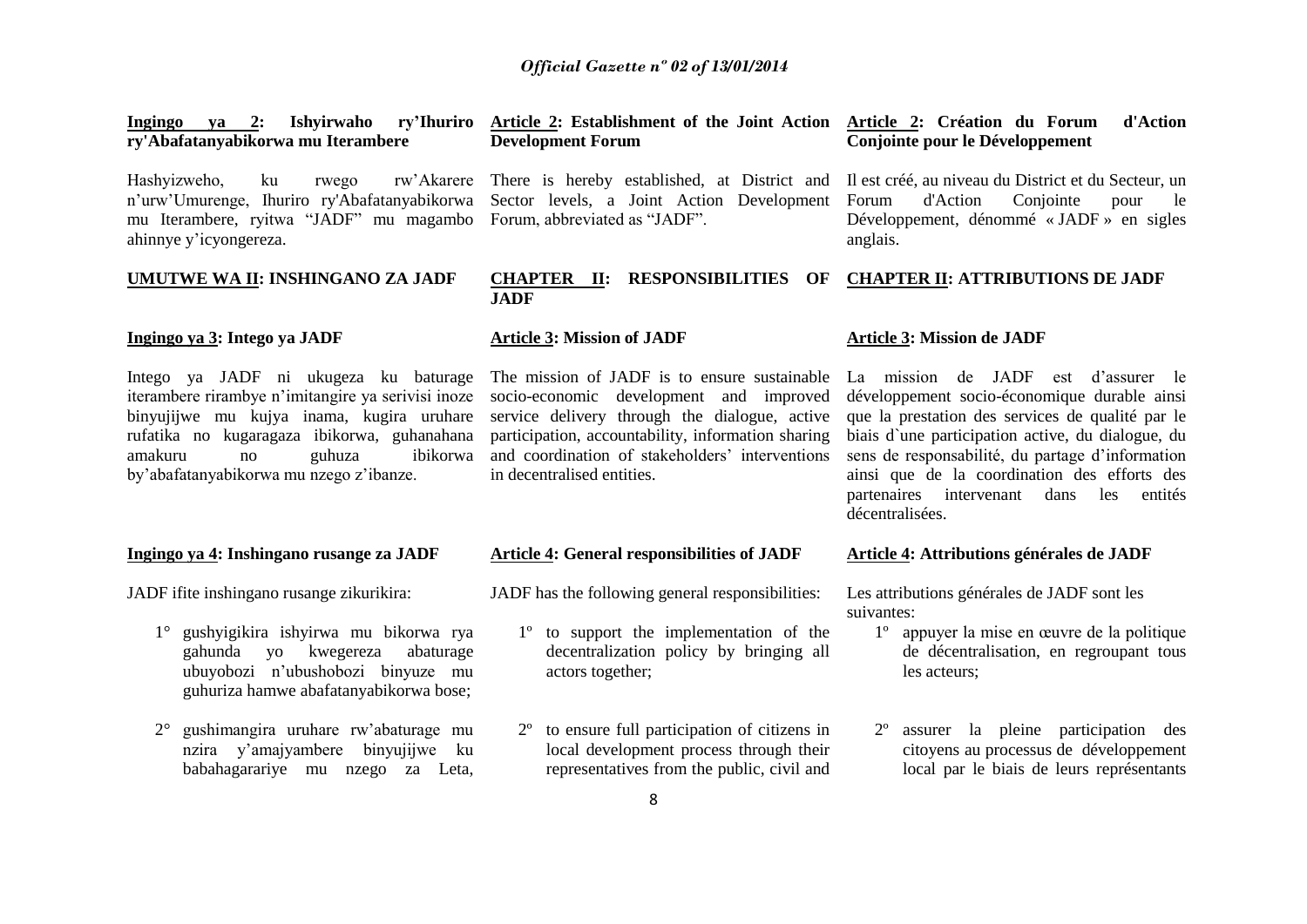iz'abikorera n'iz'imiryango itari iya Leta;

private sectors;

- 3° guteza imbere umuco wo kujya inama no gusobanura ibikorerwa abaturage kugira ngo ijwi ryabo ryumvikane ku bayobozi b'inzego z'ibanze no ku bandi batanga serivisi;
- 4° guhuza imbaraga z'abafatanyabikorwa bose mu iterambere hagamijwe kunoza imikorere, kwirinda gukora ibikorwa bisa mu gace kamwe, cyangwa gutatanya imbaraga;
- 5° guteza imbere umuco wo gukorera hamwe igenamigambi, ishyirwa mu bikorwa n'igenzura ry'ibikorwa by'iterambere mu turere no mu mirenge;
- 6° gushyigikira iterambere rirambye ry'ubukungu mu nzego z'ibanze;
- 7° guteza imbere imitangire ya serivisi inoze.

# **n'Umurenge**

Inshingano za JADF ku Karere n'Umurenge ni izi zikurikira:

- 
- 3º to promote the culture of dialogue and accountability so that the voices of citizens can be heard by local leaders and service providers:
- 4º to ensure coordination and integration of activities among all development actors to enhance efficiency of development efforts and avoid duplication or redundant efforts;
- 5º to promote the culture of participatory planning, monitoring and evaluation of development activities at district and sector levels;
- 6º to support sustainable local economic development;
- 7º to promote good service delivery.

## **District and Sector levels**

sector levels are the following:

du secteur public, de la société civile et dus ecteur privé;

- 3º promouvoir la culture du dialogue et du sens de responsabilité en vue de faire entendre la voix des citoyens par les dirigeants locaux ainsi que les prestataires de services;
- 4º assurer la coordination et l'intégration des activités de tous les acteurs du développement, afin d'accroitre l'efficacité des efforts de développement et d'éviter la duplication ou la dispersion des efforts;
- 5º promouvoir la culture de la planification, le suivi et l'évaluation participatifs des activités de développement au niveau du district et du secteur;
- 6º appuyer le développement économique local durable;
- 7º promouvoir la bonne prestation des services.

### **Ingingo ya 5: Inshingano za JADF ku Karere Article 5: Responsibilities of JADF at the Article 5: Attributions de JADF au niveau du District et du Secteur**

- The responsibilities of JADF at the District and Les attributions de JADF au niveau du District et Secteur sont les suivantes:
- $1^\circ$  guhuza ibikorwa n'ubufatanye 1° to ensure the coordination and cooperation 1° assurer la coordination et la coopération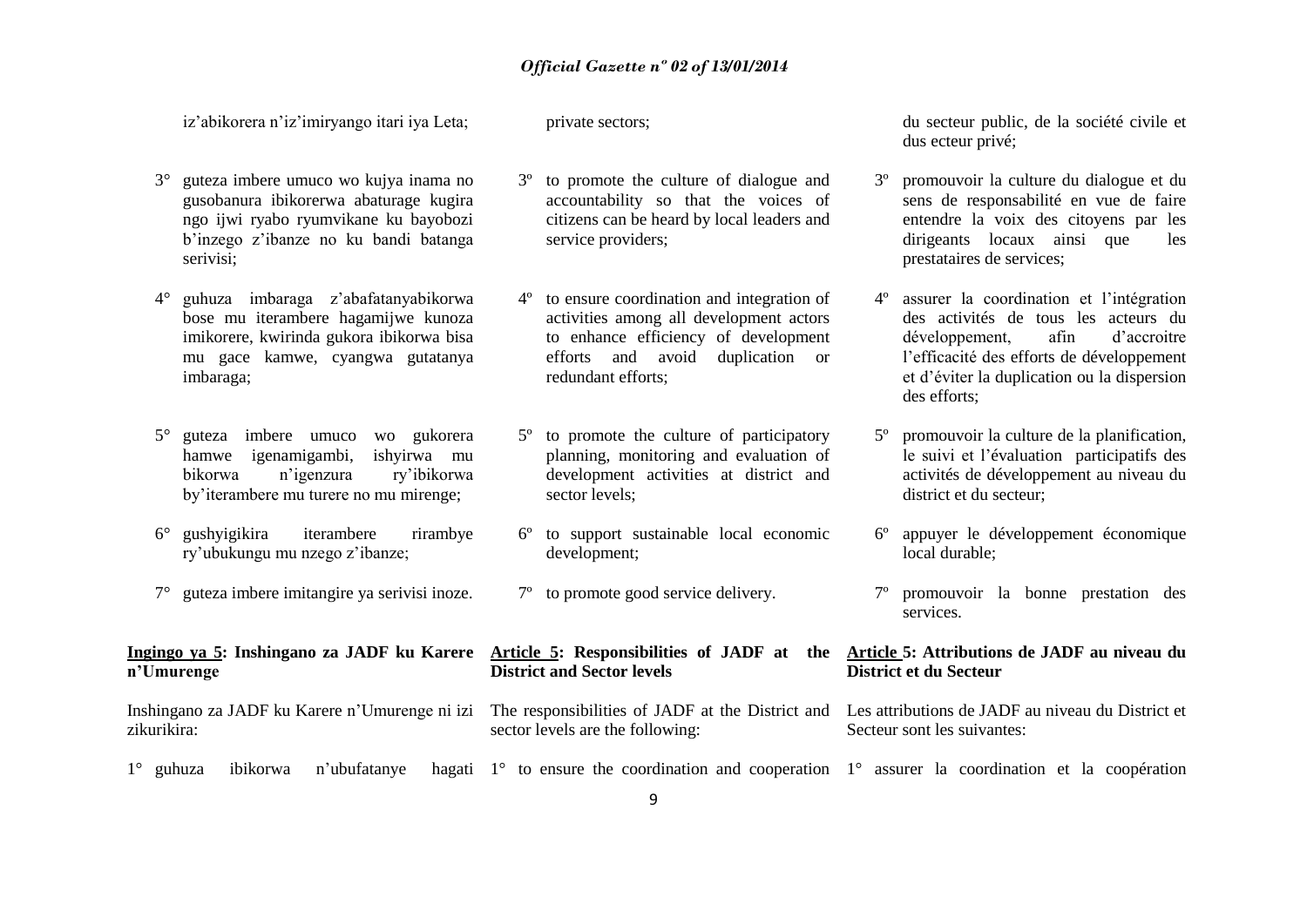y'abafatanyabikorwa, hagamijwe kunoza igenamigambi rihuriweho na bose n'ikurikirana bikorwa bya gahunda z'iterambere;

- 2° guteza imbere umuco wo kugaragaza no kubazwa ibyo umuntu akora no gukorera mu mucyo binyujijwe muri gahunda y'iminsi y'imurikabikorwa;
- 3° gusuzuma niba gahunda z'ibikorwa za buri 3° to ensure whether individual plan of actions munyamuryango wa JADF zifasha mu kugera ku ntego z'iterambere ry'Akarere;
- 4° gukurikirana ishyirwa mu bikorwa rya za gahunda z'ibikorwa zemejwe hashingiwe ku bikorwa by'ingenzi bya gahunda y'iterambere ry'Akarere;
- 5° kwimakaza umuco wo guhanahana ubumenyi 5° to promote the culture of knowledge and n'ubuzobere mu bagize JADF y'Akarere n'iy'Umurenge;
- 6° gushyiraho Komisiyo za JADF hashingiwe ku 6° to set up JADF thematic Commissions; bikorwa runaka;
- 7° kugira inama ubuyobozi bw'Akarere n'ubw'Umurenge mu bijyanye n'iterambere.

## **UMUTWE WA III: IMITERERE YA JADF**

#### **Ingingo ya 6: Abagize JADF**

JADF igizwe n'abafatanyabikorwa mu

among partners to guarantee joint intergrated planning, and monitoring of development initiatives;

- to promote the culture of accountability and  $2^{\circ}$ transparency through open day events;
- of JADF members contribute to the realization of District development objectives;
- to monitor the implementation of approved  $4^\circ$ action plans based on priority activities of the District development plan;
- expertise sharing among the District and Sector JADF members;
- 
- 7° to advise the District and Sector authorities on development concerns.

#### **CHAPTER III: ORGANIZATION OF JADF**

#### **Article 6: Composition of JADF**

JADF is composed of partners in development JADF est notamment composé des partenaires au

entre les partenaires dans la planification conjointe, le suivi et la mise en œuvre des initiatives de développement;

- 2° promouvoir la culture du sens de responsponabilité et la transparence à travers l`organisation des journées portes-ouvertes;
- 3° s`assurer que les plans d`action individuels des membres de JADF contribuent à la réalisation des objectifs de développent du District;

assurer le suivi de l'exécution des plans d'actions adoptés sur base du plan de développement du District;

- 5° promouvoir la culture d'échange des connaissances et d'expertise entre les membres de JADF du District et ceux de Secteur;
- 6° mettre en place les Commissions thèmatiques de JADF;
- 7° conseiller les autorités du District et du Secteur en matière de développement.

#### **CHAPITRE III: ORGANISATION DE JADF**

#### **Article 6: Composition de JADF**

iterambere, barimo imiryango nyarwanda itari iya including national and international non-développement issus des organisations non Leta, imiryango mvamahanga itari iya Leta, governmental organisations, religious-based gouvernementales nationales et internationales,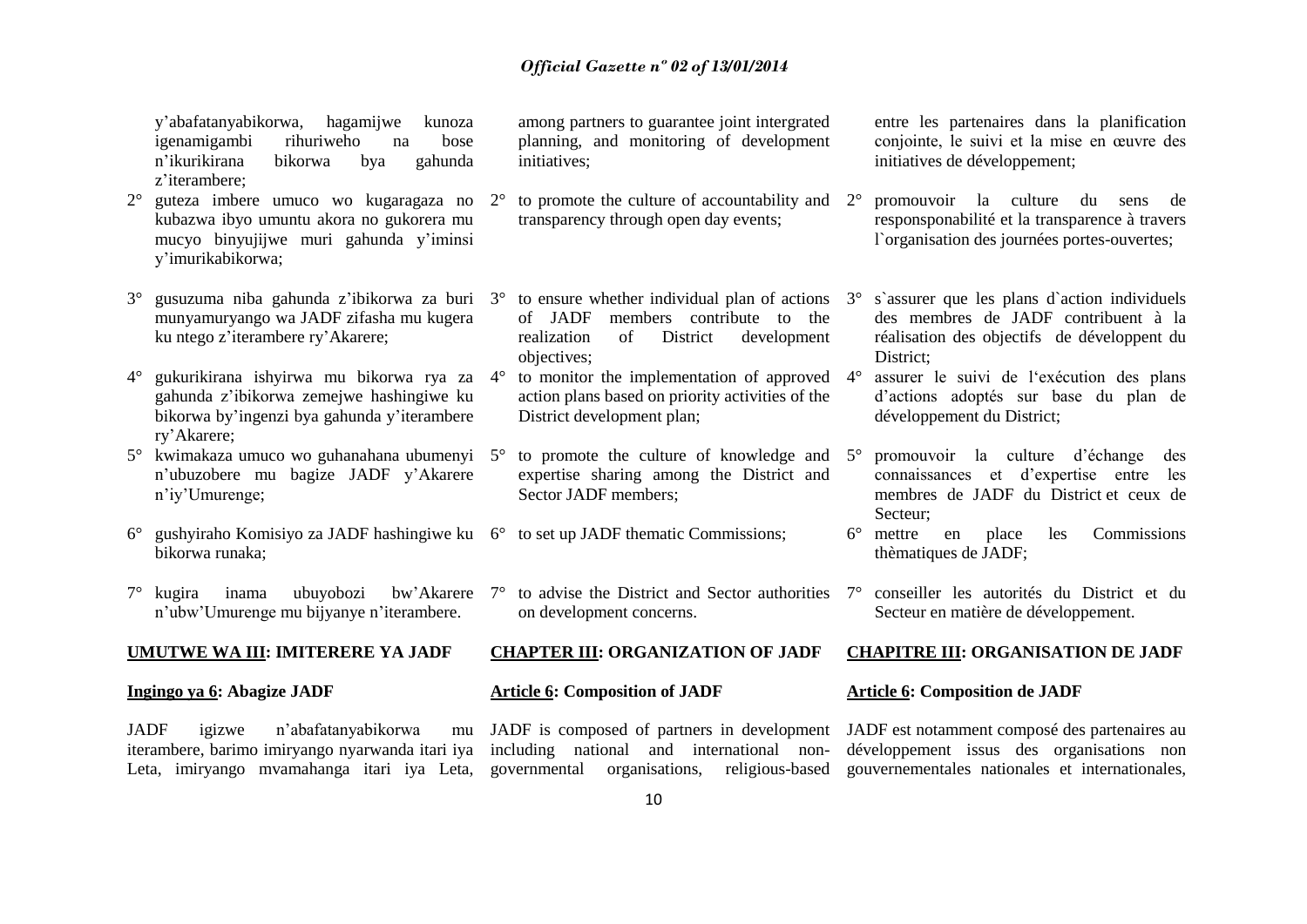imiryango ishingiye ku idini, abikorera n'abari mu organizations, and private and public sector nzego z'imirimo ya Leta bakorera mu Karere no mu Murenge. actors operating in the District and the Sector.

des organisations fondées sur la religion, et des acteurs du secteur public et privé, opérant dans le District et le Secteur.

|             | Ingingo ya 7: Inzego za JADF                                                                        | <b>Article 7: Organs of JADF</b>                                                                                                                               | <b>Article 7: Organes de JADF</b>                                                                                       |
|-------------|-----------------------------------------------------------------------------------------------------|----------------------------------------------------------------------------------------------------------------------------------------------------------------|-------------------------------------------------------------------------------------------------------------------------|
|             | JADF igizwe n'inzego zikurikira:                                                                    | JADF is comprised of the following organs:                                                                                                                     | Les organes de JADF sont les suivants:                                                                                  |
| $1^{\circ}$ | Inteko Rusange;                                                                                     | the General Assembly;<br>$1^{\circ}$                                                                                                                           | 1° l'Assemblée Générale;                                                                                                |
| $2^{\circ}$ | Komite Nshingwabikorwa;                                                                             | the Executive Committee;<br>$2^{\circ}$                                                                                                                        | le Comité Exécutif;<br>$2^{\circ}$                                                                                      |
| $3^\circ$   | Ubunyamabanga.                                                                                      | the Secretariat.<br>$3^\circ$                                                                                                                                  | le Secrétariat.<br>$3^\circ$                                                                                            |
|             | Icyiciro cya mbere: Inteko Rusange ya JADF                                                          | <b>Section One: JADF General Assembly</b>                                                                                                                      | Section première: Assemblée Générale de<br><b>JADF</b>                                                                  |
|             | Ingingo ya 8: Abagize Inteko Rusange ya<br><b>JADF</b> ku rwego rw'Akarere                          | Article 8: Composition of the General<br><b>Assembly of JADF at the District level</b>                                                                         | Article 8: Composition de l'Assemblée<br>Générale de JADF au niveau du District                                         |
|             | Inteko Rusange ya JADF ku rwego rw'Akarere<br>igizwe n'aba bakurikira:                              | The JADF General Assembly at the District level<br>is comprised of the following members:                                                                      | L'Assemblée Générale de JADF au niveau du<br>District est composée des membres suivants:                                |
|             | Umuyobozi<br>w'Akarere<br>Wungirije<br>Ushinzwe Iterambere ry'Ubukungu;                             | 1° Vice Mayor in charge of economic 1° le<br>development,                                                                                                      | affaires<br>Vice-Maire<br>chargé<br>des<br>économiques;                                                                 |
| $2^{\circ}$ | Umuyobozi<br>Wungirije<br>w'Akarere<br>Ushinzwe Imibereho Myiza;                                    | 2° Vice Mayor in charge of social affairs;                                                                                                                     | le Vice-Maire chargé des affaires sociales;<br>$2^{\circ}$                                                              |
|             | Karere;                                                                                             | Umuyobozi Ushinzwe Igenamigambi ku 3 <sup>o</sup> Director in charge of planning at the District; 3 <sup>o</sup> le Directeur de la planification du District; |                                                                                                                         |
| $4^{\circ}$ | abahagarariye imiryango nyarwanda itari 4°<br>iya Leta ikorera mu mirenge irenze umwe<br>mu Karere; | representatives<br>of the<br>national<br>non- $4^\circ$<br>governmental organizations operating in<br>more than one Sector in the District;                    | les représentants des organisations non<br>gouvernementales locales opérant dans plus<br>d'un Secteur dans le District; |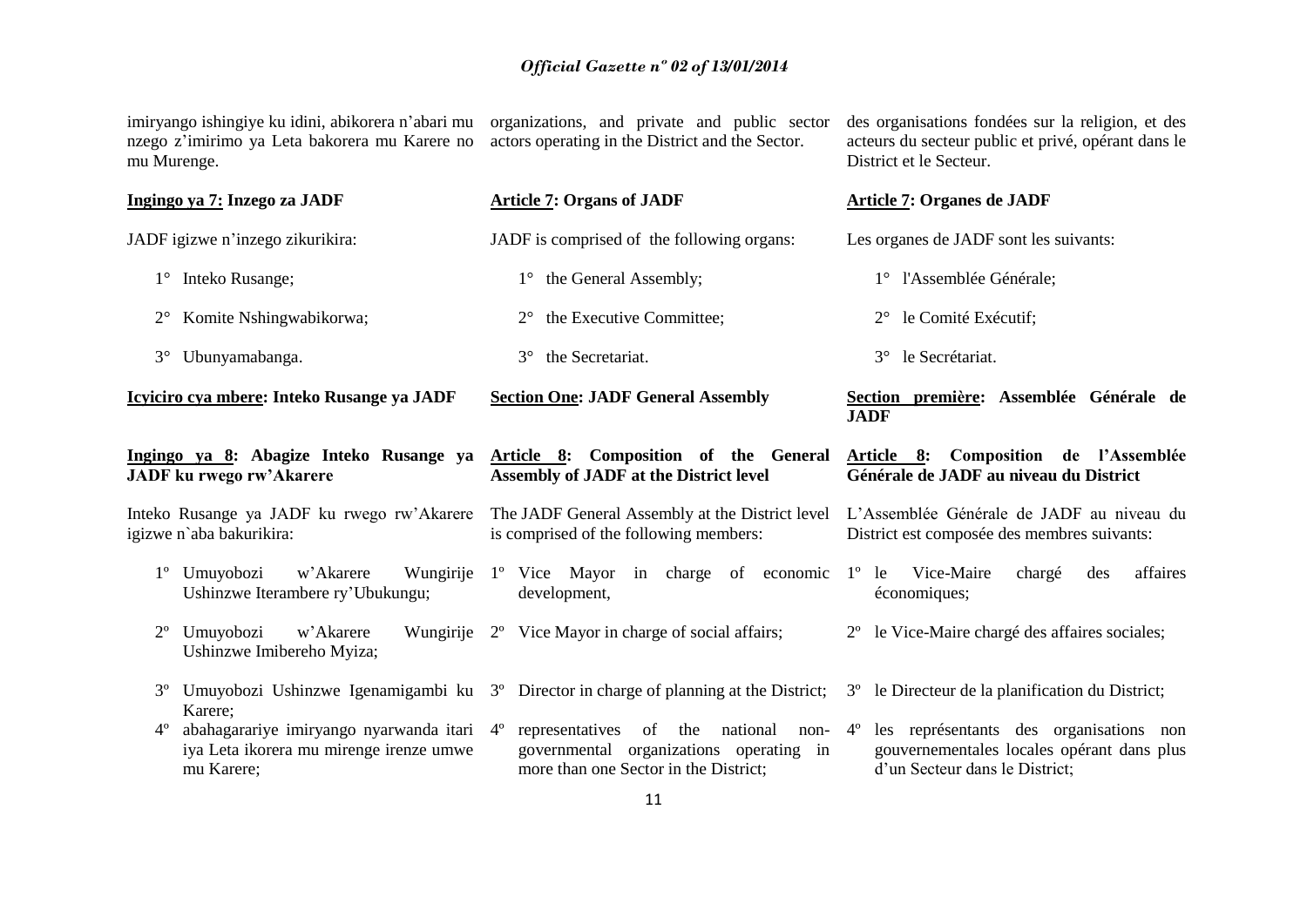- 5º abahagarariye imiryango ishingiye ku idini yemewe na Leta ikorera mu mirenge irenze umwe mu Karere; 5º representatives of religious based organizations recognized by the Government operating in more than one Sector in the District; les représentants des organisations fondées sur la religion reconnues par le Gouvernement opérant dans plus d'un Secteur du District ;
	- representatives of the international non-  $6^{\circ}$ governmental organizations operating in more than one Sector in the District; les représentants des organisations nongouvernementales internationales opérant
- 7º uhagarariye Urugaga rw'Abikorera ku 7º representative of Private Sector Federation at 7º le représentant de la Fédération du Secteur the District level;
- 8° abahagarariye Ingaga z'Amakoperative 8° representatives of legal Cooperative Unions 8° les représentants des unions de coopératives zifite ubuzimagatozi zikorera mu turere; operating in the District;
- 9º abahagarariye amabanki n`ibindi bigo by`imari ku rwego rwAkarere;

6º abahagarariye imiryango mvamahanga itari iya Leta ikorera mu mirenge irenze

umwe mu Karere;

rwego rw'Akarere;

- 10<sup>°</sup> Umuhuzabikorwa w'Inama y'Abagore mu Karere;
- y'Urubyiruko mu Karere;
- y'abantu bafite ubumuga ku rwego rw'Akarere;
- 13<sup>°</sup> abahagarariye imishinga abaturage, ibigo bya Leta bitanga servisi ku baturage, n'abandi bafatanyabikorwa mu iterambere bakorera mu mirenge irenze umwe;
- 
- 9º representatives of banks and other financial institutions in the District;
- 10º Coordinator of National Council of Women 10º le Coordinateur du Conseil National des in the District;
- 11º Umuhuzabikorwa w'Inama y'Igihugu 11º Coordinator of National Youth Council in 11º le Coordinateur du Conseil National de la the District;
	- with disability in the District:
	- public services, and development partners operating in more than one Sector;
- dans plus d'un Secteur du District;
- Privé au niveau du District;
- agréées opérant dans les districts;
- les représentants des banques et autres institutions financières au niveau du District;
- Femmes dans le District;
- Jeunesse dans le District;
- 12º Umuhuzabikorwa w'Inama y'Igihugu 12º Coordinator of National Council of persons 12° le Coordinateur du Conseil National des Personnes Vivant avec l'infirmité au niveau du District;
	- 13º representatives of decentralized projects, 13º les représentants des projets décentralisés, des services publics décentralisés et autres partenaires du développement opérant dans plus d'un Secteur;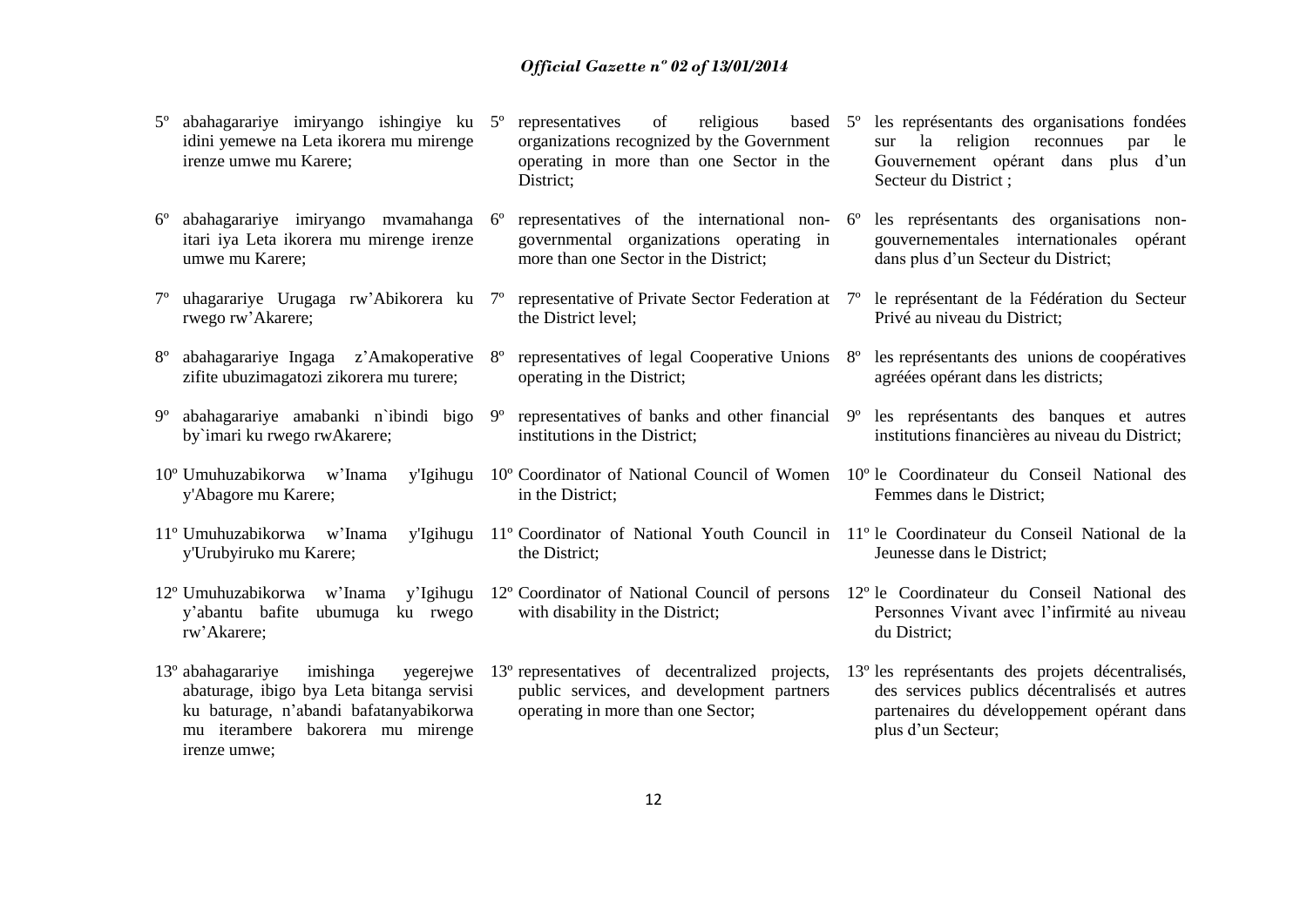|             | 14° ba Perezida bose ba JADF z'imirenge 14° all JADF chairpersons of the Sectors which 14° tous les présidents des JADF des secteurs qui<br>igize Akarere; | compose the District;                                                                                                                  |             | composent le District;                                                                                                                          |
|-------------|------------------------------------------------------------------------------------------------------------------------------------------------------------|----------------------------------------------------------------------------------------------------------------------------------------|-------------|-------------------------------------------------------------------------------------------------------------------------------------------------|
|             | 15 <sup>°</sup> undi muntu wese babona ko ari ngombwa.                                                                                                     | 15° any other person considered necessary.                                                                                             |             | 15 <sup>°</sup> toute autre personne jugée importante.                                                                                          |
|             | Ingingo ya 9: Abagize Inteko Rusange ya<br><b>JADF</b> ku rwego rw'Umurenge                                                                                | Article 9: Composition of the General<br><b>Assembly of JADF at the Sector level</b>                                                   |             | Article 9: Composition de l'Assemblée<br>Générale de JADF au niveau du Secteur                                                                  |
|             | Inteko Rusange ku rwego rw'Umurenge igizwe<br>n'abanyamuryango bakurikira:                                                                                 | The General Assembly at the Sector level is<br>composed of the following members:                                                      |             | L'Assemble Générale au niveau du Secteur est<br>composée des membres suivants:                                                                  |
|             | 1 <sup>°</sup> Umunyamabanga<br>w'Umurenge;                                                                                                                | Nshingwabikorwa 1 <sup>°</sup> the Executive Secretary of the Sector;                                                                  |             | 1 <sup>°</sup> le Secrétaire Exécutif du Secteur;                                                                                               |
| $2^{\circ}$ | umukozi Ushinzwe Iterambere ry'Ubukungu $2^{\circ}$ staff member in Charge of Economic $2^{\circ}$ l'agent<br>mu Murenge;                                  | Development at the Sector;                                                                                                             |             | Développement<br>Chargé<br>du<br>Economique dans le Secteur;                                                                                    |
| $3^{\circ}$ | Ushinzwe<br>Imibereho<br>umukozi<br>y'Abaturage mu Murenge;                                                                                                | Myiza 3° Staff member in chage of Social Affairs at 3° l'agent Chargé des Affaires Sociales dans le<br>the Sector;                     |             | Secteur;                                                                                                                                        |
| $4^{\circ}$ | abahagarariye imiryango ishingiye ku idini 4°<br>yemewe na Leta ikorera mu Murenge;                                                                        | representatives of recognized religious-based 4 <sup>o</sup><br>organizations recognised by the Government<br>operating in the Sector; |             | les représentants des organisations fondées<br>religion<br>la<br>sur<br>reconnues<br>le<br>par<br>Gouvernement œuvrant au niveau du<br>Secteur: |
|             | abahagarariye imiryango nyarwanda itari iya 5°<br>Leta ikorera mu Murenge;                                                                                 | Civil<br>Society<br>representatives<br>of<br>Organizations operating in the sector;                                                    | $5^{\circ}$ | les représentants des organisations de la<br>société civile opérant dans le Secteur;                                                            |
| $6^{\circ}$ | abahagarariye imiryango mvamahanga itari 6°<br>iya Leta ikorera mu Murenge;                                                                                | International<br>Non- $6^{\circ}$<br>representatives<br>of<br>Governmental Organizations operating in the<br>sector;                   |             | organisations<br>les<br>représentants<br>des<br>internationales<br>non-gouvernementales<br>opérant dans le Secteur;                             |
| $7^{\circ}$ | abahagarariye<br>amakoperative<br>afite $7^\circ$<br>ubuzimagatozi akorera mu Murenge;                                                                     | representatives of cooperatives with legal 7 <sup>o</sup><br>personality operating in the Sector;                                      |             | les représentants des coopératives agrées<br>ceuvrant dans le Secteur;                                                                          |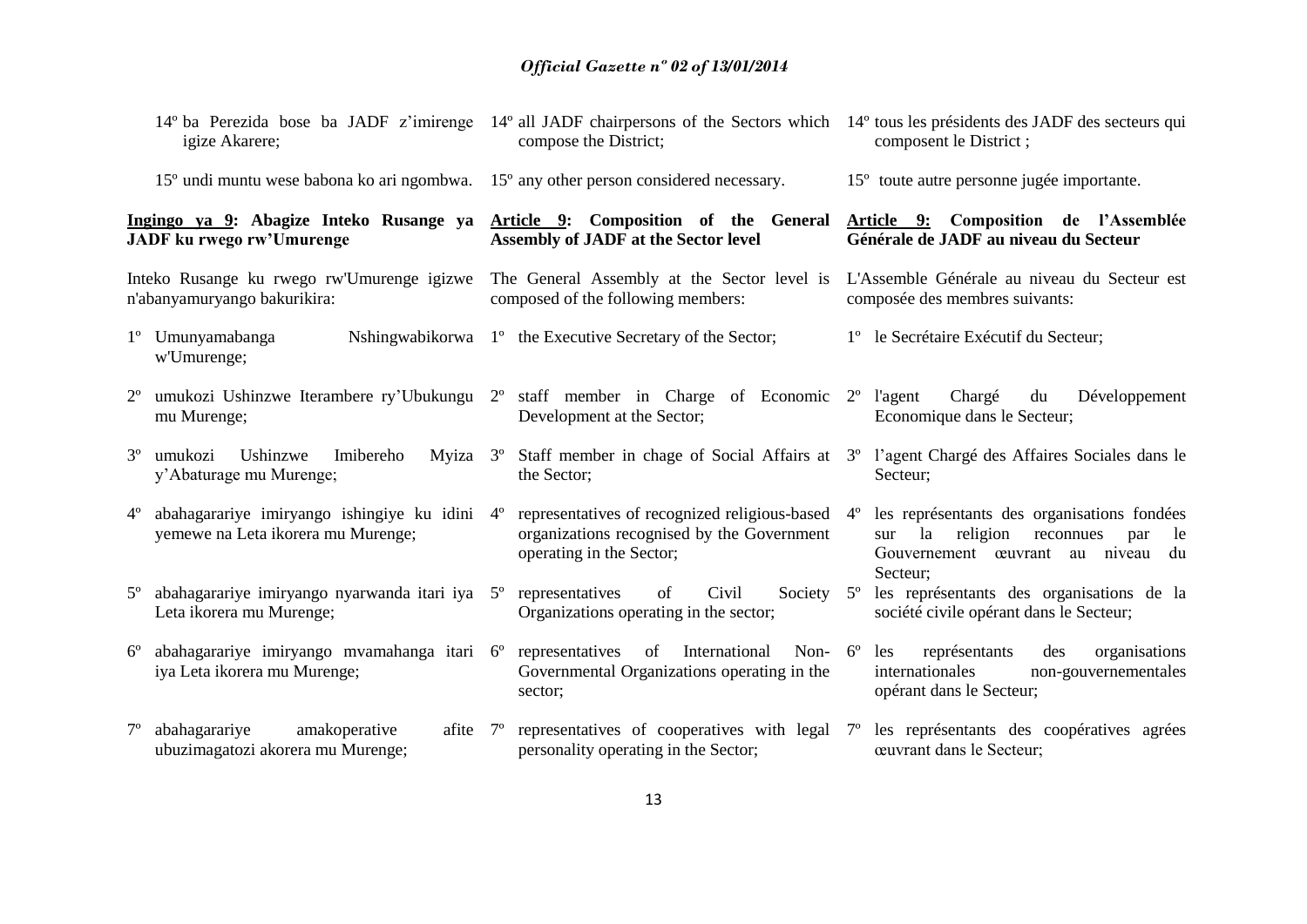| $8^{\circ}$<br>abahagarariye<br>imishinga<br>na<br>z'iterambere mu Murenge;                                                                                                            | gahunda 8° representatives of development projects and 8°<br>programs in the Sector;                                                                                | les représentants des projets<br>et des<br>programmes de développement dans le<br>Secteur;                                                                           |
|----------------------------------------------------------------------------------------------------------------------------------------------------------------------------------------|---------------------------------------------------------------------------------------------------------------------------------------------------------------------|----------------------------------------------------------------------------------------------------------------------------------------------------------------------|
| 9° uhagarariye Ihuriro ry`Abikorera ku rwego<br>rw'Umurenge;                                                                                                                           | 9°<br>a representative of Private Sector Federation 9 <sup>o</sup><br>at the sector level;                                                                          | le représentant de la Fédération du Secteur<br>Privé dans le secteur;                                                                                                |
| 10° uhagarariye Inama y'Igihugu y'Urubyiruko mu 10° a representative of National Youth Council 10° le représentant du Conseil National de la<br>Murenge;                               | in the Sector;                                                                                                                                                      | Jeunesse dans le Secteur ;                                                                                                                                           |
| 11° uhagarariye Inama y'Igihugu y'Abagore mu 11° a representative of National Women Council 11° le représentant du Conseil National des<br>Murenge;                                    | in the sector;                                                                                                                                                      | Femmes dans le Secteur;                                                                                                                                              |
| 12° uhagarariye abantu bafite ubumuga ku rwego 12° a representative of National Council of 12° le représentant des personnes hyndicapées au<br>rw'Umurenge;                            | Persons with Disabilities in the Sector;                                                                                                                            | niveau du Secteur;                                                                                                                                                   |
| 13° abahagarariye<br>ibigo<br>by'imari<br>bikorera mu Murenge;                                                                                                                         | iciririties 13 <sup>°</sup> representatives of micro financial institutions 13 <sup>°</sup> les représentants des institutions de micro<br>operating in the Sector; | finances opérant dans le Secteur;                                                                                                                                    |
| 14° Umunyamabanga Nshingwabikorwa wa buri 14° Executive Secretary of each Cell in the 14° le secrétaire exécutif de chaque Cellule dans<br>Kagari kagize Umurenge.                     | Sector.                                                                                                                                                             | le Secteur.                                                                                                                                                          |
| Ingingo ya 10: Inshingano z'Inteko Rusange ya<br><b>JADF</b>                                                                                                                           | Article 10: Responsibilities of JADF General<br><b>Assembly</b>                                                                                                     | Article 10: Attributions de l'Assemblée<br>Générale de JADF                                                                                                          |
| Inteko Rusange ni rwo rwego rukuru rufata The General Assembly is the supreme organ of<br>ibyemezo byose bya ngombwa bya JADF<br>birebana n'imikorere yayo mu Karere no ku<br>Murenge. | the JADF that takes all the important decisions<br>relating to its functioning in the District and<br>Sector.                                                       | L'Assemblée Générale est l'organe suprême de<br>JADF qui prend toutes les décisions importantes<br>relatives à son fonctionnement dans le District et<br>le Secteur. |
| <b>JADF</b><br>Inteko<br>y'Akarere<br>rusange<br>ya<br>n'iy'Umurenge ifite inshingano zikurikira:                                                                                      | JADF of District and Sector has the following<br>responsibilities:                                                                                                  | L'Assemblée Générale de JADF du District et<br>celui du Secteur a les attributions suivantes :                                                                       |
| 1° kwakira no gusuzuma gahunda y'ibikorwa 1° to receive and review individual action plans 1° recevoir et analyser les plans d'action                                                  |                                                                                                                                                                     |                                                                                                                                                                      |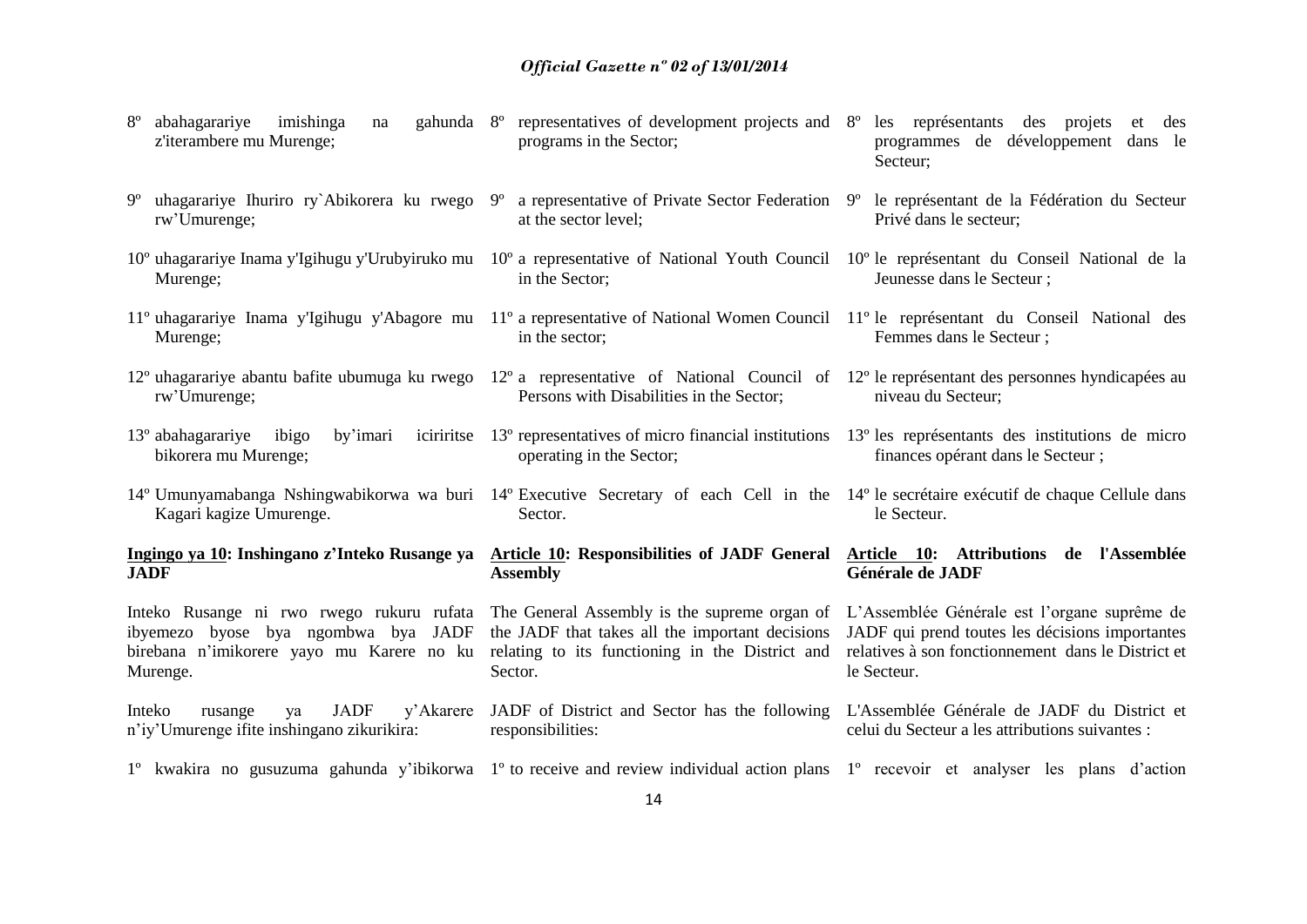bya buri mufatanyabikorwa wa JADF, no kujya inama z'uko byakunganira kandi bikanahuzwa na gahunda y'ibikorwa by'umwaka by'Akarere cyangwa iby'Umurenge hamwe na Gahunda y'Iterambere ry'Akarere;

- 2º gushyiraho za Komisiyo za JADF ku bikorwa runaka, hakurikijwe ibikorwa buri mufatanyabikorwa agiramo uruhare, ndetse n'ibindi biganisha ku iterambere rirambye;
- 3º kwemeza amategeko ngengamikorere ya 3º to approve internal rules and regulations of JADF ku rwego rw'Akarere n'urw'Umurenge;
- 4<sup>°</sup> kwemeza za raporo za Nshingwabikorwa za JADF;
- n'Ingengo y'imari bya JADF;
- 6º kugena imisanzu y'abafatanyabikorwa yo 6º to determine contributions for JADF members gufasha imikorere ya JADF no kumvikana ku buryo bwo kuyitanga;
- 7<sup>°</sup> kugena ibigenerwa abagize Nshingwabikorwa na Komisiyo za JADF mu rwego rwo kuborohereza akazi hashingiwe ku bushobozi buhari;
- 8<sup>°</sup> gusuzuma ishyirwa mu bikorwa y'ibikorwa bya JADF bihagaze. by a 8<sup>o</sup> to evaluate the implementation of JADF 8<sup>o</sup>

of JADF partners, and advise on how to harmonize them with the District or Sector annual action plan and District Development Plan;

individuels des membres de JADF, et donner conseil sur leur harmonisation avec le plan d'actions annuel du District ou celui de secteur ainsi que le Plan de Péveloppement du District;

mettre en place les différentes commissions thématiques de JADF selon des domaines spécifiques d'intervention des partenaires et les priorités du développement à long terme;

adopter les règlements d'ordre intérieur de JADF au niveau du District et du Secteur;

adopter les rapports du Comité Exécutif de

5º approuver le plan d'actions annuel et le

déterminer les cotisations des membres de JADF pour faciliter son fonctionnement et s'entendre sur leurs modalités de payement;

déterminer les indemnités des membres du Comité Exécutif et des Commissions de JADF pour leur faciliter le travail selon la

JADF;

budget de JADF;

 $2^{\circ}$  to set up various thematic commissions of  $2^{\circ}$ JADF based to specific areas of intervention by partners and on the longterm development priorities;

JADF operation at the District and Sector level;

- Komite  $4^\circ$  to approve the reports of the JADF Executive  $4^\circ$ Committee;
- 5º kwemeza gahunda y'ibikorwa by'umwaka 5º to approve the annual action plan and the budget of JADF;
	- to support JADF operations and agree on the modalities of their payment;
	- Komite  $7^\circ$  to determine facilitation allowances for  $7^\circ$ members of the Executive Committee and Commissions of JADFS depending on available funding;
		- 8º évaluer la mise en oeuvre des plans d'actions de JADF.

disponibilité de financement;

action plans.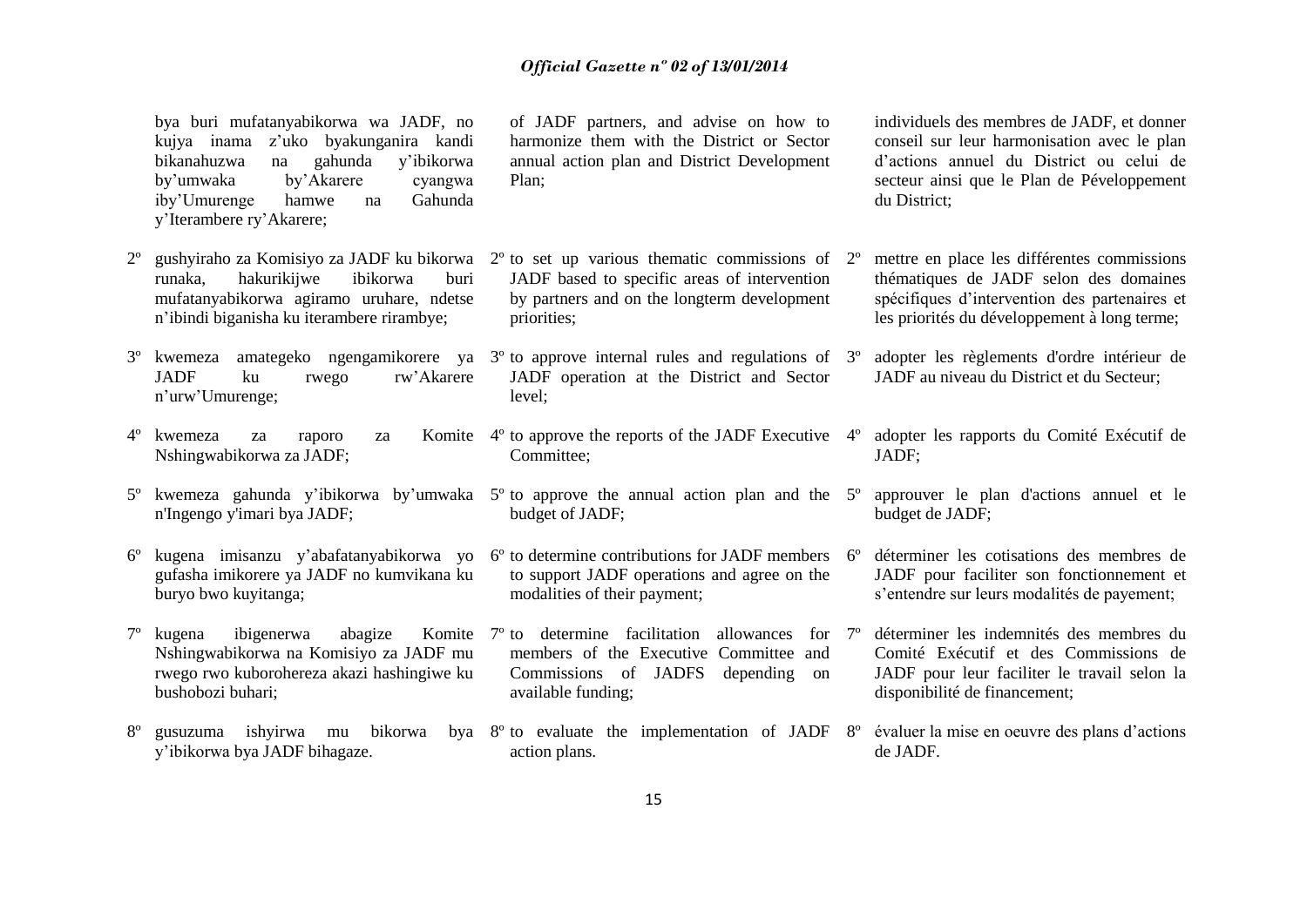| <u>Icyiciro cya 2:</u> Komite Nshingwabikorwa Section 2: JADF Executive Committee<br>y'Ihuriro ya JADF                   |                                                                                                                                                              | Section 2: Comité Exécutif de JADF                                                                                                                                         |
|--------------------------------------------------------------------------------------------------------------------------|--------------------------------------------------------------------------------------------------------------------------------------------------------------|----------------------------------------------------------------------------------------------------------------------------------------------------------------------------|
| <b>11:</b><br>Abagize<br>Ingingo<br>Komite<br>va<br>Nshingwabikorwa ya JADF                                              | <b>Committee of JADF</b>                                                                                                                                     | Article 11: Composition of the Executive Article 11: Composition du Comité Executif<br>de JADF                                                                             |
| Komite Nshingwabikorwa ya JADF ku Karere no<br>ku Murenge igizwe n'aba bakurikira batorwa<br>Inteko Rusange mu bayigize: | The Executive Committee of JADF at the Le Comité Executif de JADF au niveau du<br>following members elected by the General<br>Assembly among of its members: | District and Sector level is comprised of the District et de Secteur est composé des membres<br>suivants élus par l'Assemblée Générale parmi les<br>membres de ce dernier: |
| $1^{\circ}$ Perezida;                                                                                                    | the Chairperson of JADF;                                                                                                                                     | $1^{\circ}$ le Président;                                                                                                                                                  |
| $2^{\circ}$ Visi Perezida;                                                                                               | the Deputy Chairperson;<br>$2^{\circ}$                                                                                                                       | le Vice-président;<br>$2^{\circ}$                                                                                                                                          |
| 3° Umubitsi;                                                                                                             | the Treasurer;<br>$3^\circ$                                                                                                                                  | $3^{\circ}$ le Trésorier;                                                                                                                                                  |
| $4^{\circ}$ Umunyamabanga;                                                                                               | the Secretary;<br>$4^{\circ}$                                                                                                                                | le Secrétaire;<br>$4^{\circ}$                                                                                                                                              |
| $5^{\circ}$ Abajyanama batatu (3).                                                                                       | three $(3)$ advisers.<br>$5^{\circ}$                                                                                                                         | trois $(3)$ . Conseillers.<br>$5^\circ$                                                                                                                                    |
| Komite Nshingwabikorwa<br>batorwa<br>Abagize<br>n'Inteko Rusange mu bafatanyabikorwa bagize                              | The Executive Committee members are elected Les Membres du Comité Exécutif sont élus par                                                                     | by general Assembly among JADF partners for l'Assemblée Générale parmi les partenaires de                                                                                  |

JADF, bagatorerwa igihe cy'imyaka ibiri (2) two (2) years renewable only once. ishobora kongerwa incuro imwe gusa.

Perezida wa Komite Nshingwabikorwa ni na we Perezida w'Inteko Rusange ya JADF. Iyo adahari, asimburwa na Visi-Perezida.

the Chairperson of JADF General Assembly. In case of his/her absence, he/she is replaced by the Vice Chairperson.

JADF pour un mandat de deux (2) ans renouvelable une seule fois.

**Section 2: Comité Exécutif de JADF** 

The Executive Committee Chairperson is also Le Président du Comité Exécutif est également le Président de l'Assemblée Générale de JADF. En cas de son absence, il est remplacé par le Viceprésident.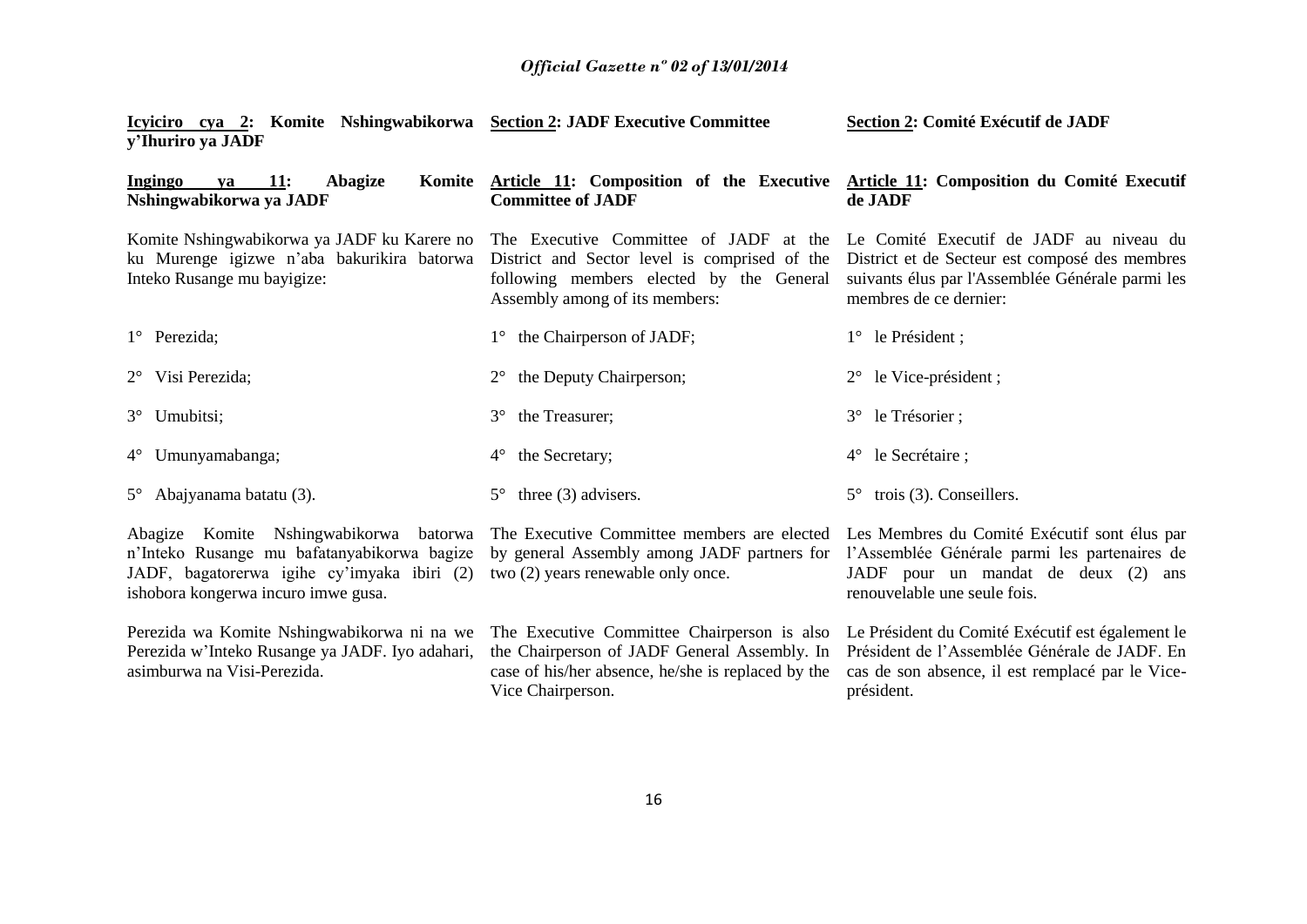|             | <b>12:</b><br>Article<br>Inshingano<br>za<br>Nshingwabikorwa ya JADF                                                                                                           |             | Komite Article 12: Responsibilities of the Executive Article 12: Attributions Comité Exécutif de<br><b>Committee of JADF</b>                                                                          |             | <b>JADF</b>                                                                                                                                                                           |
|-------------|--------------------------------------------------------------------------------------------------------------------------------------------------------------------------------|-------------|-------------------------------------------------------------------------------------------------------------------------------------------------------------------------------------------------------|-------------|---------------------------------------------------------------------------------------------------------------------------------------------------------------------------------------|
|             | Inshingano za Komite Nshingwabikorwa ya JADF<br>y'Akarere n'l'Umurenge ni izi zikurikira:                                                                                      |             | Responsibilities of the Executive Committee of Les attributions du Comité Exécutif de JADF de<br>JADF at District and Sector levels are the District et de Secteur sont les suivantes :<br>following: |             |                                                                                                                                                                                       |
| $1^{\circ}$ | gushyira mu bikorwa ibyemezo n'imyanzuro<br>by'Inteko Rusange;                                                                                                                 |             | implement<br>$1^{\circ}$ to<br>decisions<br>the<br>and<br>recommandations<br>and<br>decisions of<br>the<br>General Assembly;                                                                          | $1^{\circ}$ | assurer l'exécution des décisions<br>des<br>recommandations de l'Assemblée Générale;                                                                                                  |
| $2^{\circ}$ | gutegura gahunda y'inama y'Inteko Rusange<br>no gutanga amabaruwa y'ubutumire ku<br>banyamuryango;                                                                             | $2^{\circ}$ | to prepare the agenda for the General<br>Assembly and deliver invitation letters to<br>members;                                                                                                       | $2^{\circ}$ | préparer l'ordre du jour de l'Assemblée<br>Générale et assurer la distribution des lettres<br>d'invitation aux membres;                                                               |
|             | kugenzura niba abafatanyabikorwa basabye 3°<br>kuba abanyamuryango ba JADF<br>bujuje<br>ibyangombwa bisabwa;                                                                   |             | to ensure all development partners that $3^\circ$<br>applied for JADF membership fulfill the<br>requirements;                                                                                         |             | verifier<br>que<br>les<br>tous<br>acteurs<br>de<br>développement ayant demandé l'adhesion au<br>JADF remplissent les conditions requises;                                             |
| $4^{\circ}$ | gutegura no guhuriza hamwe gahunda 4°<br>y'ibikorwa by'umwaka n'ingengo y'imari bya<br>JADF no kubishyikiriza Inteko Rusange<br>kugira ngo ibyemeze;                           |             | to prepare and consolidate JADF Annual<br>action plan and budget and submit them to<br>the General Assembly for approval;                                                                             | $4^{\circ}$ | préparer et consolider le plan d'actions et le<br>budget annuels de JADF et les soumettre à<br>l'Assemblée Générale pour approbation;                                                 |
|             | kugenzura ko gahunda y'ibikorwa bya buri 5 <sup>°</sup><br>mufatanyabikorwa wa JADF ifasha mu<br>kugera ku ntego na gahunda z'iterambere<br>by'Akarere;                        |             | to ensure individual action plans for JADF<br>development partners contribute to the<br>realization of the objectives of District<br>Development Plans;                                               | $5^\circ$   | s'assurer que les plans d'activités individuels<br>des partenaires de JADF contribuent à la<br>réalisation des objectifs du Plan de<br>Développement du District;                     |
| $6^{\circ}$ | guteza imbere umuco wo kujya inama hagati<br>y'inzego z'ubuyobozi bw'Akarere, abikorera<br>n'abahagarariye abaturage mu rwego rwo<br>gutegura gahunda z'iterambere ry'Akarere; | $6^{\circ}$ | to promote consultative process among<br>District authorities, private sector and citizen<br>representatives during preparation of District<br>Development Plans;                                     | $6^{\circ}$ | promouvoir la concertation entre les acteurs<br>du secteur public et privé et les représentants<br>de la population lors de la préparation des<br>Plans de Développement du District; |
| $7^{\circ}$ | umushinga<br>w'amategeko<br>gutegura<br>ngengamikorere agomba gushyikirizwa Inteko                                                                                             | $7^{\circ}$ | to draft internal rules and regulations and<br>submit them to the General Assembly for                                                                                                                | $7^\circ$   | préparer le projet de règlement d'ordre<br>intérieur à soumettre à l'Assemblée Générale                                                                                               |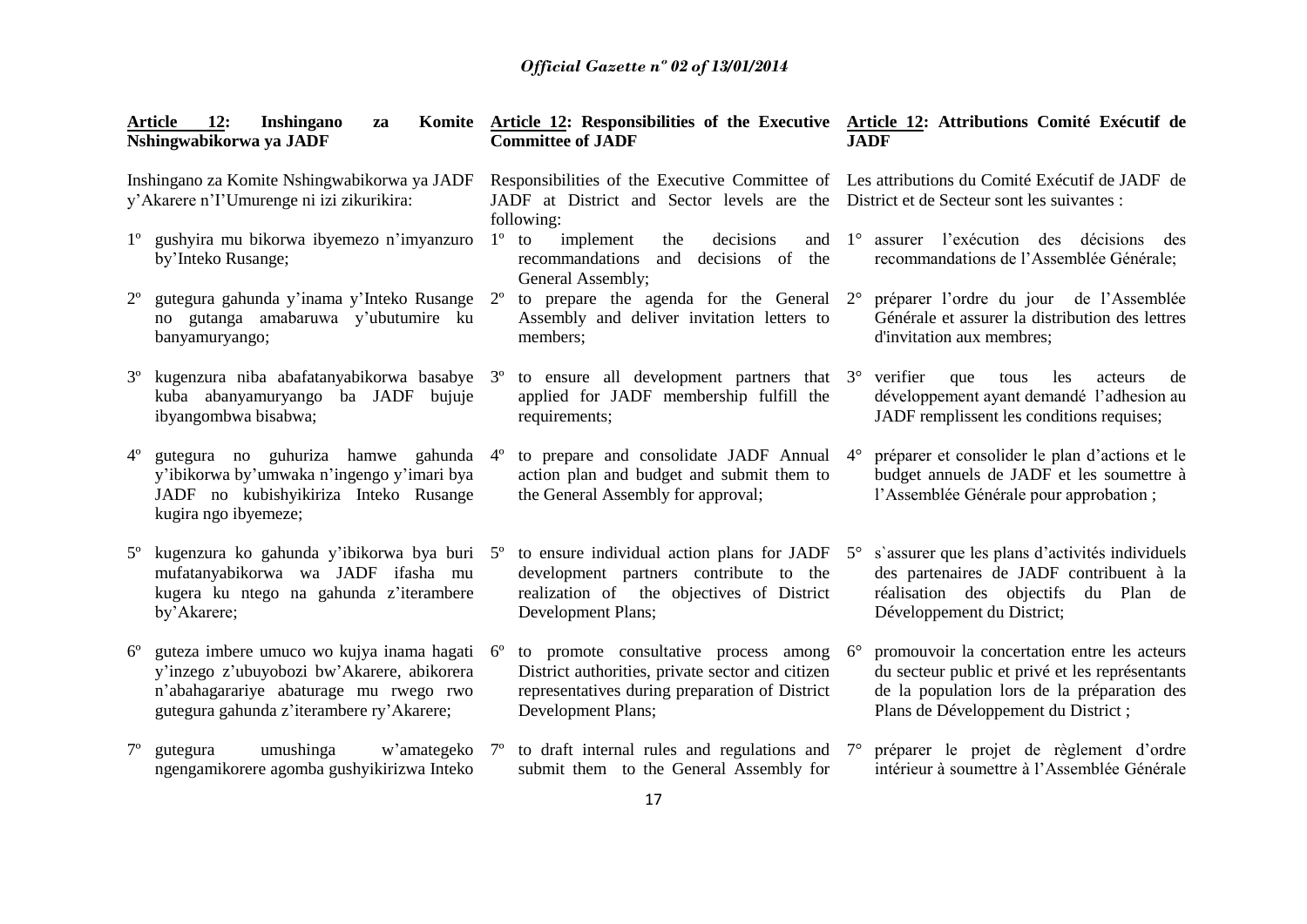|             | Rusange kugira ngo iyemeze;                                                                            | approval;                                                                                                                                                                                          | pour approbation;                                                                                                          |
|-------------|--------------------------------------------------------------------------------------------------------|----------------------------------------------------------------------------------------------------------------------------------------------------------------------------------------------------|----------------------------------------------------------------------------------------------------------------------------|
| $8^{\circ}$ | gucunga neza imari n'umutungo bikoreshwa<br>na JADF;                                                   | to ensure proper management of resources<br>$8^{\circ}$<br>and property utilized by JADF;                                                                                                          | assurer une bonne gestion des resources et<br>$8^{\circ}$<br>patrimoine utilsées par JADF;                                 |
| $9^{\circ}$ | gukora raporo zitandukanye za ngombwa;                                                                 | to prepare various reports that are required;<br>9°                                                                                                                                                | preparer les divers rapports nécessaires;<br>$9^{\circ}$                                                                   |
|             | 10° gukora ikindi cyose yasabwa n'Inteko<br>Rusange.                                                   | $10^{\circ}$ to perform any other duty assigned to it by<br>the General Assembly.                                                                                                                  | 10° remplir toute autre tâche lui confiée par<br>l'Assemblée Générale.                                                     |
|             | Icyikiro cya 3: Ubunyamabanga bwa JADF                                                                 | <b>Section 3: JADF Secretariat</b>                                                                                                                                                                 | Section 3: Secrétariat de JADF                                                                                             |
| <b>JADF</b> | Ingingo ya 13: Abagize Ubunyamabanga bwa                                                               | <b>Article 13: Composition of JADF Secretariat</b>                                                                                                                                                 | Article 13: Composition du Secrétariat de<br><b>JADF</b>                                                                   |
|             | Ubunyamabanga bwa JADF bugizwe n'umukozi<br>umwe cyangwa benshi bitewe n'ibikenewe<br>n'amikoro ahari. | The JADF Secretariat<br>has<br>one<br><sub>or</sub><br>more<br>depending<br>employees<br>the<br>on<br>need<br>and<br>availability of resources.                                                    | Le Secrétariat de JADF est composé d'un ou de<br>plusieurs agents selon les besoins et la<br>disponibilité des ressources. |
|             | Ingingo ya 14: Inshingano z'Ubunyamabanga<br>bwa JADF                                                  | of<br><b>JADF</b><br>Article 14:<br><b>Responsibilities</b><br><b>Secretariat</b>                                                                                                                  | Article 14: Attributions du Secrétariat de<br><b>JADF</b>                                                                  |
|             | Imicungire n'ikurikiranabikorwa bya buri munsi<br>bya JADF bushinzwe Ubunyamabanga byayo.              | The day-to- day management and monitoring of La gestion et le suivi des activités quotidiennes<br>JADF operations are carried out by its de JADF sont assurés par son Secrétariat.<br>Secretariat. |                                                                                                                            |
|             | Inshingano z'Ubunyamabanga bwa JADF ku<br>Karere no ku Murenge ni izi zikurikira:                      | The responsibilities of JADF Secretariat at the Les attributions du Secrétariat de JADF du<br>District and sector levels are the following:                                                        | District et de Secteur sont les suivantes:                                                                                 |
|             | 1° guhuriza hamwe za gahunda z'ibikorwa<br>z'abafatanyabikorwa no kureba ko zifitanye                  | $1^{\circ}$ to consolidate the action plans of JADF $1^{\circ}$<br>partners and ensure they relate to District                                                                                     | consolider les plans d'actions des partenaires<br>et s'assurer qu'ils se réfèrent au Plan de                               |
|             | isano na Gahunda y'Iterambere ry'Akarere;                                                              | Development Plan;                                                                                                                                                                                  | Développement du District;                                                                                                 |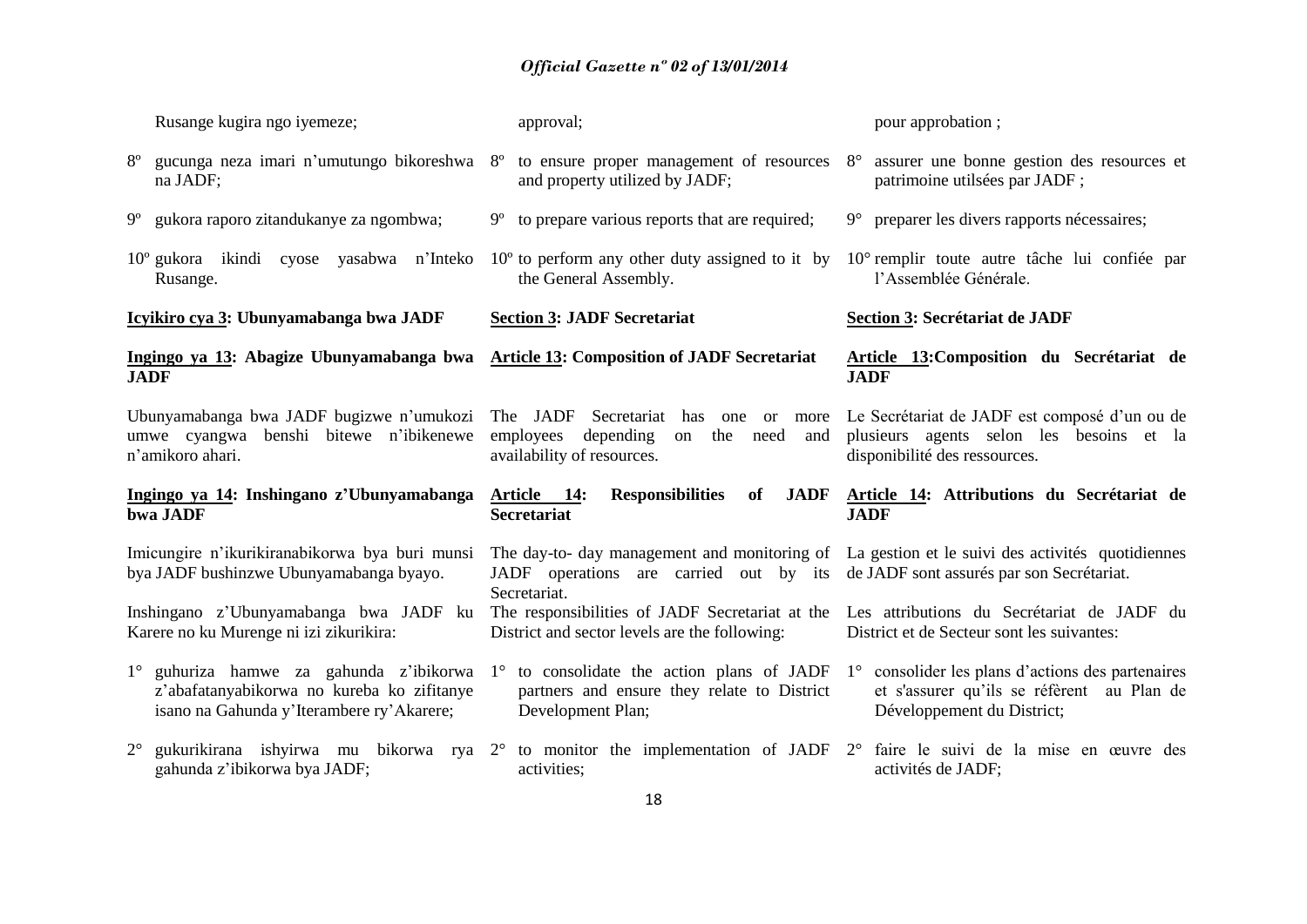| JADF mu gutegura inama za JADF;                                                           | gufatanya na Komite Nshingwabikorwa ya 3°                                                   | to work with JADF Executive Committee in 3°<br>organizing meetings of JADF;                                                                                                                                                             |             | assister le Comité Exécutif de JADF dans<br>l'organisation des réunions de JADF;                                               |
|-------------------------------------------------------------------------------------------|---------------------------------------------------------------------------------------------|-----------------------------------------------------------------------------------------------------------------------------------------------------------------------------------------------------------------------------------------|-------------|--------------------------------------------------------------------------------------------------------------------------------|
| $4^{\circ}$<br>gutegura<br>bigamije<br>JADF;                                              | ibikorwa by'ubukangurambaga 4°<br>kumenyekanisha ibikorwa bya                               | to organise awareness campaigns to inform 4°<br>the public about JADF activities;                                                                                                                                                       |             | organiser les campagnes de sensibilisation<br>pour informer le public sur les activités de<br>JADF;                            |
| $5^{\circ}$<br>gihe;                                                                      |                                                                                             | gutegura raporo z'ibikorwa no kuzitanga ku $5^{\circ}$ to prepare and submit timely reports                                                                                                                                             | $5^\circ$   | les rapports et les soumettre à<br>préparer<br>temps;                                                                          |
| $6^{\circ}$<br>raporo z'igihembwe ku ikoreshwa ryabyo;                                    |                                                                                             | gucunga imari n'umutungo no gutegura za $6^{\circ}$ to ensure proper management of finances and<br>prepare quarterly financial reports;                                                                                                 | $6^{\circ}$ | assurer la gestion efficace et efficiente des<br>ressources financières et préparer les rapports<br>financiers trimestriels;   |
| $7^{\circ}$<br>ngo ishyikirizwe abaterakunga;                                             | gukorana n'Akarere n'Umurenge mu gutegura 7°<br>imishinga igamije guteza imbere JADF kugira | to work with the District and Sector<br>authorities in preparation of projects to be<br>submitted to partners for funding;                                                                                                              | $7^{\circ}$ | préparer et élaborer, en collaboration avec le<br>District, des projets à soumettre<br>aux<br>partenaires pour le financement; |
| $8^{\circ}$<br>Nshingwabikorwa<br>Rusange.                                                | n'Inteko<br>cyangwa                                                                         | gukora indi mirimo yasabwa na Komite $8^{\circ}$ to perform any other duties assigned by $8^{\circ}$<br>Executive Committee or General Assembly.                                                                                        |             | remplir toutes autres tâches lui assignées par<br>le Comité Exécutif.                                                          |
| <b>UMUTWE WA III: IMIKORERE Y'INZEGO</b><br><b>ZA JADF</b>                                |                                                                                             | <b>CHAPTER III: FUNCTIONING OF JADF</b><br><b>ORGANS</b>                                                                                                                                                                                |             | <b>CHAPITRE III : FONCTIONNEMENT DES</b><br><b>ORGANES DE JADF</b>                                                             |
| Icyiciro cya mbere:<br><b>Rusange</b>                                                     | y'Inteko<br>Imikorere                                                                       | Section One: Functioning of the General<br><b>Assembly</b>                                                                                                                                                                              |             | Section première:<br>Fonctionnment<br>de<br>l'Assemblée Générale                                                               |
| Ingingo ya 15: Inama z'Inteko Rusange                                                     |                                                                                             | <b>Article 15: Meetings of the General Assembly</b>                                                                                                                                                                                     |             | Article 15: Réunions de l'Assemblée Générale                                                                                   |
| Inama zisanzwe z'Inteko Rusange zitumizwa<br>kabiri mu mwaka n'igihe cyose bibaye ngombwa |                                                                                             | The ordinary meetings of the General Assembly<br>shall be convened twice a year and whenever it is<br>considered necessary.                                                                                                             |             | Les réunions ordinaires de l'Assemblée Générale<br>se tiennent deux fois par an et autant de fois que<br>de besoin             |
|                                                                                           |                                                                                             | Buri munyamuryango agomba kwitabira inama Every member must attend meetings of the Chaque membre doit participer aux réunions de<br>z'Inteko Rusange, ariko iyo umuntu atabashije General Assembly, and in case of absence, l'Assemblée |             | Générale,<br>mais<br>cas<br>en                                                                                                 |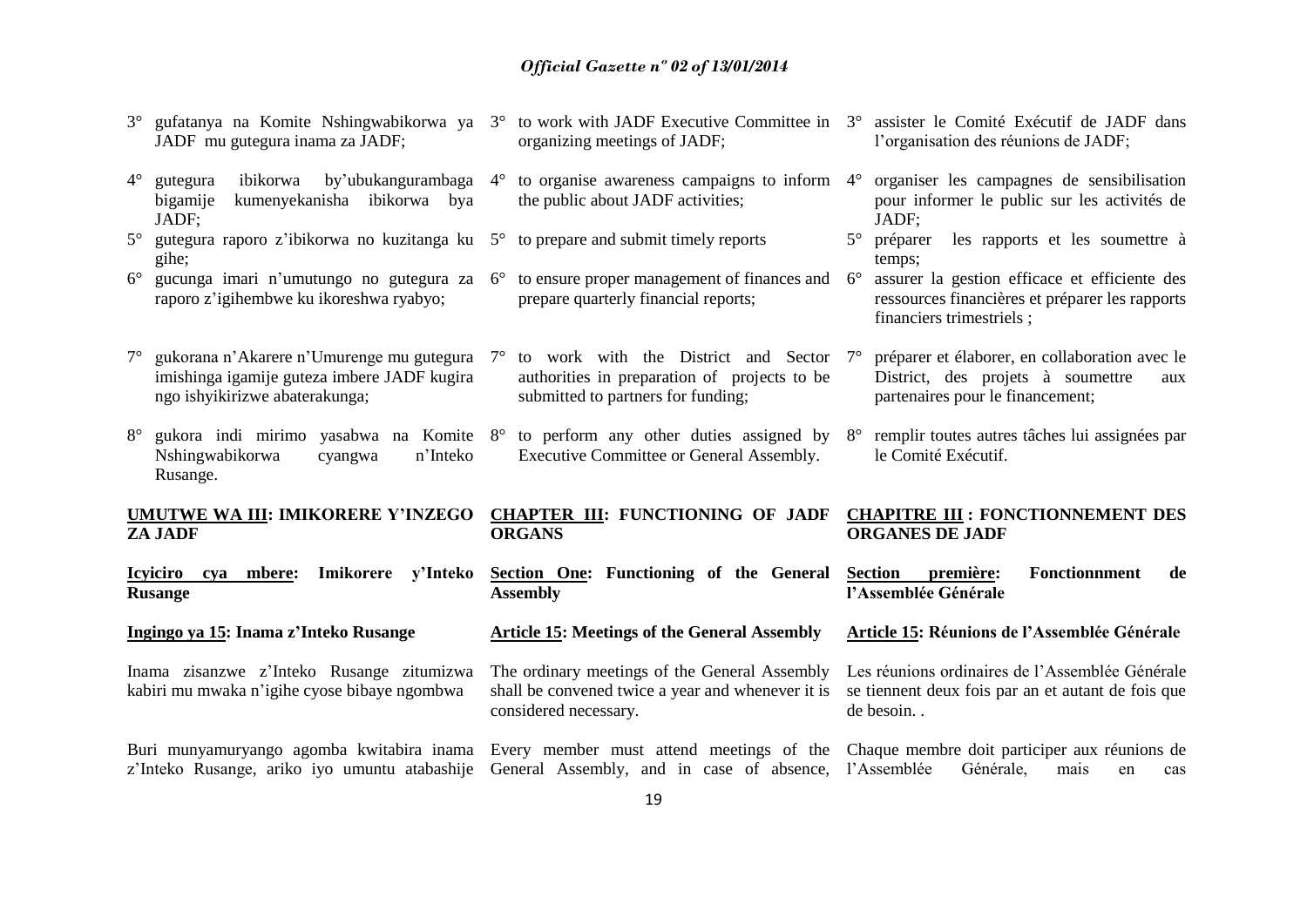kuza kubera impamvu, abimenyesha Perezida nibura iminsi itatu (3) mbere y'umunsi w'inama.

Inama zidasanzwe zishobora gutumizwa kugira ngo zige ku bibazo byihutirwa, ariko ntizishobora kurenga enye (4) mu mwaka.

#### **Ingingo ya 16: Umubare wa Ngombwa kugirango Inteko Rusange iterane**

Kugira ngo inama y'Inteko Rusange ya JADF iterane mu buryo bwemewe n'amategeko, hagomba kuba hari nibura bibiri bya gatatu (2/3) by'abagize JADF. Iyo umubare wa ngombwa utabonetse, inama irasubikwa igakorwa mu gihe cy'iminsi icumi (10) ikurikiraho kandi ibyemezo bifashwe bigira agaciro hatitawe ku mubare w'abayitabiriye.

#### **Ingingo ya 17: Ifatwa ry'Ibyemezo**

Inteko Rusange ifata ibyemezo ku bwumvikane busesuye bw'abitabiriye inama. Iyo bidashobotse, ibyemezo bifatwa ku bwiganze burunduye bw'amajwi y'abari mu nama.

Imyanzuro yafashwe n'Inteko Rusange za JADF y'Akarere n'iy'Umurenge ishyikirizwa Inama Njyanama y'Akarere n'iy'Umurenge kugira ngo zimenyeshwe ibyemejwe kandi zifate ingamba ku cyakorwa.

he/she shall communicate to the Chairperson within at least three (3) days before the meeting is held.

Extraordinary meetings may be convened to address urgent issues; however they cannot exceed four (4) sessions in a year.

#### **Article 16: Quorum for General Assembly meetings**

The General Assembly of JADF legitimately convenes when at least two third (2/3) of members of JADF are present. In case the quorum is not attained, the meeting shall be postponed and convened later within the next ten (10) days and the resolutions taken are binding irrespective of the members present.

#### **Article 17: Taking Decisions**

The General Assembly shall take decisions by consensus of its members present. Failure to reach the consensus, decisions are taken by absolute majority of votes cast by its members present.

Sector JADF General Assembly are submitted to the District and Sector Councils respectively, for information and consideration.

d`empêchement, il n`en informe le Président au moins trois (3) jours avant la tenue de la réunion ;

Les réunions extraordinaires peuvent être également convoquées pour des affaires urgentes, mais elles ne peuvent pas dépasser quatre (4) sessions par an.

#### **Article 16: Quorum pour l'Assemblée Générale**

L'Assemblée Générale JADF se reunit valablement lorsque deux tiers (2/3) de membres de JADF sont présents. Faute du quorum requis, la réunion est reportée pour se tenir dans les dix (10) jours qui suivent et les décisions prises sont valables quel que soit le nombre des membres présents.

#### **Article 17: Prise de Décisions**

L'Assemblée Générale prend ses décisions par consensus des membres présents. A défaut du consensus, les décisions sont prises à la majorité absolue des membres présents.

The resolutions adopted by the District and Les résolutions issues des assemblées générales de JADF dans le District et Secteur sont respectivement soumises au Conseil Consultatif du District et du Secteur pour information et considération.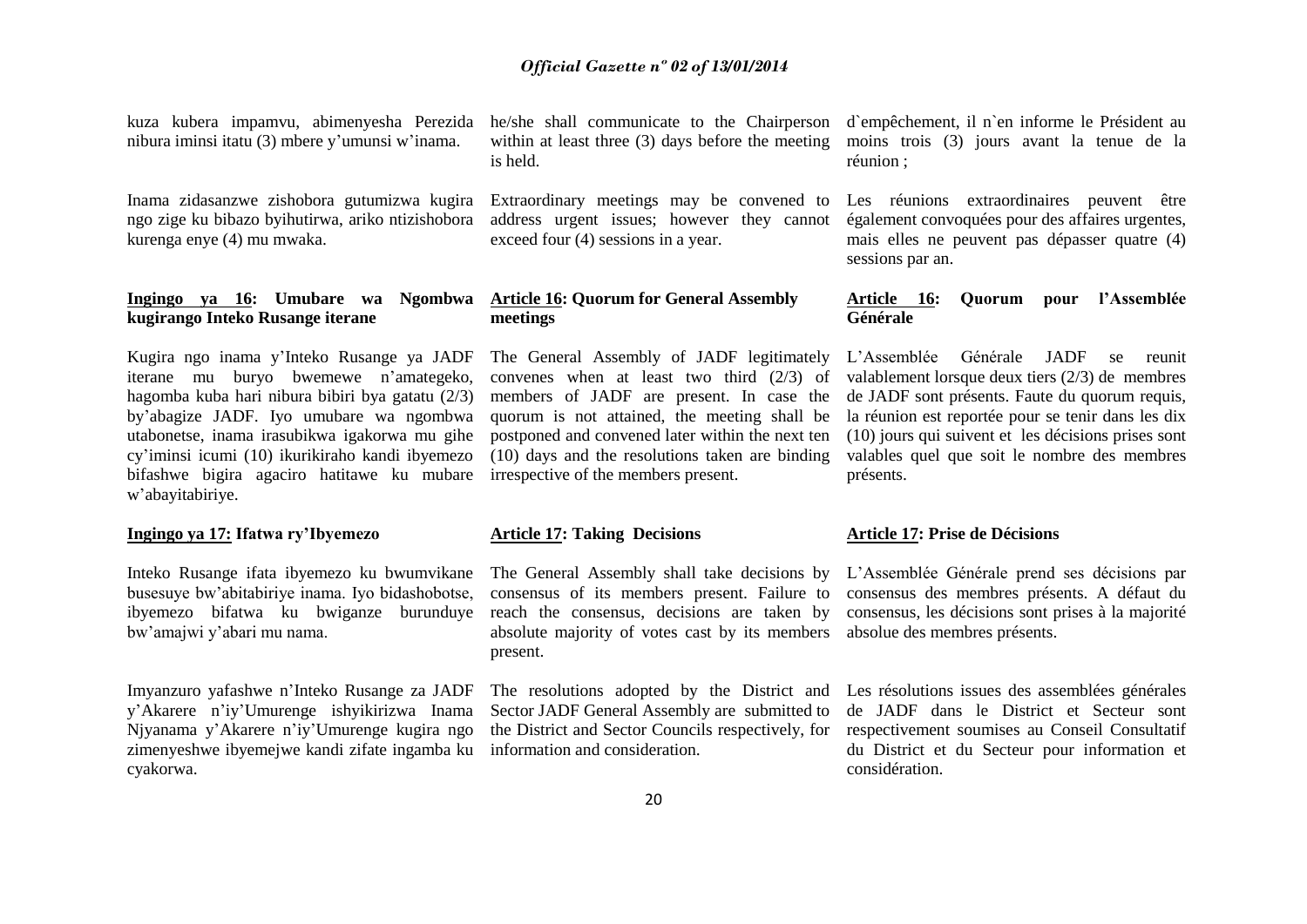| Ingingo ya 18: Itangwa rya gahunda<br>y'ibikorwa, ingengo y'imari na raporo                                                                                                                                                                                                                             | Article 18: Submission of action plan, budget<br>and report                                                                                                                                                                                                                                 | Article 18: Soumission du plan d'action, du<br>budget et du rapport                                                                                                                                                                                                                                            |
|---------------------------------------------------------------------------------------------------------------------------------------------------------------------------------------------------------------------------------------------------------------------------------------------------------|---------------------------------------------------------------------------------------------------------------------------------------------------------------------------------------------------------------------------------------------------------------------------------------------|----------------------------------------------------------------------------------------------------------------------------------------------------------------------------------------------------------------------------------------------------------------------------------------------------------------|
| Buri wese mu bagize JADF ashyikiriza Komite Every member of JADF submits to the Executive<br>Nshingwabikorwa<br>gahunda<br>y'ibikorwa<br>by'umwaka, ingengo y'imari hamwe na raporo<br>y'igihembwe y'uko ibikorwa bihagaze.                                                                             | Committee annual action plan, budget and<br>quarterly progress report.                                                                                                                                                                                                                      | Chaque membre de JADF soumet au Comité<br>Exécutif, son plan d'action annuel, son budget<br>ainsi que le rapport trimestriel sur l'état<br>d'avancée de ses activités.                                                                                                                                         |
| Gahunda<br>z'ibikorwa<br>by'abafatanyabikorwa<br>zigomba kwita ku bikubiye mu Igenamigambi<br>ry'Iterambere ry'Akarere.                                                                                                                                                                                 | Action Plans for the development partners shall Les plans d'actions des partenaires de JADF<br>take into consideration targets of the District<br>Development Plan.                                                                                                                         | doivent prendre en considération les objectifs des<br>Plans de Développement du District.                                                                                                                                                                                                                      |
| Ingingo ya 19: Ishyirwaho rya Komite zihariye<br>za JADF                                                                                                                                                                                                                                                | JADF thematic<br>Article 19: Setting up<br><b>Commissions</b>                                                                                                                                                                                                                               | Article 19: Mise en place des Comités<br>thématiques de JADF                                                                                                                                                                                                                                                   |
| Inteko Rusange ya JADF ishyiraho Komite<br>zihariye ku rwego rw'Akarere n'urw' Umurenge<br>kugira ngo zifashe mu igenamigambi, mu<br>gukurikirana no mu gusuzuma ibikorwa bya<br>JADF. Komite zishyirwaho hakurikijwe ibikorwa<br>abafatanyabikorwa<br>bikeneye<br>byihariye<br>ko<br>bagiramo uruhare. | General Assembly sets up thematic Commissions<br>at the District and Sector level for planning,<br>monitoring and evaluation of JADF activities.<br>The Commissions are based on specific activities<br>requiring intervention of partners.                                                 | L'Assemblé Générale met en place les Comités<br>Thématiques au niveau du District et du Secteur<br>pour aider dans la planification, le suivi et<br>l'évaluation des activités de JADF. Ces Comités<br>sont mis en place suivant des activités<br>spécifiques qui demandent l'intervention des<br>partenaires. |
| Icyiciro cya 2: Komite Nshingwabikorwa                                                                                                                                                                                                                                                                  | <b>Section 2: Executive Committee</b>                                                                                                                                                                                                                                                       | <b>Section 2: Comité Exécutif</b>                                                                                                                                                                                                                                                                              |
| 20:<br><b>Ingingo</b><br>Komite<br>Inama<br>ya<br>za<br>Nshingwabikorwa                                                                                                                                                                                                                                 | Article 20:<br><b>Committee</b>                                                                                                                                                                                                                                                             | Meetings of the Executive Article 20: Réunions du Comité Exécutif                                                                                                                                                                                                                                              |
| Inama ya Komite Nshingwabikorwa iterana<br>rimwe mu gihembwe n'igihe cyose bibaye<br>ngombwa. Inama itumizwa kandi ikayoborwa na<br>Perezida, kandi ibyemezo bifatwa ku bwumvikane<br>busesuye.                                                                                                         | The Executive Committee meeting is convened La réunion du Comité Exécutif se tient<br>necessary. It is convened and chaired by the Elle est convoquée et présidée par le Président et<br>Chairperson, and the decisions are taken by les décisions sont prises par consensus.<br>consensus. | quarterly and whenever it is considered trimestriellement et chaque fois que de besoin.                                                                                                                                                                                                                        |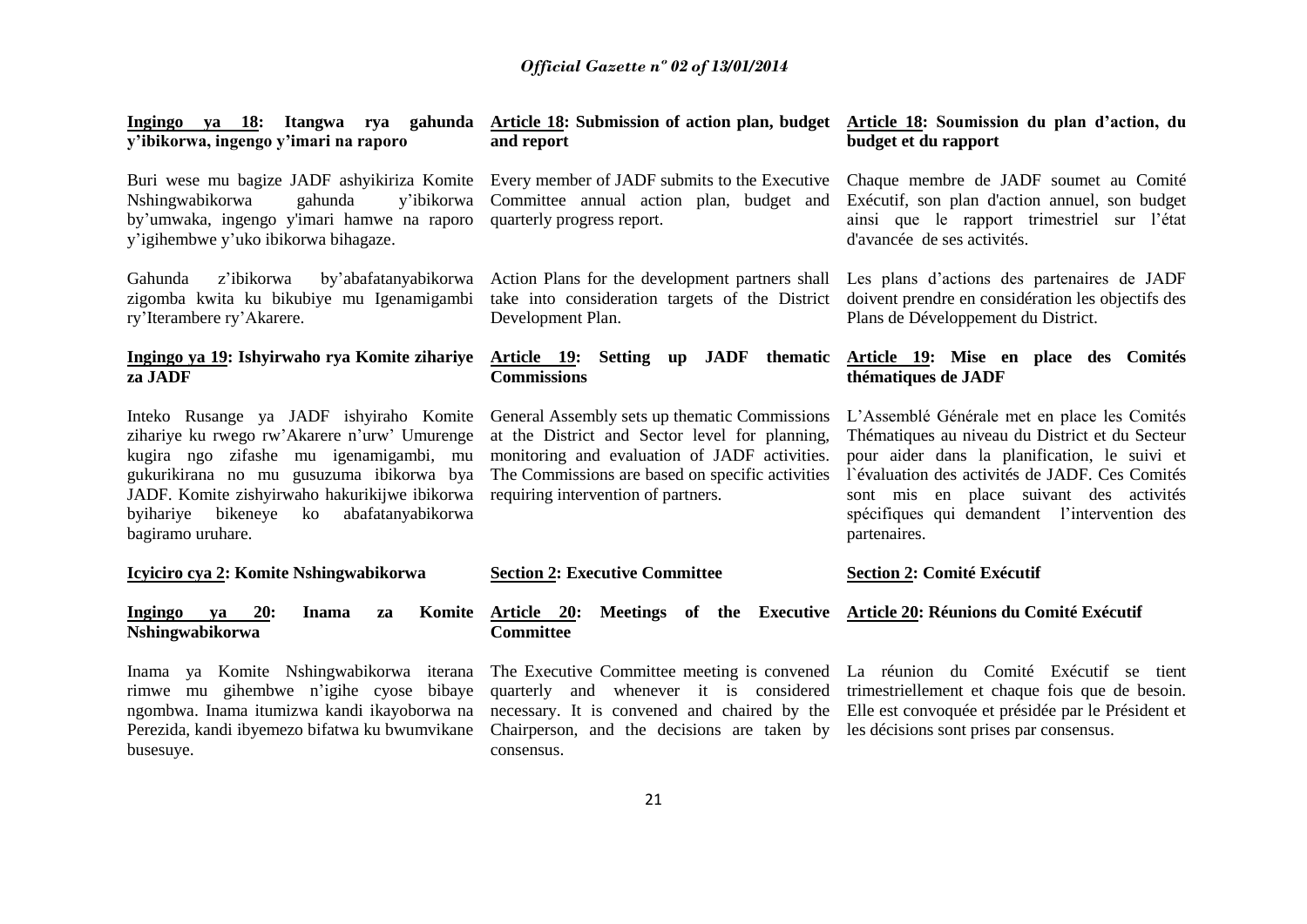| Umwanditsi wa Komite Nshingwabikorwa ni we<br>ukora inyandikomvugo y'inama z'Inteko Rusange<br>n'iza Komite Nshingwabikorwa.                                       | Secretary of the Executive Committee takes<br>minutes for both the General Assembly and<br>Executive Committee meetings.                                 | Le Secrétaire du Comité Exécutif prend les<br>comptes-rendus des réunions de l'Assemblée<br>Générale et celles du Comité Exécutif.                                                                   |
|--------------------------------------------------------------------------------------------------------------------------------------------------------------------|----------------------------------------------------------------------------------------------------------------------------------------------------------|------------------------------------------------------------------------------------------------------------------------------------------------------------------------------------------------------|
| Icyiciro cya 3: Ubunyamabanga                                                                                                                                      | <b>Section 3: Secretariat</b>                                                                                                                            | Section 3: Secrétariat                                                                                                                                                                               |
| <b>Article 21: Imikorere y'Ubunyamabanga</b>                                                                                                                       | <b>Article 21: Functioning of the Secretariat</b>                                                                                                        | Article 21: Fonctionnement de Secrétariat                                                                                                                                                            |
| Ubunyamabanga Nshingwabikorwa bwa JADF<br>bukorera ku rwego rw'Akarere n'urw'Umurenge<br>mu nyubako z'ubuyobozi bw'izo nzego.                                      | JADF Secretariat shall operate at the District and<br>Sector levels, in their respective premises.                                                       | Le Secrétariat de JADF opère au siège du<br>District et Secteur<br>dans leurs<br>bâtiments<br>respectifs.                                                                                            |
| Umunyamabanga wa JADF ku Karere ari ku<br>rwego rw'Umuyobozi, naho uw'Umurenge<br>n'abandi bakozi ba JADF bari ku rwego rwa<br>"Professionnel".                    | The JADF Secretary at the District level is at the<br>rank of a Director whereas at Sector level and<br>other staff are at the rank of a "professional". | Le Secrétaire de JADF au niveau de District est<br>au rang de Directeur, tandis que celui du niveau<br>de Secteur et les autres membres du personnel<br>sont dans la catégorie de « professionnel ». |
| <b>JADF</b><br>Ubunyamabanga<br>bushobora<br>bwa<br>kunganirwa n'abandi bakozi b'abatekinisiye bo ku District and Sector technical staff.<br>Karere no ku Murenge. | JADF Secretariat may be assisted by other                                                                                                                | Le Secrétariat de JADF peut être assité par<br>d'autres professionnels du District et du Secteur.                                                                                                    |
| Abakozi bo mu bunyamabanga bahembwa<br>amafaranga ava ku ngengo y'imari yagenewe<br>JADF.                                                                          | Salaries and wages of the JADF Secretariat are<br>paid from JADF budget line.                                                                            | Le personnel du secrétariat est pris en charge sur<br>la ligne budgetaire de JADF.                                                                                                                   |
| UMUTWE WA IV: URWEGO RUSHINZWE<br><b>IHUZABIKORWA BYA JADF KU RWEGO</b><br>RW'IGIHUGU N'INAMA YA JADF KU<br><b>RWEGO RW'IGIHUGU</b>                                | <b>CHAPTER IV: JADF COORDINATION AT</b><br><b>NATIONAL</b><br><b>LEVEL</b><br><b>AND</b><br><b>JADF</b><br>NATIONAL STEERING COMMITTEE                   | <b>CHAPITRE IV: COORDINATION DU JADF</b><br>AU NIVEAU NATIONAL ET LE COMITÉ<br>NATIONALE DU PILOTAGE DU JADF                                                                                         |
| Ingingo<br><b>Urwego</b><br>rushinzwe<br>22:<br>va<br>Ihuzabikorwa bya JADF ku rwego rw'Igihugu                                                                    | Article 22: JADF coordination at National<br>level                                                                                                       | Article 22: Coordination de JADF au niveau<br><b>National</b>                                                                                                                                        |
| Ikigo cy'Igihugu gishinzwe Imiyoborere (RGB)                                                                                                                       | The<br>Rwanda<br>Governance<br>Board                                                                                                                     | (RGB) L'Office Rwandais de la Gouvernance (RGB)                                                                                                                                                      |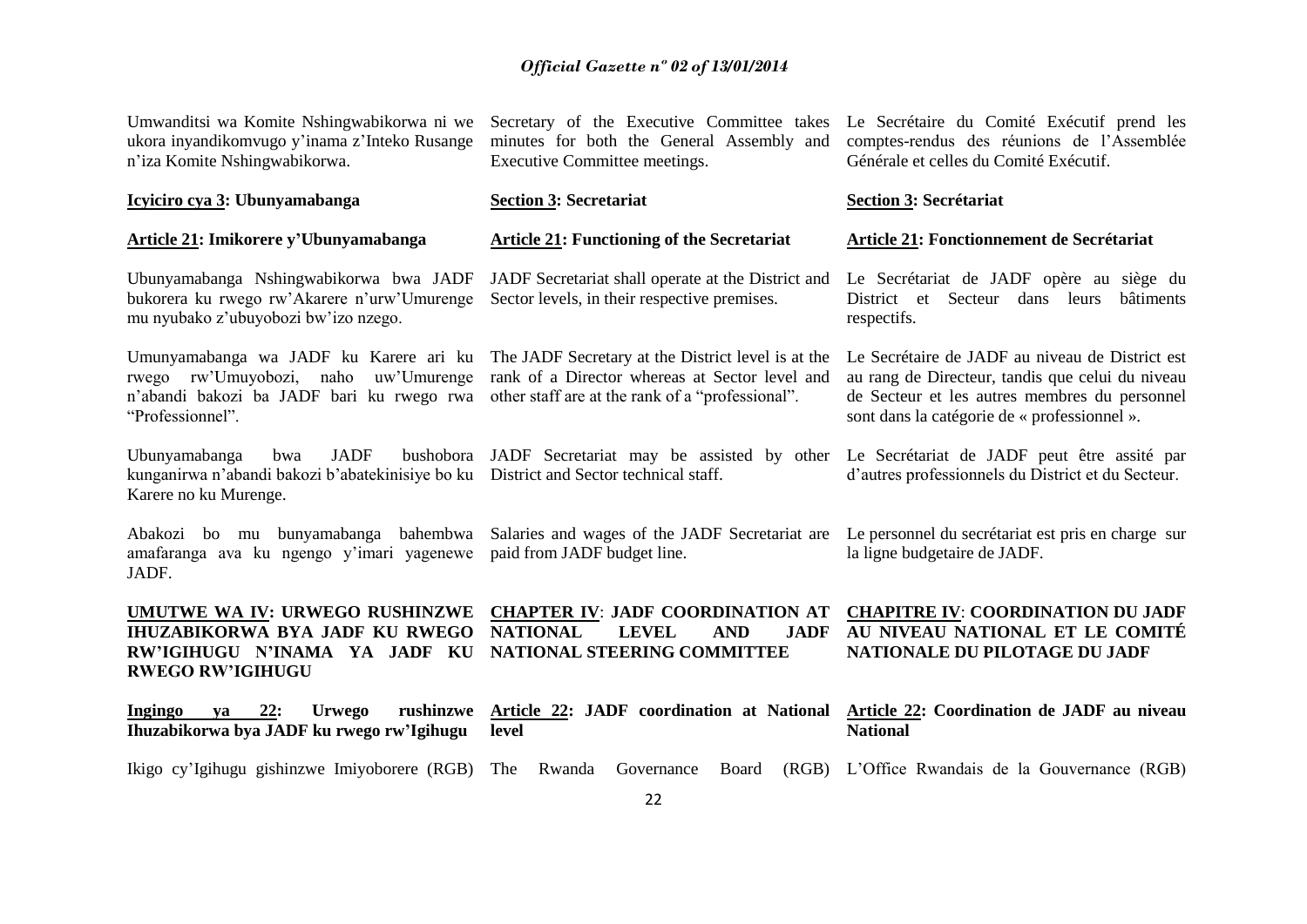| gihuza ibikorwa bya JADF cyifashishije Ishami<br>Rishinzwe Guhuza Ibikorwa bya JADF.                                                                                              | Coordinates JADF activities at National level<br>through the JADF Coordination Unit.                                                                               | assure la coordination des activités de JADF au<br>niveau national, à travers l'Unité chargée de la<br>Coordination des Activités de JADF.           |
|-----------------------------------------------------------------------------------------------------------------------------------------------------------------------------------|--------------------------------------------------------------------------------------------------------------------------------------------------------------------|------------------------------------------------------------------------------------------------------------------------------------------------------|
| Ishami Rishinzwe Guhuza ibikorwa bya JADF<br>rikurikirana ibikorwa bya JADF mu Turere no mu<br>Mirenge.                                                                           | The JADF Coordination Unit monitors JADF<br>activities at District and Sector levels.                                                                              | L'Unité de Coordination de JADF assure la<br>supervision des activités de JADF dans les<br>Districts et Secteurs.                                    |
| Ishami Rishinzwe Guhuza ibikorwa bya JADF<br>rishinzwe<br>kandi<br>ubushobozi<br>kongerera<br>abafatanyabikorwa<br>ba<br><b>JADF</b><br>rwego<br>ku<br>rw'Akarere n'urw'Umurenge. | The JADF Coordination Unit is also responsible<br>for capacity building of JADF partners at District<br>and Sector levels.                                         | L'Unité de Coordination de JADF est également<br>chargée du renforcement des capacités des<br>partenaires de JADF dans les Districts et<br>Secteurs. |
| Ingingo ya 23: Inama ya JADF ku rwego<br>rw'Igihugu                                                                                                                               | <b>JADF</b><br><b>National</b><br>Article 23:<br><b>Steering</b><br><b>Committee</b>                                                                               | Article 23: Comité National de Pilotage de<br><b>JADF</b>                                                                                            |
| Hashyizweho Inama ya JADF<br>ku rwego<br>rw'Igihugu ifite inshingano yo<br>gushyiraho<br>ingamba z'igihe kirekire n'icyerekezo kuri JADF.                                         | JADF<br>National<br>Steering<br>Committee<br>is<br>established with the mandate of putting in place<br>long-term strategies and orientation of JADF<br>operations. | Il est créé un Comité National de Pilotage de<br>JADF chargé de mettre en place les stratégies à<br>long terme et la vision de JADF.                 |
| Inama ya JADF ku rwego rw'Igihugu igizwe<br>n'aba bakurikira:                                                                                                                     | JADF National Steering Committee is composed<br>of the following:                                                                                                  | Le Comité National de Pilotage de JADF est<br>composé des membres suivants:                                                                          |
| 1° Minisitiri w'Ubutegetsi bw'Igihugu; akaba<br>Umuyobozi w'Inama;                                                                                                                | 1 <sup>°</sup> Minister<br>of<br>Local<br>Government, $1^\circ$ Ministre<br>Chairperson of the Committee;                                                          | l'Administration<br>de<br>Locale,<br>Président du Comité;                                                                                            |
| $2^{\circ}$<br>Uhagarariye<br>Abafatanyabikorwa<br>mu<br>Iterambera batera inkunga JADF;<br>akaba<br>n'Umuyobozi Wungirije w'Inama;                                               | $2^{\circ}$<br>representative of Development Partners 2°<br>supporting JADF, Deputy Chairpeson of<br>the Committee;                                                | représentant<br>le<br>des<br>partenaires<br>au<br>développement<br>appuyant<br>JADF,<br>Vice-<br>Président du Comité;                                |
| 3° Umuyobozi Mukuru w'Ikigo cy'Igihugu<br>gishinzwe Imiyoborere (RGB), Umwanditsi<br>w'Inama;                                                                                     | Chief Executive Officer of Rwanda 3°<br>Governance Board (RGB), Secretary of<br>the Committee;                                                                     | le Directeur Général de l'Office Rwandais de<br>(RGB), Secrétaire du<br>la Gouvernance<br>Comité;                                                    |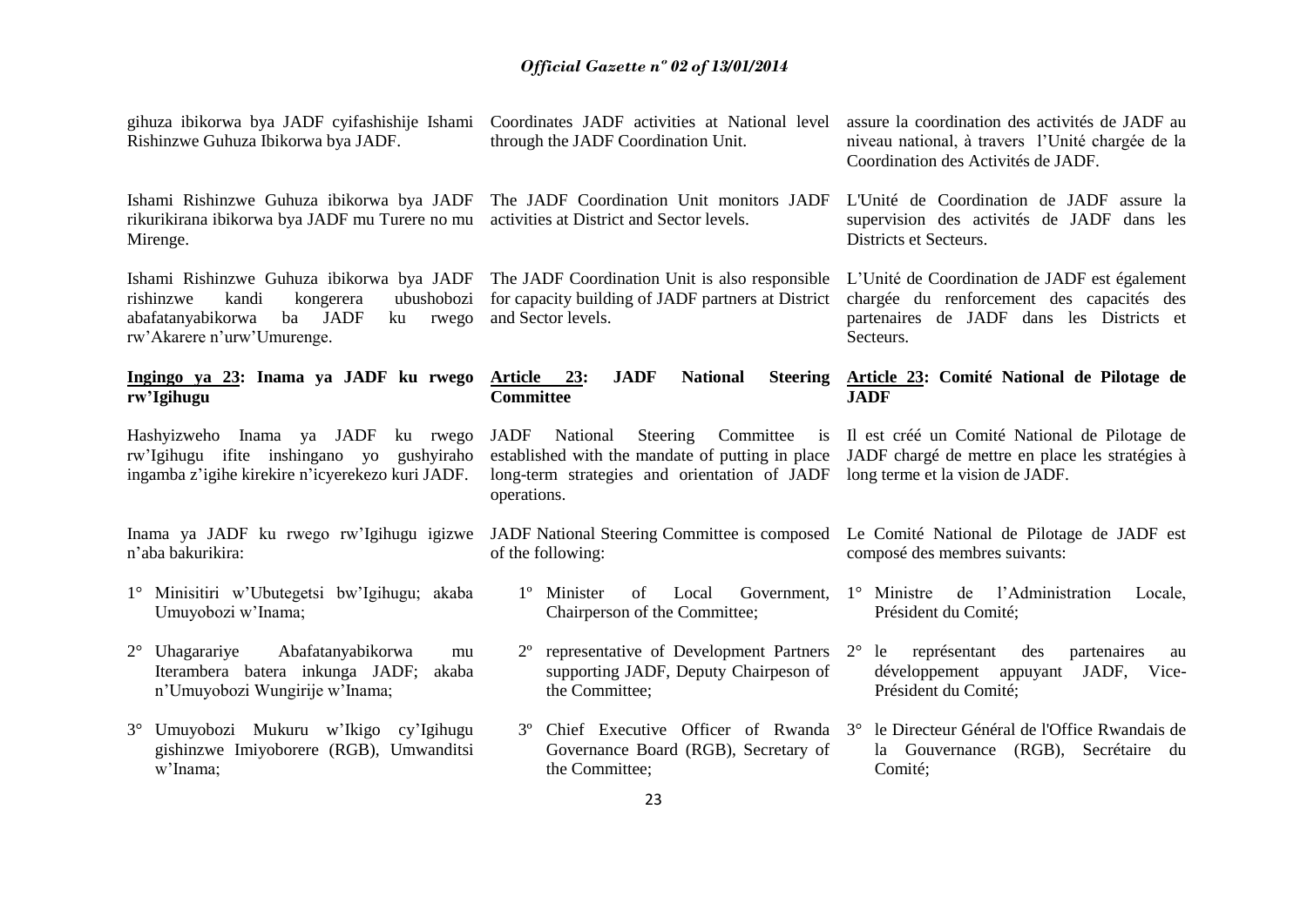- 4° Umuyobozi Mukuru w'Ikigega gishinzwe Gutera Inkunga Ibikorwa by'Iterambere mu Nzego z'Ibanze (RLDSF);
- 5° ba Guverineri b'Intara n'Umuyobozi w'Umujyi wa Kigali;
- 6° ba Perezida ba JADF z'Uturere;
- 7° Perezida w'Urugaga rw'Abikorera ku rwego rw'Igihugu;
- 8° Perezida w'Ihuriro ry'Imiryango Nyarwanda itari iya Leta;
- 9° Perezida w'Ihuriro ry'Imiryango Mvamahanga ku rwego rw'Igihugu;
- 10° abahagarariye Imiryango ishingiye ku Idini mu Rwanda ku rwego rw'Igihugu;
- 11° Perezida w'Impuzamashyirahamwe y'Amakoperative ku rwego rw'Igihugu;
- 12° Perezida w'Ishyirahamwe ry'Uturere n'Umujyi wa Kigali (RALGA);
- 13° undi muntu wese wakenerwa.
- 4º Director General of Rwanda Local 4° le Directeur Général du Fonds d'Appui au Development Support Fund (RLDSF); Développement Local au Rwanda (RLDSF);
- 5º Governors of Provinces and Mayor of 5° les Gouverneurs des Provinces et le Maire de City of Kigali; la Ville de Kigali;

Président des Organisations

Internationales non-gouvernementales au

des Coopératives agréées au niveau national;

sur la religion au niveau national;

Gouvernements Locaux (RALGA);

niveau national;

- 6º Chairpersons of District JADF; 6° les Présidents des JADF des Districts;
- 7º Chairman of Private Sector Federation 7° le Président de la Fédération du Secteur Privé (PSF) at National level; au niveau national;
- 8º Chairperson of the Platform of Non-8° le Président de la Plateforme des Governmental Organizations at National level; Organisations Nationales non-Gouvernementales au niveau national;
- Chairperson of the Network of 9° le International Non-Governmental Organizations at National level;
- 10<sup>°</sup> representatives of Umbrellas Religious-Based Organizations at National Level; 10° les Représentants des organisations fondées
- 11º President of the National Union of 11° le Président de la Confédération Nationale Cooperatives in Rwanda;
- 12º Chairperson of Rwandese Association 12° le Président de l'Association Rwandaise des of Local Government Authorities (RALGA);
- 13º any other person considered necessary. 13° toute autre personne jugée indispensable.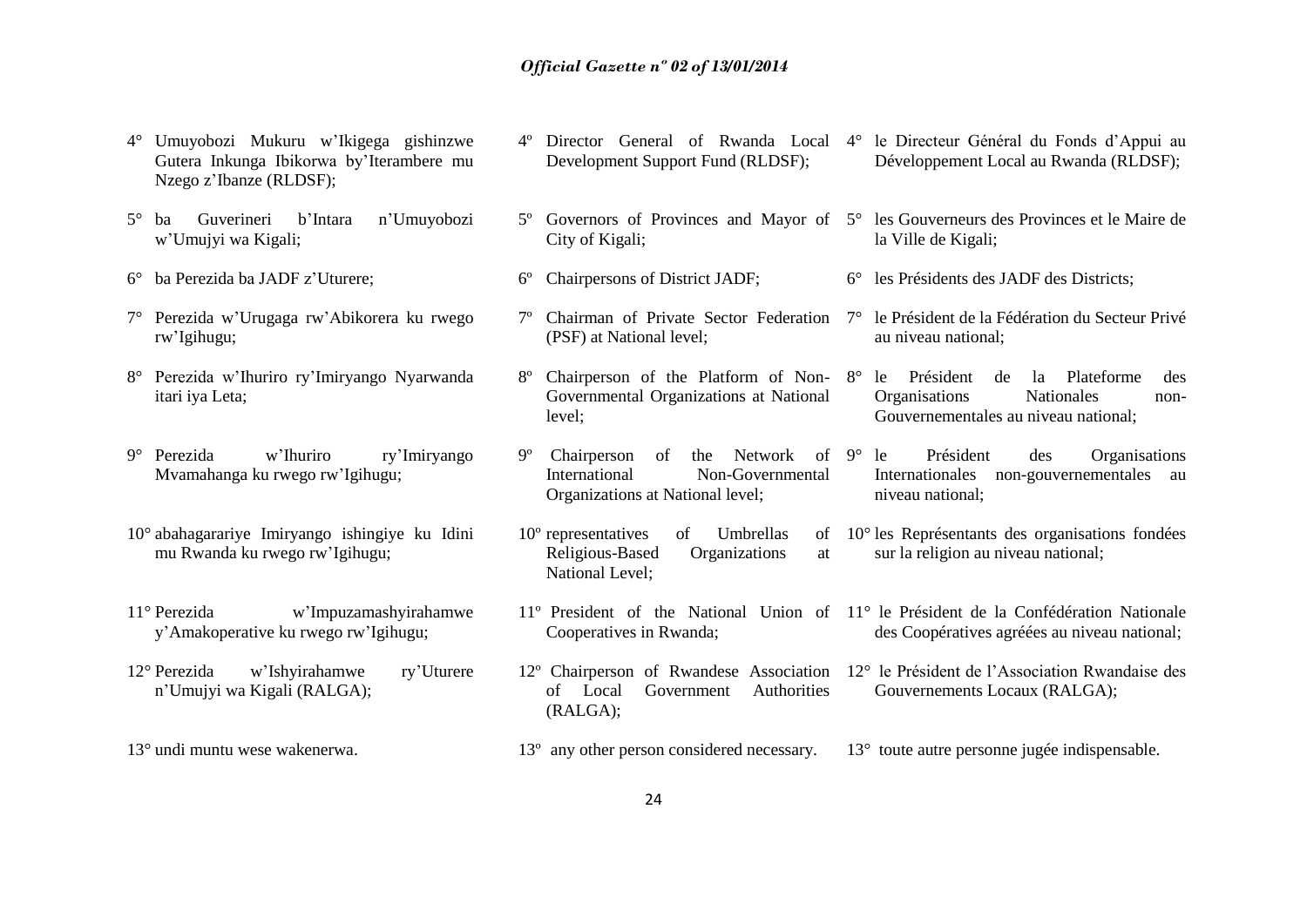| Ingingo ya 24: Inama z'Inama ya JADF ku Article 24: Meetings of JADF National Article 24: Réunion du Comité Nationale du<br>rwego rw'Igihugu                                                                             | <b>Steering Committee</b>                                                                                                                                                                                                                   | Pilotage de JADF                                                                                                                                                                                                                                                                                  |
|--------------------------------------------------------------------------------------------------------------------------------------------------------------------------------------------------------------------------|---------------------------------------------------------------------------------------------------------------------------------------------------------------------------------------------------------------------------------------------|---------------------------------------------------------------------------------------------------------------------------------------------------------------------------------------------------------------------------------------------------------------------------------------------------|
| Inama ya JADF ku rwego rw'Igihugu iterana<br>rimwe mu mwaka mu nama isanzwe n'igihe cyose<br>bibaye ngombwa, kugira ngo iganire ku<br>byagezweho, inzitizi zihari no gufata ingamba<br>zatuma JADF irushaho gukora neza. | JADF National Steering Committee shall<br>convene once a year in its ordinary meeting, and<br>whenever considered necessary to discuss on<br>achievements, challenges and take appropriate<br>strategies for effective functioning of JADF. | Le Comité National de Pilotage de JADF tient sa<br>réunion ordinaire une fois par an, et chaque fois<br>que de besoin pour discuter des réalisations<br>enregistrées, les défis rencontrés ainsi que pour<br>adopter des stratégies visant une exécution plus<br>efficace des programmes de JADF. |
| UMUTWE WA V: INGINGO ZINYURANYE<br><b>N'IZISOZA</b>                                                                                                                                                                      | <b>CHAPTER V: MISCELLANEOUS AND</b><br><b>FINAL PROVISIONS</b>                                                                                                                                                                              | <b>CHAPITRE V: DISPOSITIONS DIVERSES</b><br><b>ET FINALES</b>                                                                                                                                                                                                                                     |
| Ingingo 25: Amategeko ngengamikorere                                                                                                                                                                                     | <b>Article 25: Internal rules and regulations</b>                                                                                                                                                                                           | Article 25: Règlements d'ordre intérieur                                                                                                                                                                                                                                                          |
| Amategeko ngengamikorere ya JADF ku Karere<br>n'Umurenge agena ibi bikurikira:                                                                                                                                           | Internal rules and regulations of JADF at the Les règlements d'ordre intérieur de JADF au<br>District and Sector levels provide for the<br>following:                                                                                       | niveau du District et du Secteur prévoient ce qui<br>suit:                                                                                                                                                                                                                                        |
| 1° ibisabwa kugira ngo ube bagize JADF;                                                                                                                                                                                  | $1^{\circ}$ JADF membership requirements;                                                                                                                                                                                                   | $1^\circ$ les conditions d'affiliation au JADF;                                                                                                                                                                                                                                                   |
| 2° impamvu zo gutakaza kuba mu bagize JADF;                                                                                                                                                                              | $2^{\circ}$ reasons for losing JADF membership;                                                                                                                                                                                             | $2^{\circ}$ les raisons de perte de droit de membre de<br>JADF;                                                                                                                                                                                                                                   |
| $3^{\circ}$ ingano y'umusanzu, uko utangwa, n'icyo $3^{\circ}$ contribution amount, its payment modalities<br>uzakoreshwa;                                                                                               | and what it will be used for;                                                                                                                                                                                                               | le montant des contributions, leurs modalités<br>$3^\circ$<br>de payement et à quelles fins elles sont<br>utilisées ;                                                                                                                                                                             |
| $4^{\circ}$ inshing and solution interest n'imikorere by a buri $4^{\circ}$ responsibilities, organisation and functioning<br>komite yihariye ya JADF;                                                                   | of each JADF thematic commission;                                                                                                                                                                                                           | $4^\circ$<br>attributions,<br>l'organisation<br>les<br>et<br>fonctionnment de<br>chaque commission<br>thématique de JADF;                                                                                                                                                                         |
| 5° uburyo bwo gucyemura amakimbirane;                                                                                                                                                                                    | 5° conflict resolution mechanisms;                                                                                                                                                                                                          | 5° les mécanismes de résolution des conflits;                                                                                                                                                                                                                                                     |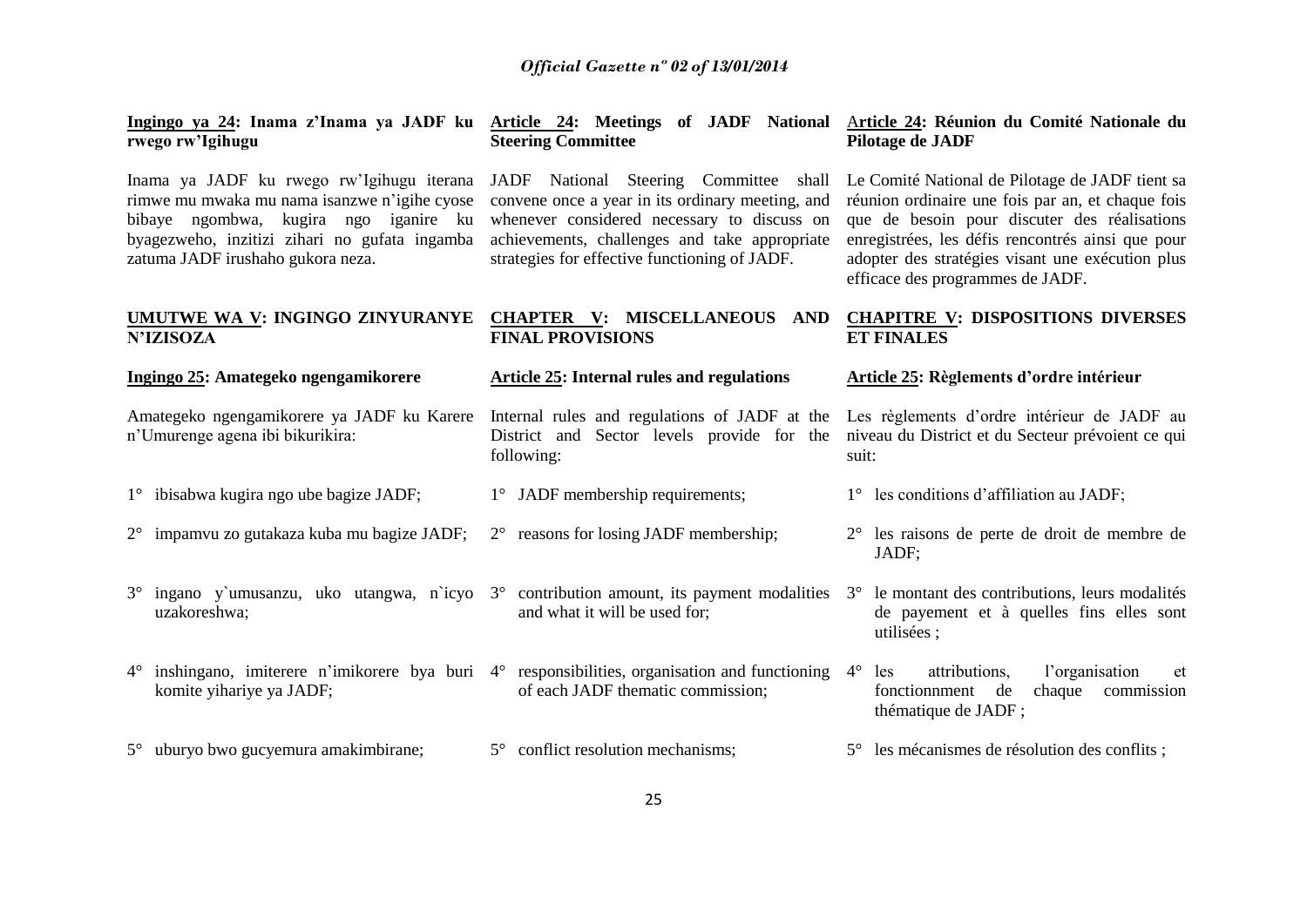| ibindi bijyanye n'imiterere n'imikorere ya 6°<br>JADF bidateganyijwe muri aya mabwiriza.                                                                                                                                                 | organization and functioning not provided<br>for by these instructions.                                                                                                                     | any other issues relating to JADF 6° tout autre question en rapport avec<br>l'organisation et le fonctionnent de JADF<br>non prévue par les présentes instructions.                                                                                  |
|------------------------------------------------------------------------------------------------------------------------------------------------------------------------------------------------------------------------------------------|---------------------------------------------------------------------------------------------------------------------------------------------------------------------------------------------|------------------------------------------------------------------------------------------------------------------------------------------------------------------------------------------------------------------------------------------------------|
| Ingingo ya 26: Umunsi w'Imurikabikorwa wa Article 26: JADF open day<br><b>JADF</b>                                                                                                                                                       |                                                                                                                                                                                             | Article 26: Journée porte ouverte de JADF                                                                                                                                                                                                            |
| Mu rwego rwo guteza imbere umuco wo<br>kugaragaza ibyo abafatanyabikorwa bakora,<br>gukorera mu mucyo no gutanga serivisi zinoze,<br>JADF ya buri Karere n'iya buri Murenge itegura<br>umunsi w'imurikabikorwa nibura rimwe mu<br>mwaka. | In order to promote the culture of accountability,<br>transparency and better service delivery, every<br>District and Sector JADF shall organize an open<br>day event at least once a year. | Pour promouvoir la culture de la redevabilité, la<br>transparence et la prestation des services de<br>qualité, chaque JADF du District et celui de<br>chaque Secteur organise les activités de la<br>journée porte-ouverte au moins une fois par an. |
| Muri iryo murikabikorwa, abafatanyabikorwa ba During the open day event, JADF partners<br>JADF bamurikira abaturage ibyo bakora na<br>serivisi batanga n'uko zabageraho ku buryo<br>bworoshye.                                           | exhibit products and services they provide to the<br>public and how they can easily access them.                                                                                            | Durant la tenue de la journée porte-ouverte, les<br>partenaires de JADF exposent au public leurs<br>produits et services ainsi que les facilités d'y<br>accéder.                                                                                     |
| <b>Ingingo</b><br>27:<br>Ivanwaho<br>va<br>zinyuranyije aya mabwiriza                                                                                                                                                                    | ry'ingingo Article 27: Repealing provision                                                                                                                                                  | <b>Article 27: Disposition abrogatoire</b>                                                                                                                                                                                                           |
| Ingingo zose z'amabwiriza abanziriza aya kandi All other prior provisions contrary to these<br>zinyuranyije na yo zivanyweho.                                                                                                            | instructions are hereby repealed.                                                                                                                                                           | Toutes les dispositions antérieures contraires aux<br>présentes instructions sont abrogées.                                                                                                                                                          |
| Ingingo ya 28: Igihe amabwiriza atangira Article 28: Commencement<br>gukurikizwa                                                                                                                                                         |                                                                                                                                                                                             | Article 28: Entrée en vigueur                                                                                                                                                                                                                        |
| Aya mabwiriza atangira gukurikizwa ku munsi<br>yatangarijweho mu Igazeti ya Leta ya Repubulika<br>y'u Rwanda.                                                                                                                            | These instructions shall come into force on the<br>date of their publication in the Official Gazette of<br>the Republic of Rwanda.                                                          | Les présentes instructions entrent en vigueur le<br>jour de leur publication au Journal officiel de la<br>République du Rwanda.                                                                                                                      |
| Kigali, ku wa 27/12/2013                                                                                                                                                                                                                 | Kigali, on 27/12/2013                                                                                                                                                                       | Kigali, le 27/12/2013                                                                                                                                                                                                                                |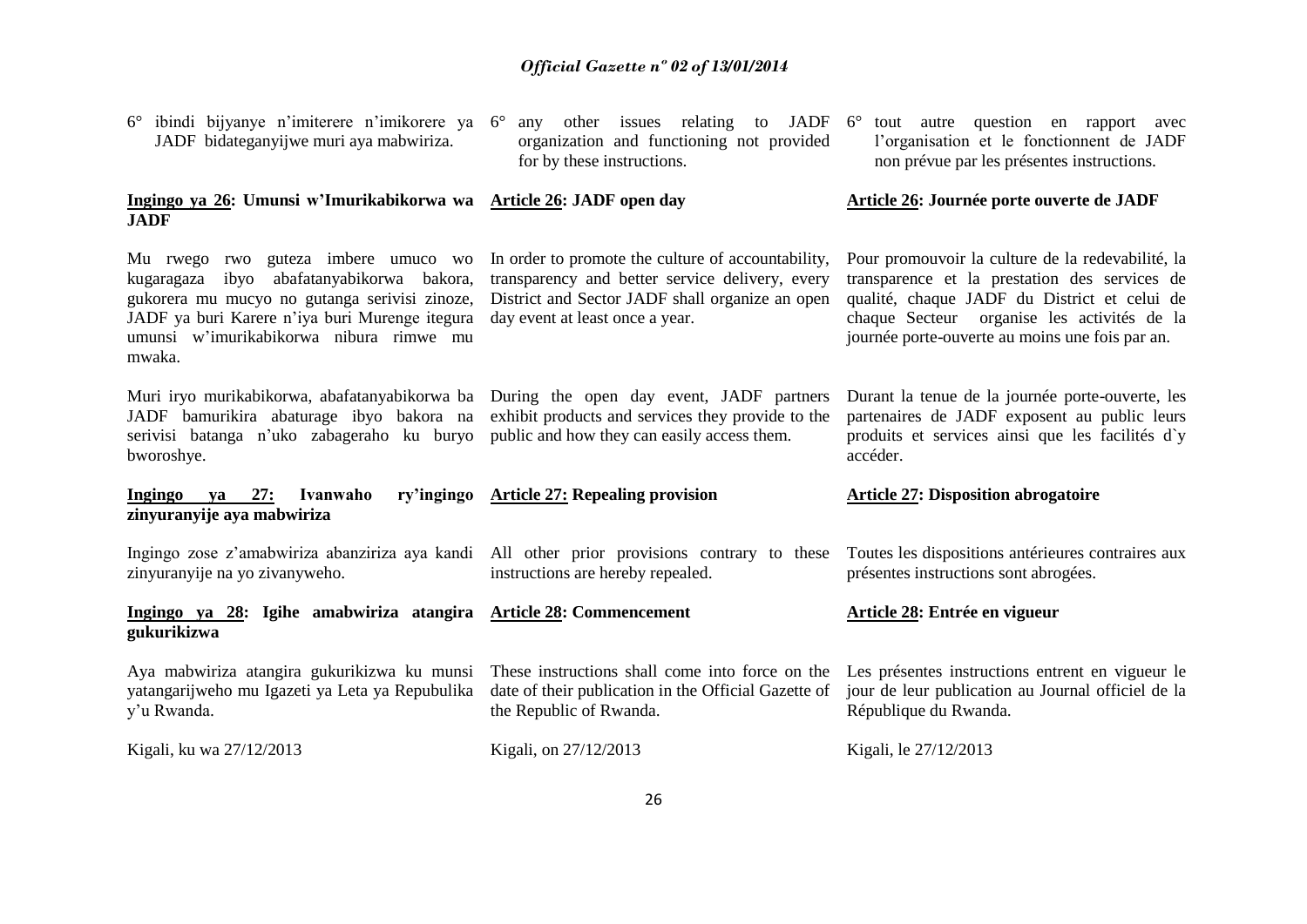(sé) **Dr. HABUMUREMYI Pierre Damien** Minisitiri w'Intebe

(sé) **Dr. HABUMUREMYI Pierre Damien** Prime Minister

(sé) **Dr. HABUMUREMYI Pierre Damien** Premier Ministre

**Bibonywe kandi bishyizweho Ikirango cya Repubulika:**

#### **Seen and sealed with the Seal of the Republic: Vu et scellé du Sceau de la République:**

(sé) **BUSINGYE Johnston** Minisitiri w'Ubutabera/Intumwa Nkuru ya Leta

(sé) **BUSINGYE Johnston** Minister of Justice/Attorney General

(sé) **BUSINGYE Johnston** Ministre de la Justice/Garde des Sceaux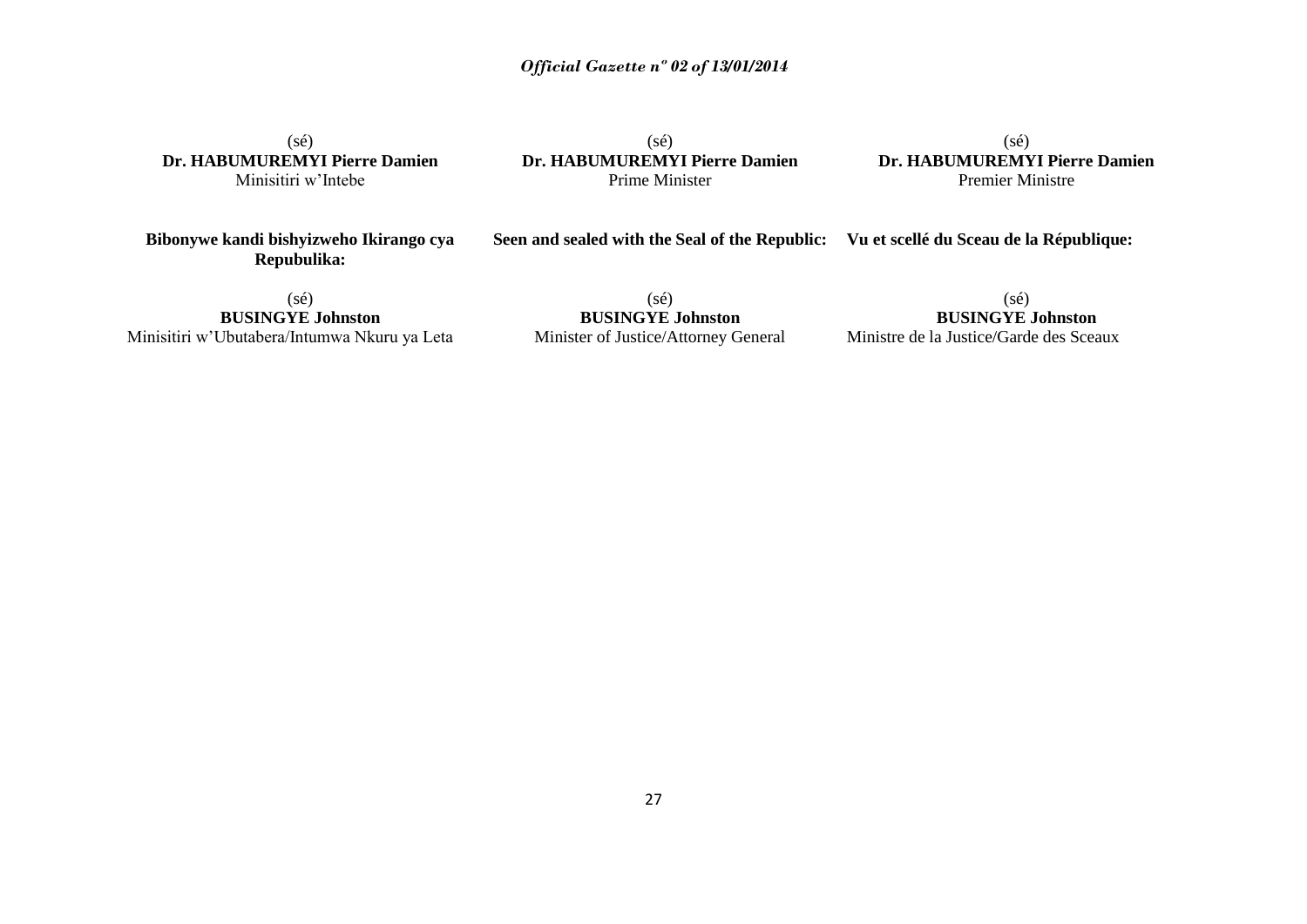| <b>ITEKA RYA MINISITIRI N° 003/07.01/13</b><br>RYO KUWA 27/12/2013 RIGENA IBINDI<br><b>BIHE INDIRIMBO Y'IGIHUGU ISHOBORA</b><br>KURIRIMBWAMO IGITERO CYA MBERE<br>N'ICYA NYUMA BYONYINE | MINISTERIAL ORDER Nº 003/07.01/13 OF<br>27/12/2013<br><b>DETERMINING</b><br><b>OTHER</b><br><b>CIRCUMSTANCES WHEREBY ONLY THE</b><br>FIRST AND THE LAST VERSE OF THE<br>NATIONAL ANTHEM ARE SUNG | ARRETE MINISTERIEL Nº 003/07.01/13<br>DU 27/12/2013 DETERMINANT AUTRES<br><b>CIRCONSTANCES DANS LESOUELLES</b><br>SEULS LE PREMIER ET LE DERNIER<br>L'HYMNE<br><b>NATIONAL</b><br><b>COUPLET</b><br>DE<br><b>SONT CHANTES</b> |
|-----------------------------------------------------------------------------------------------------------------------------------------------------------------------------------------|--------------------------------------------------------------------------------------------------------------------------------------------------------------------------------------------------|-------------------------------------------------------------------------------------------------------------------------------------------------------------------------------------------------------------------------------|
| <b>ISHAKIRO</b>                                                                                                                                                                         | <b>TABLE OF CONTENTS</b>                                                                                                                                                                         | <b>TABLE DES MATIERES</b>                                                                                                                                                                                                     |
| Ingingo ya mbere : Icyo iri teka rigamije                                                                                                                                               | <b>Article One: Purpose of this Order</b>                                                                                                                                                        | Article premier: Objet du présent arrêté                                                                                                                                                                                      |
| Ingingo ya 2 : Ibindi bihe indirimbo y'Igihugu<br>ishobora kuriribwamo igitero cya mbere n'icya<br>nyuma byonyine                                                                       | Article 2: Other circumstances whereby only<br>the first and the last verse of the national<br>Anthem are sung                                                                                   | Article 2:<br>circonstances<br>Autres<br>dans<br>lesquelles seuls le premier et le dernier couplet<br>de l'Hymne national sont chantés                                                                                        |
| Ingingo ya 3: Ivanwaho ry'ingingo z'amateka Article 3: Repealing provision<br>zinyuranyije n'iri teka                                                                                   |                                                                                                                                                                                                  | <b>Article 3 : Disposition abrogatoire</b>                                                                                                                                                                                    |

**Ingingo ya 4: Igihe iteka ritangira gukurikizwa Article 4: Commencement Article 4 : Entrée en vigueur**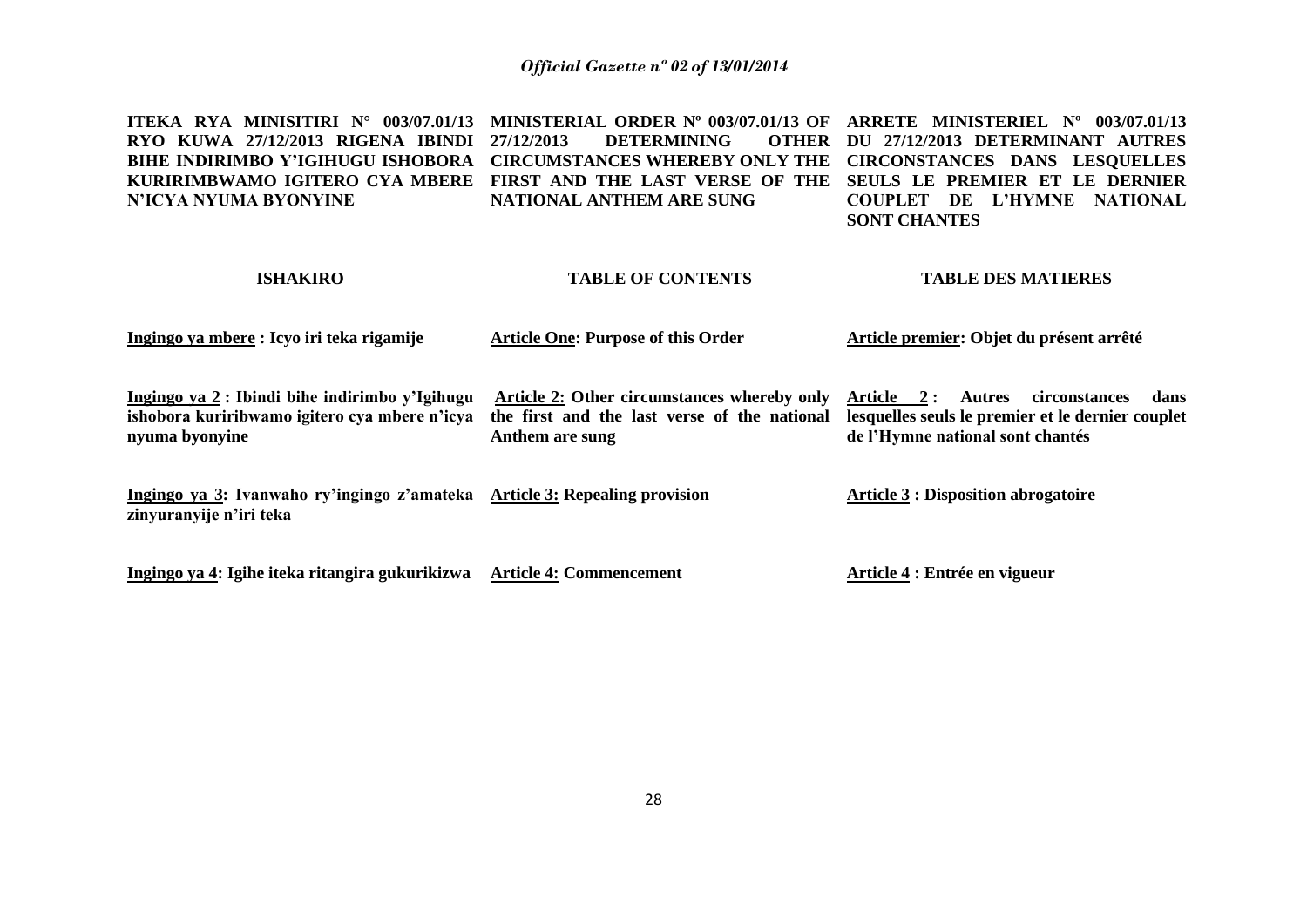| ITEKA RYA MINISITIRI N° 003/07.01/13<br>RYO KUWA 27/12/2013 RIGENA IBINDI<br><b>BIHE INDIRIMBO Y'IGIHUGU ISHOBORA</b><br>KURIRIMBWAMO IGITERO CYA MBERE<br>N'ICYA NYUMA BYONYINE                       | MINISTERIAL ORDER Nº 003/07.01/13 OF<br>27/12/2013<br><b>DETERMINING</b><br><b>OTHER</b><br><b>CIRCUMSTANCES WHEREBY ONLY THE</b><br>FIRST AND THE LAST VERSE OF THE<br>NATIONAL ANTHEM ARE SUNG | ARRETE MINISTERIEL Nº 003/07.01/13<br>DU 27/12/2013 DETERMINANT AUTRES<br><b>CIRCONSTANCES DANS LESQUELLES</b><br>SEULS LE PREMIER ET LE DERNIER<br>COUPLET DE L'HYMNE NATIONAL<br><b>SONT CHANTES</b> |
|--------------------------------------------------------------------------------------------------------------------------------------------------------------------------------------------------------|--------------------------------------------------------------------------------------------------------------------------------------------------------------------------------------------------|--------------------------------------------------------------------------------------------------------------------------------------------------------------------------------------------------------|
| Minisitiri w'Ubutegetsi bw'Igihugu;                                                                                                                                                                    | The Minister of Local Government;                                                                                                                                                                | Le Ministre de l'Administration Locale;                                                                                                                                                                |
| Ashingiye ku Itegeko Nshinga rya Repubulika y'u<br>Rwanda ryo ku wa 04 Kamena 2003 nk'uko<br>ryavuguruwe kugeza ubu, cyane cyane mu ngingo<br>zaryo, iya 120, iya 121 n'iya 201;                       | Pursuant to the Constitution of the Republic of<br>Rwanda of 04 June 2003 as amended to date,<br>especially in Articles 120, 121 and 201;                                                        | Vu la Constitution de la République du Rwanda<br>du 04 juin 2003 telle que révisée à ce jour,<br>spécialement en ses articles 120, 121 et 201;                                                         |
| Ashingiye ku Itegeko nº 19/2008 ryo ku wa<br>14/07/2008 rigena imiterere n'iyubahirizwa<br>ry'Indirimbo y'Igihugu nk'uko ryahinduwe kandi<br>ryujujwe kugeza ubu, cyane cyane mu ngingo<br>yaryo ya 6; | Pursuant to Law nº 19/2008 of 14/07/2008 on<br>characteristics and ceremonies of the national<br>Anthem as modified and complemented to date,<br>especially in Article 6;                        | Vu la Loi nº 19/2008 du 14/07/2008 portant<br>caractéristiques, description et cérémonial de<br>l'Hymne national<br>telle que modifiée et<br>complétée à ce jour, spécialement en son article<br>6:    |
| Inama y'Abaminisitiri<br>yateranye<br>ku<br>wa<br>09/10/2013 imaze kubisuzuma no kubyemeza;                                                                                                            | After consideration and approval by the Cabinet,<br>in its session of $09/10/2013$ ;                                                                                                             | Après examen et adoption par le Conseil des<br>Ministres en sa séance du 09/10/2013;                                                                                                                   |
| <b>ATEGETSE:</b>                                                                                                                                                                                       | <b>HEREBY ORDERS:</b>                                                                                                                                                                            | <b>ARRETE:</b>                                                                                                                                                                                         |
| Ingingo ya mbere: Icyo iri teka rigamije                                                                                                                                                               | <b>Article One: Purpose of this Order</b>                                                                                                                                                        | Article premier : Objet du présent arrêté                                                                                                                                                              |
| Iri teka rigena ibindi bihe indirimbo y'Igihugu<br>ishobora kuririmbwa igitero cya mbere n'icya<br>nyuma byonyine.                                                                                     | This Order determines other circumstances<br>whereby only the first and the last verse of the<br>national Anthem are sung.                                                                       | Le présent arrêté détermine les autres<br>circonstances dans lesquelles seuls le premier et<br>le dernier couplet de l'Hymne national sont<br>chantés                                                  |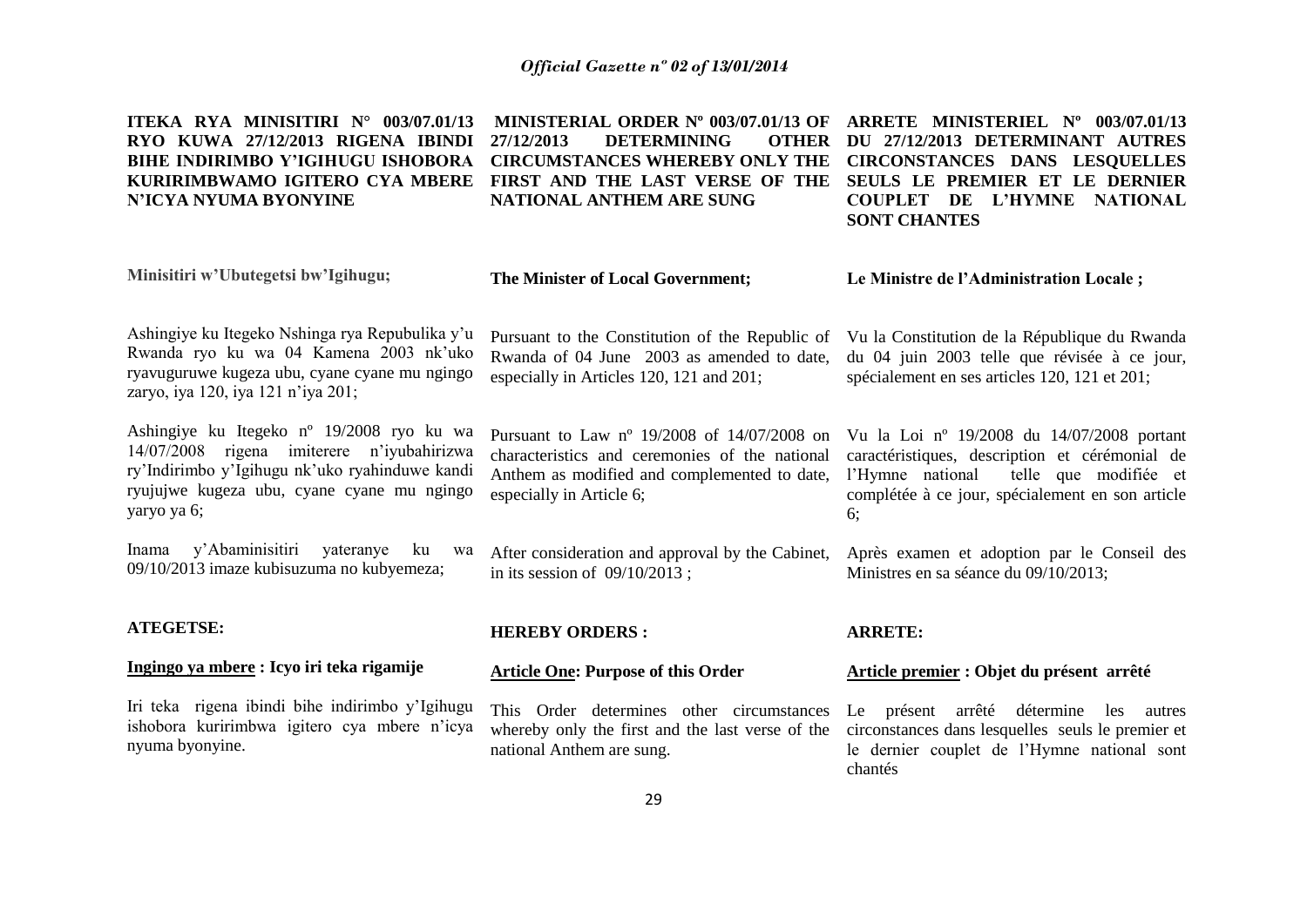| Ingingo ya 2: Ibindi bihe indirimbo y'Igihugu<br>ishobora kuririmbwamo igitero cya mbere<br>n'icya nyuma                                                                                                                                                                                                                                                                                                          | Article 2: Other circumstances whereby only<br>the first and the last verses of the national<br>Anthem are sung                                                                                                                                                                                                                                                                                              | <b>Article 2: Autres circonstances dans lesquelles</b><br>seuls le premier et le dernier couplet de<br>l'Hymne national sont chantés                                                                                                                                                                                                                                                                                                                             |
|-------------------------------------------------------------------------------------------------------------------------------------------------------------------------------------------------------------------------------------------------------------------------------------------------------------------------------------------------------------------------------------------------------------------|--------------------------------------------------------------------------------------------------------------------------------------------------------------------------------------------------------------------------------------------------------------------------------------------------------------------------------------------------------------------------------------------------------------|------------------------------------------------------------------------------------------------------------------------------------------------------------------------------------------------------------------------------------------------------------------------------------------------------------------------------------------------------------------------------------------------------------------------------------------------------------------|
| ibiteganywa n'igika cya mbere<br>Haseguriwe<br>cy'ingingo ya 6 y'Itegeko nº 19/2008 ryo ku wa<br>14/07/2008<br>rigena imiterere n'iyubahirizwa<br>ry'Indirimbo y'Igihugu nk'uko ryahinduwe kandi<br>ryujujwe kugeza ubu, igitero cya mbere n'icya<br>nyuma bishobora kuririmbwa byonyine iyo hari<br>gahunda mpuzamahanga u Rwanda rufitemo<br>uruhare kandi bikaba ngombwa ko haririmbwa<br>indirimbo y'Igihugu. | Subject to the provisions of Paragraph One of<br>Article 6 of Law nº 19/2008 of 14/07/2008 on<br>characteristics and ceremonial of the national<br>Anthem as modified and complemented to date,<br>only the first and the last verse of the national<br>Anthem shall be sung during international events<br>in which Rwanda participates and in course of<br>which is necessary to sing the national Anthem. | Sous réserve des dispositions de l'alinéa premier<br>de l'article 6 de la Loi nº 19/2008 du 14/07/2008<br>caractéristiques,<br>description<br>portant<br>et<br>cérémonial de l'Hymne National telle que<br>modifiée et complétée à ce jour, seuls le premier<br>et le dernier couplet de l'Hymne national sont<br>chantés en cas d'événements internationaux<br>auxquels le Rwanda participe et auxquelles il<br>s'avère nécessaire de chanter l'hymne national. |
| Ingingo ya 3: Ivanwaho ry'ingingo z'amateka Article 3: Repealing provision<br>zinyuranyije n'iri teka                                                                                                                                                                                                                                                                                                             |                                                                                                                                                                                                                                                                                                                                                                                                              | <b>Article 3 : Disposition abrogatoire</b>                                                                                                                                                                                                                                                                                                                                                                                                                       |
| Ingingo zose z'amateka abanziriza iri kandi All prior provisions contrary to this Order are                                                                                                                                                                                                                                                                                                                       |                                                                                                                                                                                                                                                                                                                                                                                                              | Toutes les dispositions antérieures contraires au                                                                                                                                                                                                                                                                                                                                                                                                                |
| zinyuranyije na ryo zivanyweho.                                                                                                                                                                                                                                                                                                                                                                                   | hereby repealed.                                                                                                                                                                                                                                                                                                                                                                                             | présent arrêté sont abrogées.                                                                                                                                                                                                                                                                                                                                                                                                                                    |
| Ingingo ya 4: Igihe iri teka ritangira Article 4: Commencement<br>gukurikizwa                                                                                                                                                                                                                                                                                                                                     |                                                                                                                                                                                                                                                                                                                                                                                                              | Article 4 : Entrée en vigueur                                                                                                                                                                                                                                                                                                                                                                                                                                    |
| Iri teka ritangira gukurikizwa ku munsi<br>ritangarijweho mu Igazeti ya Leta ya Repubulika<br>y'u Rwanda.                                                                                                                                                                                                                                                                                                         | This Order shall come into force on the date of<br>its publication in the Official Gazette of the<br>Republic of Rwanda.                                                                                                                                                                                                                                                                                     | Le présent arrêté entre en vigueur le jour de sa<br>publication au Journal Officiel de la République<br>du Rwanda.                                                                                                                                                                                                                                                                                                                                               |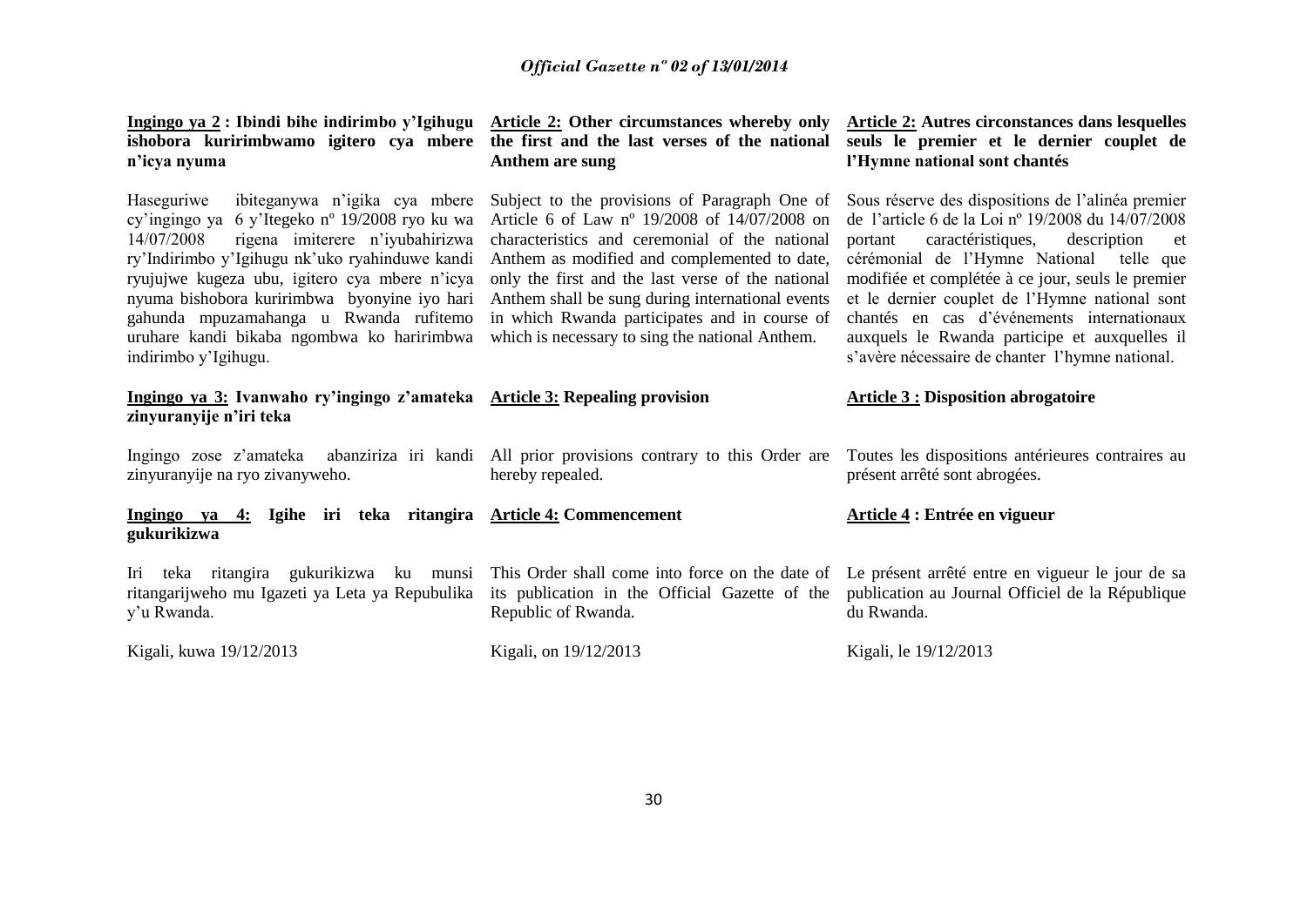**(sé) MUSONI James** Minisitiri w'Ubutegetsi bw'Igihugu

**Bibonywe kandi bishyizweho Ikirango cya Repubulika:**

**(sé) MUSONI James** Minister of Local Government

**(sé) MUSONI James** Ministre de l'Administration Locale

**Vu et scellé du Sceau de la République:**

**(sé) BUSINGYE Johnston** Minisitiri w'Ubutabera/Intumwa Nkuru ya Leta

**(sé) BUSINGYE Johnston** Minister of Justice/Attorney General

**Seen and sealed with the Seal of the Republic:**

**(sé) BUSINGYE Johnston** Ministre de la Justice/Garde des Sceaux

31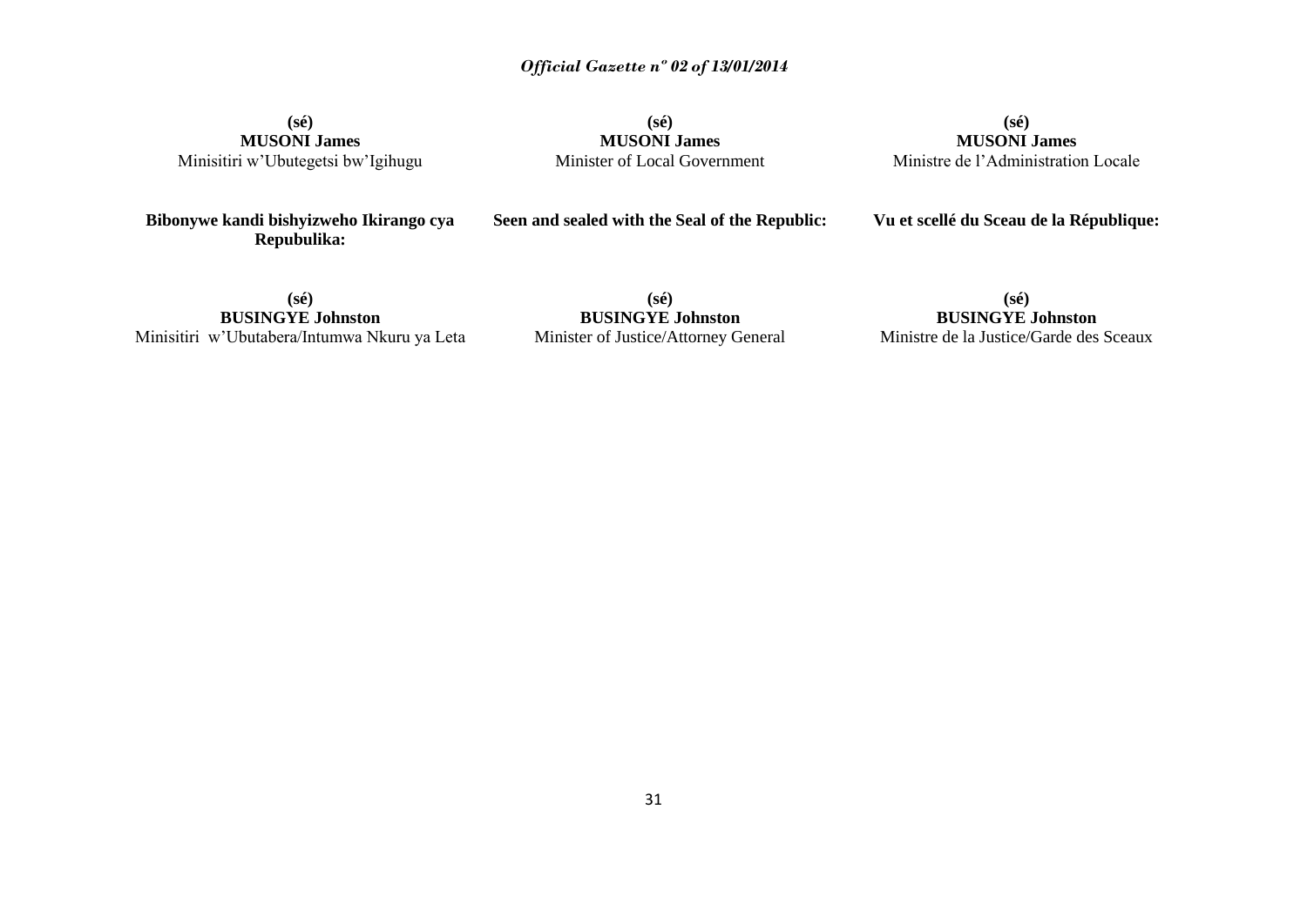#### **ITEKA RYA MINISITIRI Nº 004/07.01/13 MINISTERIAL ORDER Nº 004/07.01/13 OF ARRETE MINISTERIEL Nº004/07.01/13 DU RYO KUWA 19/12/2013 RIGENA INGERO Z'IBENDERA RY'IGIHUGU 19/12/2013 DETERMINING DIMENSIONS OF THE NATIONAL FLAG DRAPEAU NATIONAL 19/12/2013 PORTANT DIMENSIONS DU**

## **ISHAKIRO**

## **TABLE OF CONTENTS**

## **TABLES DES MATIERES**

| Ingingo ya mbere : Icyo iri teka rigamije                                                                                   | <b>Article One: Purpose of this Order</b>                                                                                           | Article premier: Objet du présent arrêté                                                                                                                      |
|-----------------------------------------------------------------------------------------------------------------------------|-------------------------------------------------------------------------------------------------------------------------------------|---------------------------------------------------------------------------------------------------------------------------------------------------------------|
| Ingingo ya 2: Ibikozwemo ibendera ry'Igihugu                                                                                | Article 2: Material of the national flag                                                                                            | Article 2: Tissu du drapeau national                                                                                                                          |
| Ingingo ya 3: Ingero z'ibendera ry'Igihugu<br>rinini ry'umwimerere                                                          | Article 3: Dimensions of the original large<br>national flag                                                                        | Article 3: Dimensions du modèle original du<br>drapeau de grand format                                                                                        |
| Ingingo ya 4: Ingero z'ibendera ry'Igihugu<br>rinini risanzwe                                                               | Article 4: Dimensions of the ordinary large<br>national flag                                                                        | Article 4: Dimensions du drapeau national<br>ordinaire de grand format                                                                                        |
| Ingingo ya 5: Ingero z'ibendera ry'Igihugu<br>rinini rikoreshwa mu mihango ikomeye<br>y'Igihugu                             | Article 5: Dimensions of the ordinary large<br>national flag to be displayed where important<br>national ceremonials are to be held | Article 5: Dimensions du drapeau national<br>ordinaire de grand format destiné à être<br>placé sur les lieux de cérémonies officielles de<br>portée nationale |
| Ingingo ya 6: Imikoreshereze y'ibendera Article 6: Ceremonial of a large national flag<br>ry'Igihugu rinini rifite inshunda | with strands                                                                                                                        | Article 6 : Cérémonial du drapeau national de<br>grand format avec franges                                                                                    |
| Ingingo ya 7: Ingero z'ibendera ry'Igihugu Article 7: Dimensions of a small national flag<br>ritoya                         |                                                                                                                                     | Article 7: Dimensions du drapeau national de<br>petit format                                                                                                  |
| 8:<br>Ingingo<br>Ivanwaho<br>va<br>zinyuranyije n'iri teka                                                                  | ry'ingingo Article 8: Repealing provision                                                                                           | <b>Article 8: Disposition abrogatoire</b>                                                                                                                     |
| Ingingo ya 9: Igihe iteka ritangira gukurikizwa Article 9: Commencement                                                     |                                                                                                                                     | Article 9: Entrée en vigueur                                                                                                                                  |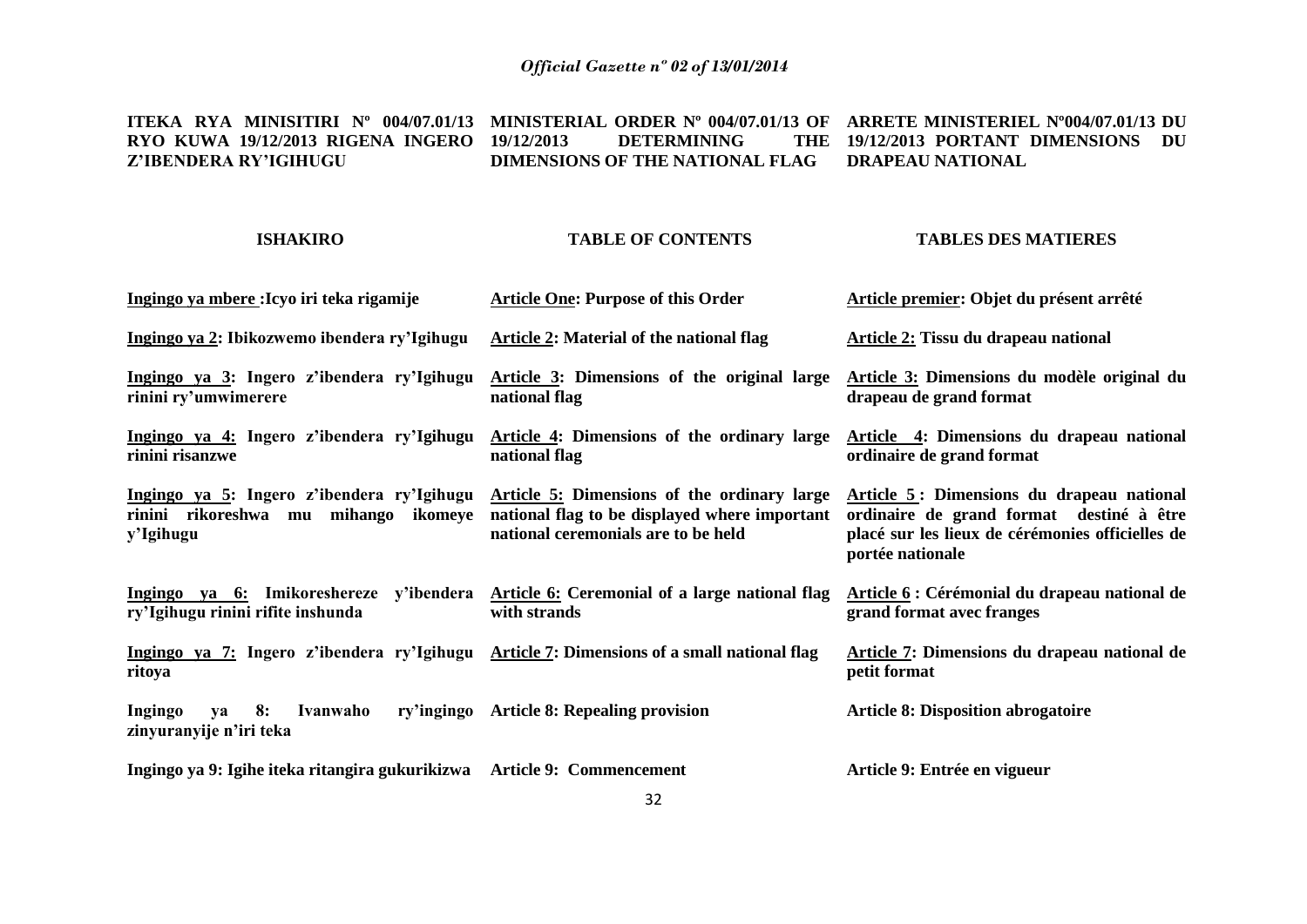| ITEKA RYA MINISITIRI Nº 004/07.01/13<br>RYO KUWA 19/12/2013 RIGENA INGERO<br>Z'IBENDERA RY'IGIHUGU                                                                                                                                                             | MINISTERIAL ORDER Nº 004/07.01/13 OF<br>19/12/2013<br><b>DETERMINING</b><br>THE<br>DIMENSIONS OF THE NATIONAL FLAG                                                                                       | ARRETE MINISTERIEL N°004/07.01/13 DU<br>19/12/2013 PORTANT DIMENSIONS<br>DU<br><b>DRAPEAU NATIONAL</b>                                                                                                    |
|----------------------------------------------------------------------------------------------------------------------------------------------------------------------------------------------------------------------------------------------------------------|----------------------------------------------------------------------------------------------------------------------------------------------------------------------------------------------------------|-----------------------------------------------------------------------------------------------------------------------------------------------------------------------------------------------------------|
| Minisitiri w'Ubutegetsi bw'Igihugu;                                                                                                                                                                                                                            | The Minister of Local Government;                                                                                                                                                                        | Le Ministre de l'Administration Locale;                                                                                                                                                                   |
| Ashingiye ku Itegeko Nshinga rya Repubulika y'u<br>Rwanda ryo ku wa 04 Kamena 2003 nk'uko<br>ryavuguruwe kugeza ubu, cyane cyane mu ngingo<br>zaryo, iya 120, iya 121 n' iya 201;                                                                              | Pursuant to the Constitution of the Republic of<br>Rwanda of 04 June 2003 as amended to date,<br>especially in Articles 120, 121 and 201;                                                                | Vu la Constitution de la République du Rwanda<br>du 04 juin 2003 telle que révisée à ce jour,<br>spécialement en ses articles 120, 121 et 201;                                                            |
| Ashingiye ku Itegeko n <sup>o</sup> 34/2008 ryo ku wa<br>08/08/2008<br>imiterere,<br>rigena<br>ibisobanuro,<br>imikoreshereze<br>n'iyubahirizwa<br>by'ibendera<br>ry'Igihugu nk'uko ryahinduwe kandi ryujujwe<br>kugeza ubu, cyane cyane mu ngingo yaryo ya 4; | Pursuant to Law $n^{\circ}$ 34/2008 of 08/08/2008 on<br>characteristics, description, ceremonial<br>and<br>respect of the national flag as amended and<br>complemented to date, especially in Article 4; | Vu la Loi nº 34/2008 du 08/08/2008 portant<br>caractéristiques, description, cérémonial et<br>respect du drapeau national telle que modifiée et<br>complétée à ce jour, spécialement en son article<br>4; |
| Inama y'Abaminisitiri yateranye ku wa 09/10<br>2013, imaze kubisuzuma no kubyemeza;                                                                                                                                                                            | After consideration and approval by the Cabinet,<br>in its session of $09/10/2013$ ;                                                                                                                     | Après examen et adoption par le Conseil des<br>Ministres, en sa séance du 09/10/2013;                                                                                                                     |
| <b>ATEGETSE:</b>                                                                                                                                                                                                                                               | <b>HEREBY ORDERS:</b>                                                                                                                                                                                    | <b>ARRETE:</b>                                                                                                                                                                                            |
| Ingingo ya mbere: Icyo iri teka rigamije                                                                                                                                                                                                                       | <b>Article One: Purpose of this Order</b>                                                                                                                                                                | Article premier: Objet du présent arrêté                                                                                                                                                                  |
| Iri teka rigena ingero z'ibendera ry'Igihugu rinini<br>n'iz'ibendera ry'Igihugu ritoya.                                                                                                                                                                        | This Order determines the dimensions of a large<br>national flag and a small national one.                                                                                                               | Le présent arrêté détermine les dimensions d'un<br>drapeau national de grand et de petit format.                                                                                                          |
| Ingingo ya 2: Ibikozwemo ibendera ry'Igihugu                                                                                                                                                                                                                   | Article 2: Material of the national flag                                                                                                                                                                 | Article 2: Tissu du drapeau national                                                                                                                                                                      |
| Haseguriwe ibiteganywa n'ingingo ya 3 y'Itegeko<br>nº 34/2008 ryo ku wa 08/08/2008 rigena imiterere,<br>imikoreshereze<br>n'iyubahirizwa<br>ibisobanuro,                                                                                                       | Subject to the provisions of Article 3 of the Law<br>$n^{\circ}$ 34/2008 of 08/08/2008 on characteristics,<br>description, ceremonial and respect of the                                                 | Sous réserve des dispositions de l'article 3 de la<br>Loi $n^{\circ}$ 34/2008<br>of 08/08/2008<br>portant<br>caractéristiques,<br>description, cérémonial et                                              |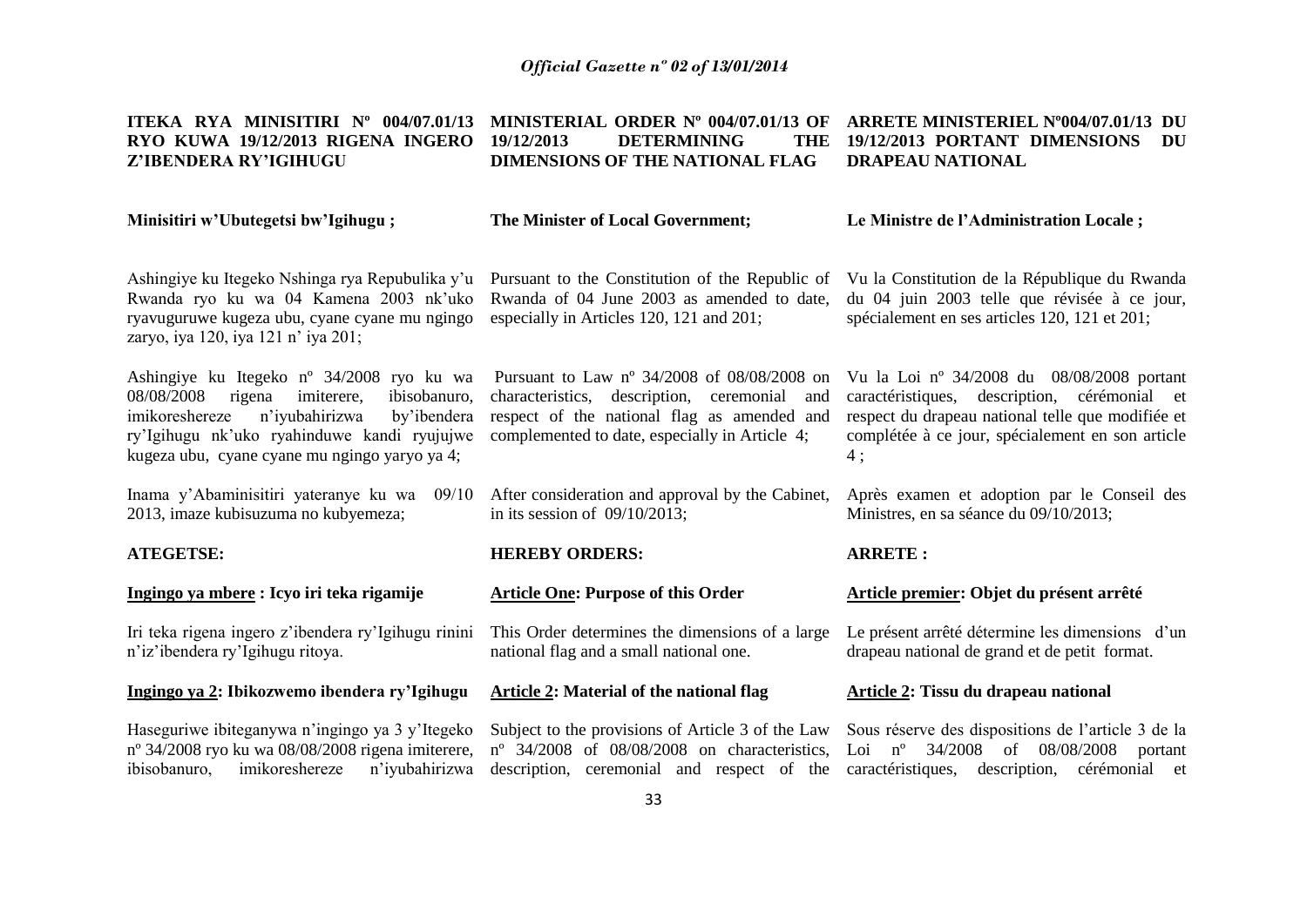by'Ibendera ry'Igihugu nk'uko ryahinduwe kandi ryujujwe kugeza ubu, Ibendera ry'Igihugu rikozwe mu mwenda wa poliyesiteri cyangwa uwa or cotton material. kotoni.

## **Ingingo ya 3: Ingero z'ibendera ry'Igihugu rinini ry'umwimerere**

Ibendera ry'Igihugu ry'umwimerere rikozwe mu mwenda wa kotoni rifite inshunda z'umuhondo zifite uburebure bwa santimetero esheshatu ( 6 cm ) ribikwa muri Perezidansi ya Repubulika.

Rifite kandi ingero nk'iz'ibendera rizamurwa imbere y'inyubako z'ubutegetsi.

## **Ingingo ya 4: Ingero z'ibendera ry'Igihugu rinini risanzwe**

Ibendera ry'Igihugu rinini risanzwe ari na bene iryo rizamurwa imbere y'inyubako z'ubutegetsi rifite ingero za santimetero ijana na mirongo cyenda n'eshanu (195 cm) z'uburebure na santimetero ijana na mirongo itatu (cm 130) z'ubugari kandi nta nshunda rifite.

Igitambaro cy'icyatsi kibisi n'icy'umuhondo bifite byose hamwe santimetero mirongo itandatu n'eshanu (65 cm) z'ubugari; buri gitambaro gifite santimetero mirongo itatu n'ebyiri n'igice (32, 5 cm) z'ubugari. Igitambaro cy'ibara ry'ubururu gifite ubugari bwa santimetero mirongo itandatu n'eshanu (65 cm).

national flag as amended and complemented to date, the national flag shall be made of polyester

## **Article 3: Dimensions of the original large national flag**

yellow strands of six centimetres (6 cm) shall be kept in the Office of the President of the Republic.

It shall also have the dimensions equal to those of the flag meant for being hoisted in front of administrative buildings.

## **Article 4: Dimensions of the ordinary large national flag**

The ordinary large national flag which is like the flag meant for being hosted in front of administrative buildings shall be one hundred and ninety-five centimetres (195 cm) long and one hundred and thirty centimetres (130 cm) wide and shall have no strands.

The pieces of cloth in green and yellow colours shall both combined have sixty-five centimetres (65 cm) wide; each piece shall have thirty-two centimetres and a half (32,5cm) wide. The cloth in blue colour shall be sixty-five centimetres (65 cm) wide.

respect du drapeau national telle que modifiée et complétée à ce jour, le drapeau national est cousu en tissu de polyester ou de coton.

## **Article 3: Dimensions du modèle original du drapeau de grand format**

The original flag made of cotton material with Le modèle original du drapeau confectionné en coton avec des franges jaunes de six centimètres (6 cm) de longueur est conservé à la Présidence de la République.

> Ce drapeau a les mêmes dimensions que celles du drapeau destiné à être hissé devant les édifices publics.

## **Article 4: Dimensions du drapeau national ordinaire de grand format**

Le drapeau national ordinaire de grand format du genre du drapeau destiné à être hissé devant les édifices publics mesure cent quatre-vingt-quinze centimètres (195 cm) de longueur et cent trente centimètres (130 cm) de largeur, et n'a pas de franges.

La bande d'étoffe de couleur verte et celle de couleur jaune ont en tout soixante-cinq centimètres (65 cm) de largeur ; la bande d'étoffe de chaque couleur ayant trente-deux centimètres et demi (32,5 cm) de largeur. La bande d'étoffe de couleur bleue a soixante-cinq centimètres (65 cm) de largeur.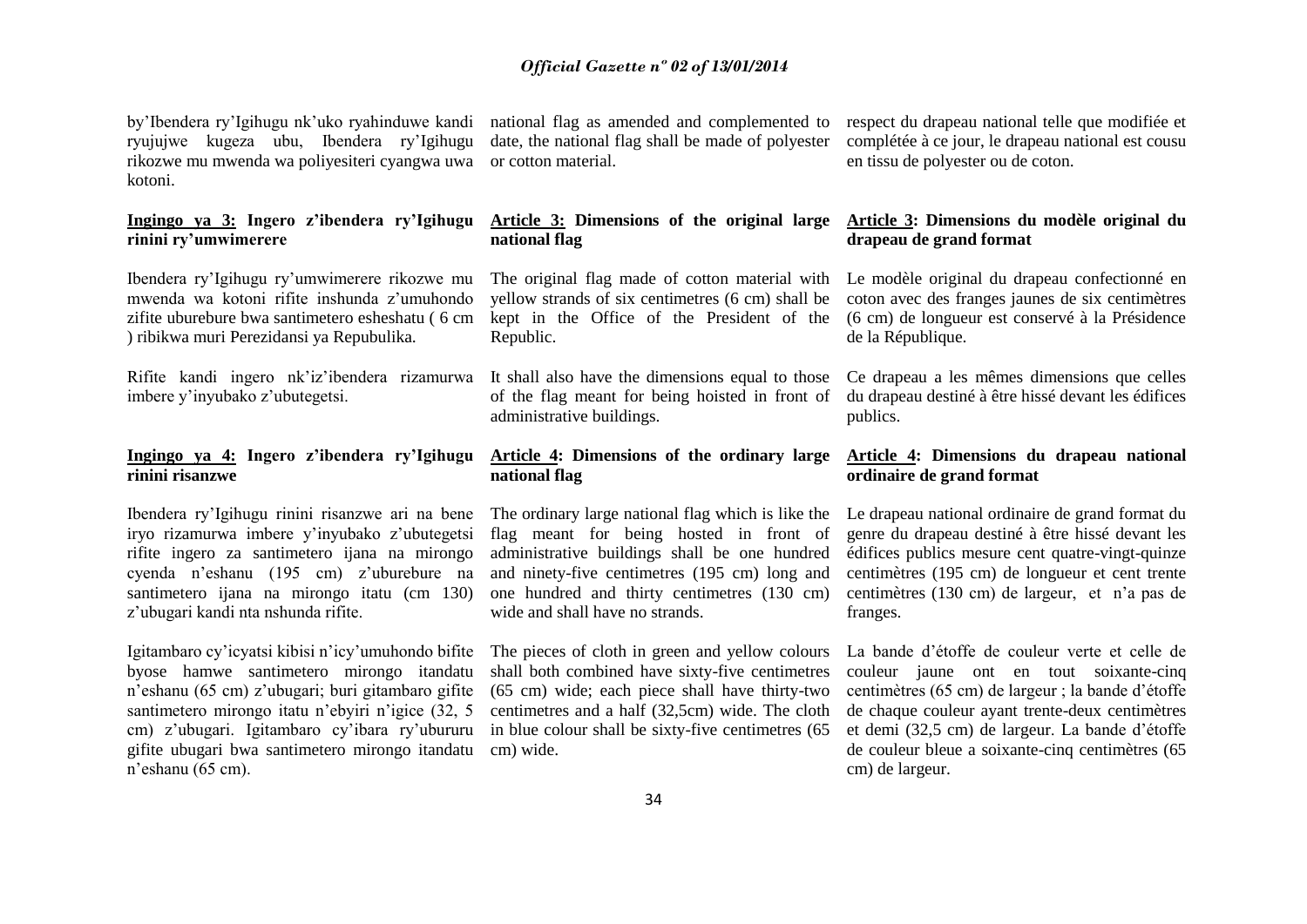Ingero z'umurambararo w'uruziga rw'izuba ni santimetero cumi n'eshatu (13 cm) na santimetero mirongo ine n'ebyiri (42 cm) z'imirasire yaryo. Kuva ku mirasire y'izuba kugera ku musozo wo hejuru hari santimetero cumi n'eshatu (13 cm). naho kuva ku mirasire y'izuba kugera ku musozo w'iburyo ni santimetero cumi n'enye (14 cm).

Ku ruhande rw'ibumoso hashyirwa umushumi ufite ibara ry'umuhondo ryo ku ibendera n'ingoro zifashishwa mu kurizamura.

## **Ingingo ya 5: Ingero z'ibendera ry'Igihugu rinini rikoreshwa mu mihango ikomeye y'Igihugu**

Ibendera rinini ritegurwa ahagomba gukorerwa A large flag that must be displayed where imihango ikomeye y'Igihugu, rikozwe kimwe n'irizamurwa imbere y'inyubako z'ubutegetsi uretse ko ingero zaryo ari sentimetero magana abiri na makumyabiri n'eshanu (225 cm) z'uburebure na santimetero ijana na mirongo itanu (150 cm) z'ubugari.

Ingero z'umurambararo w'uruziga rw'izuba ni santimetero cumi n'eshanu (15 cm) na santimetero mirongo ine n'umunani n'igice (48,5 cm) z'imirasire yaryo. Kuva ku mirasire y'izuba kugera ku musozo wo hejuru hari santimetero cumi n'eshanu (15 cm) naho kuva ku mirasire y'izuba kugera ku musozo w'iburyo ni santimetero cumi n'esheshatu (16 cm).

centimetres (13 cm) and forty-two centimetres (42 cm) for its rays. The space between the rays of the sun and the upper edge shall be thirteen centimetres (13 cm) while the space between the rays and the right hand side shall be fourteen centimetres (14 cm).

At the left-hand side there shall be a fixed ribbon in yellow colour similar to that of the flag and rings used for hoisting the flag.

**Article 5: Dimensions of the ordinary large national flag to be displayed where important national ceremonials are to be held**

important national ceremonials are to be held shall be designed in the same way as the one displayed before administrative buildings except that its measurements shall be two hundred and twenty-five centimetres (225cm) long and one hundred and fifty centimetres (150 cm) wide.

The diameter of the sun shall be fifteen centimetres (15cm) and forty-eight centimetres and a half (48.5 cm) for its rays. The space between the rays of the sun and the upper edge shall be fifteen centimetres (15 cm) while the space between the rays and the right hand side edge shall be sixteen centimetres (16 cm).

The diameter of the sun shall be thirteen Le diamètre du motif en soleil mesure treize centimètres (13 cm) tandis que ses rayons mesurent quarante-deux centimètres (42 cm). A partir des rayons du soleil à la lisière supérieure, il y a treize centimètres (13 cm) tandis qu'à partir des rayons du soleil à la lisière droite, il y a quatorze centimètres (14 cm).

> A la partie gauche il est attaché un ruban de couleur jaune similaire à la couleur du drapeau ainsi que des anneaux qui permettent de hisser le drapeau.

## **Article 5 : Dimensions du drapeau national ordinaire de grand format destiné à être placé sur les lieux de cérémonies officielles de portée nationale**

Un drapeau de grand format destiné à être placé sur les lieux de cérémonies officielles de portée nationale est conçu comme celui hissé devant les édifices publics à part que ses dimensions sont portées à deux cent vingt-cinq centimètres (225 cm) de longueur et cent cinquante centimètres (150 cm) de largeur.

Le diamètre du motif en soleil mesure quinze centimètres (15 cm) tandis que ses rayons mesurent quarante-huit et demi centimètres (48,5 cm). A partir des rayons du soleil à la lisière supérieure, il y a quinze centimètres (15 cm) tandis qu'à partir des rayons du soleil à la lisière droite, il y a seize centimètres (16 cm).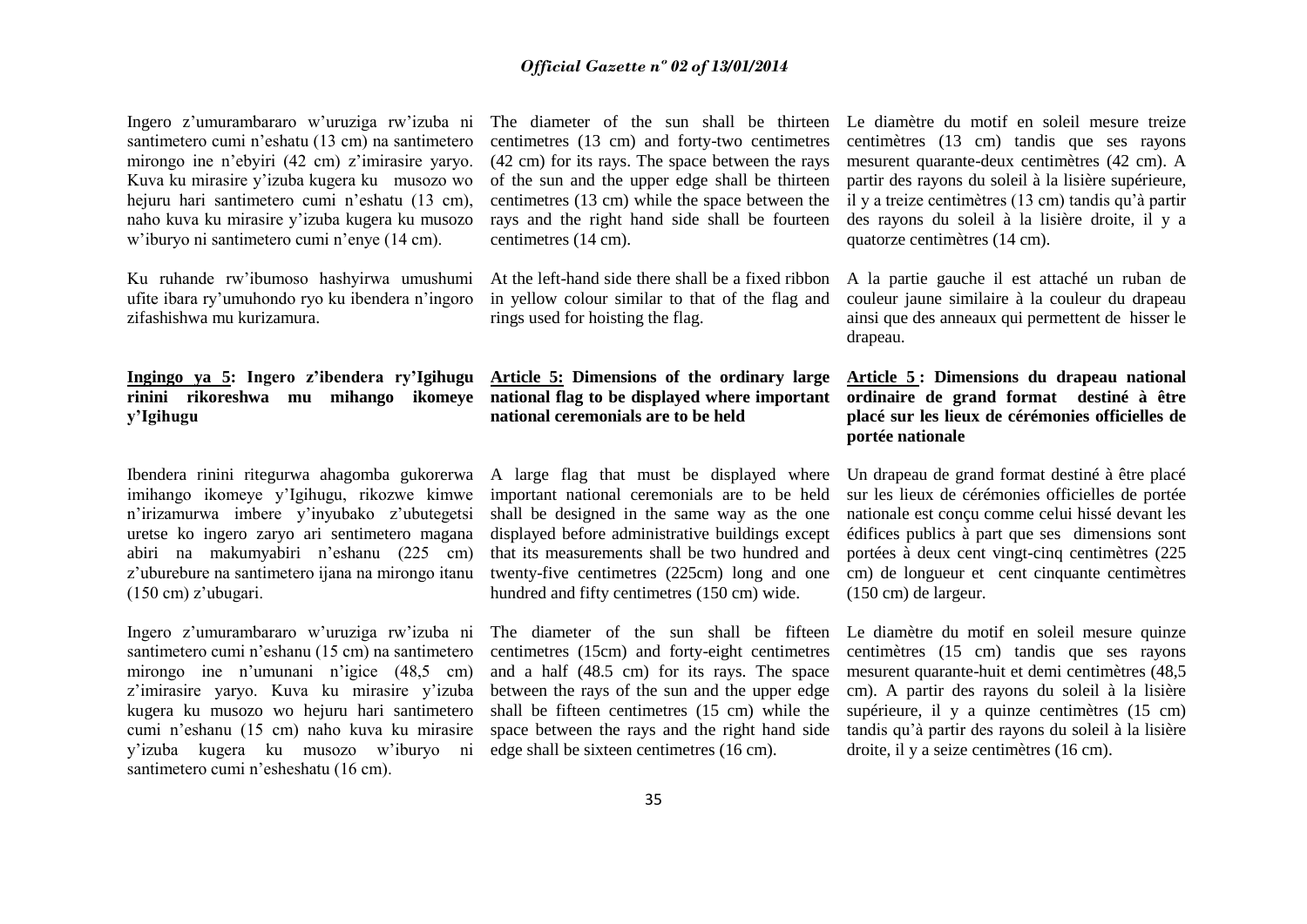| Ingingo ya 6: Imikoreshereze y'ibendera<br>ry'Igihugu rinini rifite inshunda                                                                                                                                                                                                                                                                                                                                                                                                     | <b>Article 6:</b> Ceremonial of a large national flag<br>with strands                                                                                                                                                                                                                                                                                                                         | Article 6: Cérémonial du drapeau national de<br>grand format avec franges                                                                                                                                                                                                                                                                                                                    |
|----------------------------------------------------------------------------------------------------------------------------------------------------------------------------------------------------------------------------------------------------------------------------------------------------------------------------------------------------------------------------------------------------------------------------------------------------------------------------------|-----------------------------------------------------------------------------------------------------------------------------------------------------------------------------------------------------------------------------------------------------------------------------------------------------------------------------------------------------------------------------------------------|----------------------------------------------------------------------------------------------------------------------------------------------------------------------------------------------------------------------------------------------------------------------------------------------------------------------------------------------------------------------------------------------|
| Ibendera ry'Igihugu ririni riteganywa mu ingingo<br>ya 4 y'iri teka rifite inshunda, rikoreshwa mu biro<br>n'ahandi rishobora gukenerwa imbere mu nzu.                                                                                                                                                                                                                                                                                                                           | A large national flag provided for in Article 4 of<br>this Order with strands shall be used in offices<br>and wherever it may be required inside the<br>buildings.                                                                                                                                                                                                                            | Le drapeau national de grand format prévu à<br>l'article 4 du présent arrêté, orné de franges, est<br>utilisé dans les bureaux et dans d'autres endroits<br>éventuels à l'intérieur des édifices.                                                                                                                                                                                            |
| Ingingo ya 7: Ingero z'ibendera ry'Igihugu<br>ritoya                                                                                                                                                                                                                                                                                                                                                                                                                             | Article 7: Dimensions of a small national flag                                                                                                                                                                                                                                                                                                                                                | <b>Article 7: Dimensions du drapeau national de</b><br>petit format                                                                                                                                                                                                                                                                                                                          |
| Ibendera ritoya rifite ingero za santimetero<br>mirongo itatu (30 cm) z'uburebure na santimetero<br>makumyabiri (20 cm) z'ubugari.                                                                                                                                                                                                                                                                                                                                               | A small flag shall have the measurements of<br>thirty centimetres (30 cm) long and twenty<br>centimetres (20 cm) wide.                                                                                                                                                                                                                                                                        | Un drapeau de petit format doit avoir des<br>dimensions de trente centimètres (30 cm) de<br>longueur et de vingt centimètres (20 cm) de<br>largeur.                                                                                                                                                                                                                                          |
| Igitambaro cy'icyatsi kibisi n'icy'umuhondo<br>byose bifite santimetero icumi (10 cm) z'ubugari;<br>buri gitambaro gifite santimetero eshanu (5 cm)<br>z'ubugari.                                                                                                                                                                                                                                                                                                                | The pieces of cloth in green and yellow colours<br>shall have both combined ten centimetres (10<br>cm) wide, each piece shall be five centimetres (5<br>cm) wide.                                                                                                                                                                                                                             | La bande d'étoffe de couleur verte et celle de<br>couleur jaune ont en tout dix centimètres (10 cm)<br>de largeur; chaque bande d'étoffe ayant cinq (5<br>cm) de largeur.                                                                                                                                                                                                                    |
| Igitambaro cy'ubururu gifite ubugari<br>bwa<br>santimetero<br>icumi<br>(10)<br>cm).<br>Ingero<br>z'umurambararo<br>w'uruziga<br>rw'izuba<br>ni<br>milimetero makumyabiri (20 mm) na milimetero<br>mirongo itandatu n'eshanu (mm 65) z'imirasire<br>yaryo. Kuva ku mirasire y'izuba kugera ku<br>musozo wo hejuru hari milimetero makumyabiri<br>(20 mm), naho kuva ku mirasire y'izuba kugera<br>w'iburyo<br>hari<br>milimetero<br>musozo<br>ku<br>makumyabiri n'ebyiri (22 mm). | The cloth in blue colour shall be ten centimetres<br>(10 cm) wide. The diameter of the sun shall be<br>twenty millimetres (20 mm) and sixty-five<br>millimetres (65 mm) for its rays. The space<br>between the rays of the sun and the upper edge<br>shall be twenty millimetres (20mm) while the<br>space between the rays and the right hand side<br>edge is twenty-two millimetres (22mm). | La bande d'étoffe de couleur bleue a dix<br>centimètres (10 cm) de largeur. Le diamètre du<br>motif en soleil mesure vingt millimètres (20 mm)<br>tandis que ses rayons mesurent soixante- cinq<br>millimètres (65 mm). De ces rayons à la lisière<br>supérieure, il y a vingt millimètres (20 mm)<br>tandis que de ces rayons à la lisière droite, il y a<br>vingt-deux $(22 \text{ mm})$ . |
| Ku ruhande ibumoso hadodwa ku buryo ibendera The left-hand side shall be designed in such a Le côté gauche du drapeau est cousu de façon à                                                                                                                                                                                                                                                                                                                                       |                                                                                                                                                                                                                                                                                                                                                                                               |                                                                                                                                                                                                                                                                                                                                                                                              |

rizamurwa ku gati cyangwa akuma gato way that it can easily be hoisted using a wooden permettre au drapeau d'être hissé sur un mât en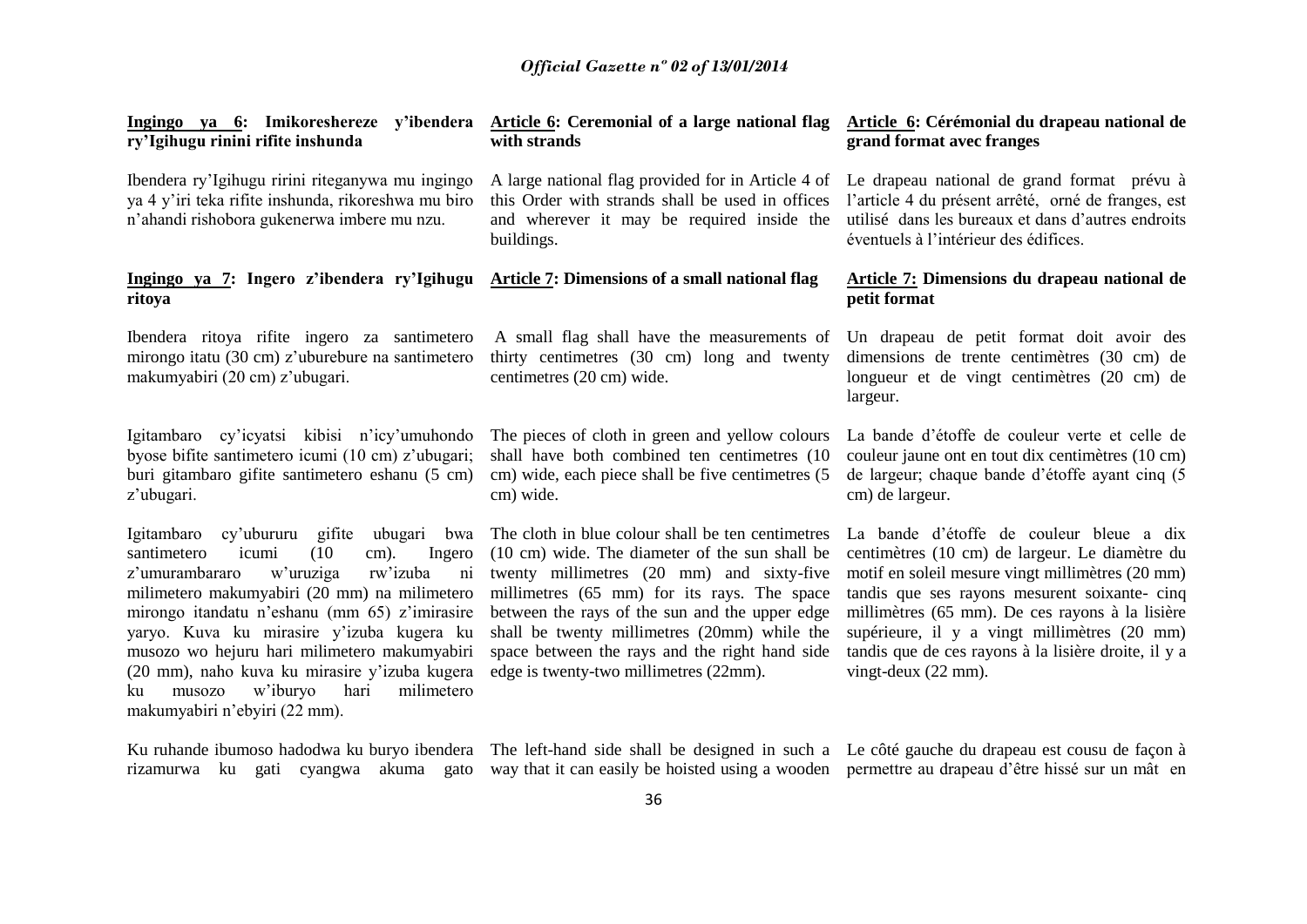| kabigenewe.                                                                                                                                                                   | or metal spar for the purpose.                                                                                           | bois ou en métal approprié.                                                                                                                |
|-------------------------------------------------------------------------------------------------------------------------------------------------------------------------------|--------------------------------------------------------------------------------------------------------------------------|--------------------------------------------------------------------------------------------------------------------------------------------|
| Iryo bendera rizengurukwa n'inshunda z'ibara This flag shall be surrounded by yellow strands<br>ry'umuhondo kandi zifite ingero za santimetero<br>enye (cm 4) kuva ku musozo. | of four centimetres (4cm) from the edge.                                                                                 | Ce drapeau est entouré aux extrémités de franges<br>de couleur jaune mesurant quatre centimètres (4<br>cm) mesurés à partir de la lisière. |
| ry'ingingo<br><u>Ingingo ya 8:</u><br>Ivanwaho<br>zinyuranyije n'iri teka                                                                                                     | <b>Article 8: Repealing provision</b>                                                                                    | <b>Article 8: Disposition abrogatoire</b>                                                                                                  |
| Ingingo zose z'amateka abanziriza iri kandi All prior provisions contrary to this Order are<br>zinyuranyije na ryo zivanyweho.                                                | hereby repealed                                                                                                          | Toutes les dispositions antérieures contraires au<br>présent arrêté sont abrogées.                                                         |
| Ingingo ya 9: Igihe iteka ritangira gukurikizwa                                                                                                                               | <b>Article 9: Commencement</b>                                                                                           | Article 9: Entrée en vigueur                                                                                                               |
| Iri teka ritangira gukurikizwa ku munsi<br>ritangarijweho mu Igazeti ya Leta ya Repubulika<br>y'u Rwanda.                                                                     | This Order shall come into force on the date of<br>its publication in the Official Gazette of the<br>Republic of Rwanda. | Le présent arrêté entre en vigueur le jour de sa<br>publication au Journal Officiel de la République<br>du Rwanda.                         |
| Kigali, ku wa 19/12/2013                                                                                                                                                      | Kigali, on 19/12/2013                                                                                                    | Kigali, le 19/12/2013                                                                                                                      |
| $(s\acute{e})$<br><b>MUSONI James</b><br>Minisitiri w'Ubutegetsi bw'Igihugu                                                                                                   | $(s\acute{e})$<br><b>MUSONI James</b><br>Minister of Local Government                                                    | $(s\acute{e})$<br><b>MUSONI James</b><br>Ministre de l'Administration Locale                                                               |
| Bibonywe kandi bishyizweho Ikirango cya<br>Repubulika:                                                                                                                        | Seen and sealed with the Seal of the Republic:                                                                           | Vu et scellé du Sceau de la République:                                                                                                    |
| $(s\acute{e})$                                                                                                                                                                | $(s\acute{e})$                                                                                                           | $(s\acute{e})$                                                                                                                             |
| <b>BUSINGYE Johnston</b><br>Minisitiri w'Ubutabera/Intumwa Nkuru ya Leta                                                                                                      | <b>BUSINGYE Johnston</b><br>Minister of Justice/Attorney General                                                         | <b>BUSINGYE Johnston</b><br>Ministre de la Justice/Garde des Sceaux                                                                        |
|                                                                                                                                                                               |                                                                                                                          |                                                                                                                                            |
|                                                                                                                                                                               |                                                                                                                          |                                                                                                                                            |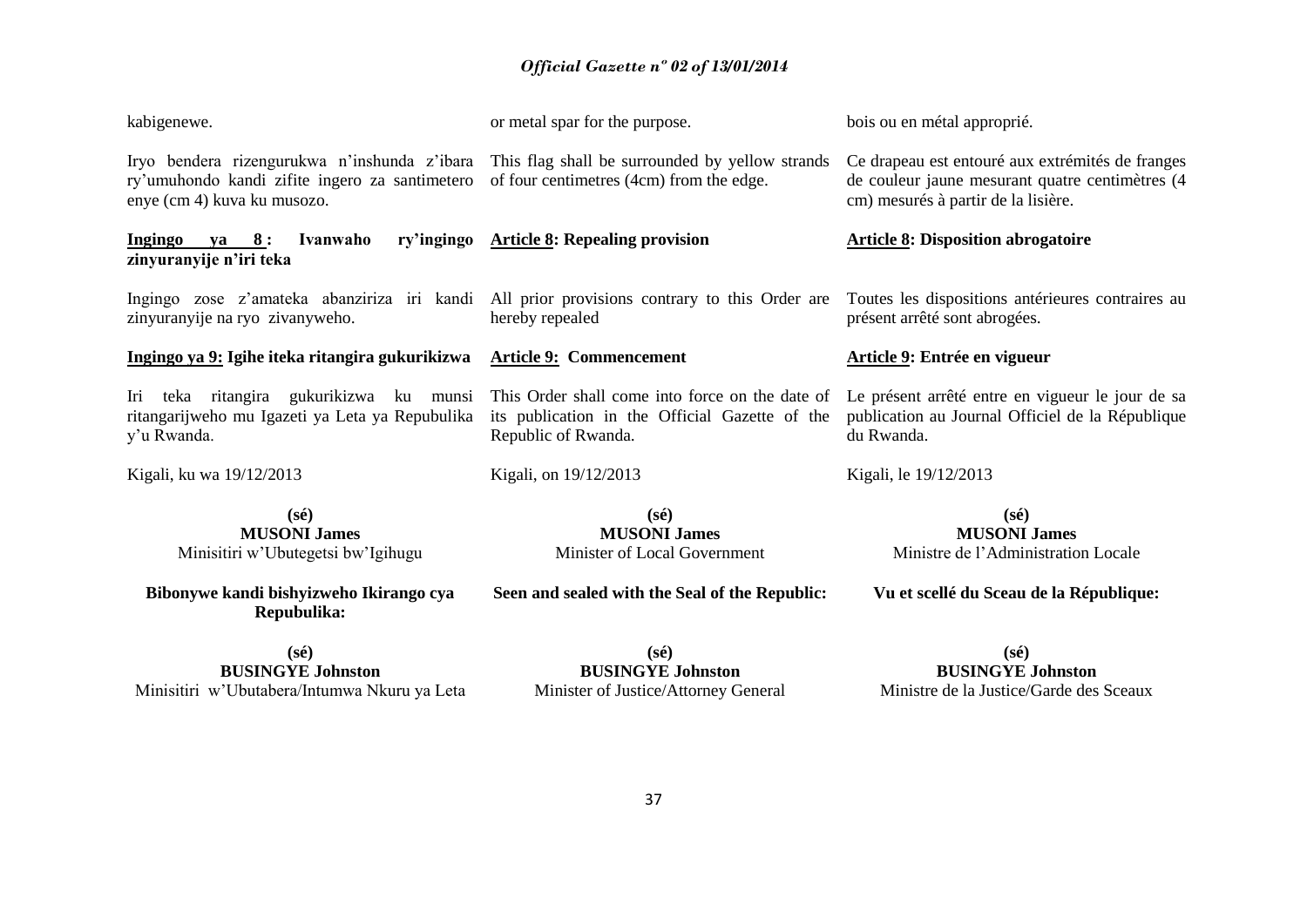**ITEKA RYA MINISITIRI N° 005/07.01/13 MINISTERIAL ORDER N°005/07.01/13 OF ARRETE MINISTERIEL N° 005/07.01/13 RYO KUWA 19/12/2013 RIGENA AMAKURU ASHOBORA GUHUNGABANYA INFORMATION COULD DESTABILIZE D'INFORMATIONS POUVANT PORTER UMUTEKANO W'IGIHUGU 19/12/2013 DETERMINING NATIONAL SECURITY DU 19/12/2013 DETERMINANT LE TYPE ATTEINTE A LA SECURITE NATIONALE**

| <b>ISHAKIRO</b>                                                                                                 | <b>TABLE OF CONTENTS</b>                                                                                                                                                                | <b>TABLE DES MATIERES</b>                                                                                                                                                    |
|-----------------------------------------------------------------------------------------------------------------|-----------------------------------------------------------------------------------------------------------------------------------------------------------------------------------------|------------------------------------------------------------------------------------------------------------------------------------------------------------------------------|
| <b>INGINGO</b><br><b>UMUTWE</b><br><b>WA</b><br><b>MBERE:</b><br><b>RUSANGE</b>                                 | <b>CHAPTER ONE: GENERAL PROVISIONS</b>                                                                                                                                                  | <b>DISPOSITIONS</b><br><b>CHAPITRE PREMIER:</b><br><b>GENERALES</b>                                                                                                          |
| Ingingo ya mbere: Icyo iri teka rigamije                                                                        | <b>Article One: Purpose of this Order</b>                                                                                                                                               | Article premier: Objet du présent arrêté                                                                                                                                     |
| Ingingo ya 2: Ibisobanuro by'amagambo                                                                           | <b>Article 2: Definitions of terms</b>                                                                                                                                                  | <b>Article 2: Définitions des termes</b>                                                                                                                                     |
| Ingingo ya 3: Intego z'iri teka                                                                                 | <b>Article 3: Objectives of this Order</b>                                                                                                                                              | Objectifs du présent arrêté<br>Article 3:                                                                                                                                    |
| <b>KUDATANGAZA</b><br><b>UMUTWE WA II:</b><br>NO.<br>KURINDA AMAKURU YAHUNGABANYA<br><b>UMUTEKANO W'IGIHUGU</b> | <b>CLASSIFICATION</b><br><b>CHAPTER</b><br>$\mathbf{II}$ :<br>AND<br><b>HARMFUL</b><br><b>PROTECTION</b><br>OF<br><b>INFORMATION</b><br><b>NATIONAL</b><br><b>TO</b><br><b>SECURITY</b> | <b>CHAPITRE II:</b><br><b>CLASSIFICATION</b><br>- ET<br><b>PROTECTION</b><br><b>DES</b><br><b>INFORMATIONS</b><br>POUR LA SÉCURITÉ<br><b>DANGEREUSES</b><br><b>NATIONALE</b> |
| Icyiciro cya mbere: Kugira ibanga amakuru                                                                       | <b>Section One: Classification of information</b>                                                                                                                                       | <b>Classification</b><br><b>Section</b><br>première:<br>de<br>l'information                                                                                                  |
| Ingingo ya 4: Ibishingirwaho mu kugira ibanga<br>amakuru                                                        | <b>Article 4: Conditions for classification</b>                                                                                                                                         | <b>Conditions</b><br>relatives<br>Article 4:<br>à<br>la<br>classification                                                                                                    |
| Ingingo ya 5: Ibimenyetso<br>by'urwego<br>rw'ibanga ku nyandiko n'ibindi bikoresho                              | <b>Article 5:</b><br><b>Classification</b> level markings<br>on documents and other materials                                                                                           | Article 5: Niveau de marquages sur les<br>documents classifiés et autres matériels                                                                                           |
| Icyiciro ya 2 : Ishyirwa mu byiciro by'amakuru<br>agirwa ibanga                                                 | Section<br><b>Classification</b><br>classified<br>2:<br>of<br>information                                                                                                               | <b>Classification</b><br>d'informations<br>Section 2:<br>classifiées                                                                                                         |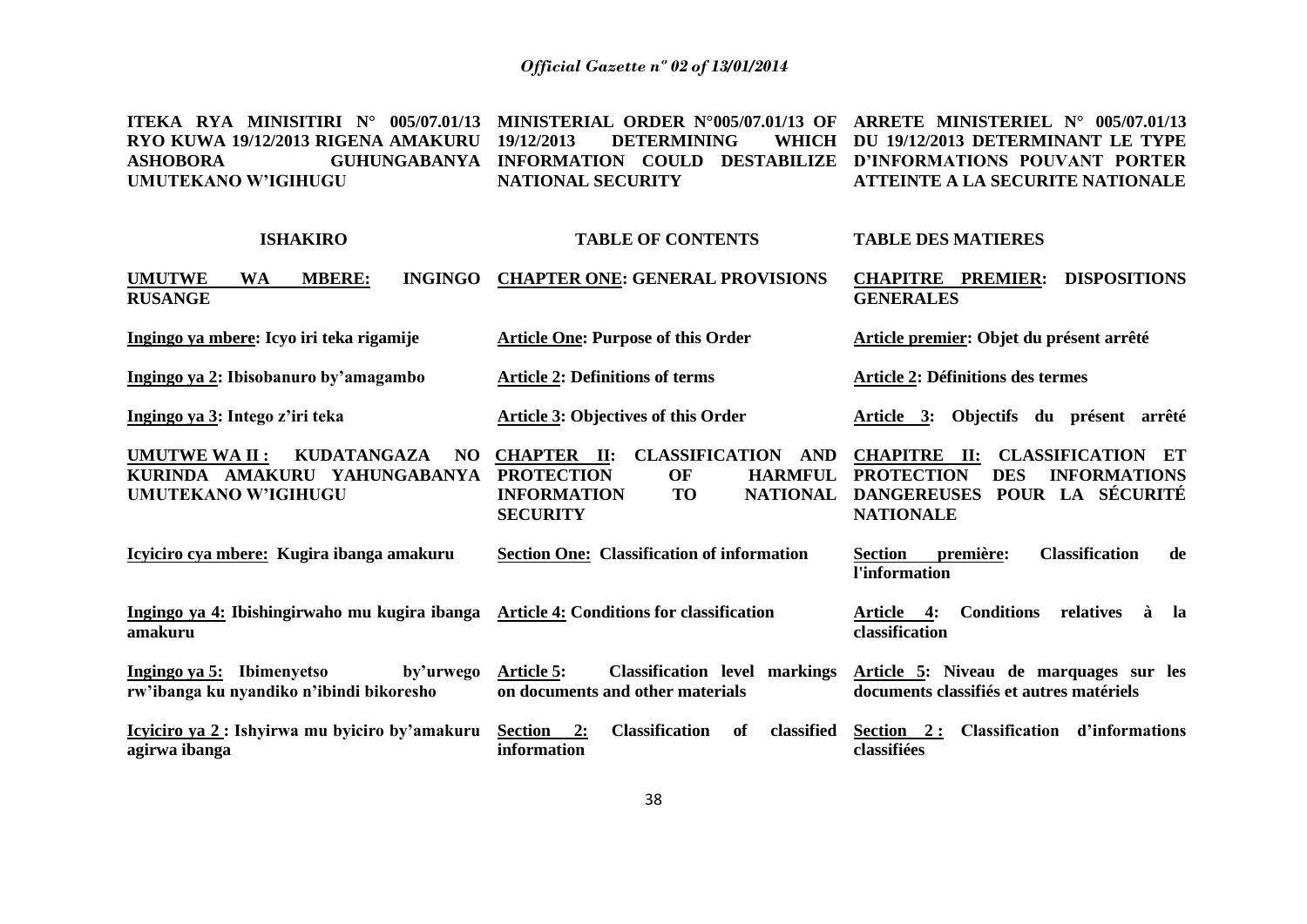| Ingingo ya 6: Inzego z'amakuru agirwa ibanga Article 6:                                             | <b>Classified information levels</b>                                                                                | Article 6:<br><b>Niveaux</b><br>des<br>informations<br>classifiées                  |
|-----------------------------------------------------------------------------------------------------|---------------------------------------------------------------------------------------------------------------------|-------------------------------------------------------------------------------------|
| Ingingo ya 7 : Amakuru y'ibanga yo mu rwego<br>rwa "Top secret"                                     | Article 7: Classified information of the Top<br>secret level                                                        | Article 7 : Informations classifiées de niveau<br>« Top secret »                    |
| Ingingo ya 8: Amakuru y'ibanga yo mu rwego<br>rwa "Secret"                                          | Article 8: Classified information of the Secret<br>level                                                            | Article 8 : Informations classifiées de niveau<br>$\triangleleft$ Secret »          |
| Ingingo ya 9: Amakuru y'ibanga yo mu rwego<br>rwa "Confidential"                                    | Article 9: Classified information of the Article 9: Informations classifiées de niveau<br><b>Confidential level</b> | Confidentiel                                                                        |
| Ingingo ya 10: Icyiciro cy'amakuru y'ibanga<br>igihe urwego arimo rushidikanywaho                   | Level of classified information<br><b>Article 10:</b><br>in case of doubt                                           | Article 10:<br>Niveau d'une information<br>classifiée en cas de doute               |
| Icyiciro cya 3: Kurinda amakuru agirwa ibanga                                                       | <b>Section 3: Protection of classified information</b>                                                              | Section 3: Protection des informations<br>classifiées                               |
| Ingingo ya 11: Imicungire y'amakuru agirwa Article 11: Handling of classified information<br>ibanga |                                                                                                                     | Article 11: Traitement des informations<br>classifiées                              |
| Ingingo ya 12: Inshingano z'inzego za Leta                                                          | Article 12: Responsibilities of government<br>institutions                                                          | Article 12: Obligations des institutions<br>gouvernementales                        |
| Ingingo ya 13: Kurinda abantu bafite amakuru Article 13:<br>agirwa ibanga                           | Protection of persons with<br>classified information                                                                | Article 13: Protection des personnes qui<br>détiennent des informations classifiées |
| Ingingo ya 14: Kurinda amakuru yerekeranye<br>no kurinda Igihugu n'umutekano                        | Article 14: Protection of information related<br>to defense and security                                            | Article 14: Protection des informations<br>relatives à la défense et à la sécurité  |
| Ingingo ya 15: Kurinda amakuru y'imikoranire<br>mpuzamahanga                                        | Article 15: Protection of information related<br>to foreign relations                                               | Article 15: Protection de l'information<br>relative aux relations étrangères        |
| Ingingo ya 16: Kurinda amakuru ajyanye Article 16:                                                  | <b>Protection</b><br>of                                                                                             | information Article 16: Protection de l'information liée                            |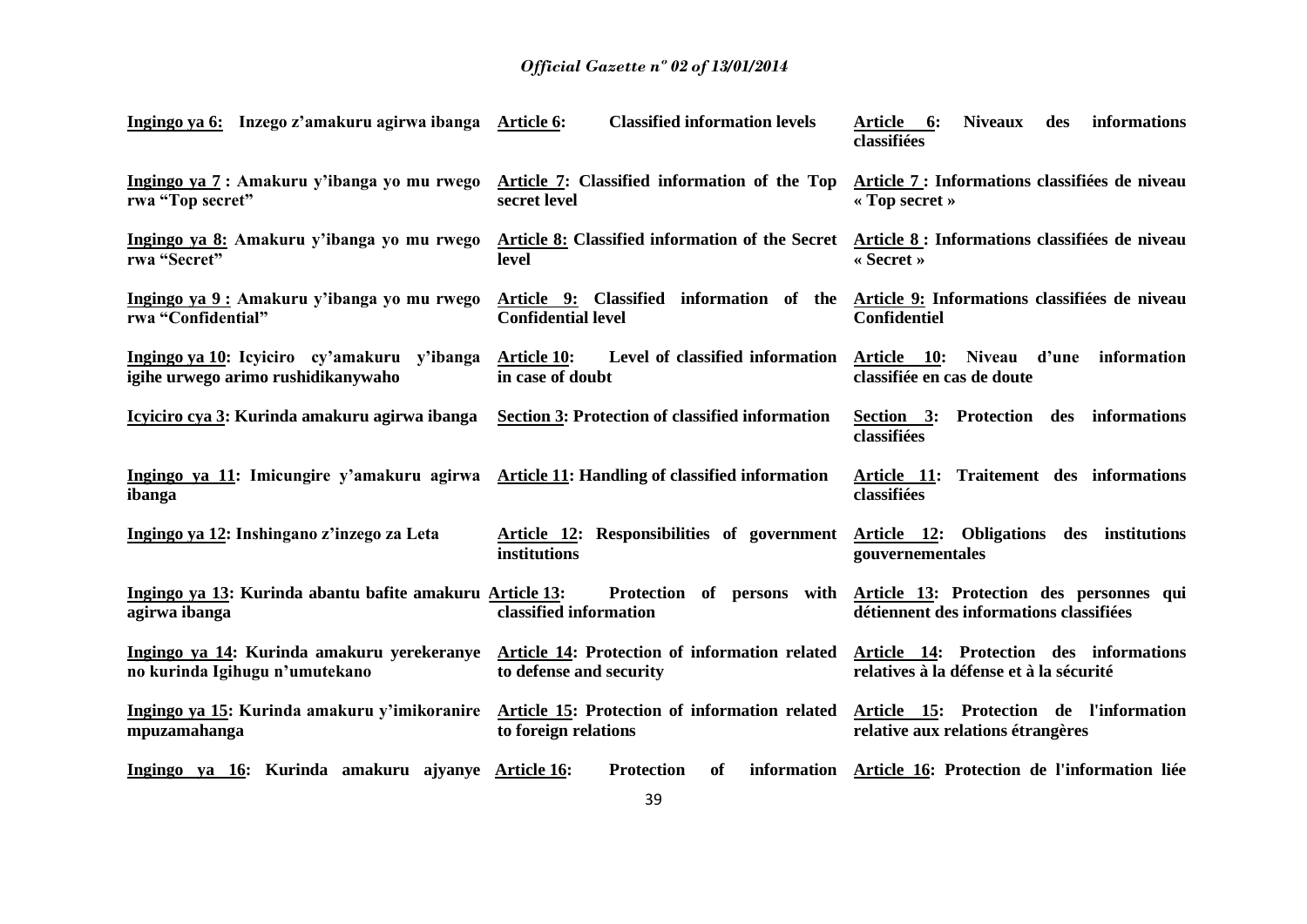| z'ingenzi<br>n'inyungu<br>mu<br>n'umutekano w'ibikorwa remezo                                                 | by'ubukungu related to critical economic interests and<br>infrastructure security | aux intérêts économiques essentiels et à la<br>sécurité de l'infrastructure           |
|---------------------------------------------------------------------------------------------------------------|-----------------------------------------------------------------------------------|---------------------------------------------------------------------------------------|
| Icyiciro cya 4: Ifatwa ry'amakuru nk'atakiri Section 4: Declassification<br>ibanga                            |                                                                                   | <b>Section 4: Déclassification</b>                                                    |
| Ingingo ya 17 : Igihe amakuru afatwa nk'atakiri Article 17: Declassification period<br>ibanga                 |                                                                                   | Article 17: Période de déclassification                                               |
| UMUTWE WA III: IBIBUJIJWE                                                                                     | <b>CHAPTER III: PROHIBITIONS</b>                                                  | <b>L'INTERDICTION</b><br><b>CHAPITRE</b><br>III:                                      |
| Ingingo ya 18: Ibikorwa bibujijwe                                                                             | <b>Article 18: Prohibited acts</b>                                                | <b>Article 18: Actes interdits</b>                                                    |
| Ingingo ya 19: Ihanwa ryo gutangaza amakuru<br>bunyuranyije<br>ibanga<br>buryo<br>agirwa<br>mu<br>n'amategeko | <b>Article 19: Punishment of unlawful disclosure</b><br>of classified information | Article 19: Répression de la divulgation<br>illicite d'informations classifiées       |
| Ingingo ya 20: Kugera ku makuru agirwa<br>ibanga mu buryo bunyuranyije n'amategeko                            | Article 20: Illegal acquisition of classified<br>information                      | <b>Acquisition</b><br>illégale<br>Article<br><b>20:</b><br>d'informations classifiées |
| Ingingo ya 21: Kugera mu buryo bunyuranyije<br>n'amategeko ku makuru ari ahantu habujijwe                     | Article 21: Illegal access to a restricted area                                   | Article 21: Accès illégal à<br>une<br>zone<br>réglementée                             |
| <b>UMUTWE WA IV: INGINGO ZISOZA</b>                                                                           | <b>CHAPTER IV: FINAL PROVISIONS</b>                                               | <b>CHAPITRE IV : DISPOSITIONS FINALES</b>                                             |
| 22:<br>Ingingo<br>Ivanwaho<br>ry'ingingo<br>ya<br>zinyuranyije n'iri teka                                     | <b>Article 22: Repealing provision</b>                                            | <b>Article 22: Disposition abrogatoire</b>                                            |
| Ingingo ya 23: Igihe iteka ritangira gukurikizwa Article 23: Commencement                                     |                                                                                   | Article 23: Entrée en vigueur                                                         |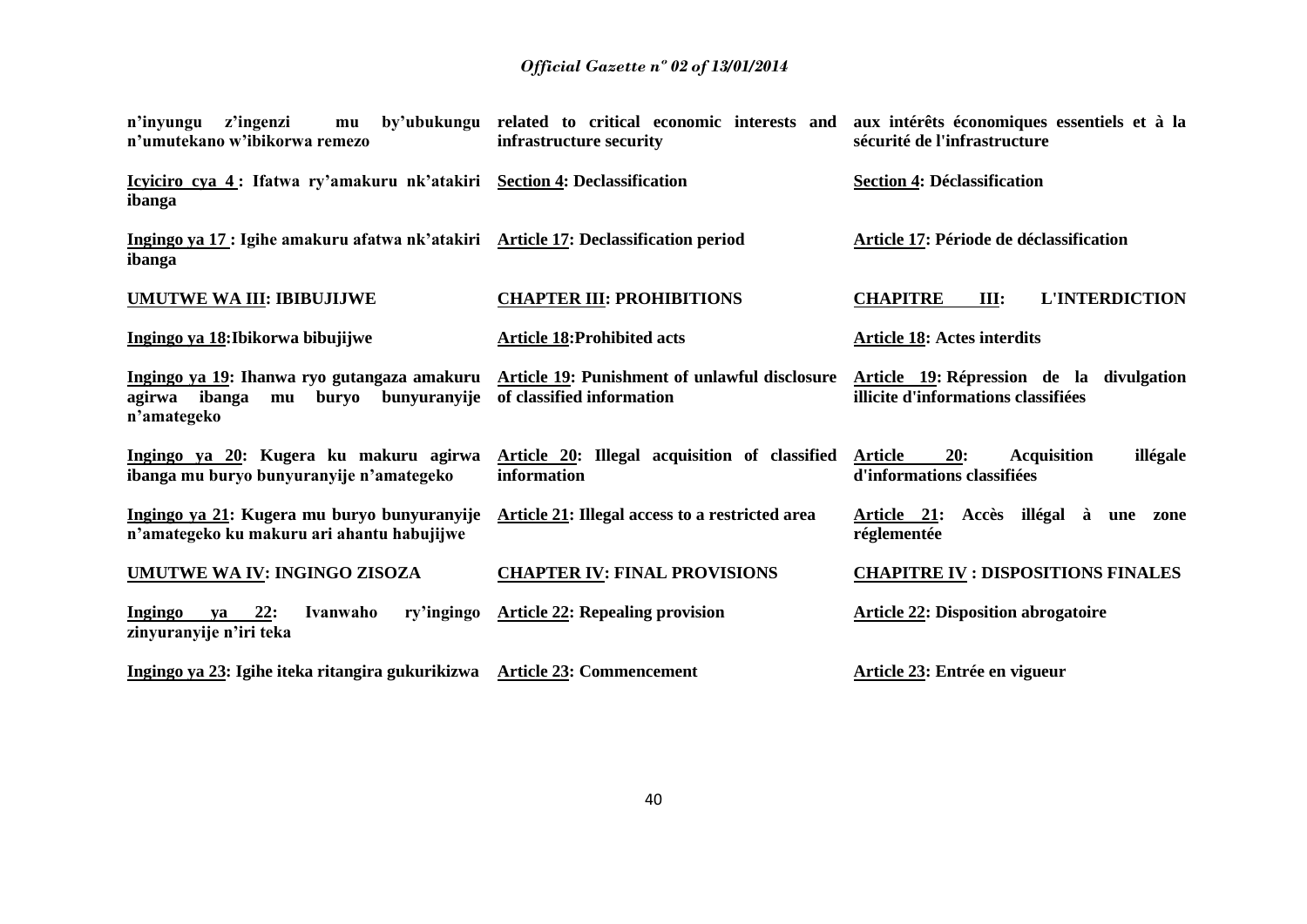| ITEKA RYA MINISITIRI N° 005/07.01/13<br>RYO KUWA 19/12/2013 RIGENA AMAKURU<br><b>ASHOBORA</b><br><b>GUHUNGABANYA</b><br><b>UMUTEKANO W'IGIHUGU</b>                                               | MINISTERIAL ORDER N° 005/07.01/13 OF<br>19/12/2013<br><b>DETERMINING</b><br>WHICH<br><b>DESTABILIZE</b><br><b>INFORMATION</b><br><b>COULD</b><br><b>NATIONAL SECURITY</b> | ARRETE MINISTERIEL N° 005/07.01/13<br>DU 19/12/2013 DETERMINANT LE TYPE<br>D'INFORMATIONS POUVANT PORTER<br><b>ATTEINTE</b><br>LA<br><b>SECURITE</b><br>$\mathbf{A}$<br><b>NATIONALE</b> |
|--------------------------------------------------------------------------------------------------------------------------------------------------------------------------------------------------|---------------------------------------------------------------------------------------------------------------------------------------------------------------------------|------------------------------------------------------------------------------------------------------------------------------------------------------------------------------------------|
| Minisitiri w'Ubutegetsi bw'Igihugu;                                                                                                                                                              | The Minister of Local Government;                                                                                                                                         | Le Ministre de l'Administration Locale;                                                                                                                                                  |
| Ashingiye ku Itegeko Nshinga rya Repubulika y'u<br>Rwanda ryo ku wa 04 Kamena 2003 nk'uko<br>ryavuguruwe kugeza ubu, cyane cyane mu ngingo<br>zaryo, iya 33, iya 34, iya 120, iya 121 n'iya 201; | Pursuant to the Constitution of the Republic of<br>Rwanda of 04 June 2003 as amended to date,<br>especially in Articles 33, 34, 120, 121 and 201;                         | Vu la Constitution de la République du<br>Rwanda du 04 juin 2003 telle que révisée à ce<br>jour, spécialement en ses articles 33, 34, 120,<br>121 et 201;                                |
| Ashingiye ku Itegeko n° 04/2013 ryo ku wa<br>08/02/2013 ryerekeye kubona amakuru, cyane<br>cyane mu ngingo yaryo ya 5;                                                                           | Pursuant to Law n° 04/2013 of 08/02/2013 relating<br>to access to information, especially in Article 5;                                                                   | Vu la Loi nº 04/2013 du 08/02/2013 relative à<br>l'accès à l'information, spécialement dans son<br>article 5;                                                                            |
| Inama y'Abaminisitiri yateranye ku wa 09/10/2013,<br>imaze kubisuzuma no kubyemeza;                                                                                                              | After consideration and approval by the Cabinet, in<br>its session of $09/10/2013$ ;                                                                                      | Après examen et adoption par le Conseil des<br>Ministres, en sa séance du 09/10/2013;                                                                                                    |
| <b>ATEGETSE:</b>                                                                                                                                                                                 | <b>HEREBY ORDERS:</b>                                                                                                                                                     | <b>ARRETE:</b>                                                                                                                                                                           |
| <b>UMUTWE</b><br><b>WA</b><br><b>MBERE:</b><br><b>INGINGO</b><br><b>RUSANGE</b>                                                                                                                  | <b>CHAPTER ONE: GENERAL PROVISIONS</b>                                                                                                                                    | <b>CHAPITRE PREMIER: DISPOSITIONS</b><br><b>GENERALES</b>                                                                                                                                |
| Ingingo ya mbere: Icyo iri teka rigamije                                                                                                                                                         | <b>Article One: Purpose of this Order</b>                                                                                                                                 | Article premier: Objet du présent arrêté                                                                                                                                                 |
| Iri teka rigena amakuru ashobora guhungabanya<br>umutekano w'Igihugu.                                                                                                                            | This Order determines which information could<br>destabilize national security.                                                                                           | détermine<br>Le<br>présent<br>arrêté<br>le<br>type<br>d'informations pouvant porter atteinte à la<br>sécurité nationale.                                                                 |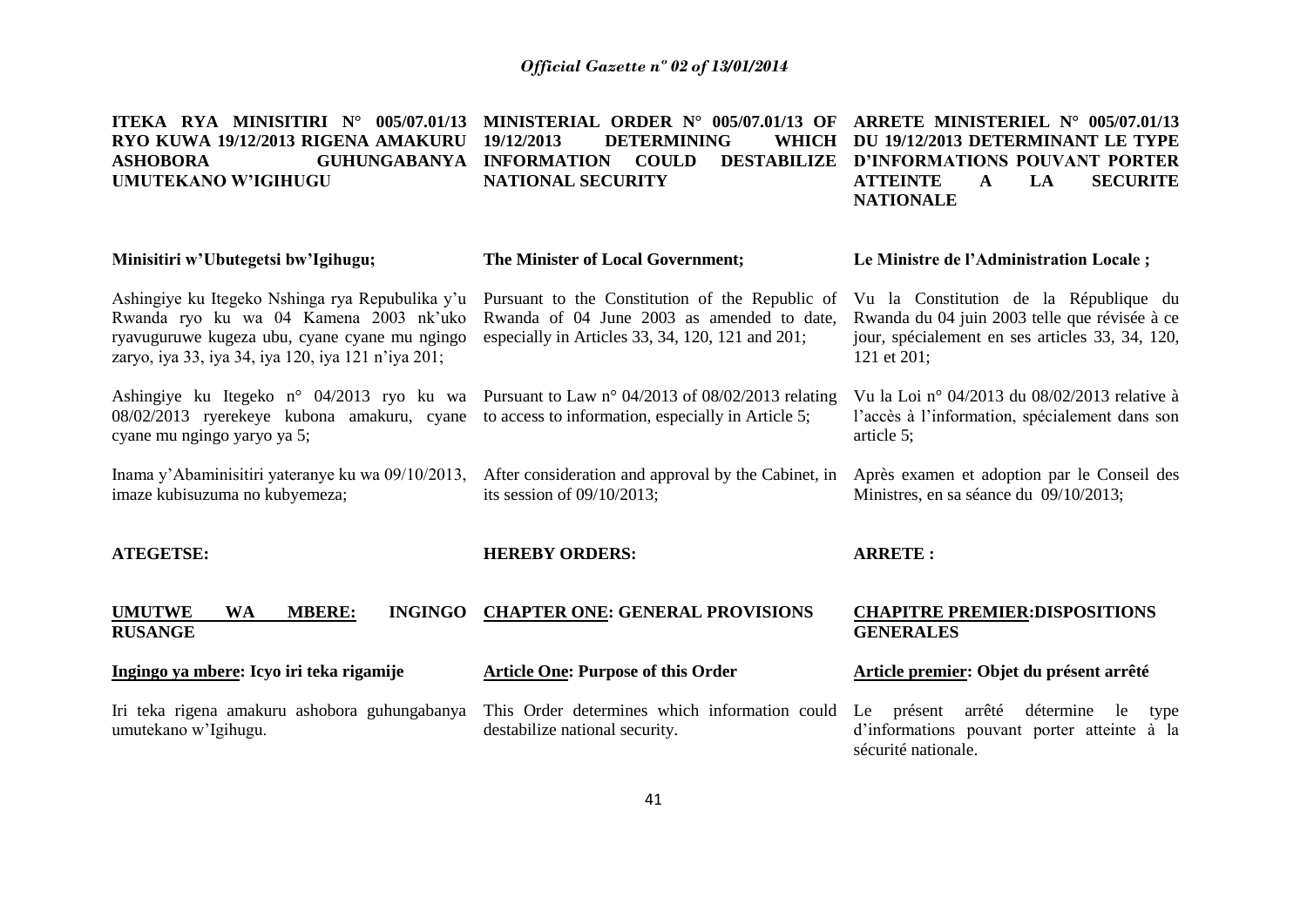### **Ingingo ya 2: Ibisobanuro by'amagambo**

Muri iri teka, amagambo akurikira ibisobanuro bikurikira:

- 1º **Amakuru:** ibyakozwe, ibigamije gukorwa, n'ibyavuzwe bikubiye muri raporo, inyandiko z'amatangazo, amashusho, ubutumwakoranabuhanga, ibitekerezo, inama, amabwiriza, amateka n'ibyemezo, ibitabo bya gahunda z'akazi, amasezerano, ibinyamakuru, ingero n'ibindi bibitswe mu buryo ubwo ari bwo bwose bigamije inyungu rusange, bifitwe n'inzego za Leta na zimwe mu nzego z'abikorera;
- 2º **Amakuru agirwa ibanga :** amakuru ya Leta ateganyijwe muri iri teka akaba ashobora kurindwa mu buryo bwihariye kugira ngo adatangazwa mu buryo bunyuranyije n'amategeko;
- 3º **Urwego rugira amakuru ibanga :** urwego cyangwa umuntu wemerewe kugira ibanga amakuru ya Leta, abo ni aba bakurikira:
	- a. Umuyobozi w'urwego rwa Leta;
	- b. Umukozi uwo ari we wese umuyobozi w'urwego rwa Leta yahaye, binyujijwe mu nyandiko, uburenganzira bwo gutangaza amakuru;

### **Article 2: Definitions of terms**

In this Order, the following terms shall have the Dans le présent arrêté, les termes ci-après ont following meaning:

- 1º **Information :** facts, things intended to be done, speeches held in reports, documents to be published, pictures, mails, opinions advice, circulars, orders, logbooks, contracts, papers, samples, and any other material of public interests held in any form by a public organ and certain organs of private bodies;
- **Classified information :** State information that has been determined under this Order that may be afforded heightened protection against unlawful disclosure;
- **Classification authority :** the entity or person authorized to classify State information, and includes:
	- a. a head of an organ of State;
	- b. any official to whom the authority to classify State information has been delegated in writing by a head of an organ of State;

### **Article 2: Définitions des termes**

les significations suivantes:

- 1º **Informations :** faits réalisés, faits à réaliser et discours contenus dans les rapports, les documents publicitaires, e-mail, opinions, conseils, circulaires, arrêtés et décisions, plans de travail, contrats, journaux, échantillons et toutes sortes de données à caractère d'intérêt général détenus dans n'importe quelle forme par un organe public et certains organes privés;
- 2º **Informations classifiées :** information de l'Etat qui ont été déterminées en vertu du présent arrêté comme pouvant bénéficier d'une protection accrue contre la divulgation illégale;
- 3º **Autorité chargée de classification :** entité ou personne autorisée à classer l'information de l'État, dont :
	- a. un responsable d'un organe public ;
	- b. tout fonctionnaire à qui le pouvoir de classer l'information de l'Etat, a été délégué par écrit par un responsable d'un organe public;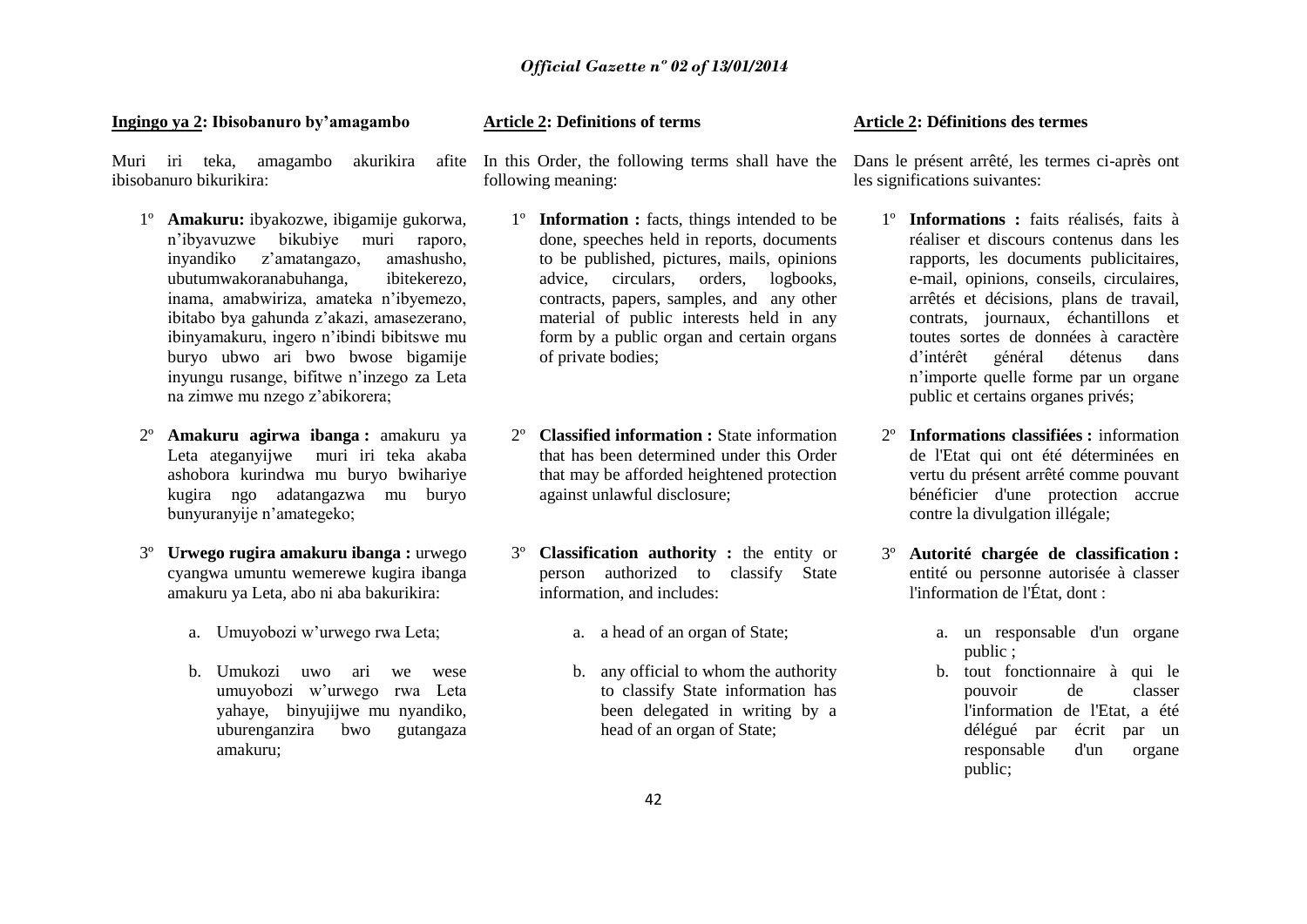- 4º **Urwego rutangaza amakuru :** urwego cyangwa umuntu wemerewe kutagira ibanga amakuru yari yaragizwe ibanga;
- 5º **Umutekano w'Igihugu :** ukurinda icyahungabanya ubusugire bw'Igihugu, ibijyanye n'ububanyi n'amahanga hamwe n'inyungu ntabanduka z'Igihugu zirimo ibijyanye n'ubukungu ndetse n'inzego z'Igihugu z'imiyoborere, cyaturuka hanze cyangwa imbere mu gihugu.
- 6º **Amakuru y'ibanga :** amakuru yatangazwa bikaba bishobora gutuma umutekano w'igihugu uhungabana ku buryo bukomeye. Amakuru y'ibanga bivuga kandi amabanga ya Leta.

### **Ingingo ya 3: Intego z'iri teka**

Iri teka rifite intego zikurikira:

- 1° kugena uburyo amakuru ya Leta arindwa;
- 2° guteza imbere ibikorwa byo gukorera mu mucyo no kwisobanura ku nshingano hibukwa ko amakuru ya Leta ashobora kurindwa gutangazwa kugira ngo habumbatirwe umutekano w'Igihugu;
- 4º **Declassification authority :** entity or person authorized to declassify classified information;
- **National Security :** protection, against internal and external threats, of national defence, national foreign relations and protection of national vital interests pertaining inter alia to national economy and national institutions of governance.
- **Secret information:** sensitive information, the disclosure of which is likely or could reasonably be expected to cause serious harm to national security. Secret information shall also mean or refer to State Secrets.

### **Article 3: Objectives of this Order**

The objectives of this Order shall be to:

- 1° regulate the modalities for protection of State information;
- 2° promote transparency and accountability in governance while recognizing that State information may be protected from disclosure in order to safeguard the national security interest;
- 4º **Autorité chargée de déclassification :** entité ou personne autorisée à déclassifier les informations classifiées;
- 5º **Sécurité nationale :** protection contre menace intérieure ou extérieure de la défense nationale, des relations extérieures du Rwanda, et la protection des intérêts économiques nationaux ainsi que les institutions nationales de gouvernance.
- 6º **Information secrète :** informations sensibles dont la divulgation est susceptible ou pourrait raisonnablement être susceptible de causer un préjudice grave pour la sécurité nationale. Informations secrètes désigne également secrets d'État.

### **Article 3: Objectifs du présent arrêté**

Les objectifs du présent arrêté sont les suivants:

- 1° réglementer les modalités de protection des informations officielles;
- 2° promouvoir la transparence et la responsabilité en matière de gouvernance, tout en reconnaissant que les informations officielles peuvent être protégées contre toute divulgation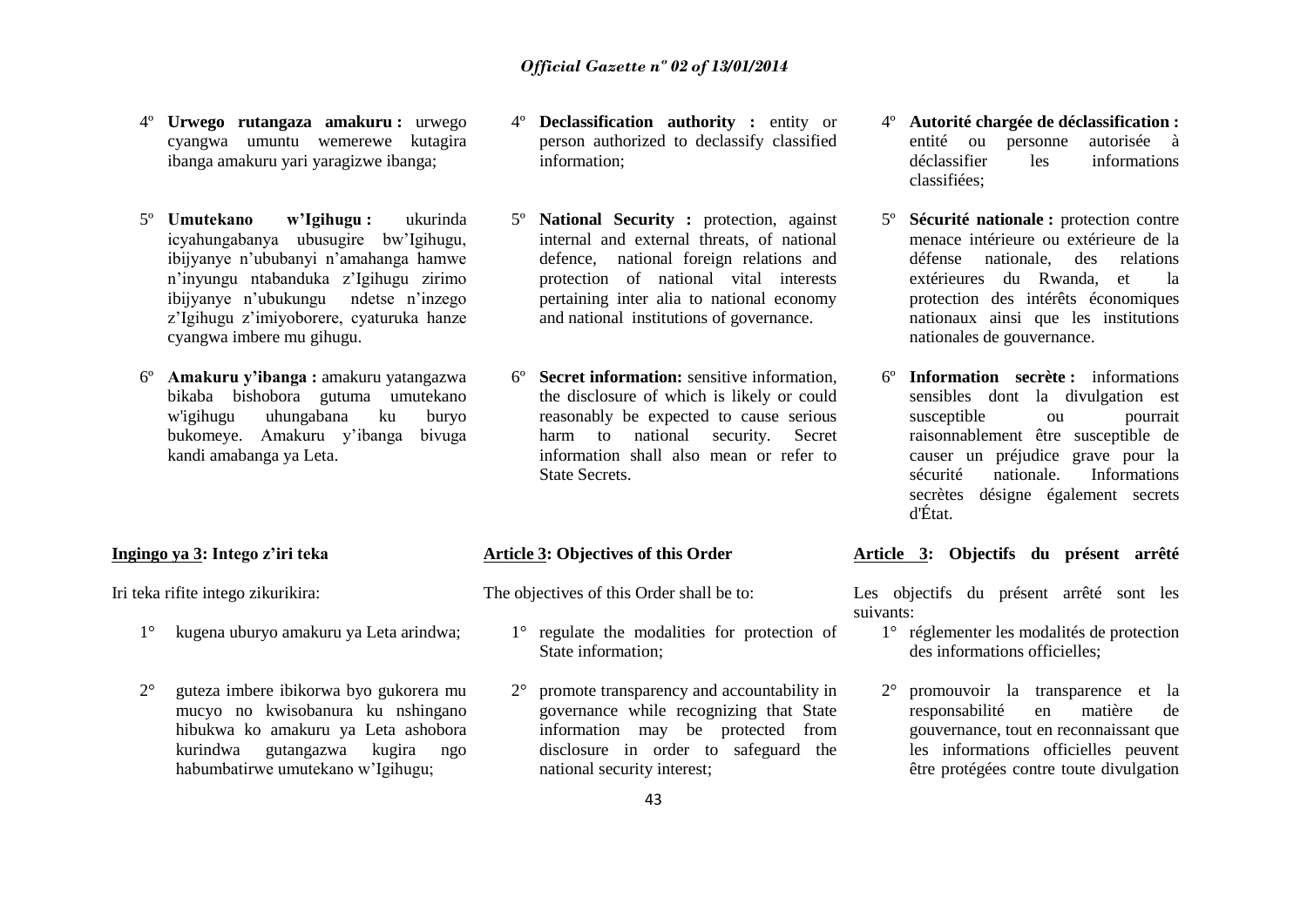- 3° gusobanura imiterere n'ibyiciro by'amakuru ashobora kurindwa kwangizwa no gutakazwa cyangwa gutangazwa mu buryo bunyuranyije n'amategeko;
- 4° guteganya ibyerekeranye no gutangaza no kudatangaza amakuru agirwa ibanga;
- 5° guhuza imirimo yo gushyira mu bikorwa iri teka no kumenyekanisha itegeko ryo kubona amakuru.

### **UMUTWE WA II: KUDATANGAZA NO KURINDA AMAKURU YAHUNGABANYA PROTECTION OF HARMFUL UMUTEKANO W'IGIHUGU**

- 3° define the nature and categories of information that may be protected from destruction, loss or unlawful disclosure;
- 4° provide for the classification and declassification of classified information;
- 5° harmonize the implementation of this Order with the promotion of access to Information Law.

 $CLASSIFICATION$  AND **INFORMATION TO NATIONAL SECURITY**

afin de protéger l'intérêt de la sécurité nationale;

- 3° définir la nature et les catégories d'informations qui peuvent être protégées de la destruction, de la perte ou de la divulgation illégale;
- 4° prévoir la classification et la déclassification des informations classifiées;
- 5° harmoniser la mise en œuvre du présent arrêté avec la promotion de la loi relative à l'accès à l'information.

### **CHAPITRE II: CLASSIFICATION ET PROTECTION DES INFORMATIONS DANGEREUSES POUR LA SÉCURITÉ NATIONALE**

|             | Icyiciro cya mbere: Kugira ibanga amakuru                                                        | <b>Section One: Classification of information</b>                                                 | première:<br><b>Classification</b><br><b>Section</b><br>de<br>l'information                                       |
|-------------|--------------------------------------------------------------------------------------------------|---------------------------------------------------------------------------------------------------|-------------------------------------------------------------------------------------------------------------------|
| amakuru     | Ingingo ya 4: Ibishingirwaho mu kugira ibanga                                                    | <b>Article 4: Conditions for classification</b>                                                   | <b>Conditions</b><br>relatives<br>Article<br>-4:<br>- Ia<br>à<br>classification                                   |
|             | Icyemezo cyo kugira ibanga amakuru kigomba<br>gushingira kuri ibi bikurikira byonyine:           | The decision to classify information must be based<br>solely on the following conditions:         | La décision de classer l'information doit être<br>fondée<br>conditions<br>uniquement<br>les.<br>sur<br>suivantes: |
|             | amakuru<br>ibanga<br>bikozwe ku<br>kugira<br>kurinda<br>umutekano<br>mpamvu<br>ZO.<br>w'Igihugu; | information classification is justified by the<br>$1^{\circ}$<br>protection of national security; | la classification est justifiée par la<br>$1^{\circ}$<br>protection de la sécurité nationale;                     |
| $2^{\circ}$ | Amakuru ya Leta agizwe ibanga bikenewe                                                           | State information is classified due to a<br>$2^{\circ}$                                           | 2 <sup>°</sup> l'information d'Etat est classée suite à                                                           |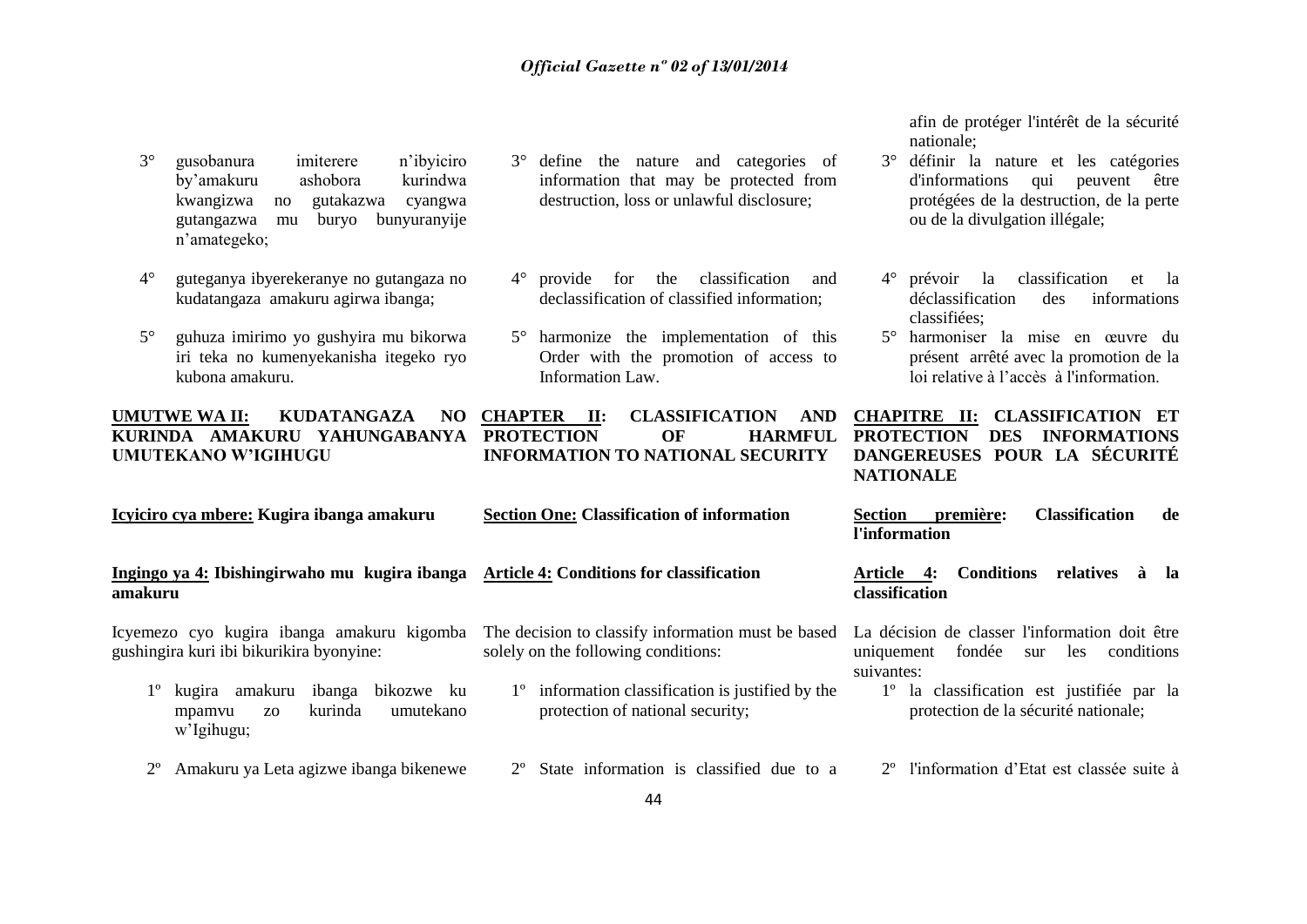kubera impamvu zigaragara, zumvikana kandi ziteganywa n'amategeko cyangwa ku nyungu z'umutekano w'Igihugu.

### **Ingingo ya 5: Ibimenyetso by'urwego rw'ibanga ku nyandiko n'ibindi bikoresho**

Amakuru, inyandiko n'ibindi bikoresho bishobora guhungabanya umutekano w'igihugu mu gihe bitangajwe, bigomba gushyirwaho ibimenyetso by'urwego rw'ibanga biriho hashingiwe ku biteganywa n'iri teka.

Urwego rubifitiye ububasha rugena amakuru agirwa ibanga n'atagirwa ibanga hashingiwe ku gihe kigenwe.

**Icyiciro ya 2 : Ishyirwa mu byiciro by'amakuru agirwa ibanga**

**Ingingo ya 6: Inzego z'amakuru agirwa ibanga** 

Inzego z'amakuru agirwa ibanga ni izi zikurikira :

**1º Top Secret** nk'urwego rwo hejuru rw'amakuru yagizwe ibanga ku nyungu z'umutekano w'Igihugu, amabanga ya Leta y'ingenzi ashobora guhungabanya ku buryo bukomeye umutekano w'Igihugu igihe atangajwe. Ingaruka bishobora gutera igomba kuba ikomeye cyane, iba ako kanya kandi

clear, justifiable and legitimate need to do so or to a demonstrable need to protect it in the interest of national security.

### **Article 5: Classification level markings on documents and other materials**

Information, documents and other materials whose disclosure could be harmful to national security shall bear classification markings in accordance with the provisions of this Order.

The competent authority shall determine the classified information and non classified information on the basis of the time limit.

**Section 2: Classification of classified information**

**Article 6: Classified information levels**

Classified information levels shall be following:

**1º Top Secret** as the highest level of classification of information of national security interest including vital State Secrets whose disclosure would cause extremely serious harm to national security and interests. The possible impact must be great, immediate and irreparable.

un besoin évident, justifiable et légitime à le faire ou à un besoin imminent de la protéger dans l'intérêt de la sécurité nationale.

### **Article 5: Niveau de marquages sur les documents classifiés et autres matériels**

Les informations, les documents et autres matériels dont la divulgation pourrait nuire à la sécurité nationale doivent porter une marque de classification conformément aux dispositions du présent arrêté.

L'autorité compétente détermine les informations classifiées ou non classifiées conformément aux délais prévus.

**Section 2 : Classification d'informations classifiées**

**Article 6: Niveaux des informations classifiées**

Les niveaux des informations classifiées sont les suivants :

> **1º Top Secret** comme le plus haut niveau de classification de l'information d'intérêt de la sécurité nationale dont les secrets vitaux d'Etat dont la divulgation peut causer un préjudice extrêmement grave à la sécurité et aux intérêts nationaux. L'impact éventuel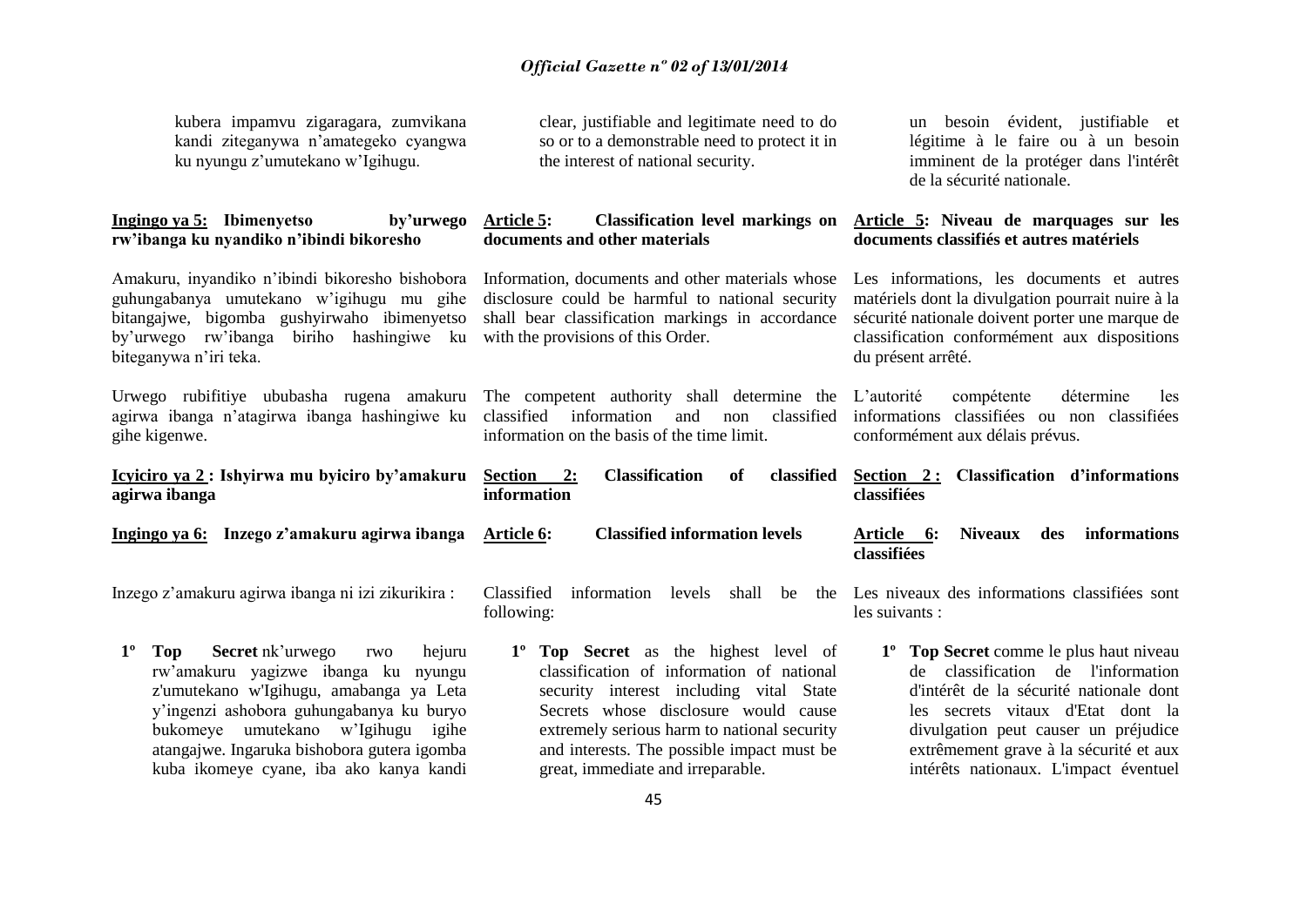yamara ku buryo budasubirwaho.

- **2 Secret** nk'amabanga y'ingenzi ya Leta ashobora guhungabanya ku buryo bukomeye umutekano w'Igihugu igihe atangajwe.
- **3º Confidential** nk'amabanga ya Leta ashobora guhungabanya umutekano w'Igihugu n'inyungu za Leta igihe yatangajwe.
- **4º Restricted** rukubiyemo ibikoresho bishobora kugira ingarika itari nziza kandi ifite aho igarukira ku mutekano w'Igihugu.

### **Ingingo ya 7 : Amakuru y'ibanga yo mu rwego rwa "Top secret"**

Amakuru yagizwe ibanga ashyirwa mu rwego rwa Information shall be classified as *Top Secret* when: "*Top Secret*" iyo afite:

- 1° amakuru yose aramutse atangarijwe umuntu utabifitiye uburenganzira bishobora gutuma umutekano mu gihugu n'uwo hanze yacyo uhungabana cyane cyangwa byaha inyungu nini indi Leta yatuma Repubulika y'u Rwanda ihura n'amakuba;
- 2° yerekeranye na gahunda n'ibisobanuro ku bikorwa bya gisirikare n'iperereza;
- **2º Secret** including important State Secrets whose disclosure would cause serious harm to national security and interests.
- **3º Confidential** including State Secrets whose disclosure would cause harm to national security and interests.
- **4º Restricted** including such material that would cause undesirable and limited effects to national security.

### **Article 7: Classified information of the Top secret level**

- 1° in case of its disclosure to unauthorized person, it would lead to the occurrence of extremely serious damages to the internal or external security of the State or provide great benefit to any other State which would form or may form a threat to the Republic of Rwanda;
- 2° it is related to plans and details of military and intelligence operations;

doit être grand, immédiat et irréparable.

- **2º Secret** comprenant les secrets d'Etat importants dont la divulgation pourrait porter préjudice grave à la sécurité et aux intérêts nationaux.
- **3º Confidentiel** comprenant des secrets d'Etat dont la divulgation nuirait à la sécurité et aux intérêts nationaux.
- **4º Limité** incluant du matériel qui pourrait entraîner des effets indésirables et limités pour la sécurité nationale.

### **Article 7 : Informations classifiées de niveau « Top secret »**

Les informations sont classées comme « *Top secret »* s'il s'agit de :

- 1° toute information dont la divulgation à une personne non autorisée pourrait constituer une menace extrêmement grave pour la sûreté intérieure ou extérieure de l'Etat ou offrir un grand avantage pour tout autre Etat qui ferait ou pourrait constituer une menace pour la République du Rwanda ;
- 2° les plans et détails des opérations militaires et des renseignements ;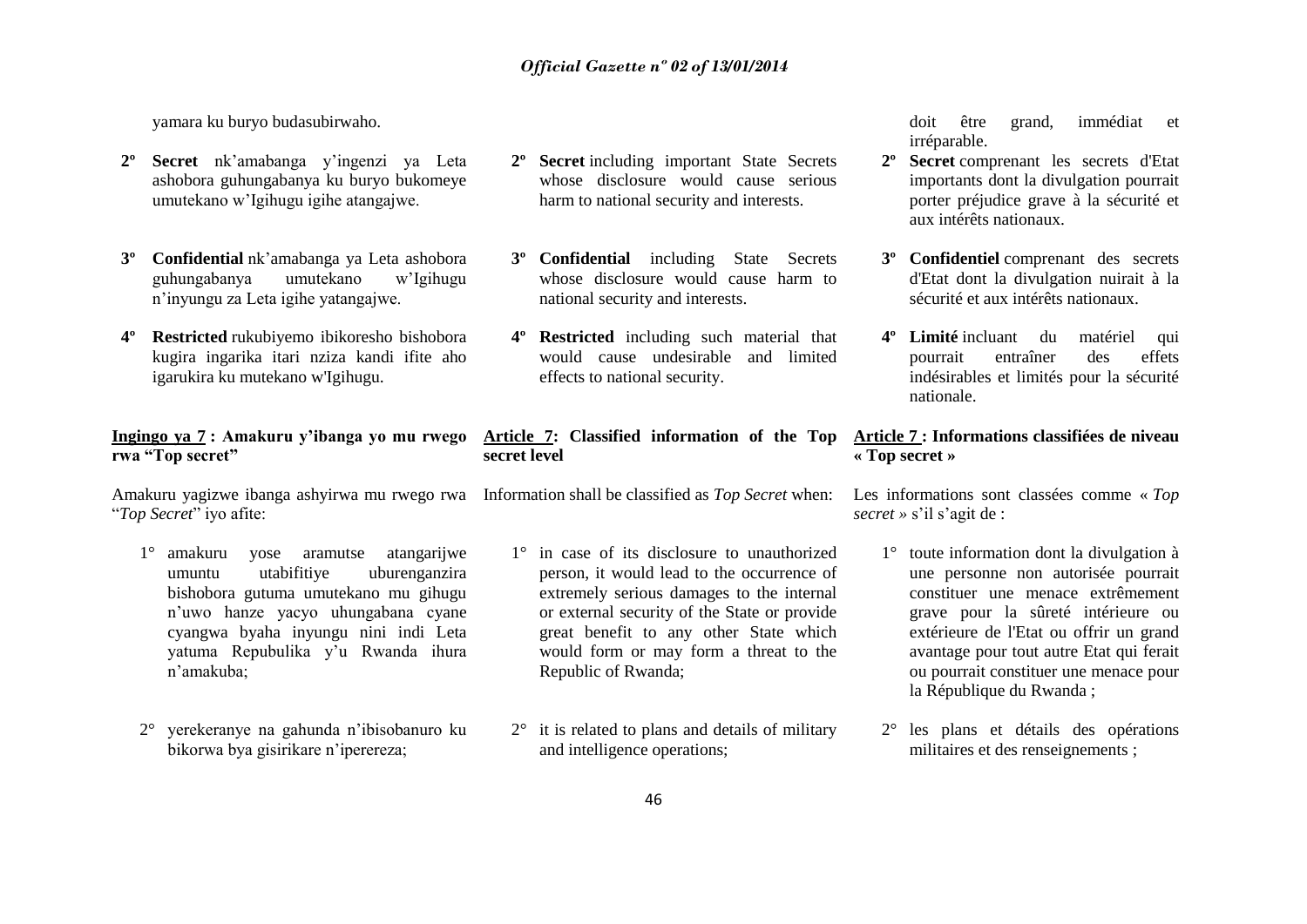- 3° inyandiko z'ingezi akubiyemo mu byerekeranye na politiki ku mikoranire mpuzamahanga, amasezerano ndetse n'ibiganiro n'ubushakashatsi butandukanye bijyanye na byo;
- 4° ari amakuru y'ingenzi yerekeye intwaro, amasasu, amazu/ibikorwa remezo bya gisirikare cyangwa andi makuru yerekeye umutekano w'Igihugu kuyatangaza bikaba byahungabanya umutekano mu gihugu cyangwa hanze yacyo;
- 5° ari amakuru ayo ari yo yose mu gihe aramutse atangarijwe abantu batabyemerewe yatuma inyungu za Leta zihungabana cyane, igahura n'ibibazo bikomeye by'imiyoborere cyangwa iby'ubukungu;
- 6° ari amakuru ayo airi yo yose yatera urupfu aramutse atangarijwe umuntu utabyemerewe.

### **Ingingo ya 8: Amakuru y'ibanga yo mu rwego rwa "Secret"**

Amakuru y'ibanga abarirwa mu rwego rwa '*Secret*' ni amakuru, aramutse atangajwe, byatuma ku buryo disclosure would seriously cause: bukomeye:

1° umutekano n'inyungu by'Igihugu bihungabana;

- 3° it is contained in highly important documents on policies relating to international relations, agreements, conventions and all discussions and studies therewith;
- 4° it is a very important information relating to arms, ammunition, military installations/infrastructure or any other information related to national security whose disclosure forms a threat to the internal or external security of the State;
- 5° In case of its disclosure to unauthorized persons, it would lead to the extreme detriment of the interests of the State, form serious embarrassment to it, causing administrative or economic difficulties for the State;
- 6° In case of its disclosure to unauthorized person, it would lead to death.

### **Article 8: Classified information of the Secret Article 8 : Informations classifiées de niveau level**

Information shall be classified as 'Secret' if its Les informations sont classées comme «secret»

1<sup>°</sup> harm to national security and interest;

- 3° les documents très importants sur les politiques relatives aux relations internationales, accords, conventions et toutes les discussions et études y relatives ;
- 4° informations très importantes concernant les armes, les munitions, les installations ou infrastructures militaires ou toute autre information relative à la sécurité nationale dont la divulgation constitue une menace pour la sûreté intérieure ou extérieure de l'Etat ;
- 5° toute information dont la divulgation à des personnes non autorisées conduirait à la déstabilisation extrême des intérêts de l'Etat, causerait des problèmes sérieux à l'Etat, entraînant ainsi des difficultés de gouvernance ou économiques pour l'Etat ;
- 6° toute information dont la divulgation à une personne non autorisée entraînerait la mort.

# **« Secret »**

si leur divulgation causerait sérieusement :

1° la nuisance à la sécurité et aux intérêts nationaux;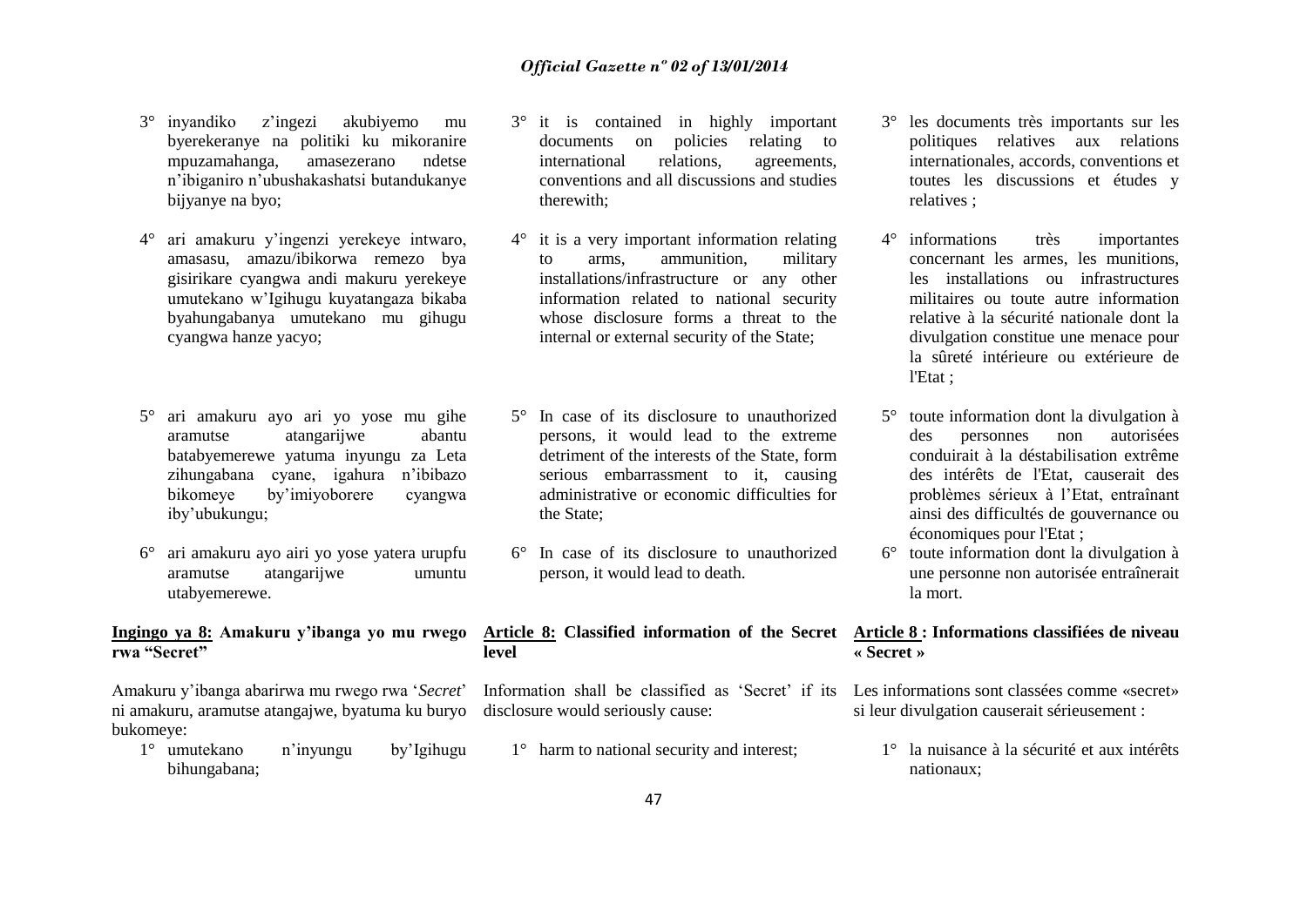|             | imikorere myiza mu nzego z'umutekano<br>mu Rwanda cyangwa imitwe bikorana<br>ihungabana;                                                                                                                                                      |             | $2^{\circ}$ damage to the operational effectiveness of<br>Rwanda's security organs or allied forces;                                                                                                   |                     | 2° l'atteinte à l'efficacité opérationnelle<br>des organes de sécurité du Rwanda ou<br>des forces alliées;                                                                                             |
|-------------|-----------------------------------------------------------------------------------------------------------------------------------------------------------------------------------------------------------------------------------------------|-------------|--------------------------------------------------------------------------------------------------------------------------------------------------------------------------------------------------------|---------------------|--------------------------------------------------------------------------------------------------------------------------------------------------------------------------------------------------------|
| $3^\circ$   | imibanire n'ibindi bihugu ihungabana;                                                                                                                                                                                                         | $3^{\circ}$ | damage to diplomatic relations;                                                                                                                                                                        | $3^\circ$           | dommages<br>relations<br>les<br>aux<br>diplomatiques;                                                                                                                                                  |
| $4^{\circ}$ | habaho amakimbirane mpuzamahanga;                                                                                                                                                                                                             |             | $4^{\circ}$ international tension;                                                                                                                                                                     | $4^{\circ}$         | la tension internationale;                                                                                                                                                                             |
| $5^{\circ}$ | ibikorwa remezo by'Igihugu byangirika.                                                                                                                                                                                                        |             | 5° disruption of national infrastructure.                                                                                                                                                              |                     | $5^{\circ}$ la destruction<br>infrastructures<br>des<br>nationales.                                                                                                                                    |
|             | Ingingo ya 9: Amakuru y'ibanga yo mu rwego<br>rwa "Confidential"                                                                                                                                                                              |             | Article 9: Classified information of the Article 9: Informations classifies de niveau<br><b>Confidential level</b>                                                                                     | <b>Confidentiel</b> |                                                                                                                                                                                                        |
| akurikira:  | Amakuru ari mu rwego rwa 'Confidential' ni aya                                                                                                                                                                                                | include:    | Information classified as 'Confidential'                                                                                                                                                               | comprendre:         | shall L'information<br>classifiée Confidentiel doit                                                                                                                                                    |
|             | inyandiko zose zerekeranye n'iperereza,<br>ryo mu rwego rw'ubutegetsi cyangwa mu<br>manza nshinjabyaha, inyandiko z'ipiganwa<br>z'ibanga,<br>igihe<br>uretse<br>gutangaza<br>ibizikubiyemo byemewe<br>n'umuyobozi<br>ubifitiye uburenganzira. | $1^{\circ}$ | relating<br>documents<br>any<br>to<br>an<br>administrative or criminal investigation,<br>classified tenders, unless the disclosure of<br>the content thereof is permissible by<br>competent authority. |                     | 1° les documents relatifs à une enquête<br>ou pénale,<br>administrative<br>appels<br>d'offres classés, à moins que la<br>divulgation du contenu de ceux-ci est<br>autorisée par l'autorité compétente. |
| $2^{\circ}$ | raporo z'iperereza, uretse iyo ziri mu<br>cyiciro cyo hejuru.                                                                                                                                                                                 | $2^{\circ}$ | intelligence reports, unless they fall within<br>another higher classification.                                                                                                                        |                     | $2^{\circ}$ les rapports de renseignement, à moins<br>qu'ils ne soient classés dans une autre<br>catégorie supérieure.                                                                                 |
| $3^\circ$   | amakuru yatuma abaturage bacika intege<br>aramutse atangajwe.                                                                                                                                                                                 |             | 3° information which, if disclosed, may<br>demoralize the citizens.                                                                                                                                    |                     | 3° l'information<br>fois<br>qui,<br><sub>si</sub><br>une<br>divulguée, pourrait<br>démoraliser les<br>citoyens.                                                                                        |
| $4^\circ$   | amakuru<br>atangarijwe<br>yose,<br>aramutse<br>umuntu utabyemerewe, ashobora gutuma                                                                                                                                                           | $4^\circ$   | any information whose disclosure to<br>unauthorized person would lead to shut                                                                                                                          |                     | 4° toute information dont la divulgation à<br>une personne non autorisée entraînerait                                                                                                                  |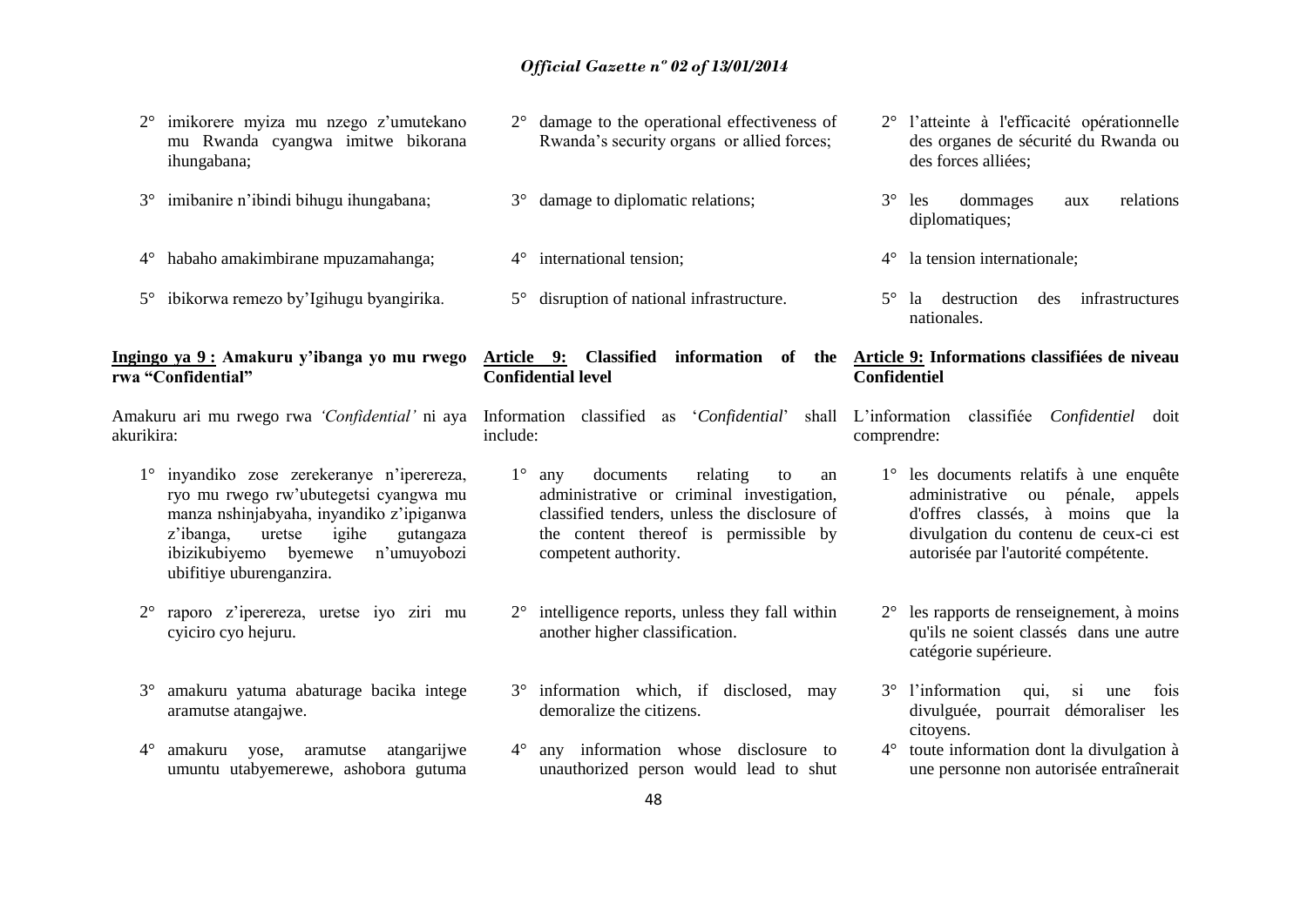| ibikorwa remezo by'ingenzi mu gihugu<br>bihagarara cyangwa byangirika cyane                                                                            | down or substantially disrupt significant<br>national infrastructure                                                                                | perturbation<br>l'arrêt<br>la<br>$_{\text{o}u}$<br>considérablement des infrastructures<br>nationales.                                                                                                    |
|--------------------------------------------------------------------------------------------------------------------------------------------------------|-----------------------------------------------------------------------------------------------------------------------------------------------------|-----------------------------------------------------------------------------------------------------------------------------------------------------------------------------------------------------------|
| Ingingo ya 10: Icyiciro cy'amakuru y'ibanga<br>igihe urwego arimo rushidikanywaho                                                                      | <b>Article 10:</b><br>case of doubt                                                                                                                 | Level of classified information in Article 10: Niveau d'une information<br>classifiée en cas de doute                                                                                                     |
| Iyo urwego rw'amakuru yagizwe ibanga arimo<br>rushidikanywaho, abarirwa mu rwego rwa<br>"restricted" uretse iyo rugaragajwe n'umuyobozi<br>ubishinzwe. | When the level of classified information is<br>doubtful, it shall be handled as restricted unless<br>determined by a competent authority.           | Lorsqu'il y a doute quant au niveau d'une<br>information classifiée, celle-ci est considérée<br>comme étant restreinte sauf dans le cas où son<br>niveau est<br>déterminé par une autorité<br>compétente. |
| Icyiciro cya 3: Kurinda amakuru agirwa ibanga                                                                                                          | <b>Section 3: Protection of classified information</b>                                                                                              | Section 3: Protection des informations<br>classifiées                                                                                                                                                     |
| Ingingo ya 11: Imicungire y'amakuru agirwa<br>ibanga                                                                                                   | <b>Article 11: Handling of classified information</b>                                                                                               | Article 11: Traitement des informations<br>classifiées                                                                                                                                                    |
| Inyandiko zinyuranye ziri mu nzego zavuzwe mu<br>ngingo ya 6 y'iri teka zirindwa mu buryo<br>bukurikira:                                               | Documents and other material that fall under the<br>classification levels provided for in Article 6 of this<br>Order shall be protected as follows: | Les documents et autres éléments classés dans<br>les niveaux mentionnés à l'article 6 du présent<br>arrêté doivent être protégés comme suit:                                                              |
| 1° Ntigomba gukopororwa cyangwa kugira<br>ikivanwamo bitemejwe n'urwego rwa Leta<br>rwagaragaje urwego irimo;                                          | 1 <sup>°</sup> they shall not be copied or extracted<br>without approval by the State institution<br>that determined their classification;          | 1 <sup>°</sup> ils ne peuvent être copiés ni extrait<br>sans l'approbation d'une institution<br>publique<br>détermine<br>qui<br>leur<br>classification;                                                   |
| ingamba z'ingenzi z'umutekano zigomba<br>$2^{\circ}$<br>gufatwa iyo zoherejwe, zitanzwe cyangwa<br>zakiriwe;                                           | necessary security measures shall be taken<br>$2^{\circ}$<br>their dispatch,<br>distribution<br>and<br>for<br>reception;                            | 2 <sup>°</sup> les mesures de sécurité nécessaires<br>être<br>prises<br>pour<br>leur<br>doivent<br>expédition, leur distribution ainsi que<br>leur réception;                                             |
| abakozi bake babifitiye uburenganzira ni<br>$3^\circ$<br>bo bemererwa kuzirinda.                                                                       | they shall be under the custody of few<br>authorized staff.                                                                                         | ils sont placés sous la garde de peu de<br>$3^{\circ}$<br>membres du personnel autorisé.                                                                                                                  |
|                                                                                                                                                        | $\sqrt{2}$                                                                                                                                          |                                                                                                                                                                                                           |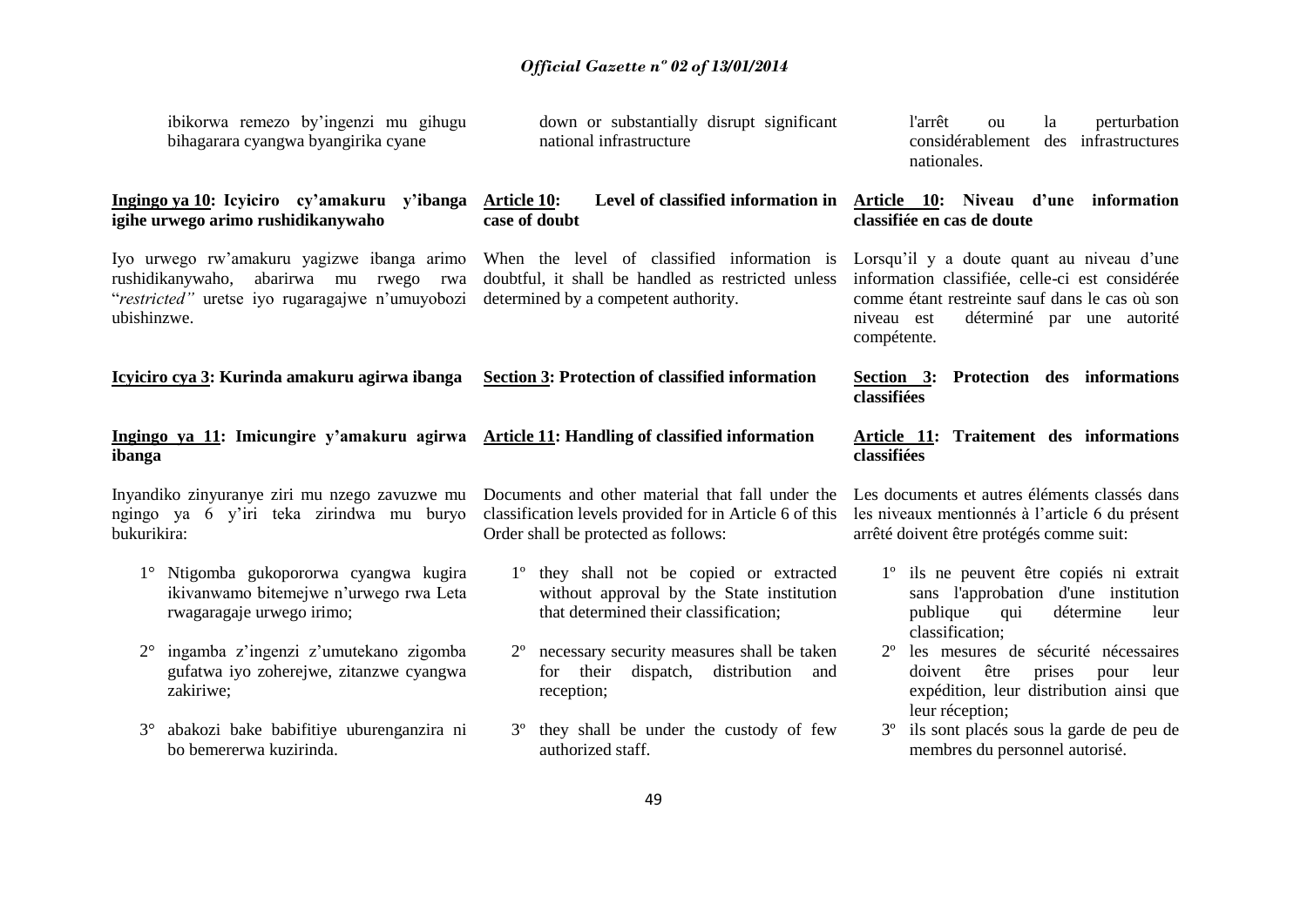### **Ingingo ya 12: Inshingano z'inzego za Leta**

Inzego za Leta zishinzwe umutekano w'Igihugu ndetse n'imibanire n'ibindi bihugu zigomba kugena no gushyiraho ingamba z'umutekano mu byerekeranye no gushyira mu rwego uru n'uru, kwakira, gukwirakwiza, gutanga, gukoresha, gukoporora, guca, kurinda no kwangiza inyandiko zitandukanye ndetse n'izindi nyandiko zigaragaramo amakuru ku nyungu z'umutekano w'Igihugu.

Ahantu hose hakoreshwa mu byerekeranye no kubungabunga umutekano w'Igihugu, mu bijyanye n'ububiko rusange bw'intwaro, inzego za gisirikare n'iz'iperereza n'ibindi bikorwa by'ingenzi bya Leta hagomba kuba habujijwe kugera. Nta muntu wemerewe kuhereka abaturage bitaremejwe hakurikijwe amabwiriza ya Leta yashyizweho.

### **Ingingo ya 13: Kurinda abantu bafite amakuru agirwa ibanga**

Uretse iyo byemejwe n'umuyobozi ubishinzwe, nta Unless proved for otherwise by a competent mukozi ushinzwe amakuru wahanwa kubera kunanirwa kubona amakuru agirwa cyangwa urwego arimo rukaba rutazwi.

### **Ingingo ya 14: Kurinda amakuru yerekeranye no kurinda Igihugu n'umutekano**

### **Article 12: Responsibilities of government Article 12: Obligations des institutions institutions**

State institutions in charge of national security and foreign relations shall formulate security measures regarding the marking, receiving, dispatching, transmitting, use, copying, extracting, preservation and destruction of documents and other material and objects that include information of national security interests.

Any place used in connection with the maintenance of State security, pertaining to arsenals, military and intelligence establishments and other key Government installations shall be declared restricted places. No one shall decide to open it to the public without approval obtained in accordance with the relevant State regulations.

### Protection of persons with **classified information**

authority, no information officer shall be punished ibanga for failure to provide access to classified information or whose classification is in doubt.

### **Article 14: Protection of information related to defense and security**

# **gouvernementales**

Les institutions publiques ayant dans leurs attributions la sécurité nationale et les relations étrangères doivent élaborer des mesures de sécurité concernant le marquage, la réception, l'envoi, la transmission, l'utilisation, la copie, l'extraction, la conservation et la destruction des documents et d'autres matériels et objets qui contiennent des informations sur les intérêts de sécurité nationale.

Tout lieu utilisé dans le cadre du maintien de la sécurité de l'Etat, concernant les arsenaux, les services militaires et les établissements de renseignement et d'autres infrastructures publiques de base doit être déclaré zone à accès réservé. Nul ne peut décider de l'ouvrir au public sans l'approbation obtenue conformément aux règlements de l'Etat.

### **Article 13: Protection des personnes qui détiennent des informations classifiées**

Sauf décision contraire d'une autorité compétente, aucun agent d'information ne peut être sanctionné pour défaut de fournir les informations classifiées ou dont la classification est mise en doute.

### **Article 14: Protection des informations relatives à la défense et à la sécurité**

Ku nyungu z'umutekano w'Igihugu, umukozi In the interest of national security, an information Dans l'intérêt de la sécurité nationale, un agent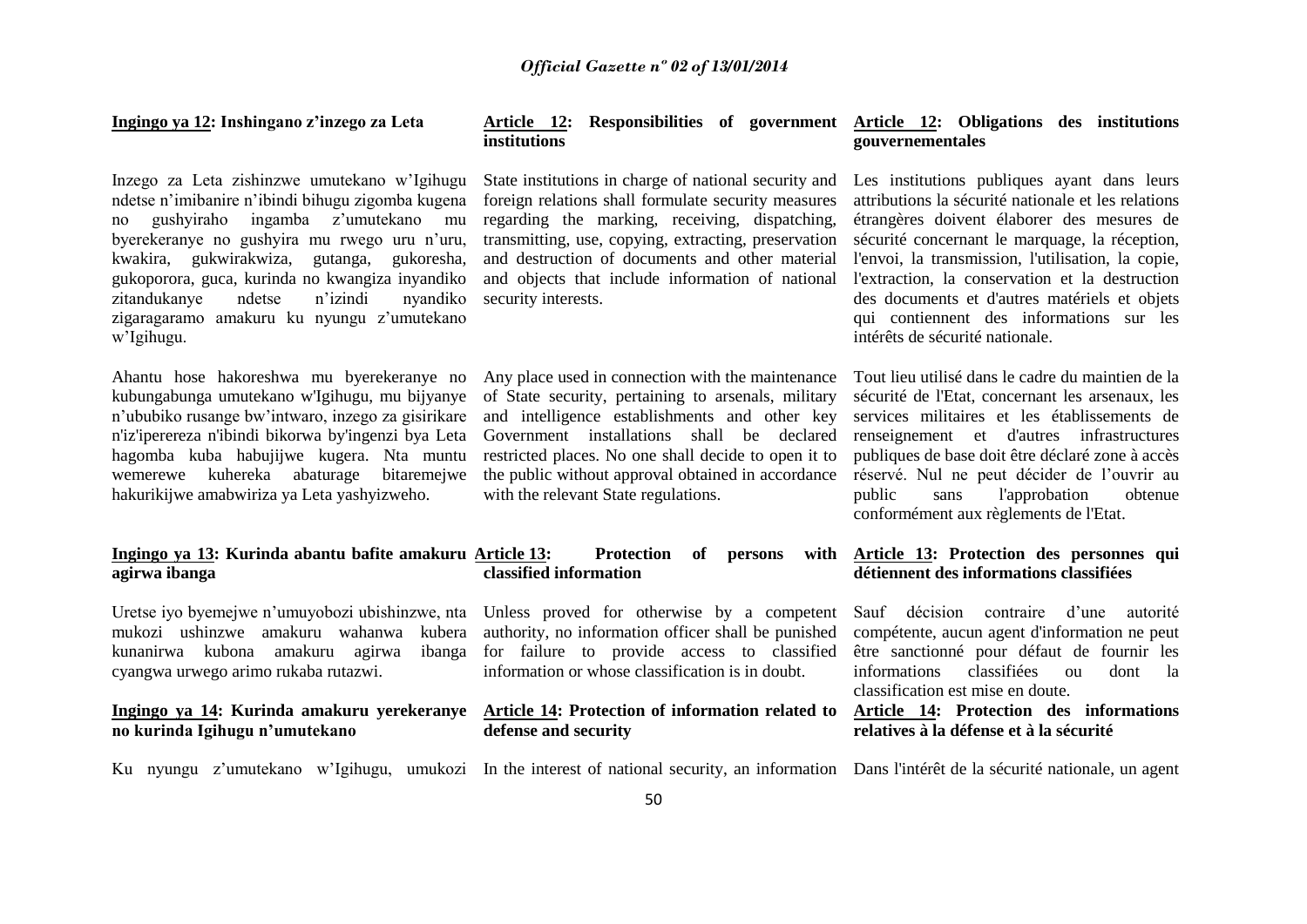ushinzwe amakuru ashobora kutemerera umuntu kubona amakuru mu gihe, aramutse atangajwe:

- 1º byahungabanya ibijyanye no kurinda igihugu, umutekano cyangwa ubusugire bwa Repubulika y'u Rwanda;
- 2º byagaragaza amayeri cyangwa ingamba cyangwa imyitozo cyangwa ibikorwa bitandukanye bya gisirikare bikorwa igihe hitegurwa intambara cyangwa ibijyanye no kugaragaza, gukumira, gukuraho cyangwa kugabanya ibikorwa by'ubushotoranyi cyangwa by'inyeshyamba;
- 3º byagaragaza ireme, ibiranga, ubushobozi, imbabare cyangwa ikoreshwa ry'intwaro cyangwa ibindi bikoresho bikoreshwa mu kugaragaza, gukumira, gukuraho cyangwa kugabanya ibikorwa by'ubushotoranyi cyangwa by'inyeshyamba; cyangwa ikindi kintu icyo ari cyo cyose kirimo gutegurwa, gukorwa cyangwa gusuzuma ngo gikoreshwe nk'intwaro cyangwa ibindi bikoresho byo muri ubwo bwoko;
- 4º byagaragaza uburyo n'ibikoresho byifashishwa mu rwego rwa tekiniki cyangwa urw'ubuhanga mu gukusanya, gusuzuma cyangwa kureba amakuru yerekeranye n'ibikorwa by'iperereza.

information if its disclosure would:

- 1º prejudice the defense, security or sovereignty of the Republic of Rwanda;
- 2º reveal military tactics or strategy or military exercise or operations undertaken in preparation of hostilities or in connection with the detection, prevention, suppression or curtailment of subversive or hostile activities;
- 3º reveal the quality, characteristics, capabilities, vulnerabilities or deployment of weapons or any other equipment used for the detection, prevention, suppression or curtailment of subversive or hostile activities; or anything being designed, developed, produced or considered for use as weapons or such other equipment;
- reveal methods of, and scientific or technical equipment for, collecting, assessing or handling information related to intelligence.

officer may refuse a request for access to d'information peut refuser une demande d'accès à l'information dont la divulgation serait de nature à:

- 1º porter atteinte à la défense, à la sécurité ou à la souveraineté de la République du Rwanda;
- 2º révéler des tactiques militaires ou stratégiques ou l'exercice et les actions entreprises face à la préparation d'hostilités ou dans le cadre de détection, prévention, de suppression ou de réduction des activités hostiles ou subversives militaires;
- 3º révéler la qualité, les caractéristiques, les capacités, les vulnérabilités ou le déploiement des armes ou tout autre matériel utilisé pour la détection, la prévention, la suppression ou la réduction des activités hostiles ou subversives; ou toute autre chose qui est en train d'être conçu, développé, produit ou de faire objet d'études pour son utilisation en guise d'arme ou tout autre équipement similaire;
- 4º révéler les méthodes et le matériel technique ou scientifique de collecte, d'analyse ou de traitement de l'information liée au renseignement.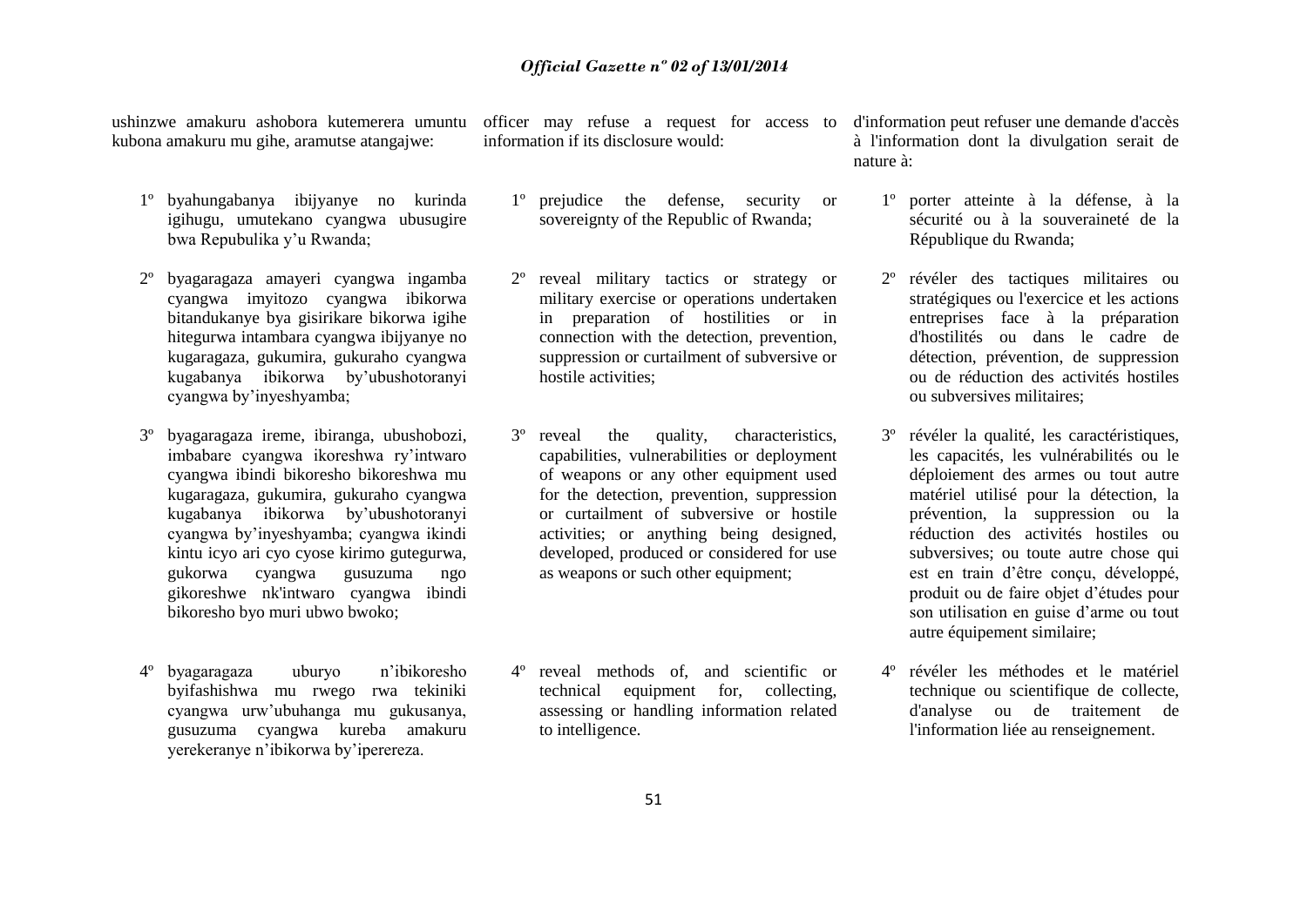# **mpuzamahanga**

Umukozi ushinzwe amakuru ntatangaza amakuru y'imibanire n'ibindi bihugu iyo kuyatangaza byabangamira imikoranire ya Repubulika y'u Rwanda n'ibindi bihugu. Muri iri teka, aya makuru akubiyemo:

- 1° amakuru Leta yahaye indi Leta cyangwa umuryango mpuzamahanga cyangwa ayatanzwe mu izina ryabyo mu byerekeranye n'amasezerano mpuzamahanga n'iyo Leta cyangwa umuryango ukeneye ko ayo makuru agirwa ibanga;
- 2° amakuru akenewe kugirwa ibanga hakurikijwe amategeko mpuzamahanga;
- 3° amakuru ku ruhande rwafashwe cyangwa rwazafatwa na Leta, iyindi Leta cyangwa umuryango mpuzamahanga, kubera ibiganiro mpuzamahanga biba ubu ndetse n'ibizaba mu gihe kizaza;
- 4° amakuru agize ibiganiro ku mikoranire mpuzamahanga hamwe n'indi Leta cyangwa undi muryango mpuzamahanga cyangwa ibiganiro by'imikoranire yemewe hamwe n'abahagarariye ibihugu byabo cyangwa abahagarariye inyungu z'igihugu

### **Ingingo ya 15: Kurinda amakuru y'imikoranire Article 15: Protection of information related to Article 15: Protection de l'information foreign relations**

An information officer shall not disclose any information related to foreign relations if its disclosure would prejudice the diplomatic/foreign relations of the Republic of Rwanda. For the purpose of this Order, this information shall include:

- 1º an information supplied by or on behalf of the State to another State or an international organization in terms of an international agreement with that State or organization which requires the information to be held in secret;
- information required to be held in secret, pursuant international Law;
- 3º information on the positions adopted or to be adopted by the state, another state or an international organization for the purpose of present or future international negotiations;
- an information that constitutes diplomatic correspondence exchanges with another state or with an international organization or official correspondence exchanges with diplomatic missions or consular posts of the country with an express expectation of

# **relative aux relations étrangères**

Un agent d'information ne doit pas divulguer toute information relative aux relations étrangères si sa divulgation porterait préjudice aux relations diplomatiques ou étrangères de la République du Rwanda. Aux fins du présent arrêté, cette information doit être:

- 1º une information fournie par ou pour le compte de l'Etat à un autre Etat ou une organisation internationale en vertu d'un accord international conclu avec cet Etat ou organisation requérant la confidentialité de telle information ;
- 2º une information qui doit être gardée confidentielle en vertu du droit international;
- 3º une information sur les positions adoptées ou à adopter par l'Etat, un autre Etat ou une organisation internationale aux fins de négociations internationales présentes ou futures;
- 4º une information qui constitue les échanges de correspondance diplomatique avec un autre État ou une organisation internationale ou d'échanges de correspondance officielle avec les missions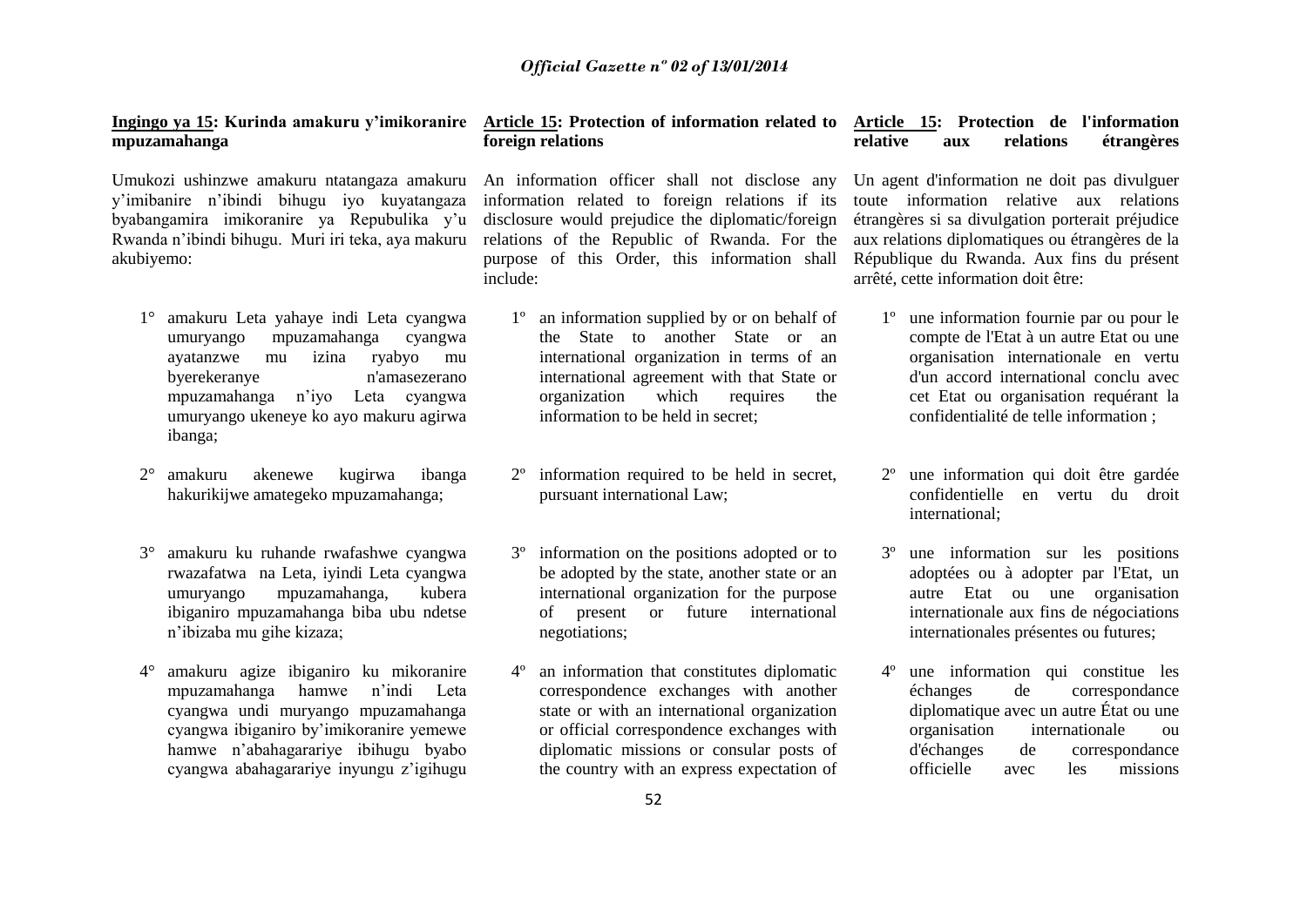| mu by'ubucuruzi, bitezweho gukorwa mu<br>ibanga;                                                                                                            | confidentiality;                                                                                                                                            | diplomatiques<br>des<br>ou<br>postes<br>consulaires du pays, avec une attente<br>explicite de la confidentialité;                                                                        |
|-------------------------------------------------------------------------------------------------------------------------------------------------------------|-------------------------------------------------------------------------------------------------------------------------------------------------------------|------------------------------------------------------------------------------------------------------------------------------------------------------------------------------------------|
| andi makuru yerekeranye n'ibanga.<br>$5^{\circ}$                                                                                                            | $5^{\circ}$<br>information<br>other<br>expressing<br>any<br>confidentiality.                                                                                | toute autre information à caractère<br>$5^{\circ}$<br>confidentiel.                                                                                                                      |
| Ingingo ya 16: Kurinda amakuru ajyanye<br>z'ingenzi<br>by'ubukungu<br>n'inyungu<br>mu<br>n'umutekano w'ibikorwa remezo                                      | <b>Protection of information related</b><br>Article 16:<br>to critical economic interests and infrastructure<br>security                                    | Article 16: Protection de l'information liée<br>aux intérêts économiques essentiels et à la<br>sécurité de l'infrastructure                                                              |
| Umukozi ushinzwe amakuru ntatangaza amakuru<br>yerekeye inyungu z'ingenzi mu by'ubukungu ku<br>rw'Igihugu n'ibikorwa remezo<br>rwego<br>ivo<br>kuyatangaza: | An information officer shall not disclose any<br>information related to critical national economic<br>interests and infrastructure if its disclosure would: | Un agent d'information ne doit pas divulguer<br>toute information relative aux principaux<br>intérêts économiques au niveau national et aux<br>infrastructures si leur divulgation peut: |
| byahungabanya ubukungu bw'Igihugu;<br>$1^{\circ}$                                                                                                           | endanger the country's economy;<br>$1^{\circ}$                                                                                                              | $1^{\circ}$<br>déstabilisations<br>causer<br>des<br>de<br>l'économie du pays;                                                                                                            |
| byakwangiza ibikorwa remezo;<br>$2^{\circ}$                                                                                                                 | $2^{\circ}$<br>significant<br>disruption<br>of<br>cause<br>infrastructure;                                                                                  | causer d'importantes destructions des<br>$2^{\circ}$<br>infrastructures;                                                                                                                 |
| byategeza ibikorwa remezo by'Igihugu<br>$3^{\circ}$<br>nabi<br>ibikorwa<br>by'ubugizi<br>bwa<br>n'iby'iterabwoba.                                           | expose the country's infrastructure to acts<br>$3^{\circ}$<br>of sabotage and terrorism.                                                                    | 3 <sup>°</sup> exposer les infrastructures essentielles<br>du pays à des actes de sabotage et de<br>terrorisme.                                                                          |
| Icyiciro cya 4: Ifatwa ry'amakuru nk'atakiri Section 4: Declassification<br>ibanga                                                                          |                                                                                                                                                             | <b>Section 4: Déclassification</b>                                                                                                                                                       |
| Ingingo ya 17: Igihe amakuru afatwa nk'atakiri Article 17: Declassification period<br>ibanga                                                                |                                                                                                                                                             | Article 17: Période de déclassification                                                                                                                                                  |

Amakuru ari mu nzego za "*Top Secret, secret, Information classified as "Top Secret, secret, Une information considérée comme "Top confidential* na *restricted"* afatwa nk'atakiri ibanga *confidential* and *restricted"* shall be deemed *secret, secret, confidentielle* et *restreinte"* est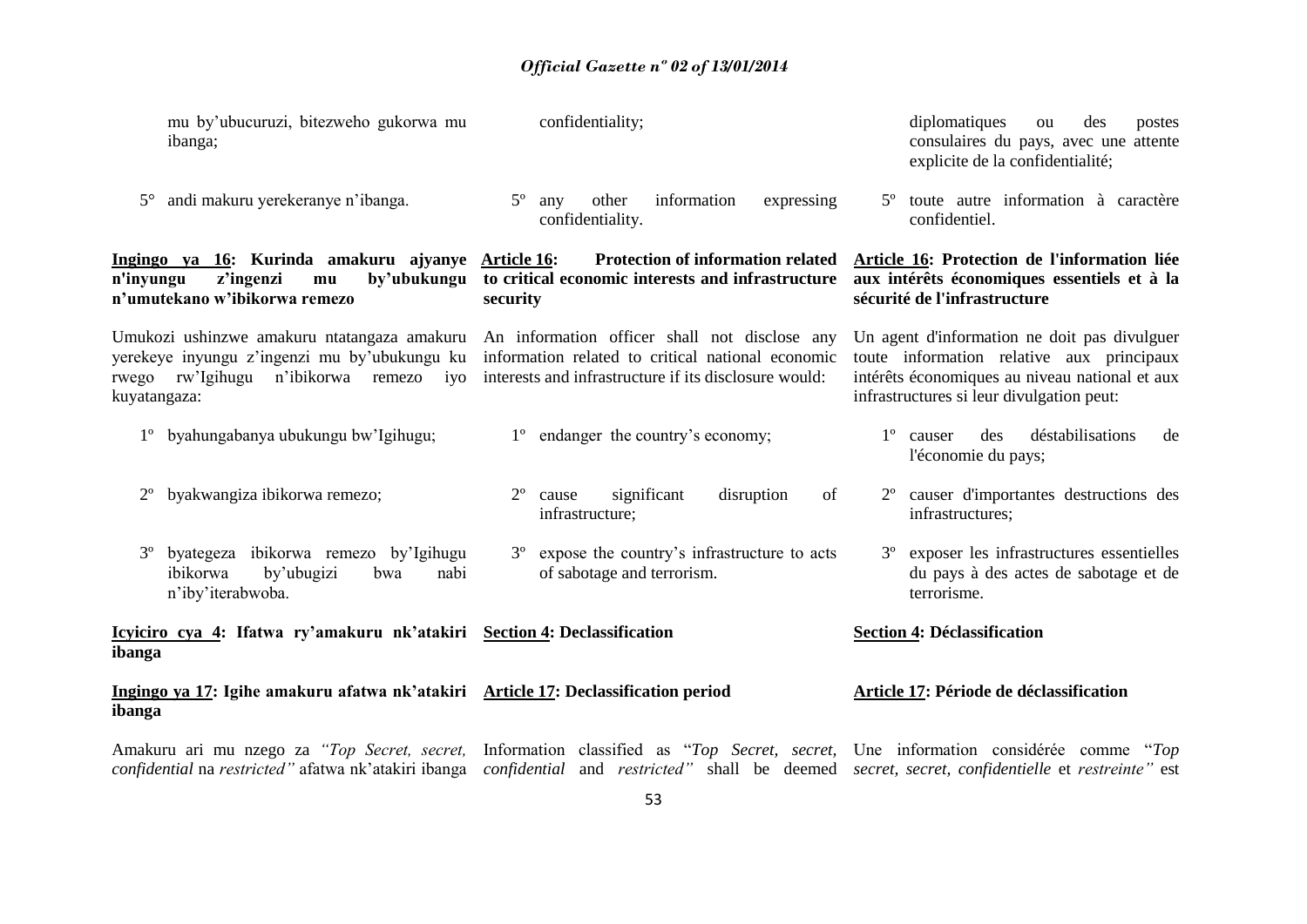mu bihe bikurikira: 1º *Top Secret* nyuma y'imyaka makumyabiri n'itanu (25) ; 2º *Secret* nyume y'imyaka makumyabiri (20); 3º *Confidential* nyuma y'imyaka cumi n'itanu (15); 4º *Restricted* nyuma y'imyaka icumi (10). Cyakora, ibihe bivugwa mu gika cya mbere cy'iyi ngingo gishobora kongerwa cyangwa kugabanywa n'abayobozi bashinzwe kudatangaza amakuru. Amakuru agirwa ibanga atangazwa ibihe byavuzwe mu gika cya mbere cy'iyi ngingo bikirangira uretse igihe byongerewe cyangwa bikagabanywa n'abayobozi babishinzwe. **UMUTWE WA III: IBIBUJIJWE Ingingo ya 18:Ibikorwa bibujijwe** Ibikorwa bikurikira birabujijwe: 1º gushyira ahagaragara ubigambiriye amabanga ya Leta mu buryo ubwo ari declassified respectively as follows: 1º *Top Secret* after a period of twenty five  $(25)$  years, 2º Secret after a period of twenty (20) years; 3º Confidential after a period of fifteen (15) years; 4º Restricted after a period of ten (10) years. However, the periods referred to in Paragraph One of this Article could be extended or reduced by competent classifying authorities. Classified information shall be automatically declassified upon the expiration of period referred to in Paragraph One of this Article unless these periods are extended or reduced by competent authorities. **CHAPTER III: PROHIBITIONS Article 18:Prohibited acts** The following acts shall be prohibited: 1º intentional revelation of State Secrets in any form and by any means with the réputée déclassifiée respectivement comme suit : 1º *Top Secret* après une période de vingt cinq  $(25)$  ans ; 2º *Secret* après une période de vingt (20) ans ; 3º *Confidentielle* après une période de quinze  $(15)$  ans ; 4º *Restreinte* après une période de dix (10) ans. Toutefois, les périodes visées à l'alinéa premier du présent article peuvent être prolongées ou réduites par les autorités compétentes pour le classement. Les informations classifiées sont déclassifiés automatiquement à l'expiration des périodes mentionnées à l'alinéa premier du présent article à moins que ces périodes ne soient prolongées ou réduites par les autorités compétentes. **CHAPITRE III: L'INTERDICTION Article 18: Actes interdits** Les actes suivants sont interdits: 1º révélation intentionnelle des secrets d'Etat, sous quelque forme et par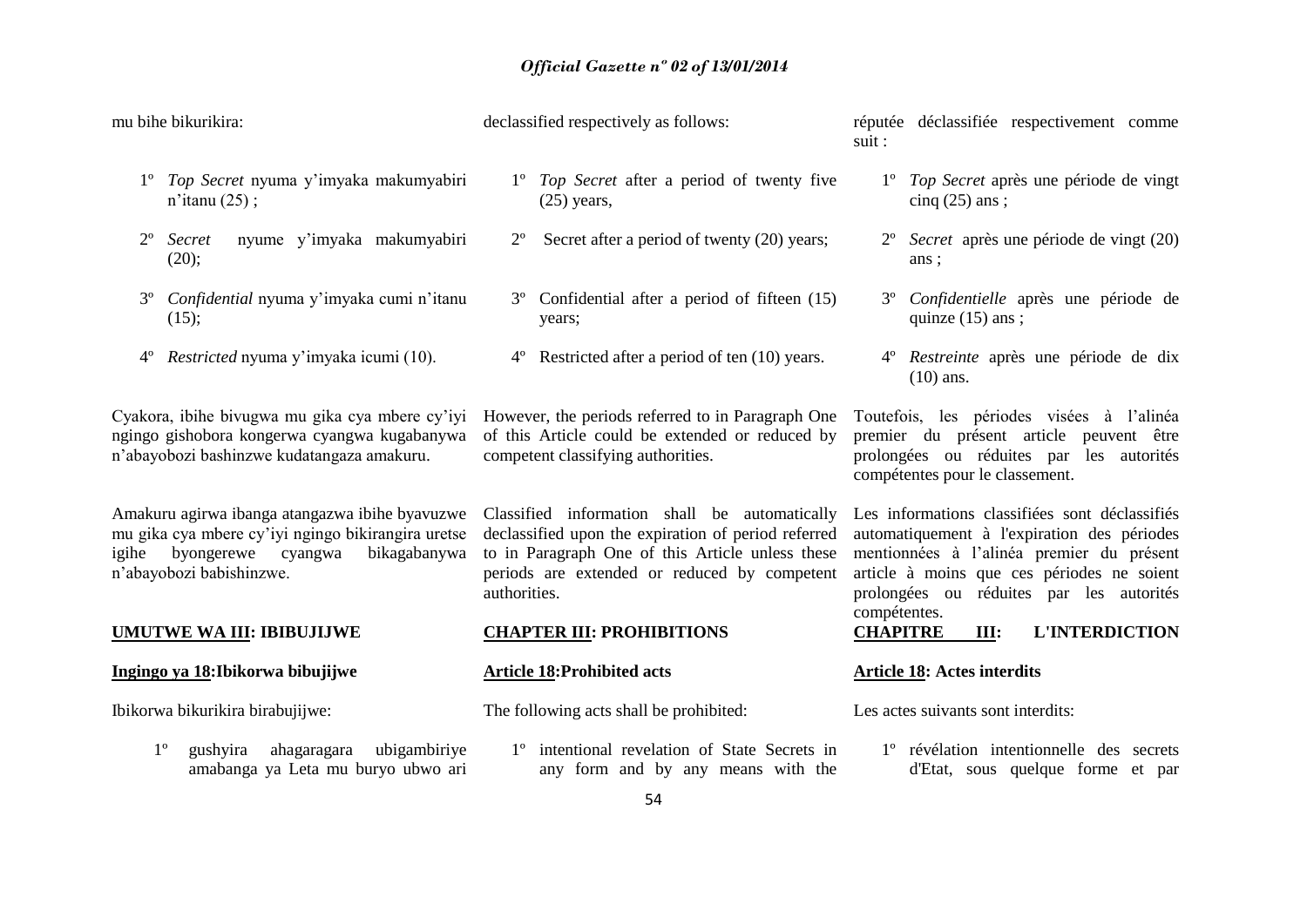bwo bwose n'ibyo wakwifashisha byose ndetse ubikora agamije gukoresha ayo mabanga ahangana na Repubulika y'u Rwanda;

- 2º gushyira ahagaragara amabanga ya Leta ku bushake no kuyageraho ufite umugambi wo kuyatangaza;
- 3º kwangiza cyangwa gutuma undi muntu yangiza inyandiko iyo ari yo yose ikubiyemo amabanga ya Leta umuntu yahawe cyangwa yabonye yakagombye kuba yarayashyikirije abayobozi babishinzwe;
- 4º gushyira ahagaragara amabanga ya Leta umuntu azi cyangwa yamenyeye mu kazi, ku bushake, akayatangariza umuntu uwo ari we wese utabyemerewe cyangwa utabifitiye ububasha;
- 5º gukwirakwiza amakuru atari yo hagamijwe gucengeza imyumvire mibi ku rwego mpuzamahanga ibangamira Leta y'u Rwanda;
- 6º gutangaza, gukwirakwiza cyangwa gushyira ahagaragara mu buryo ubwo ari byo bwose amakuru agirwa ibanga agahabwa igihugu cyo mu mahanga cyangwa ibikorwa bya gisirikare, yerekeranye n'ingabo, intwaro, ibikoresho, amasasu, imashini zikoreshwa mu mazi no mu kirere,

intention to use such secrets against the Republic of Rwanda;

- 2º voluntarily revelation of a State secret and accessing to a State secret with a view to reveal it;
- destroying or allowing another person to destroy anything that contains a State secret he/she obtained or accessed that should have been reported to competent authorities;
- voluntarily revelation of a State secret that a person knows or knew in the course of his/her duties or functions, to any person not authorized or qualified;
- 5º spreading false information with intent to create a hostile international opinion against the Rwandan State;
- 6º publish, disseminate, transmit or reveal in any form classified information to a foreign country or its agents military operations on troops, arsenals, materials, ammunitions, air/marine navigation machines, installations belonging to Republic of Rwanda or for its defence and security;

quelque moyen que ce soit avec l'intention d'utiliser ces secrets contre la République du Rwanda;

- 2º révéler volontairement un secret d'Etat et y accéder en vue de le révéler ;
- 3º le fait pour une personne de détruire ou de permettre à une autre personne de détruire tout ce qui contient un secret d'Etat qu'elle a obtenu ou auquel elle a accédé et qu'elle aurait dû signaler aux autorités compétentes;
- 4º le fait pour une personne de révéler volontairement un secret d'Etat qu'elle tient ou dont elle a eu connaissance dans le cadre de ses devoirs ou fonctions à toute personne non autorisée ou non compétente;
- 5º diffusion de fausses informations avec l'intention de créer une opinion internationale hostile à l'Etat rwandais;
- 6º publier, diffuser, transmettre ou révéler, sous quelque forme que ce soit, des informations classifiées à un pays étranger ou à ses agents des opérations militaires en rapport avec des troupes, des arsenaux, des matériaux, des munitions, des machines de navigation aérienne et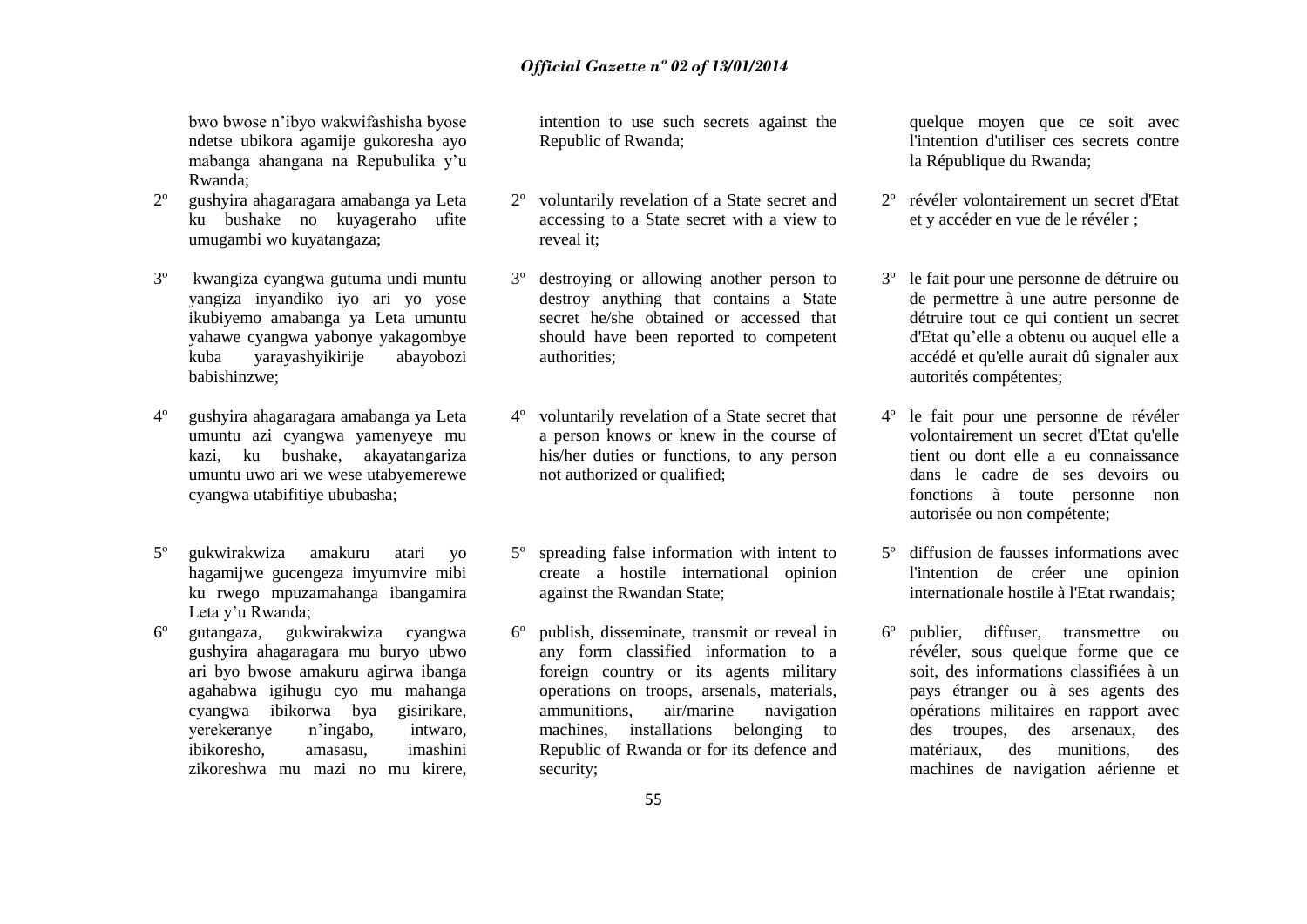a foreign country;

inducing Rwanda Defence Forces to serve

exposing the Republic of Rwanda to

offering or accepting a price or favors with intent to cause hostilities in Rwanda;

hostility of a foreign country:

10º undermining National Defence;

11º aiding and abetting terrorism.

ndetse ibikorwa byubatswe bya Repubulika y'u Rwanda cyangwa byagenewe kurinda Igihugu n'umutekano;

- 7º gutuma Ingabo z'u Rwanda zijya gukorera mu gihugu cyo hanze;
- 8º Gutuma Repubulika y'u Rwanda ishotorwa n'Igihugu cyo hanze;
- 9º gutanga cyangwa kwakira ikiguzi cyangwa izindi mpano hagamijwe guteza intambara mu Rwanda;
- 10º guhungabanya ibyerekeranye no kurinda Igihugu.
- 11º kugira uruhare no gushyigikira ibikorwa by'iterabwoba.

**Ingingo ya 19: Ihanwa ryo gutangaza amakuru Article 19: Punishment of unlawful disclosure of agirwa ibanga mu buryo bunyuranyije classified information n'amategeko**

Umuntu wese ukora ibyaha byo gutangaza amakuru Any person who commits the following offenses mu buryo butemewe n'amategeko ahanwa hakurikijwe ibiteganywa n'Igitabo cy'amategeko ahana:

ibanga;

1º gukoporora, gufata amajwi,

cyangwa kubika amakuru agirwa

- with regard to unlawful disclosure information shall be punished in accordance with relevant provisions of the Penal Code:
	- 1º unlawful copying, recording, or storage of classified information;

maritime, des installations appartenant à la République du Rwanda ou pour sa défense et sécurité;

- 7º inciter des Forces Rwandaises de Défense à servir un pays étranger;
- 8º exposer la République du Rwanda à une hostilité engagée par un pays étranger;
- 9º offrir ou accepter un prix ou des faveurs avec l'intention de provoquer les hostilités au Rwanda;

10º l'affaiblissement de la défense nationale ;

11º complicité et soutient au terrorisme.

### **Article 19: Répression de la divulgation illicite d'informations classifiées**

Toute personne qui commet les infractions liées à la divulgation illégale des informations est punie conformément aux dispositions du Code pénal:

1º la copie illégale, l'enregistrement ou le stockage d'informations classifiées;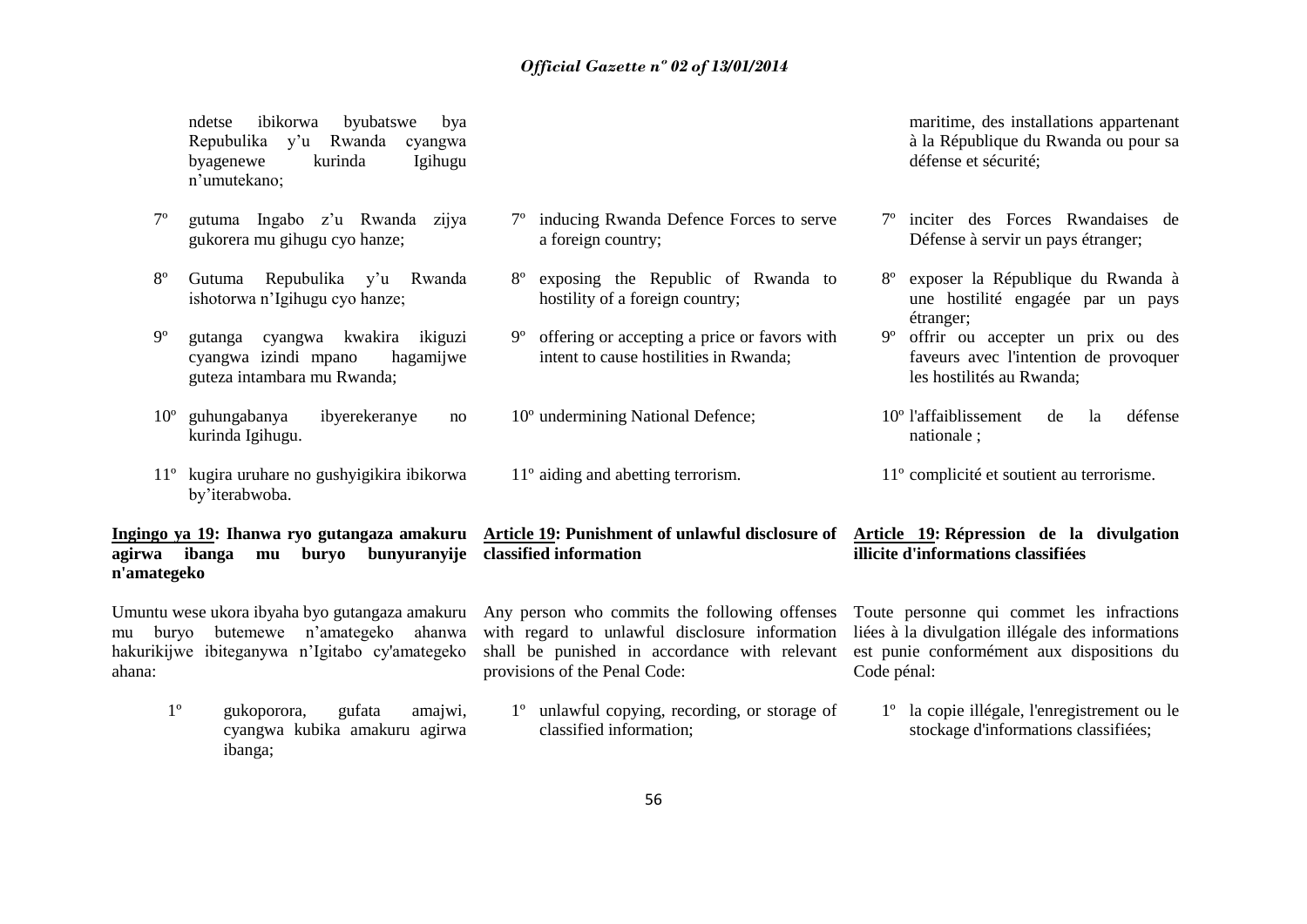- 2º gutanga amakuru agirwa ibanga hifashishijwe itumanaho rigendera mu nsinga cyangwa iritifashisha insingauburyo rusange amakuru atangwamo;
- 3º gukoresha amakuru y'umutekano w'igihugu agirwa ibanga mu mikoranire y'abantu ku giti cyabo;
- 4º gushyira ahagaragara ibikorwa bya gisirikare cyangwa umutekano bishobora guhungabanya umutekano w'Igihugu cyangwa uw'abakozi bo mu rwego rw'umutekano bikaba byatuma ubuzima bwabo buhura n'akaga.

### **Ingingo ya 20: Kugera ku makuru agirwa ibanga mu buryo bunyuranyije n'amategeko**

Abantu biba, batata, bagura, cyangwa bagahabwa amakuru agirwa ibanga mu buryo bunyuranyije n'ingingo z'iri teka bahanwa hakurikijwe Igitabo cy'amategeko ahana.

### **Ingingo ya 21: Kugera mu buryo bunyuranyije n'amategeko ku makuru ari ahantu habujijwe**

Umuntu wese ugera ku makuru mu buryo Any person who gains unauthorized access to or

- 2º delivery of classified information through wired or wireless communication, and other public information networks;
- 3º Reference to any classified information of national security interest in private contacts or correspondence;
- 4º disclosing military and security operations that could undermine national security or undercover security agents that may expose their lives to danger.
- 2º la livraison d'informations classifiées par communication filaire ou sans fil, et d'autres réseaux d'information au public;
- 3º toute référence à des informations classifiées de l'intérêt de la sécurité nationale dans les contacts ou la correspondance privée,
- 4º la divulgation des opérations militaires et d'ordre sécuritaire qui pourraient nuire à la sécurité nationale ou des agents secrets qui peuvent mettre leur vie en danger.

#### **Article 20: Illegal acquisition of classified information Article 20: Acquisition illégale d'informations classifiées**

Persons who steal, spy on, buy or acquire classified information contrary to provisions of this Order shall be punished in accordance with the Penal Code.

### **Article 21: Illegal access to a restricted area**

butemewe cyangwa ufasha undi muntu kugera assists any other person to gain unauthorized ahantu hatemewe habitswe amakuru y'inyungu access to a restricted area that is custody to

Les personnes qui, contrairement aux dispositions du présent arrêté, volent, espionnent, achètent ou acquièrent des informations classifiées sont punies conformément aux dispositions du Code pénal.

### **Article 21: Accès illégal à une zone réglementée**

Toute personne qui obtient un accès non autorisé ou aide une autre personne à obtenir un accès non autorisé à une zone à accès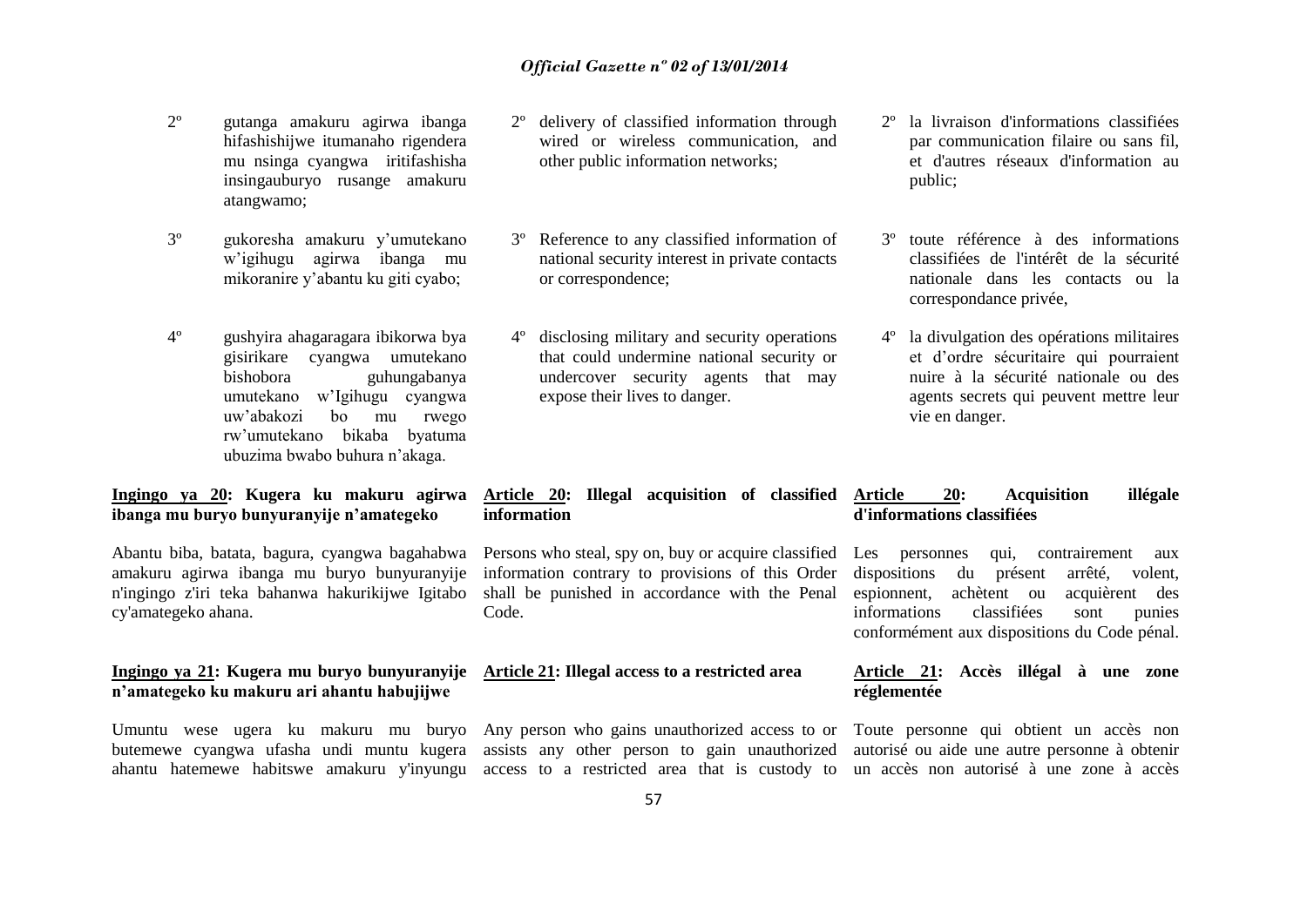| z'umutekano w'Igihugu ahanwa hakurikijwe Igitabo<br>cy'amategeko ahana.                                      | information of national security interest may be<br>punished in accordance with the Penal Code.                          | réservé et dans laquelle des informations de<br>nature d'intérêt de la sécurité nationale sont<br>gardées est punie conformément au Code<br>pénal. |
|--------------------------------------------------------------------------------------------------------------|--------------------------------------------------------------------------------------------------------------------------|----------------------------------------------------------------------------------------------------------------------------------------------------|
| <b>UMUTWE WA IV: INGINGO ZISOZA</b>                                                                          | <b>CHAPTER IV: FINAL PROVISIONS</b>                                                                                      | <b>DISPOSITIONS</b><br><b>CHAPITRE</b><br>IV:<br><b>FINALES</b>                                                                                    |
| $ya$ 22:<br><b>Ingingo</b><br>Ivanwaho<br>ry'ingingo<br>zinyuranyije n'iri teka                              | <b>Article 22: Repealing provision</b>                                                                                   | <b>Article 22: Disposition abrogatoire</b>                                                                                                         |
| zinyuranyije na ryo zivanyweho.                                                                              | Ingingo zose z'amateka abanziriza iri kandi All prior provisions contrary to this Order are<br>hereby repealed.          | Toutes les dispositions antérieures contraires<br>au présent arrêté sont abrogées.                                                                 |
| Ingingo ya 23: Igihe iteka ritangira gukurikizwa                                                             | <b>Article 23: Commencement</b>                                                                                          | Article 23: Entrée en vigueur                                                                                                                      |
| teka ritangira gukurikizwa ku munsi<br>Iri<br>ritangarijweho mu Igazeti ya Leta ya Repubulika<br>y'u Rwanda. | This Order shall come into force on the date of its<br>publication in the Official Gazette of the Republic<br>of Rwanda. | Le présent arrêté entre en vigueur le jour de sa<br>publication au Journal<br>Officiel de la<br>République du Rwanda.                              |
| Kigali, ku wa 19/12/2013                                                                                     | Kigali, on 19/12/2013                                                                                                    | Kigali, le 19/12/2013                                                                                                                              |
| $(s\acute{e})$<br><b>MUSONI James</b><br>Minisitiri w'Ubutegetsi bw'Igihugu                                  | $(s\acute{e})$<br><b>MUSONI James</b><br>Minister of Local Government                                                    | $(s\acute{e})$<br><b>MUSONI James</b><br>Ministre de l'Administration Locale                                                                       |

**Bibonywe kandi bishyizweho Ikirango cya Repubulika:**

**Seen and sealed with the Seal of the Republic:**

**Vu et scellé du Sceau de la République:**

**(sé) BUSINGYE Johnston** Minisitiri w'Ubutabera/Intumwa Nkuru ya Leta

**(sé) BUSINGYE Johnston** Minister of Justice/Attorney General

**(sé) BUSINGYE Johnston** Ministre de la Justice/Garde des Sceaux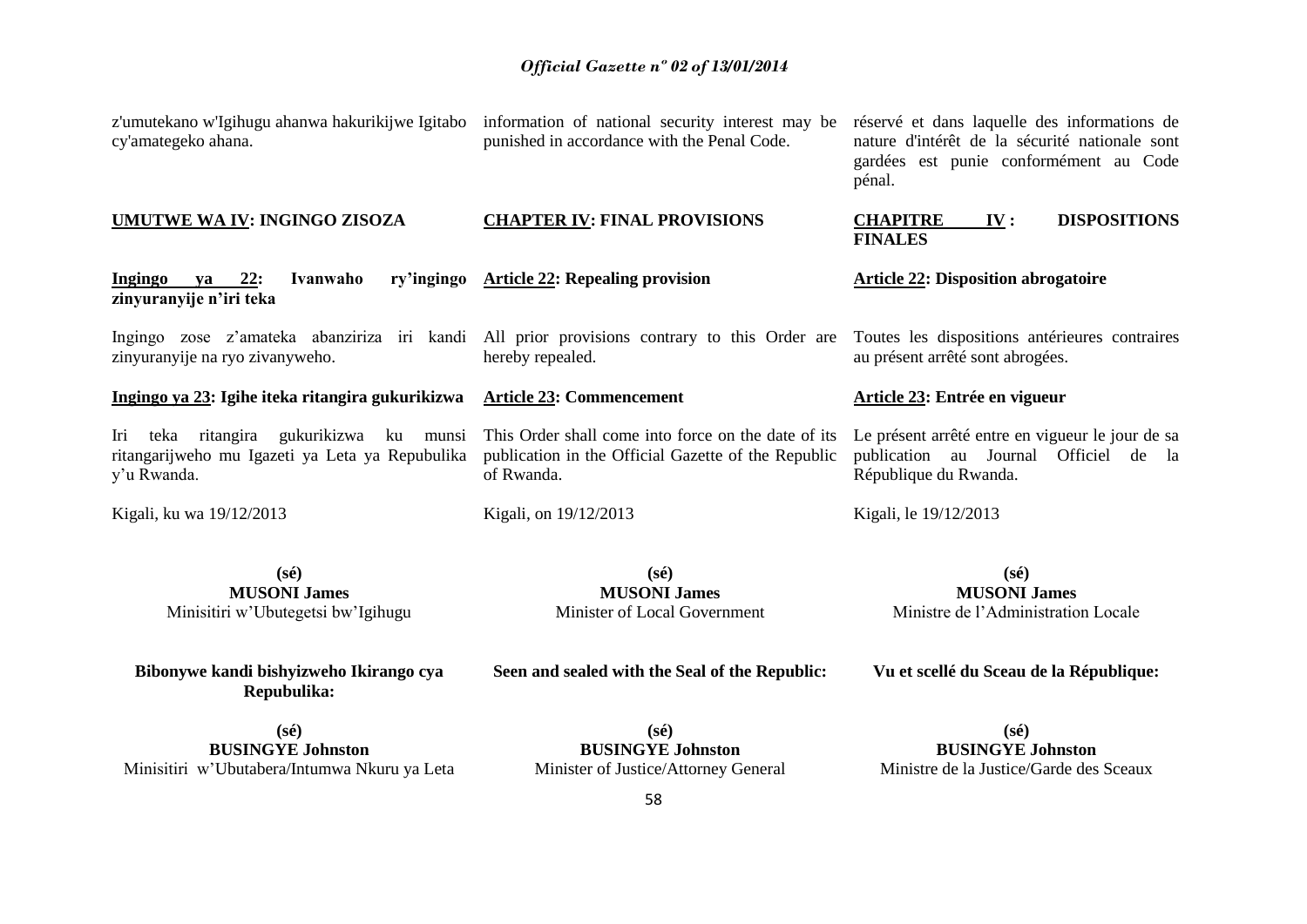**ITEKA RYA MINISITIRI N o 006/07.01/13 MINISTERIAL ORDER N o 006/07.01/13 RYO KU WA 19/12/2013 RIGENA MU OF 19/12/2013 DETERMINING IN DETAILS BURYO BURAMBUYE ASHOBORA GUTANGAZWA AMAKURU THE INFORMATION TO BE DISCLOSED ARRETE MINISTERIEL N o 006/07.01/13 DU 19/12/2013 DETERMINANT EN DETAILS L'INFORMATION A RENDRE PUBLIQUE**

#### **ISHAKIRO Ingingo ya mbere : Icyo iri teka rigamije Ingingo ya 2: Itangaza ry'amakuru urwego Article 2: Proactive disclosure of information rubyibwirije Ingingo ya 3: Amwe mu makuru atangwa n' urwego rubyibwirije Ingingo ya 4: Uburyo Urwego rw'Umuvunyi Article 4: Modalities that may be put in place rushobora kugena andi makuru agomba by the Office of the Ombudsman for the gutangazwa Ingingo ya 5: Ivanwaho z'ingingo zinyuranyije Article 5: Repealing provision n'iri teka Ingingo ya 6: Igihe iteka ritangira gukurikizwa TABLE OF CONTENTS Article One: Purpose of this Order Article 3: Some information to be proactively disclosed by an organ provision of information Article 6: Commencement TABLE DES MATIERES Article premier : Objet du présent arrêté Article 2: Fourniture proactive de l'information Article 3: Certaines informations devant être fournies de façon proactive par un organe Article 4: Modalités pouvant être mise en place par l'Office de l'Ombudsman en vue de la fourniture de l'information Article 5: Disposition abrogatoire Article 6: Entrée en vigueur**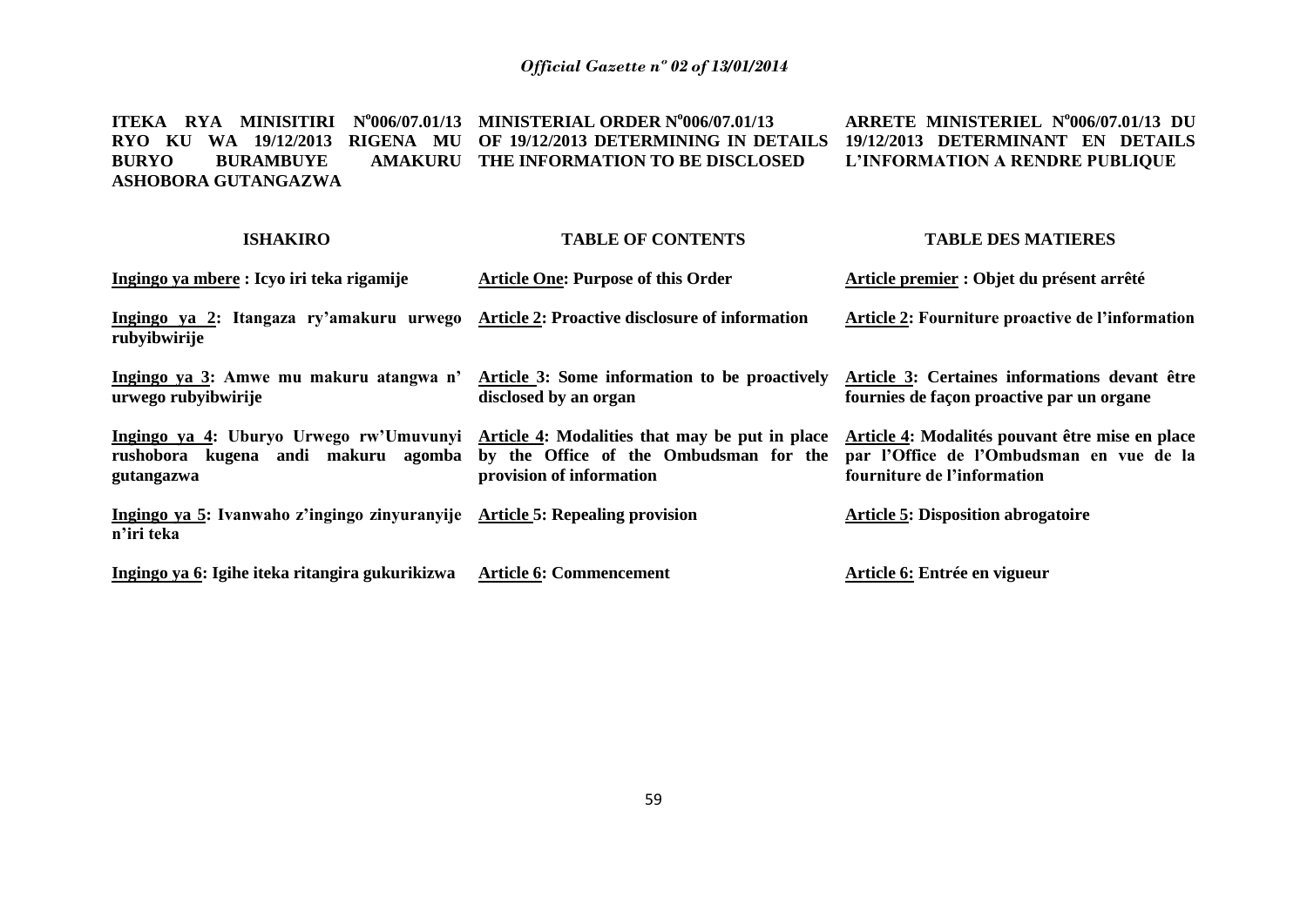#### **ITEKA RYA MINISITIRI N<sup>o</sup> 006/07.01/13 MINISTERIAL ORDER N<sup>o</sup> 006/07.01/13 RYO KUWA 19/12/2013 RIGENA MU OF 19/12/2013 DETERMINING IN DETAILS BURYO BURAMBUYE ASHOBORA GUTANGAZWA AMAKURU THE INFORMATION TO BE DISCLOSED ARRETE MINISTERIEL N o 006/07.01/13 DU 19/12/2013 DETERMINANT EN DETAILS L'INFORMATION A RENDRE PUBLIQUE**

### **Minisitiri w'Ubutegetsi bw'Igihugu,**

### **The Minister of Local Government,**

Ashingiye ku Itegeko Nshinga rya Repubulika y'u Pursuant to the Constitution of the Republic of Rwanda ryo kuwa 04 Kamena 2003 nk'uko ryavuguruwe kugeza ubu, cyane cyane mu ngingo zaryo, iya 33, iya 34, iya 120, iya 121 n'iya 201;

Ashingiye ku Itegeko n<sup>o</sup> 04/2013 ryo kuwa Pursuant to Law n<sup>o</sup> 04/2013 of 08/02/2013 relating 08/02/2013 ryerekeye kubona amakuru, cyane to access to information, especially in Article 7; cyane mu ngingo yaryo ya 7;

imaze kubisuzuma no kubyemeza;

### **ATEGETSE:**

### **Ingingo ya mbere : Icyo iri teka rigamije**

Iri teka rigena mu buryo burambuye amakuru ashobora gutangazwa.

### **Ingingo ya 2: Itangaza ry'amakuru urwego Article 2: Proactive disclosure of information rubyibwirije**

ritangajwe mu Igazeti ya Leta ya Repubulika y'u following the publication of this Order in the Rwanda, urwego rwa Leta n'urw'abikorera rushyira ahagaragara uburyo bwo gutanga public and a private organ shall publish procedures amakuru.

Rwanda of 04 June 2003 as amended to date, especially in Articles 33, 34, 120, 121 and 201;

in its session of 09/10/2013;

### **HEREBY ORDERS:**

### **Article One: Purpose of this Order**

This Order determines in details the information to be disclosed.

Mu gihe kitarenze amezi atandatu (6), iri teka Within a period not exceeding six (6) months Official Gazette of the Republic of Rwanda, a of providing information.

### **Le Ministre de l'Administration Locale**

Vu la Constitution de la République du Rwanda du 04 juin 2003 telle que révisée à ce jour, spécialement en ses articles 33, 34, 120, 121 et 201 ;

Vu la Loi n° 04/2013 du 08/02/2013 relative à l'accès à l'information, spécialement en son article 7;

Inama y'Abaminisitiri yateranye kuwa 09/10/2013 After consideration and approval by the Cabinet, Après examen et adoption par le Conseil des Ministres en sa séance du 09/10/2013;

### **ARRETE :**

### **Article premier : Objet du présent arrêté**

Le présent arrêté détermine en détails l'information à rendre publique.

### **Article 2: Fourniture proactive de l'information**

Dans un délai ne dépassant pas six (6) mois suivant la publication du présent arrêté au Journal Officiel de la République du Rwanda, un organe public et privé doit publier les procédures d'octroi de l'information.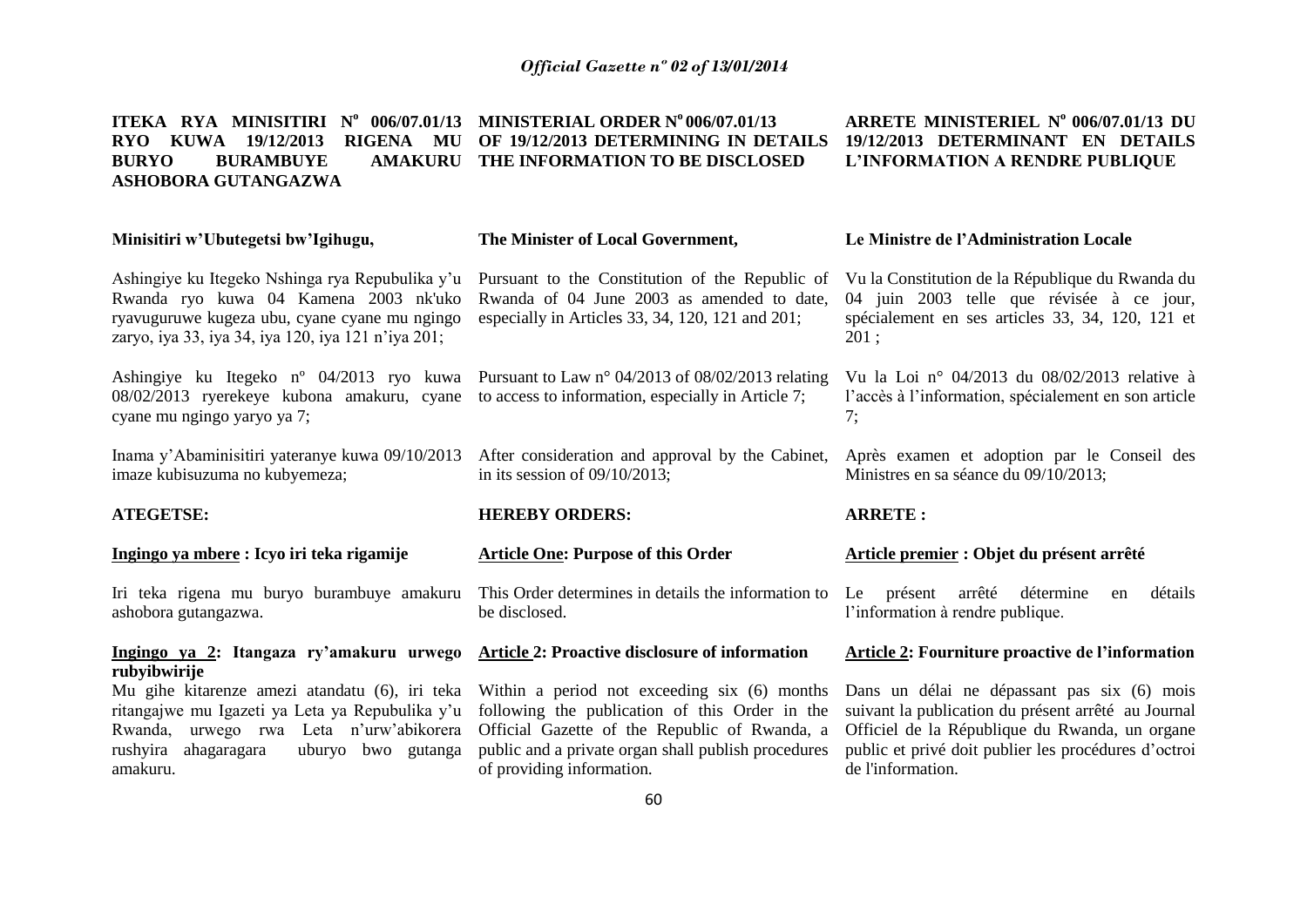**Ingingo ya 3: Amwe mu makuru atangwa n' urwego rubyibwirije**

Urwego rwa Leta n'urw'abikorera rurebwa A public and a private organ under the Law n'itegeko ryerekeye kubona amakuru rushyira ahagaragara amakuru yerekeye ibi bikurikira:

- 1° imiterere y'urwego, imirimo n'inshingano zarwo;
- 2° ububasha n'inshingano by'abayobozi n'abakozi barwo;
- 3° uburyo inzego z'ubuyobozi zikurikiza mu gufata ibyemezo;
- 4° amategeko n'amabwiriza yose akoreshwa n'urwo rwego ajyanye n'ibyo rukorana n'abaturage cyangwa n'abandi;
- 5° ibitabo n'amakuru yagizwe ibanga rubitse, rufite, rucunga cyangwa bikoreshwa n'abakozi barwo kugira ngo rurangize inshingano zarwo;
- 6° aderesi z'abakozi, kugira ngo bifashe ushaka kumenya amakuru aho ayasabira;
- 7° ibisobanuro by'imikorere yose yerekeye ubugishanama cyangwa uguhagararirwa kw'abaturage mu byerekeye ishyirwaho

# **disclosed by an organ**

relating to access to information shall proactively disclose information related to:

- 1° the particulars of its organization, functions and mission;
- 2° the powers and duties of its officers and employees;
- 3° the procedure followed managing organs in the decision making process;
- 4° any law and regulations used by the authority in respect of its relations with citizens or other persons;
- 5° books and information classified, it holds, it manages or those used by its staff for the purposes of their duties;
- 6° staff addresses to help people who may need it in the context of information retrieval where they can get them;
- 7° explanations of any proceeding in regard to the request of advice or representation of the citizens in the initiation of the policy

### **Article 3: Some information to be proactively Article 3: Certaines informations devant être fournies de façon proactive par un organe**

Un organe public et privé soumis à la loi relative à l'accès à l'information doit rendre publique systématiquement l'information relative:

- 1º à son organisation, ses fonctions et ses missions;
- 2º aux pouvoirs et attributions de ses dirigeants et employés;
- 3º à la procédure suivie par les organes de direction dans le processus de prise de décision;
- 4º à toute loi et règlement utilisés par l'autorité en ce qui concerne ses rapports avec les citoyens ou d'autres personnes;
- 5º aux livres et informations classifiées qu'il détient ou gère ou à ceux utilisées par son personnel aux fins de leurs fonctions;
- 6º aux adresses du personnel afin d'aider les gens qui peuvent en avoir besoin dans le cadre de la recherche d'information où ils peuvent s'en procurer;
- 7º aux explications de toute procédure en rapport avec la demande de conseils ou de représentation des citoyens dans l'initiation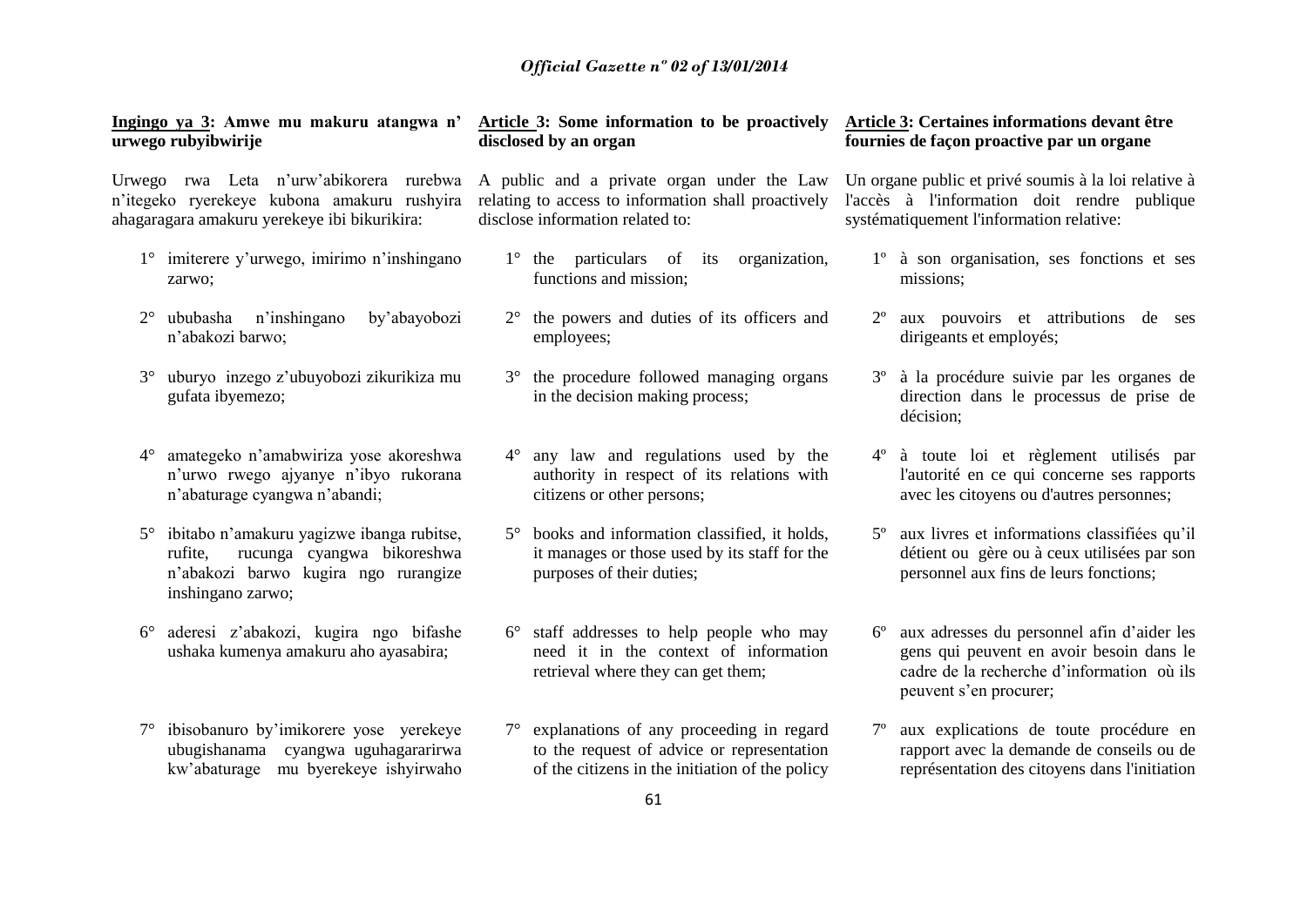rya politiki cyangwa ishyirwa mu bikorwa ryayo;

- 8° ingengo y'imari yagenewe buri shami ry'urwego igaragaza igenamigambi na raporo zerekana uburyo amafaranga yakoreshejwe;
- 9° uburyo gahunda z'imfashanyo zashyizwe mu bikorwa harimo n'umubare w'amafaranga yatanzwe hamwe n'ibisobanuro byerekeye abagenerwabikorwa b'izo gahunda;
- 10° ibisobanuro ku bikingi, impushya n'uburenganzira byatanzwe n'urwego;
- 11° ibisobanuro by'ibyangombwa bihari byorohereza abaturage kubona amakuru, harimo amasaha y'akazi y'inzu z'ibitabo bitizwa cyangwa ibyumba by'isomero, niba byaragenewe gukoreshwa n'abaturage;
- 12° amazina, urwego rw'umurimo, aderesi n'ibindi bisobanuro by'ushinzwe gutanga amakuru n'umukuriye mu kazi;
- 13° amasezerano urwo rwego rufitanye n'abandi bantu kandi akaba afitanye isano n'inyungu rusange, uburenganzira n'ubwisanzure bwa muntu.

or its implementation;

- 8° the budget allocated to each department of the organ, indicating the planning and reports on disbursements made;
- 9° the modalities of execution of subsidy programmes, including the amounts allocated and the details of beneficiaries of such programmes;
- 10° particulars of concessions, permits or authorizations granted by the organ;
- 11° the particulars of facilities available to citizens for obtaining information, including the working hours of a library or reading room, if provided for public use;
- 12° the names, job category, addresses and other information of its public information officer and his/her immediate supervisor;
- 13° the contract between the organ and other people and in connection with public interest, human rights and freedoms.

de la politique ou de sa mise en œuvre;

- 8º au budget alloué à chacun des départements d'un organe indiquant la planification et les rapports sur les décaissements effectués;
- 9º aux modalités d'exécution des programmes de subventions, y compris les montants alloués et les détails des bénéficiaires de ces programmes;
- 10º aux détails des concessions, des permis ou d'autorisations accordées par l'organe;
- 11º aux mentions d'installations disponibles pour les citoyens d'obtenir des informations, y compris les heures de travail d'une bibliothèque ou d'une salle de lecture, si elle est prévue pour un usage public;
- 12º aux noms, catégorie d'emploi, adresses et toutes autres informations sur son agent d'information et son supérieur hiérarchique;
- 13º au contrat liant l'organe avec d'autres personnes et en rapport avec l'intérêt général, les droits et les libertés de la personne.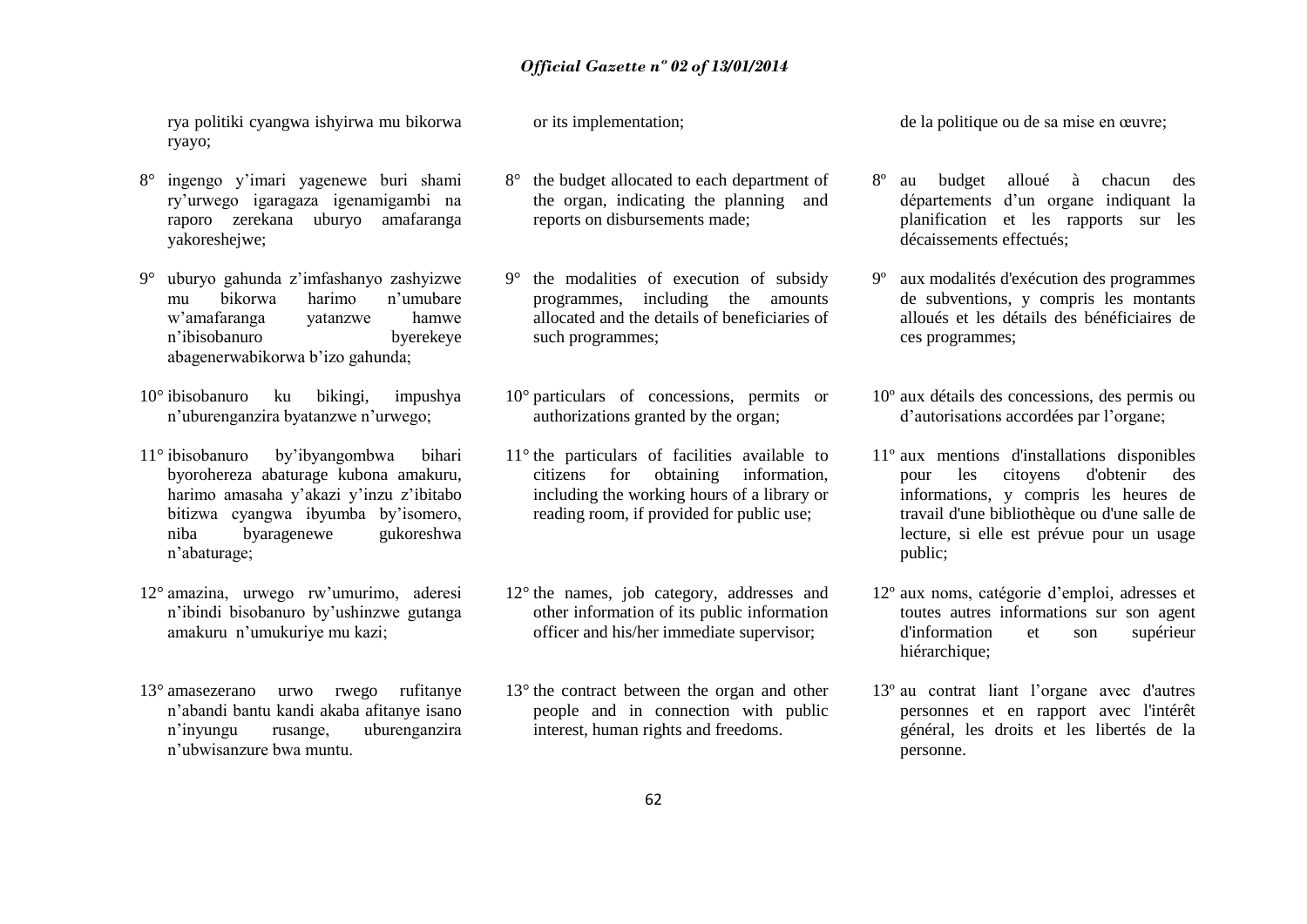rufata ibyemezo hakurikijwe ibisabwa n'iyi ngingo mechanisms in regard to the provisions of this kugira ngo abaturage bahabwe amakuru kandi ya Article to ensure that citizens have easy access to buri gihe mu bitangazamakuru binyuranye information through different media channels and cyangwa kuri interineti.

**rushobora kugena andi makuru agomba by the Office of the Ombudsman for the gutangazwa** 

 $bigarase$  ko ari ngombwa, ashobora gutangazwa n'Urwego rwa Leta to be disclosed by a public and a private organ. cyangwa urw'abikorera.

### **Ingingo ya 5: Ivanwaho ry'ingingo zinyuranyije Article 5: Repealing provision n'iri teka**

zinyuranyije na ryo zivanyweho.

### **Ingingo ya 6: Igihe iteka ritangira gukurikizwa**

Iri teka ritangira gukurikizwa ku munsi This Order shall come into force on the date of its Le présent arrêté entre en vigueur le jour de sa ritangarijweho mu Igazeti ya Leta ya Repubulika publication in the Official Gazette of the Republic y'u Rwanda.

Kigali, ku wa 19/12/2013 Kigali, on 19/12/2013 Kigali, ku wa 19/12/2013

Urwego rwose rwa Leta cyangwa urw'abikorera Each public or private organ shall put in place the Internet.

**provision of information**

Repubulika y'u Rwanda n'andi mategeko, igihe Constitution of the Republic of Rwanda and other rw'Umuvunyi rushobora kugena andi makuru the Ombudsman shall provide for the information Laws, whenever deemed necessary, the Office of

hereby repealed.

of Rwanda.

**Article 6: Commencement**

Chaque organe public ou privé doit adopter les mesures en rapport avec les dispositions du présent article pour que les citoyens aient l'accès facile à l'information par différents moyens médiatiques et d'internet.

### Ingingo ya 4: Uburyo Urwego rw'Umuvunyi Article 4: Modalities that may be put in place Article 4: Modalités pouvant être mise en place **par l'Office de l'Ombudsman en vue de la fourniture de l'information**

Bitabangamiye ibiteganywa n'Itegeko Nshinga rya Without prejudice to the provisions of the Sans préjudice des dispositions de la Constitution de la République du Rwanda et d'autres lois, et chaque fois que de besoin, l'Office de l'Ombudsman peut prévoir les informations à rendre publique par un organe public et privé.

### **Article 5: Disposition abrogatoire**

Ingingo zose z'amateka abanziriza iri kandi All prior provisions contrary to this Order are Toutes les dispositions antérieures contraires au présent arrêté sont abrogées.

### **Article 6: Entrée en vigueur**

publication au Journal Officiel de la République du Rwanda.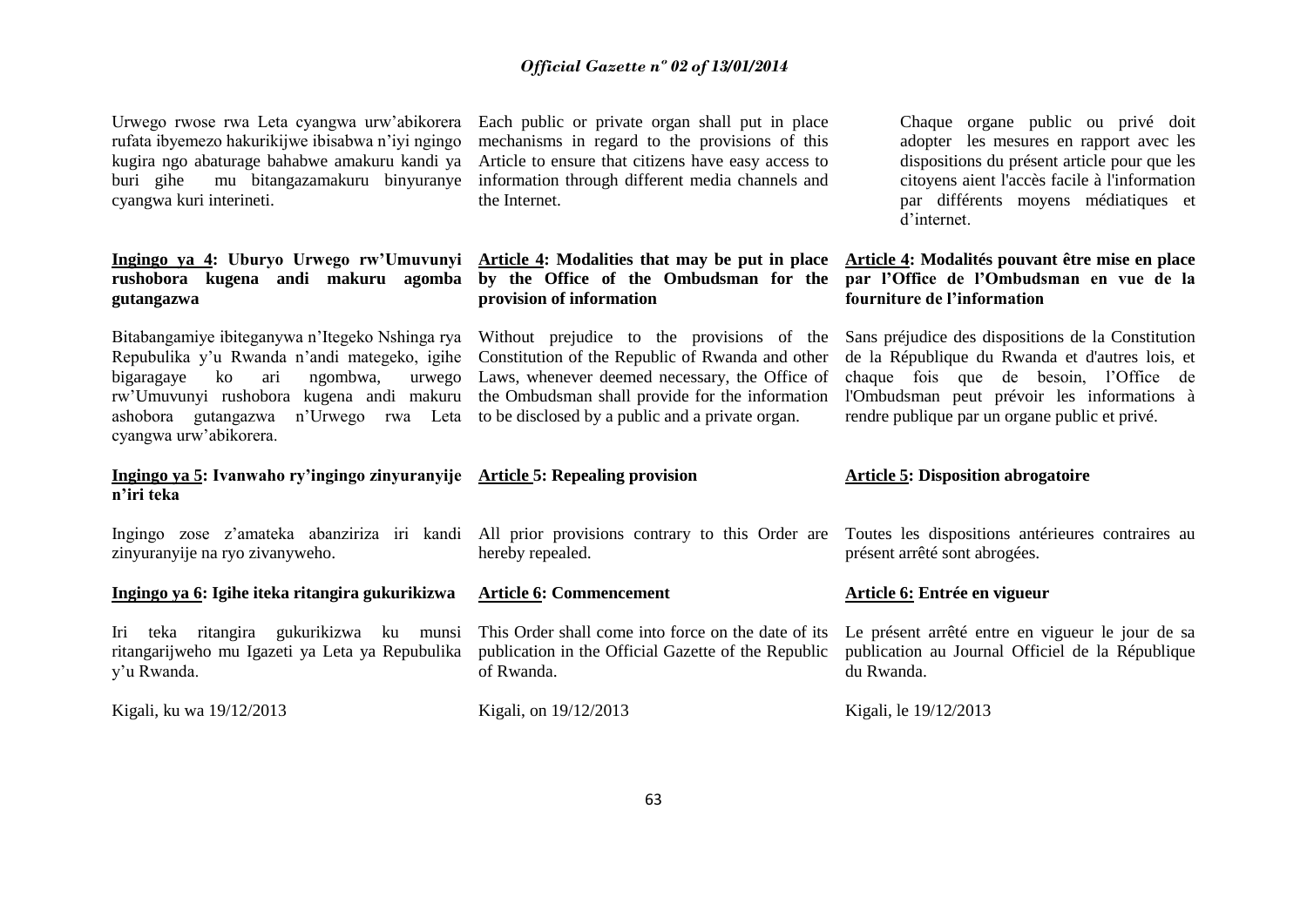**(sé) MUSONI James** Minisitiri w'Ubutegetsi bw'Igihugu

**(sé) MUSONI James** Minister of Local Government

**(sé) MUSONI James** Ministre de l'Administration Locale

**Bibonywe kandi bishyizweho Ikirango cya Repubulika:**

**Seen and sealed with the Seal of the Republic:**

**Vu et scellé du Sceau de la République:**

**(sé) BUSINGYE Johnston** Minisitiri w'Ubutabera/Intumwa Nkuru ya Leta

**(sé) BUSINGYE Johnston** Minister of Justice/Attorney General

**(sé) BUSINGYE Johnston**

Ministre de la Justice/Garde des Sceaux

64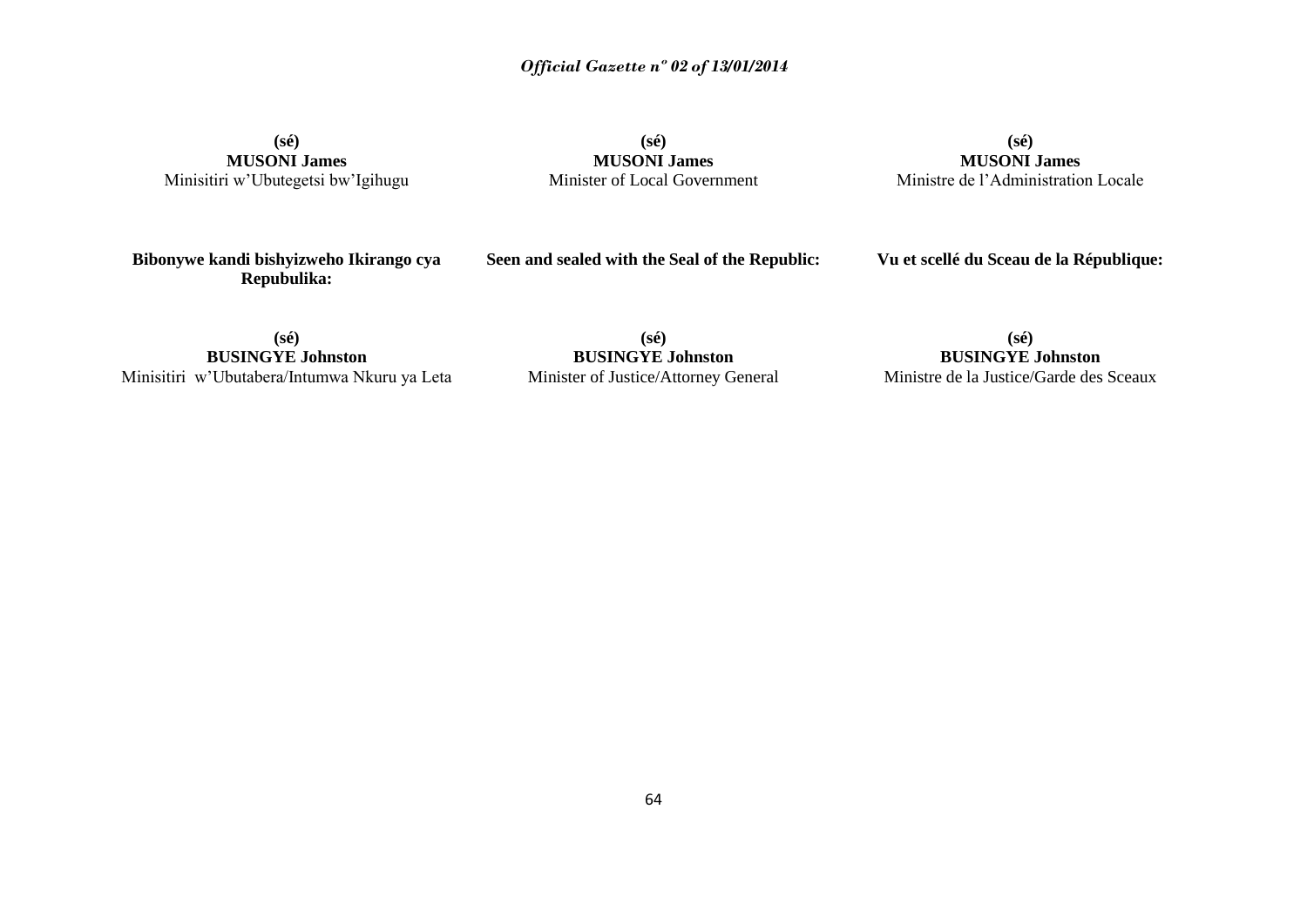**ITEKA RYA MINISITIRI Nº 007/07.01/13 MINISTERIAL ORDER Nº 007/07.01/13 OF ARRETE MINISTERIEL Nº 007/07.01/13 DU RYO KUWA 27/12/2013 RIGENA IGIHE 27/12/2013 DETERMINING THE TIME 27/12/2013 DETERMINANT LE DELAI NTARENGWA CYO GUTANGA AMAKURU LIMIT FOR THE PROVISION OF PRESCRIT POUR DONNER UNE CYANGWA GUTANGA IBISOBANURO INFORMATION OR EXPLANATIONS OF INFORMATION OU POUR FOURNIR LES BYO KUTAYATANGA NOT PROVIDING IT EXPLICATIONS DE NE PAS LA DONNER**

| <b>ISHAKIRO</b>                                                                             | <b>TABLE OF CONTENTS</b>                                                                                  | <b>TABLE DES MATIERES</b>                                                                                        |
|---------------------------------------------------------------------------------------------|-----------------------------------------------------------------------------------------------------------|------------------------------------------------------------------------------------------------------------------|
| Ingingo ya mbere: Icyo iri teka rigamije                                                    | <b>Article One: Purpose of this Order</b>                                                                 | Article premier: Objet du présent arrêté                                                                         |
| Ingingo ya 2: Igihe ntarengwa cyo gutanga<br>amakuru                                        | Article 2: Time limit for providing information                                                           | Article 2: Délai<br>prescrit pour<br>fournir<br>d'information                                                    |
| Ingingo ya 3: Uburyo umukozi ushinzwe<br>gutanga amakuru asaba kongererwa igihe             | Article 3: Procedures<br>followed by an<br>information officer for the extension of the<br>period of time | Article 3: Procédures suivies par un agent<br>chargé de l'information pour l'extension de la<br>période de temps |
| Ingingo ya 4: Ihererekanywa ry'ubusabe<br>bw'amakuru                                        | <b>Article 4: Transfer of information applications</b>                                                    | Article 4: Transfert de demande d'information                                                                    |
| Ingingo ya 5: Kutemera isabwa ry'amakuru                                                    | Article 5: Rejection of information application                                                           | Article 5: Rejet de demande d'information                                                                        |
| Ingingo ya 6: Ivanwaho ry'ingingo zinyuranyije Article 6: Repealing provision<br>n'iri teka |                                                                                                           | <b>Article 6: Disposition abrogatoire</b>                                                                        |
| Ingingo ya 7: Igihe iteka ritangira gukurikizwa                                             | <b>Article 7: Commencement</b>                                                                            | Article 7: Entrée en vigueur                                                                                     |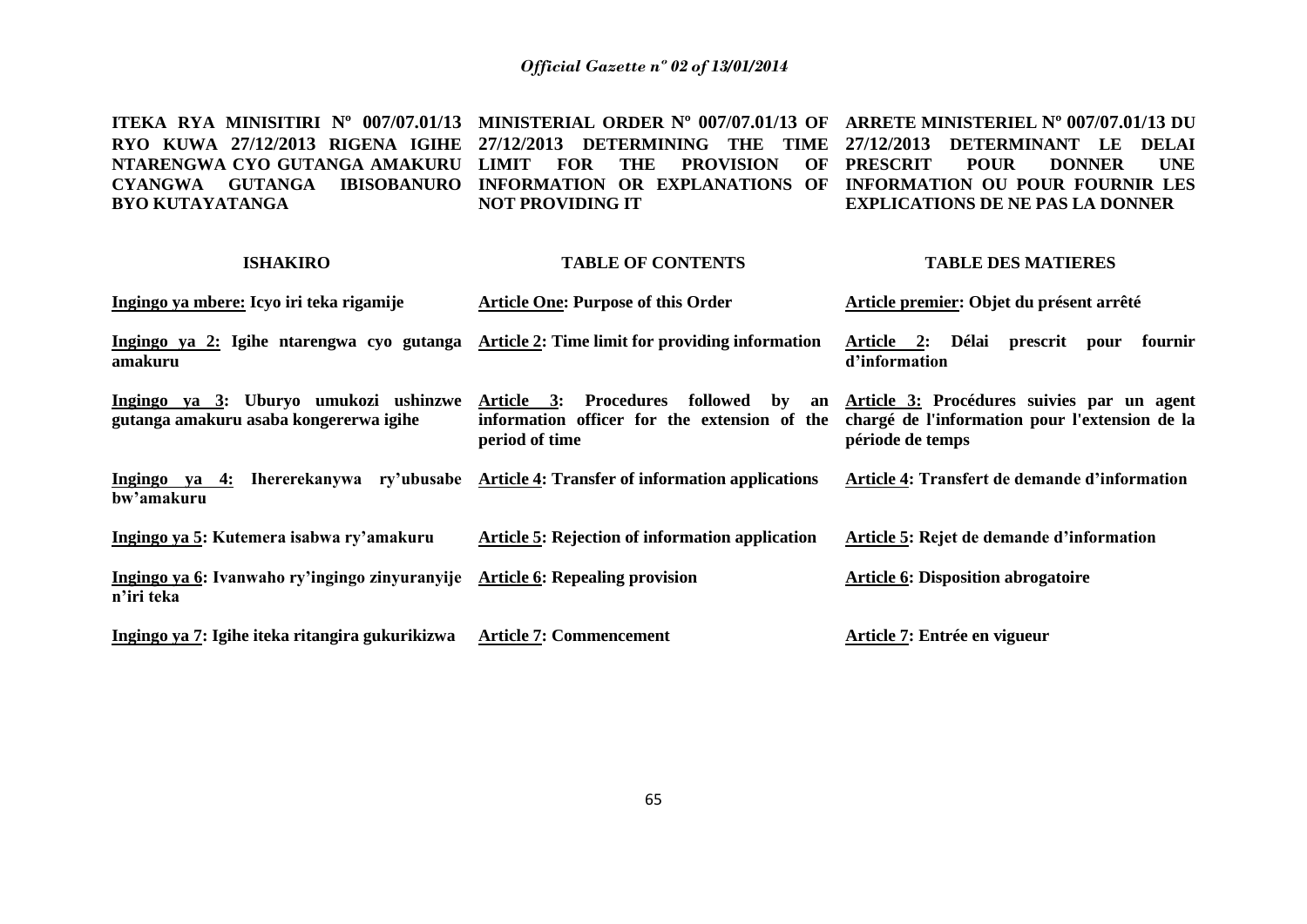**ITEKA RYA MINISITIRI Nº 007/07.01/13 MINISTERIAL ORDER Nº 007/07.01/13 OF ARRETE MINISTERIEL Nº 007/07.01/13 DU RYO KUWA 27/12/2013 RIGENA IGIHE 27/12/2013 DETERMINING THE TIME 27/12/2013 DETERMINANT LE DELAI NTARENGWA CYO GUTANGA AMAKURU LIMIT FOR THE PROVISION OF PRESCRIT POUR DONNER UNE CYANGWA GUTANGA IBISOBANURO INFORMATION OR EXPLANATIONS OF INFORMATION OU POUR FOURNIR LES BYO KUTAYATANGA NOT PROVIDING IT EXPLICATIONS DE NE PAS LA DONNER**

| Minisitiri w'Ubutegetsi bw'Igihugu,                                                                                                                                                              | The Minister of Local Government,                                                                                                                                   | Le Ministre de l'Administration Locale,                                                                                                                      |
|--------------------------------------------------------------------------------------------------------------------------------------------------------------------------------------------------|---------------------------------------------------------------------------------------------------------------------------------------------------------------------|--------------------------------------------------------------------------------------------------------------------------------------------------------------|
| Ashingiye ku Itegeko Nshinga rya Repubulika y'u<br>Rwanda ryo ku wa 04 Kamena 2003 nk'uko<br>ryavuguruwe kugeza ubu, cyane cyane mu ngingo<br>zaryo, iya 33, iya 34, iya 120, iya 121 n'iya 201; | Pursuant to the Constitution of the Republic of<br>Rwanda of 04 June 2003 as amended to date,<br>especially in Articles 33, 34, 120, 121 and 201;                   | Vu la Constitution de la République du Rwanda du<br>04 juin 2003 telle que révisée à ce jour,<br>spécialement en ses articles 33, 34, 120, 121 et<br>$201$ ; |
| 08/02/2013 ryerekeye kubona amakuru, cyane<br>cyane mu ngingo yaryo ya 11;                                                                                                                       | Ashingiye ku Itegeko n° 04/2013 ryo kuwa Pursuant to Law n° 04/2013 of 08/02/2013 relating<br>to access to information, especially in Article 11;                   | Vu la Loi nº 04/2013 du 08/02/2013 relative à<br>l'accès à l'information, spécialement en son article<br>11;                                                 |
| y'Abaminisitiri<br>Inama<br>yateranye<br>kuwa<br>09/10/2013, imaze kubisuzuma no kubyemeza;                                                                                                      | After consideration and approval by the Cabinet,<br>in its session of $09/10/2013$ ;                                                                                | Après examen et adoption par le Conseil des<br>Ministres, en sa séance du 09/10/2013;                                                                        |
|                                                                                                                                                                                                  |                                                                                                                                                                     |                                                                                                                                                              |
| <b>ATEGETSE:</b>                                                                                                                                                                                 | <b>HEREBY ORDERS:</b>                                                                                                                                               | <b>ARRETE:</b>                                                                                                                                               |
| Ingingo ya mbere: Icyo iri teka rigamije                                                                                                                                                         | <b>Article One: Purpose of this Order</b>                                                                                                                           | Article premier: Objet du présent arrêté                                                                                                                     |
| Iri teka rigena igihe ntarengwa cyo gutanga<br>amakuru cyangwa ibisobanuro byo kutayatanga.                                                                                                      | This Order determines the time limit for the Le présent arrêté détermine le délai prescrit pour<br>provision of information or explanations of not<br>providing it. | donner l'information ou pour fournir les<br>explications de ne par la donner.                                                                                |
| Ingingo ya 2: Igihe ntarengwa cyo gutanga Article 2: Time limit for providing information<br>amakuru                                                                                             |                                                                                                                                                                     | <u>Article 2:</u> Délai<br>prescrit<br>fournir<br>pour<br>d'information                                                                                      |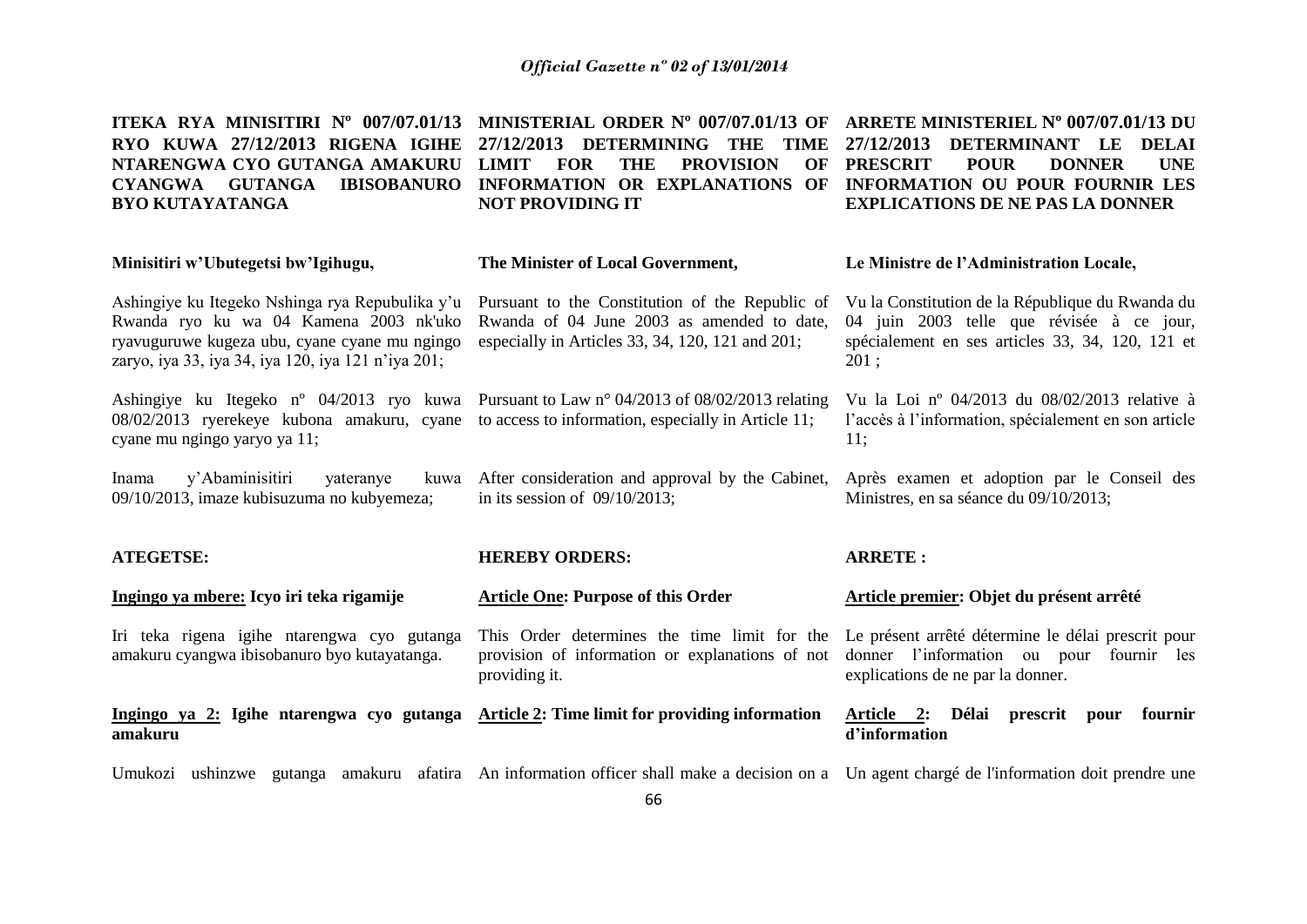icyemezo isaba ry'amakuru mu gihe cyihuse request for information as soon as possible. décision sur une demande d'information dès que gishoboka. Icyo gihe ariko ntigishobora kurenga However, the time limit shall not exceed three yakiriyeho iryo saba.

Icyakora, icyo gihe gishobora kugabanuka mu However, the time may be shortened as follows: buryo bukurikira:

- 1° iyo amakuru asabwa yerekeye ubuzima cyangwa ubwisanzure bw'umuntu, amakuru atangwa mu gihe kitarenze amasaha makumyabiri n'ane (24) uhereye ku munsi yasabiweho;
- 2° iyo amakuru asabwa n'umunyamakuru ku mpamvu zo gutara amakuru, amakuru atangwa mu minsi itarenze ibiri (2) uhereye ku munsi yakiriweho.

Haseguriwe ibiteganywa mu gika cya mbere cy'iyi ngingo, umukozi ushinzwe gutanga amakuru ashobora gusaba Urwego rw'Umuvunyi ko igihe ntarengwa giteganywa n'iri teka cyakongerwaho iminsi itarenze cumi n'ine (14) y'akazi mu gihe isabwa ry'amakuru ryerekeye ibintu byinshi cyane cyangwa ubwisanzure bw'umuntu.

**gutanga amakuru asaba kongererwa igihe**

application.

- 1° where the information sought concerns the life or liberty of a person, the information shall be provided within twenty-four (24) hours from the receipt of the request;
- 2° where the information is sought by a journalist for the purposes of news gathering, the information shall be provided within two (2) days from the receipt of the request.

Without prejudice to Paragraph One of this Article, where an application, other than an application that concerns the life or liberty of a person, is especially complex or relates to a large volume of information, an information officer may request the Office of the Ombudsman for an working days.

**period of time**

iminsi itatu (3) y'akazi uhereye ku munsi working (3) days from the date of receipt of the trois (3) jours ouvrables dès la réception de la possible. Néanmoins, ce délai ne doit pas dépasser demande.

> Toutefois ce délai peut être raccourci dans les cas suivants:

- 1° lorsque l'information demandée concerne la vie ou la liberté d'une personne, l'information doit être fournie dans les vingt-quatre (24) heures suivant la réception de la demande;
- 2° lorsque l'information est demandée par un journaliste aux fins de la collecte de nouvelles, l'information doit être fournie dans les deux (2) jours suivant la réception de la demande.

cyangwa amakuru menshi, iyo riterekeye ubuzima extension of time of no more than fourteen (14) l'Office de l'Ombudsman une prorogation de délai Sans préjudice aux dispositions de l'alinéa premier du présent article, lorsqu'une demande, autre qu'une demande qui concerne la vie ou la liberté d'une personne, est particulièrement complexe ou porte sur un volume important d'informations, l'agent chargé de l'information peut demander à ne dépassant pas quatorze (14) jours ouvrables.

### **Ingingo ya 3: Uburyo umukozi ushinzwe Article 3: Procedures followed by an Article 3: Procédures suivies par un agent information officer for the extension of the chargé de l'information pour l'extension de la période de temps**

Umukozi ushinzwe gutanga amakuru asaba An information officer shall request to the Un agent chargé de l'information doit demander à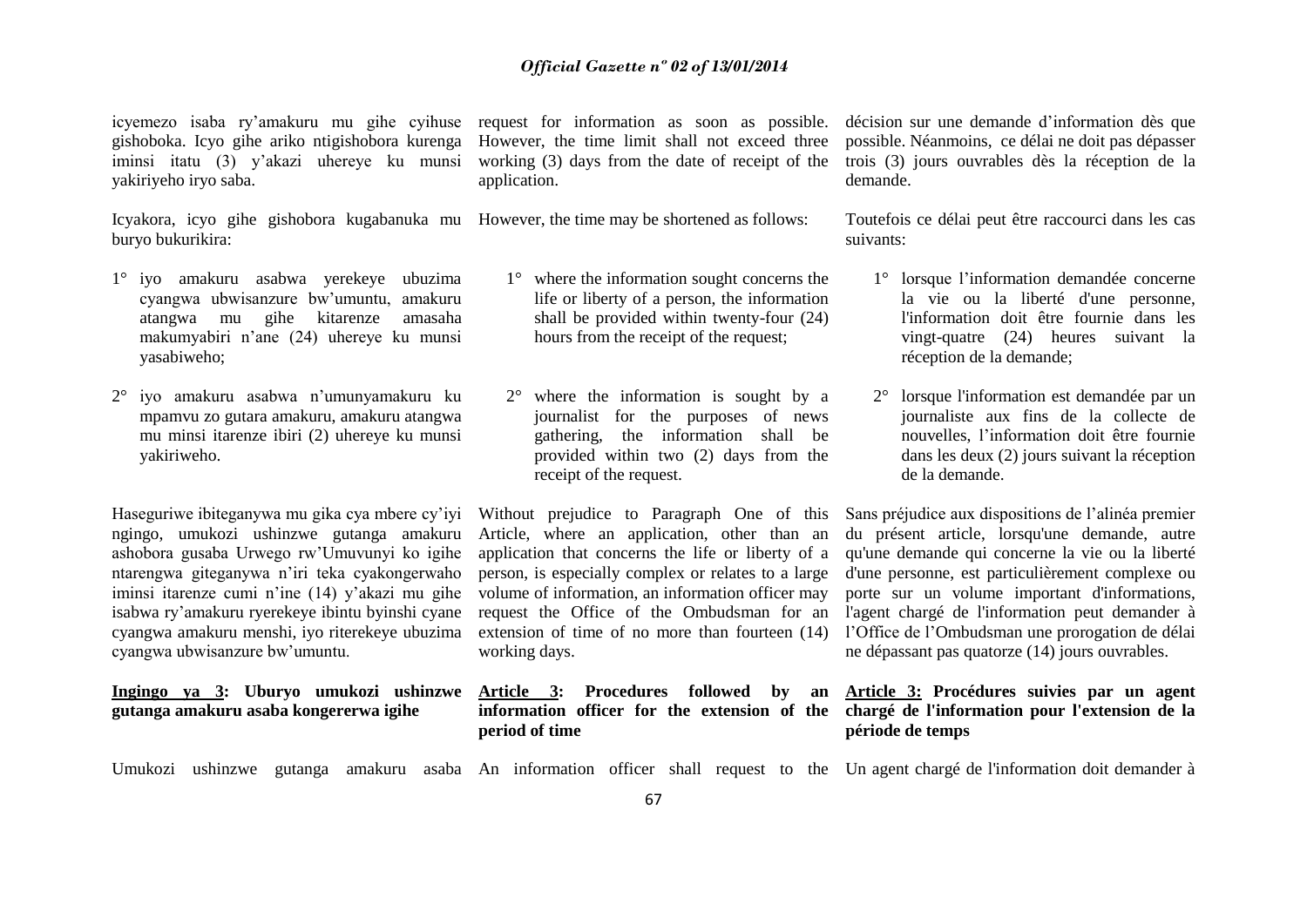urwego rubifitiye ububasha kongera igihe competentorganthe extension of the time limit for l'organe compétent la prolongation du délai ntarengwa cyo gutanga amakuru akoresheje the provision of information in any of the official ururimi urwo ari rwo rwose mu ndimi zikoreshwa languages verbally, in writing and any other means mu butegetsi, hakoreshejwe imvugo, inyandiko of technology without prejudice to the provisions n'ubundi buryo bw'ikoranabuhanga of Laws. butabangamiye ibiteganywa n'amategeko.

### **Ingingo ya 4: Ihererekanywa ry'ubusabe Article 4: Transfer of information applications bw'amakuru**

gihe kitarenze iminsi ibiri (2) y'akazi uhereye ku munsi yakiriyeho isaba ry'amakuru, kubwohereza uko bwakabaye cyangwa akohereza igice cyabwo gikenewe mu rundi rwego, iyo amakuru asabwa atari mu bubasha bw'urwego akorera cyangwa rutayafite, ahubwo ari mu bubasha bw'urundi rwego.

Mu gihe iryo saba ryoherejwe ahandi nk'uko biteganyijwe mu gika cya mbere cy'iyi ngingo, umukozi ubishinzwe yihutira, mu gihe kitarenze iminsi ine (4) uhereye ku munsi yaryakiriye, kumenyesha usaba amakuru ibyerekeye iyoherezwa ry'isaba rye n'aderesi y'urwego ryoherejweho.

Urwego rwohererejwe isabwa ry'amakuru ruteganywa mu gika cya 2 cy'iyi ngingo ruyifatira umwanzuro mu gihe cy'iminsi irindwi (7) y'akazi<br>uhereye ku munsi isabwa rv'amakuru uhereye ku munsi isabwa ry'amakuru ryabereyeho. Iyo icyo gihe kitubahirijwe, bifatwa nk'aho amakuru atatanzwe.

Umukozi ushinzwe gutanga amakuru agomba, mu An information officer shall, not later than two (2) days from the date of receipt of an information request, transfer the request or any relevant part of it, to another organ if the information requested is not held by or under the control of the organ for which he/she is an information officer, but is held by or under the control of that other organ.

> Where the request is transferred as provided for in Paragraph One of this Article, an information officer shall forthwith, but in any event no later than four (4) days from the date of receipt of the application, inform the applicant about the transfer and the address of the organ to which the application has been transferred.

> An organ, to which the application was transferred according to the Paragraph 2 of this Article, shall make a decision on the application within seven (7) days from the date the application was made. When the time limit is not respected, it shall be considered as not provided.

prescrit pour la fourniture d'information, dans l'une des langues officielles par voie verbale, écrite et tout autre moyen de la technologie qui ne porte pas préjudice aux dispositions des lois.

### **Article 4: Transfert de demande d'information**

Un agent chargé de l'information doit, au plus tard deux (2) jours à compter de la date de réception de la demande d'information, transférer une demande d'accéder aux informations ou à une partie de celles-ci, à un autre organe si l'information demandée n'est pas détenue par ou sous le contrôle de l'organe dont il est agent chargé de l'information mais est plutôt sous le contrôle de cet autre organe.

Lorsqu'une demande est transférée en vertu de l'alinéa premier du présent article, l'agent chargé de l'information doit, immédiatement, mais en tout état de cause au plus tard quatre (4) jours à compter de la date de réception de la demande, informer le demandeur sur le transfert et l'adresse de l'organe auquel la demande a été transférée.

Un organe auquel la demande a été transférée, conformément à l'alinéa 2 du présent article, doit prendre une décision sur la demande dans les sept (7) jours à compter de la date à laquelle la demande a été faite. Lorsque le délai n'est pas respecté, l'information est considérée comme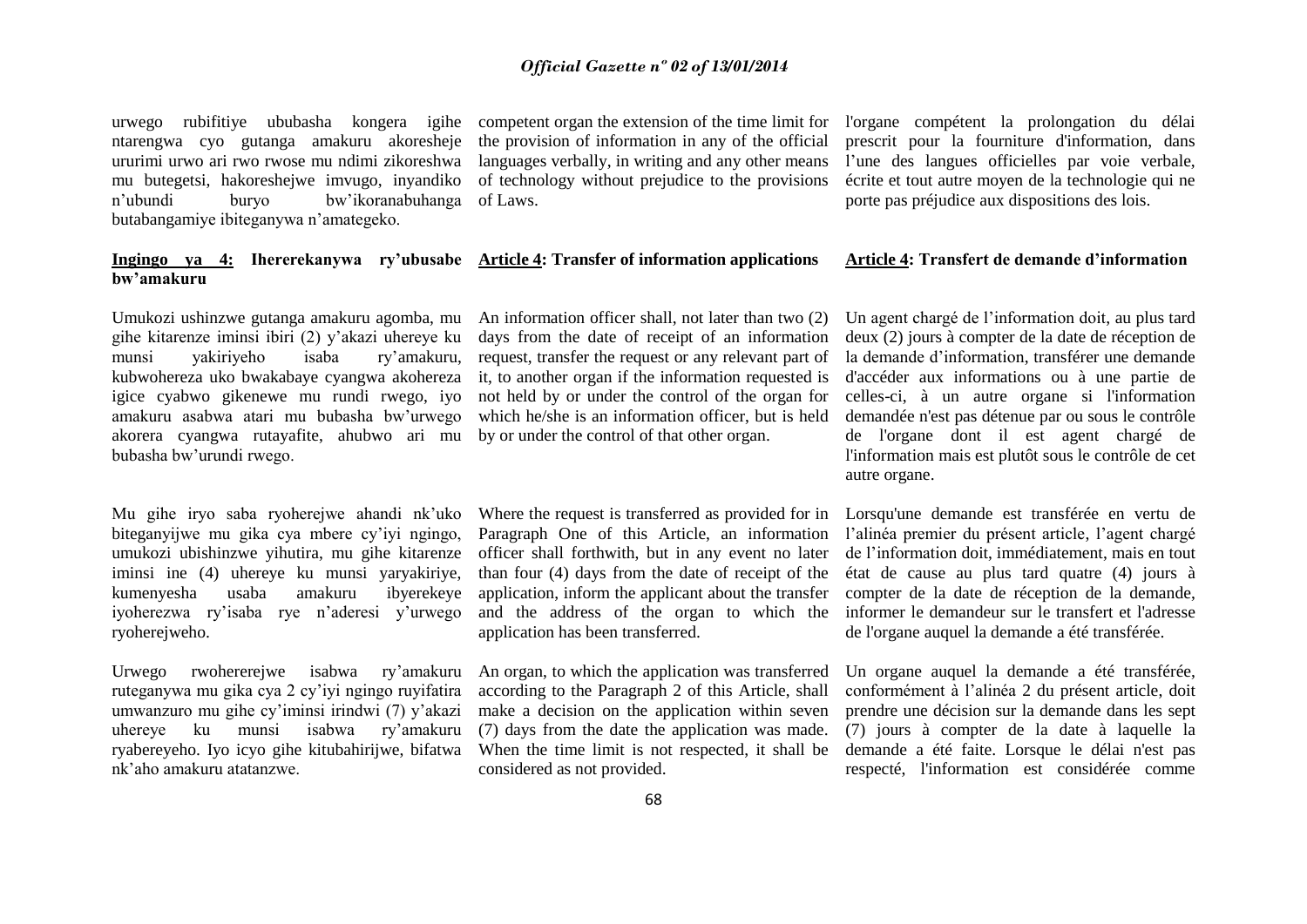n'avoir pas été fournie.

| Ingingo ya 5: Kutemera isabwa ry'amakuru                                                                                                                                                                                                                  | <b>Article 5: Rejection of application</b>                                                                                                                                                                                | Article 5: Rejet de demande d'information                                                                                                                                                                                                                                       |
|-----------------------------------------------------------------------------------------------------------------------------------------------------------------------------------------------------------------------------------------------------------|---------------------------------------------------------------------------------------------------------------------------------------------------------------------------------------------------------------------------|---------------------------------------------------------------------------------------------------------------------------------------------------------------------------------------------------------------------------------------------------------------------------------|
| Igihe isaba ry'amakuru ritemewe cyangwa igice<br>cyaryo kitemewe, umukozi ushinzwe gutanga<br>amakuru yoherereza usaba amakuru inyandiko<br>ibimumenyesha mu gihe cy'iminsi ibiri (2)<br>y'akazi uhereye ku munsi yashyikirijwe isabwa,<br>amugaragariza: | Where a request for information is rejected or<br>partially rejected, the information officer shall<br>send to the applicant a written order within two (2)<br>working days of receipt of the application,<br>specifying: | Lorsqu'une demande d'information est rejetée ou<br>partiellement<br>rejetée,<br>l'agent<br>chargé<br>de<br>l'information<br>demandeur<br>envoie<br>au<br>une<br>correspondance écrite dans les deux (2) jours<br>ouvrables suivant la réception de la demande, en<br>précisant: |
| impamvu z'icyemezo cyafashwe, harimo<br>n'ingingo z'itegeko zashingiweho;                                                                                                                                                                                 | $1^\circ$ the reasons for the decision, including the<br>relevant provisions of the Law based on;                                                                                                                         | 1° les motifs de la décision, y compris les<br>dispositions de la loi sur laquelle ils sont<br>basés;                                                                                                                                                                           |
| amazina y'uwafashe icyemezo n'umurimo<br>$2^{\circ}$<br>ashinzwe.                                                                                                                                                                                         | $2^{\circ}$ the name and designation of the person<br>who made the decision.                                                                                                                                              | 2° le nom et la désignation de la personne qui<br>a pris la décision.                                                                                                                                                                                                           |
| Ingingo ya 6: Ivanwaho ry'ingingo zinyuranyije Article 6: Repealing provision<br>n'iri teka                                                                                                                                                               |                                                                                                                                                                                                                           | <b>Article 6: Disposition abrogatoire</b>                                                                                                                                                                                                                                       |
| zinyuranyije na ryo zivanyweho.                                                                                                                                                                                                                           | Ingingo zose z'amateka abanziriza iri kandi All prior provisions contrary to this Order are Toutes les dispositions antérieures contraires au<br>hereby repealed.                                                         | présent arrêté sont abrogées.                                                                                                                                                                                                                                                   |
| Ingingo ya 7: Igihe iteka ritangira gukurikizwa                                                                                                                                                                                                           | <b>Article 7: Commencement</b>                                                                                                                                                                                            | Article 7: Entrée en vigueur                                                                                                                                                                                                                                                    |
| Iri<br>teka ritangira gukurikizwa ku munsi<br>ritangarijweho mu Igazeti ya Leta ya Repubulika<br>y'u Rwanda.                                                                                                                                              | This Order shall come into force on the date of its<br>publication in the Official Gazette of the Republic<br>of Rwanda.                                                                                                  | Le présent arrêté entre en vigueur le jour de sa<br>publication au Journal Officiel de la République<br>du Rwanda.                                                                                                                                                              |
| Kigali, ku wa 19/12/2013                                                                                                                                                                                                                                  | Kigali, on 19/12/2013                                                                                                                                                                                                     | Kigali, le 19/12/2013                                                                                                                                                                                                                                                           |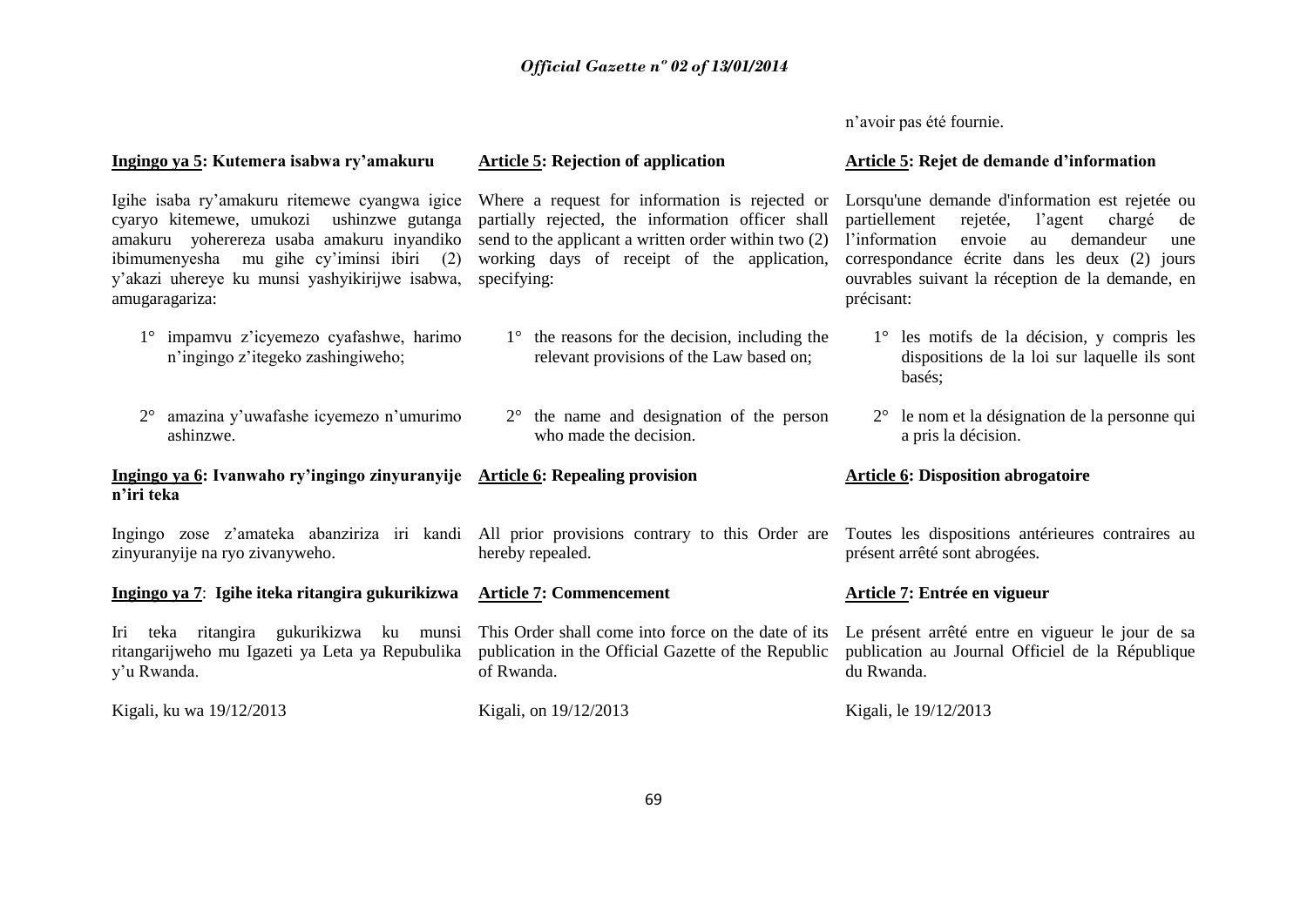**(sé) MUSONI James Minisitiri w'Ubutegetsi bw'Igihugu**

**(sé) MUSONI James Minister of Local Government**

**(sé) MUSONI James Ministre de l'Administration Locale**

**Bibonywe kandi bishyizweho Ikirango cya Repubulika:**

**Seen and sealed with the Seal of the Republic:**

**Vu et scellé du Sceau de la République:**

**(sé) BUSINGYE Johnston Minisitiri w'Ubutabera/Intumwa Nkuru ya Leta**

**(sé) BUSINGYE Johnston Minister of Justice/Attorney General**

**(sé) BUSINGYE Johnston Ministre de la Justice/Garde des Sceaux**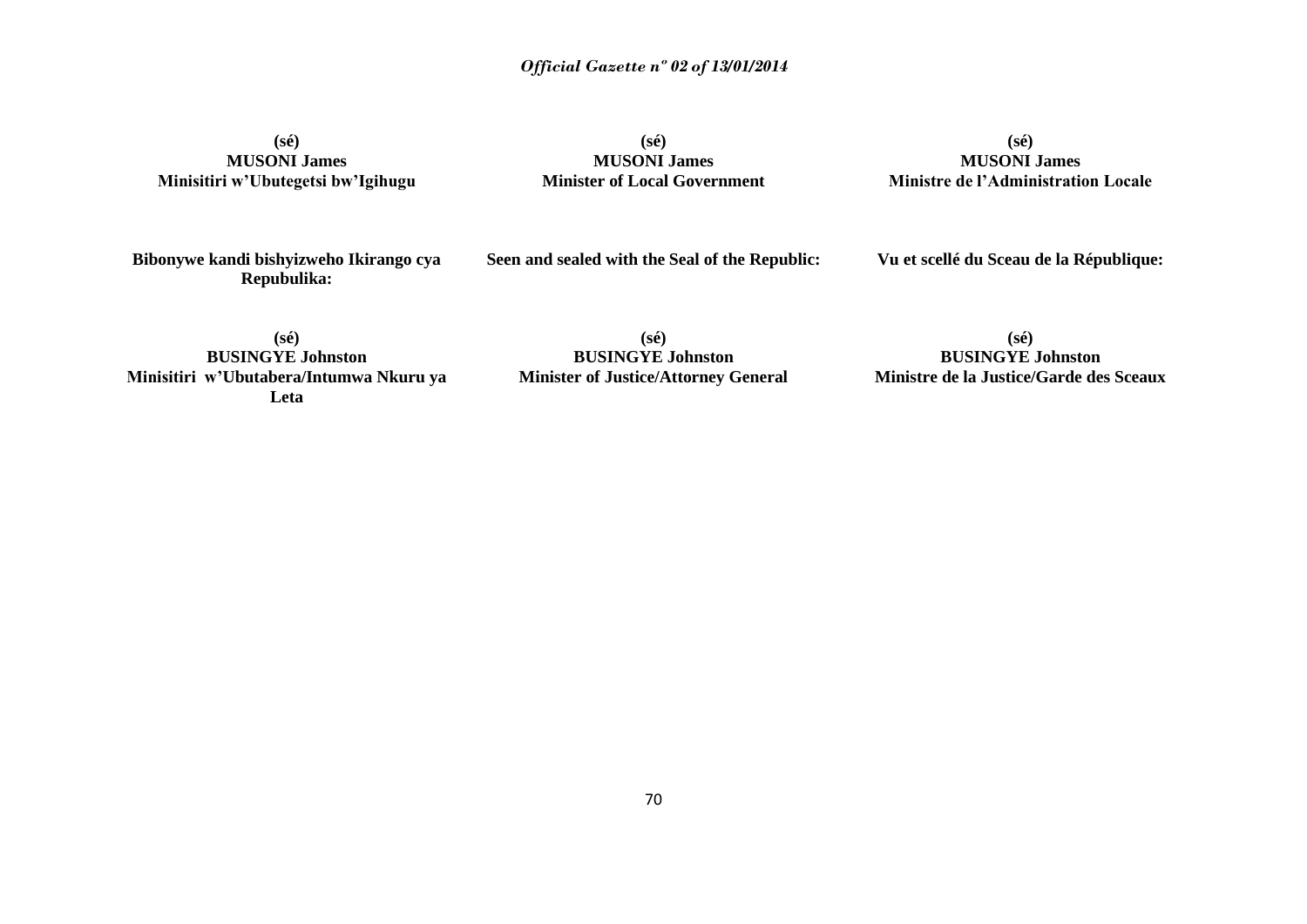**ITEKA RYA MINISITIRI Nº 008/07.01/13 RYO MINISTERIAL ORDER N° 008/07.01/13 OF ARRETE MINISTERIEL Nº 008/07.01/13 DU KUWA 19/12/2013 RIGENA UBURYO AMAFARANGA ASABWA MU ITANGWA PROCEDURE OF CHARGES OF FEES PROCEDURE DE PAIEMENT DES FRAIS RY'AMAKURU 19/12/2013 DETERMINING THE RELATED TO ACCESS TO INFORMATION RELATIVE A L'ACCES A 19/12/2013 DETERMINANT LA L'INFORMATION**

| <b>ISHAKIRO</b>                                                                                                                                                | <b>TABLE OF CONTENTS</b>                                                                                                                  | <b>TABLE DES MATIERES</b>                  |
|----------------------------------------------------------------------------------------------------------------------------------------------------------------|-------------------------------------------------------------------------------------------------------------------------------------------|--------------------------------------------|
| Ingingo ya mbere: Icyo iri teka rigamije                                                                                                                       | <b>Article One: Purpose of this Order</b>                                                                                                 | Article premier : Objet du présent arrêté  |
| Ingingo ya 2: Amafaranga ashobora gusabwa Article 2: Fees that might be required for access Article 2: Frais pouvant être requis pour<br>mu itangwa ry'amakuru | to information                                                                                                                            | l'accès à l'information                    |
| Ingingo ya 3:<br>ryishyuzwa                                                                                                                                    | Igihe isabwa ry'amakuru Article 3: Cases of the payment of fees for Article 3: Cas de paiement d'honoraires pour<br>access to information | accès à l'information                      |
| Ingingo ya 4: Ivanwaho ry'ingingo zinyuranyije Article 4: Repealing provision<br>n'iri teka                                                                    |                                                                                                                                           | <b>Article 4 : Disposition abrogatoire</b> |
| Ingingo ya 5: Igihe iteka ritangira gukurikizwa                                                                                                                | <b>Article 5: Commencement</b>                                                                                                            | Article 5: Entrée en vigueur               |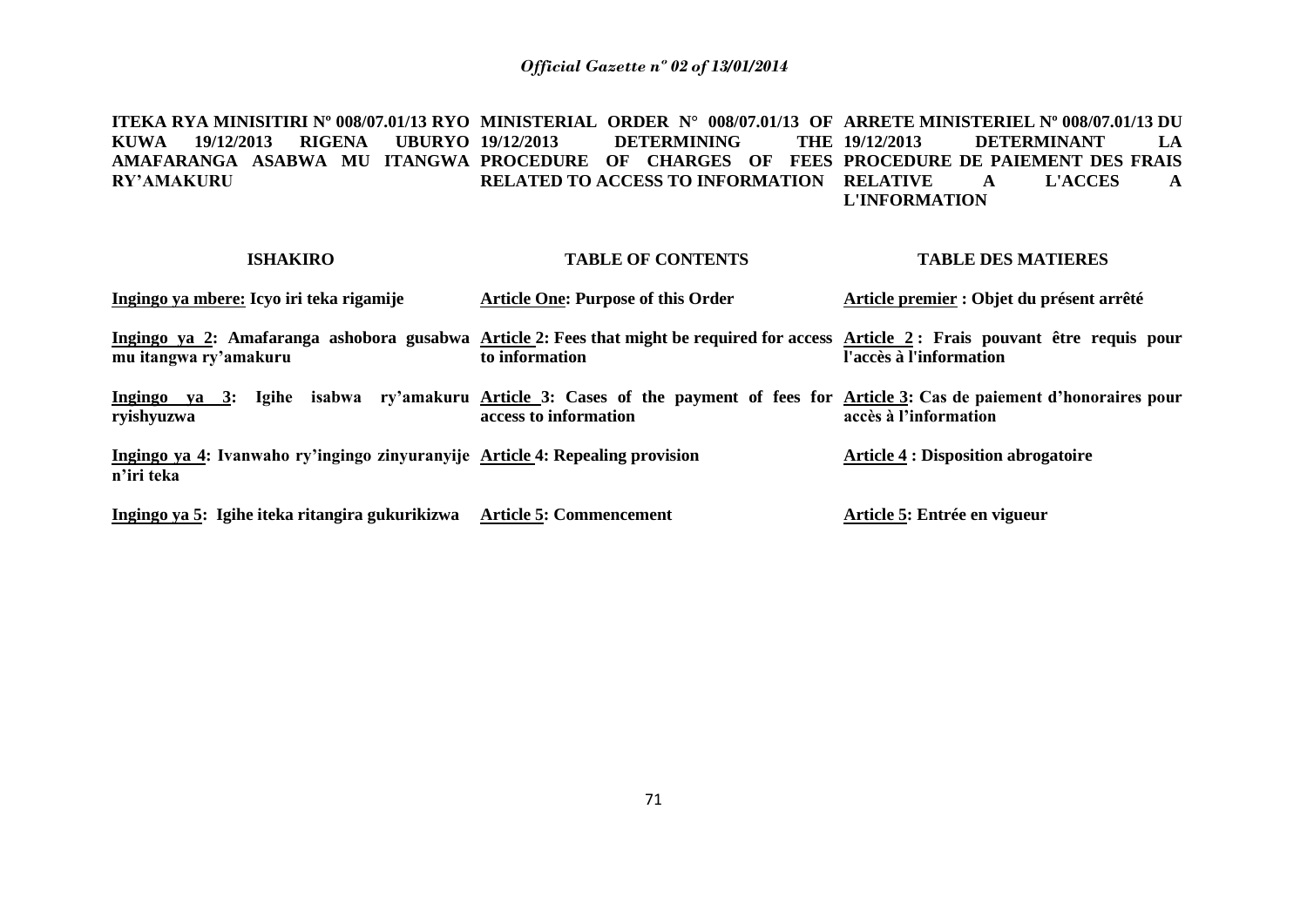#### **ITEKA RYA MINISITIRI Nº 008/07.01/13 RYO MINISTERIAL ORDER N° 008/07.01/13 OF ARRETE MINISTERIEL Nº 008/07.01/13 DU KUWA 19/12/2013 RIGENA UBURYO AMAFARANGA ASABWA MU ITANGWA PROCEDURE OF CHARGES OF FEES PROCEDURE DE PAIEMENT DES FRAIS RY'AMAKURU 19/12/2013 DETERMINING THE RELATED TO ACCESS TO INFORMATION RELATIVE A L'ACCES A 19/12/2013 DETERMINANT LA L'INFORMATION**

| Minisitiri w'Ubutegetsi bw'Igihugu;                                                                                                                                                                                                                                                                                                                                                                                                     | The Minister of Local Government;         | Le Ministre de l'Administration Locale;                     |
|-----------------------------------------------------------------------------------------------------------------------------------------------------------------------------------------------------------------------------------------------------------------------------------------------------------------------------------------------------------------------------------------------------------------------------------------|-------------------------------------------|-------------------------------------------------------------|
| Ashingiye ku Itegeko Nshinga rya Repubulika y'u Pursuant to the Constitution of the Republic of Vu la Constitution de la République du Rwanda<br>Rwanda ryo kuwa 04 Kamena 2003 nk'uko Rwanda of 04 June 2003 as amended to date, du 04 juin 2003 telle que révisée à ce jour,<br>ryavuguruwe kugeza ubu, cyane cyane mu ngingo especially its Articles 33, 34, 120, 121 and 201;<br>zaryo, iya 33, iya 34, iya 120, iya 121 n'iya 201; |                                           | spécialement en ses articles 33, 34, 120, 121 et<br>201:    |
| Ashingiye ku Itegeko n° 04/2013 ryo kuwa Pursuant to Law n° 04/2013 of 08/02/2013 relating Vu la Loi n° 04/2013 du 08/02/2013 relative à<br>08/02/2013 ryerekeye kubona amakuru, cyane to access to information, especially in Article 10;<br>cyane mu ngingo yaryo ya 10;                                                                                                                                                              |                                           | l'accès à l'information, spécialement en son<br>article 10; |
| Inama y'Abaminisitiri yateranye ku wa 09/10/2013 After consideration and approval by Cabinet, in its Après examen et adoption par le Conseil des<br>imaze kubisuzuma no kubyemeza;                                                                                                                                                                                                                                                      | session of $09/10/2013$ ;                 | Ministres en sa séance du 09/10/2013;                       |
|                                                                                                                                                                                                                                                                                                                                                                                                                                         |                                           |                                                             |
| <b>ATEGETSE:</b>                                                                                                                                                                                                                                                                                                                                                                                                                        | <b>HEREBY ORDERS:</b>                     | <b>ARRETE:</b>                                              |
| Ingingo ya mbere: Icyo iri teka rigamije                                                                                                                                                                                                                                                                                                                                                                                                | <b>Article One: Purpose of this Order</b> | Article premier : Objet du présent arrêté                   |
| Iri teka rigena uburyo amafaranga asabwa mu This Order determines the procedures of charges of Le présent arrêté détermine les modalités de<br>itangwa ry'amakuru.                                                                                                                                                                                                                                                                      | fees concerning access to information.    | paiement des frais concernant l'accès à<br>l'information.   |
| Ingingo ya 2: Amafaranga ashobora gusabwa Article 2: Fees that might be required for access Article 2: Frais pouvant être requis pour<br>mu itangwa ry'amakuru                                                                                                                                                                                                                                                                          | to information                            | l'accès à l'information                                     |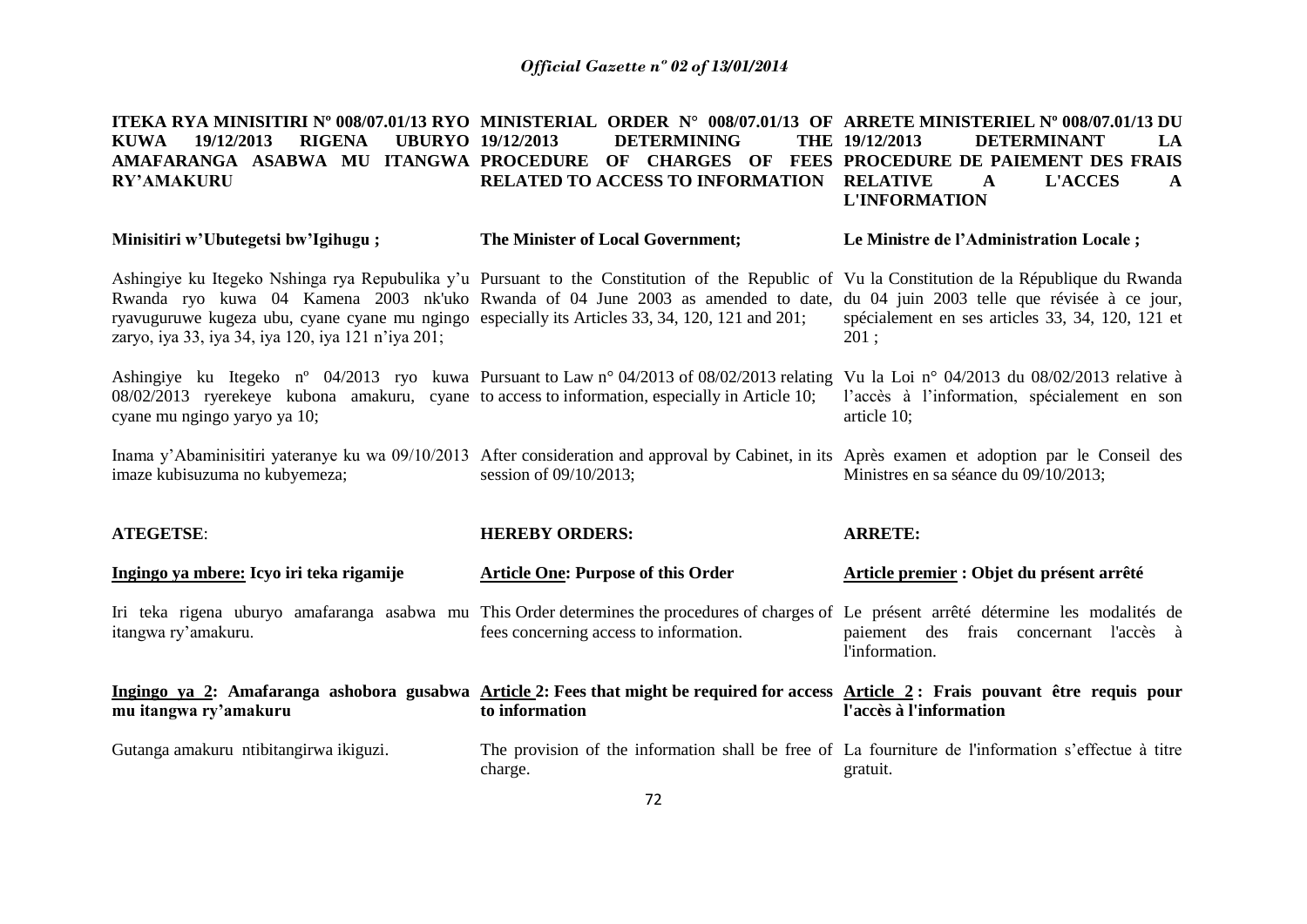Umuntu ushaka amakuru mu rwego rurebwa An applicant of the information in any organ to Tout demandeur d'information dans n'importe n'itegeko ryerekeye kubona amakuru yitwaza which the access to information law applies shall quel organe auquel la loi relative à l'accès à igikoresho yahabwaho amakuru yasabye. bring necessary equipment or tools to collect the l'information s'applique doit apporter un required information. équipement ou un outil nécessaire pour recueillir les informations qu'il a requis.

giteganywa mu gika cya 2 cy'iyi ngingo, bitewe not bring with him/her equipment referred to in ne s'est pas muni d'équipement visé à l'alinéa 2 kandi n'uburyo amakuru agomba gutangwamo, Paragraph 2 of this Article and depending on the du présent article, et compte tenu de moyen à ikiguzi cya kopi cyangwa icyo kohereza amakuru means for providing the information, charges for utiliser pour fournir l'information, les frais de gishobora kwishyuzwa uwayasabye.

making copies or sending information may be tirage de copies ou de fourniture de charged to the applicant.

Icyakora, iyo ushaka amakuru atitwaje igikoresho However, if the applicant of the information did Cependant, lorsque le demandeur d'information l'information peuvent être exigés au demandeur.

#### **Ingingo ya 3: Igihe isabwa ry'amakuru Article 3: Cases of payment of fees for access to Article 3**: **Cas de payement d'honoraires pour ryishyuzwa information accès à l'information**

Urwego rwa Leta cyangwa urw'Abikorera rufite A public or a private organ which have the Un organe public ou privé ayant la responsabilité inshingano yo gutanga amakuru rushobora responsibility of providing information shall de fourniture des informations peut percevoir des kwishyuza uwayasabye ku biciro bizwi biri ku charge some fees to the applicant of information on honoraires au demandeur d'information pour les isoko mu gihe cy'isabwa ry'amakuru kandi nta the current prices of the market without any prix courant du marché et sans intérêts nyungu yongeweho. Ayo mafaranga ashobora additional interests. Those charges shall be supplémentaires. Ces frais sont exigés pour l'un kwishyuzwa kubera imwe mu mpamvu zikurikira: required for one of the following cases:

- 1° gusubiza amafaranga yakoreshejwe ku nyandiko y'ayo makuru yakorewe fotokopi;
- 2° gusubiza amafaranga yakoreshejwe ku gikoresho icyo aricyo cyose cy'ikoranabuhanga cyatangiweho amakuru yasabwe.

- 1º reimbursement of charges of making any copies of such information;
	- 2º reimbursement of charges of any Information Communication and Technology material in which the information were given.

ou l'autre des cas suivants:

- 1º le remboursement des frais pour avoir effectué des copies de cette information;
- 2º le remboursement des frais de tout support informatique dans lequel les informations ont été données.

Icyakora, urwego rwa Leta cyangwa urw'abikorera However, a public or a private organ required to Toutefois, un organe public ou privé ayant été rwasabwe amakuru ntirwishyuza mu buryo provide information shall not charge fees as requis de fournir des informations ne doit pas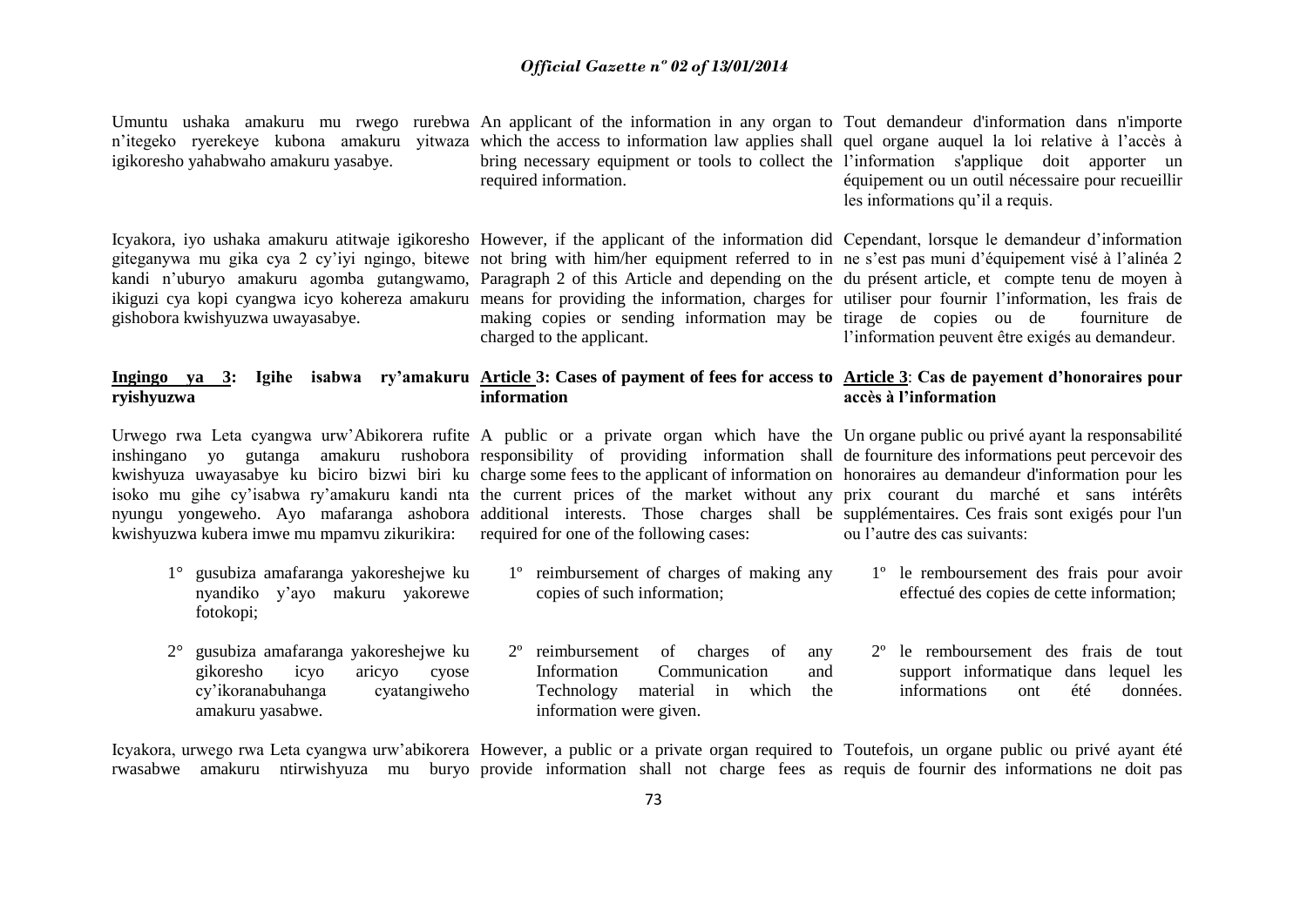buteganywa mu gika cya mbere cy'iyi ngingo iyo: provided for in Paragraph One of this Article if:

- 1° uyasabye atishoboye kandi abifitiye icyemezo gitangwa n'inzego zibifitiye ububasha;
- 2° rutatanze amakuru mu gihe cyagenwe n'amategeko;
- 3° amakuru agenewe gukoreshwa mu nyungu rusange;
- 4° amafaranga akoreshwa mu kwishyuza aruta agomba kwishyurwa;
- 5° kwishyura ayo mafaranga byahungabanya ubukungu bw'uwasabye amakuru.
- 1º an applicant is in category of poor people and has a certificate thereof issued by competent authorities;
- 2º the information were not given in the time limit as provided for by laws;
- 3º the disclosure of the information is in the public interest;
- 4º the cost of collecting the fee exceeds the amount of the normal fee itself;
- 5º payment of the fee can cause financial hardship to the applicant;

facturer les frais tels que prévus dans le premier alinéa du présent article si:

- 1º un demandeur est dans la catégorie des démunis et pourvu d'une attestation lui délivrée a cet effet par les autorités compétentes;
- 2º l'information n'a pas été donnée dans le délai prévu par la loi;
- 3º la fourniture de l'information est dans l'intérêt public;
- 4º le coût de la perception des frais excède le montant de paiement normal;
- 5º le paiement des frais peut causer des difficultés financières à la requérante;

Ku nzego za Leta, ayo mafaranga yishyurwa mu For the public organs, those charges shall be paid Pour les organes publics, ces frais sont payés à Kigo cy'Igihugu gishinzwe kwinjiza Imisoro in the Rwanda Revenue Authority. n'Amahoro. l'Office Rwandais des Recettes.

### **Ingingo ya 4: Ivanwaho ry'ingingo zinyuranyije Article 4: Repealing provision n'iri teka Article 4 : Disposition abrogatoire**

Ingingo zose z'amateka abanziriza iri kandi All prior provisions contrary to this Order are Toutes les dispositions antérieures contraires au zinyuranyije na ryo zivanyweho. hereby repealed. présent arrêté sont abrogées.

**Ingingo ya 5**: **Igihe iteka ritangira gukurikizwa Article 5: Commencement Article 5: Entrée en vigueur**

Iri teka ritangira gukurikizwa ku munsi This Order shall enter into force on the date of its Le présent arrêté entre en vigueur le jour de sa ritangarijweho mu Igazeti ya Leta ya Repubulika publication in the Official Gazette of the Republic publication au Journal Officiel de la République y'u Rwanda. of Rwanda. du Rwanda.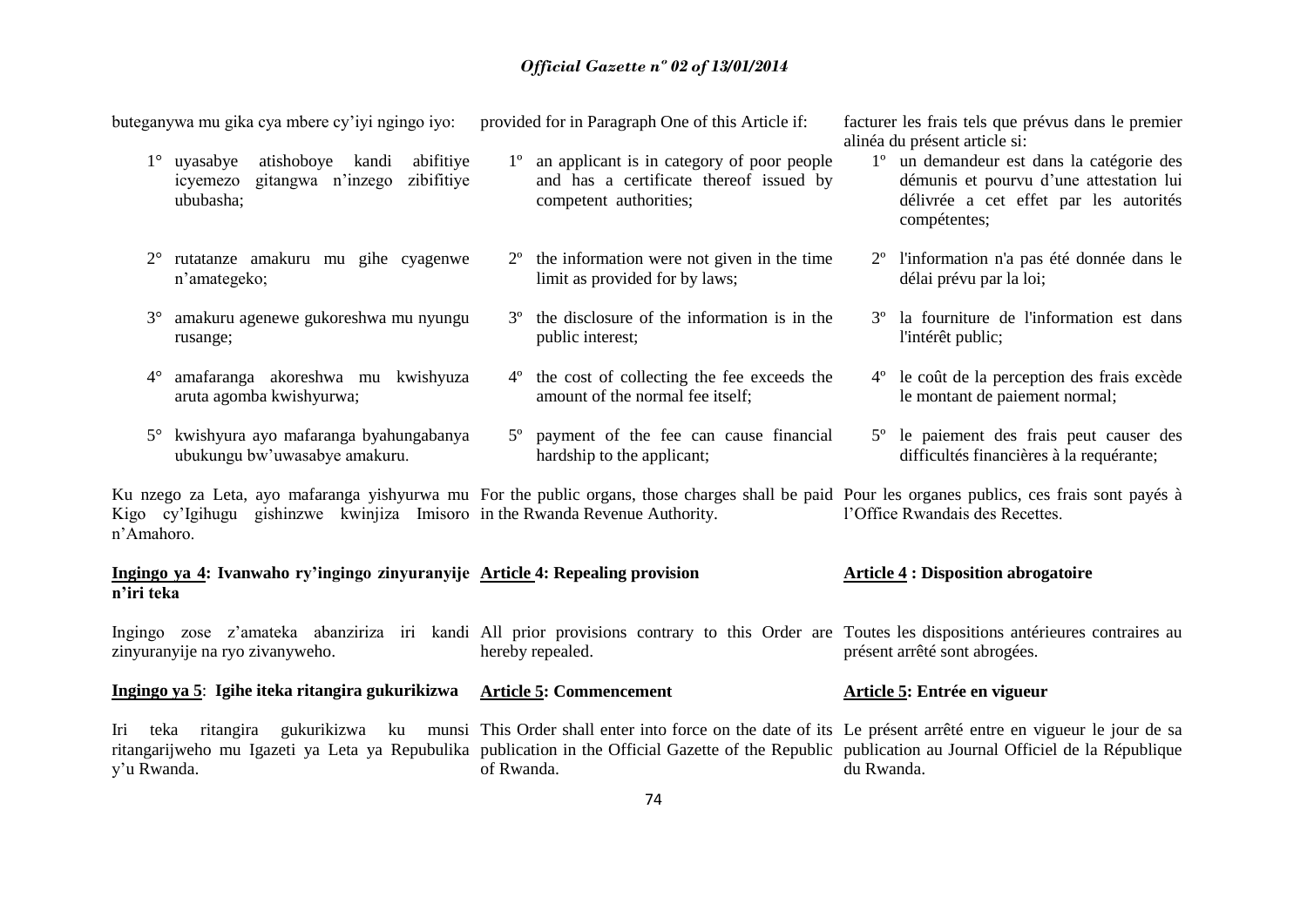Kigali, ku wa 19/12/2013

Kigali, on 19/12/2013

Kigali, le 19/12/2013

**(sé) MUSONI James** Minisitiri w'Ubutegetsi bw'Igihugu

**(sé) MUSONI James** Minister of Local Government

**(sé) MUSONI James** Ministre de l'Administration Locale

**Bibonywe kandi bishyizweho Ikirango cya Repubulika:**

**Seen and sealed with the Seal of the Republic:**

**Vu et scellé du Sceau de la République:**

**(sé) BUSINGYE Johnston** Minisitiri w'Ubutabera/Intumwa Nkuru ya Leta

**(sé) BUSINGYE Johnston** Minister of Justice/Attorney General

**(sé) BUSINGYE Johnston** Ministre de la Justice/Garde des Sceaux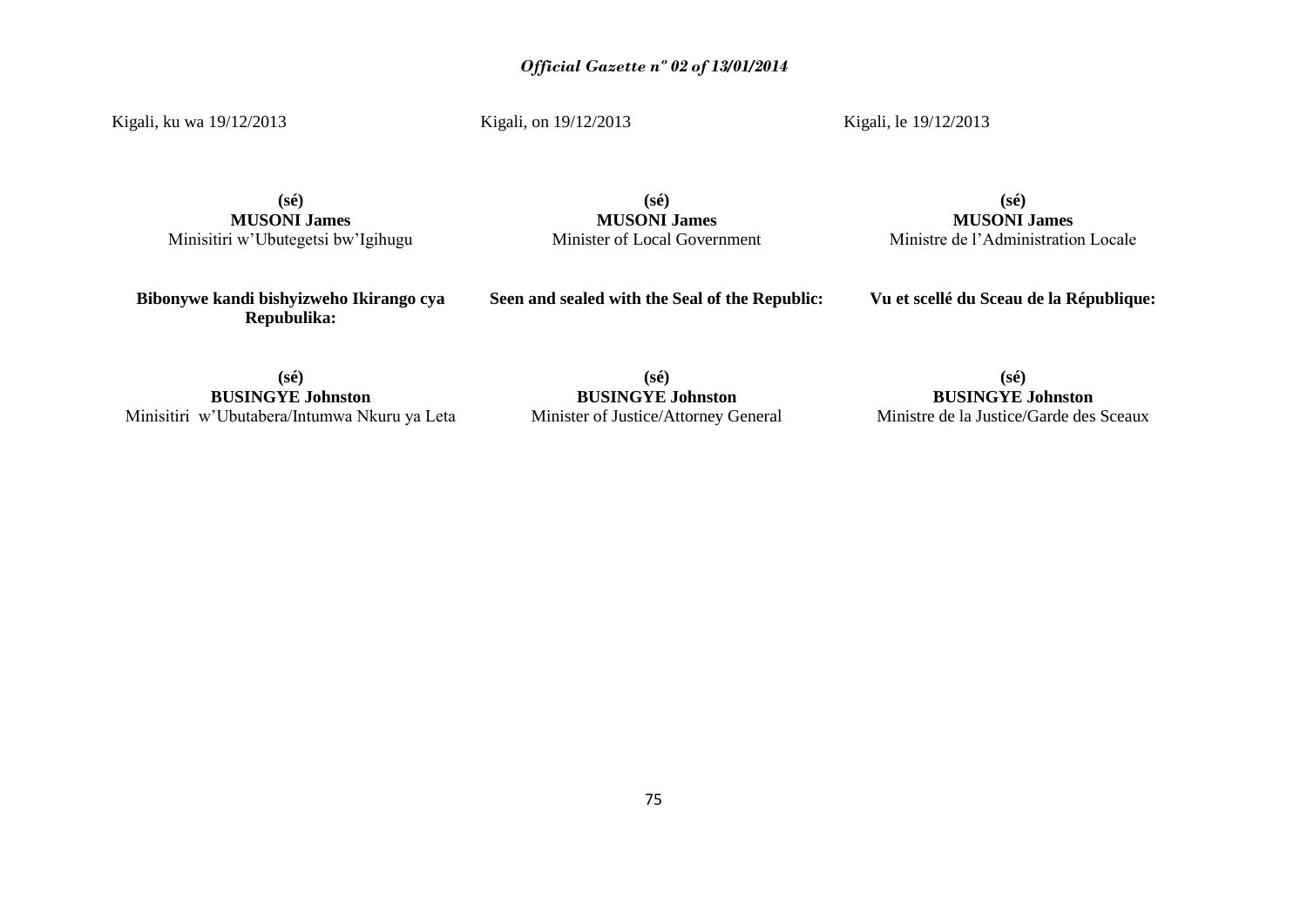**ITEKA RYA MINISITIRI Nº 009/07.01/13 MINISTERIAL ORDER N° 009/07.01/13 OF ARRETE MINISTERIEL Nº 009/07.01/13 DU RYO KUWA 19/12/2013 RIGENA INZEGO Z'ABIKORERA ZIREBWA N'ITEGEKO ORGANS TO WHICH THE LAW RELATING PRIVES AUXQUELS LA LOI RELATIVE A RYEREKEYE KUBONA AMAKURU 19/12/2013 DETERMINING TO ACCESS TO INFORMATION APPLIES 19/12/2013 DETERMINANT LES ORGANES L'ACCES A L'INFORMATION EST APPLICABLE**

| <b>ISHAKIRO</b>                                                                                                               | <b>TABLE OF CONTENTS</b>                                                                                                                    | <b>TABLE DES MATIERES</b>                                                                                                  |
|-------------------------------------------------------------------------------------------------------------------------------|---------------------------------------------------------------------------------------------------------------------------------------------|----------------------------------------------------------------------------------------------------------------------------|
| Ingingo ya mbere: Icyo iri teka rigamije                                                                                      | <b>Article One: Purpose of this Order</b>                                                                                                   | Article premier : Objet du présent arrêté                                                                                  |
| Ingingo ya 2: Ibisobanuro by'amagambo                                                                                         | <b>Article 2: Definitions of terms</b>                                                                                                      | <b>Article 2: Définitions des termes</b>                                                                                   |
| Ingingo ya 3: Inzego z'abikorera zikora<br>imirimo ifitanye isano n'inyungu rusange                                           | Article 3: Private organs whose activities are in<br>connection with general interest                                                       | Article 3: Organes privés dont les activités sont<br>en rapport avec l'intérêt général                                     |
| <u>Ingingo ya 4</u> : Inzego z'abikorera zikora<br>imirimo<br>n'uburenganzira<br>ifitanye<br>isano<br>n'ubwisanzure bwa muntu | Article 4: Private organs whose activities are in<br>connection with human right and freedom                                                | Article 4: Organes privés dont les activités sont<br>en rapport avec les droits de l'homme et la<br>liberté                |
| Ingingo ya 5: Umuyobozi ufite ububasha bwo<br>kugena amakuru agomba gutangazwa cyangwa<br>kudatangazwa                        | Article 5:<br>Competent<br>authority<br>for<br>classification or declassification of information                                            | compétente pour la<br>Article 5: Autorité<br>déclassification<br>classification<br>de<br>ou<br>l'information               |
| Ingingo ya 6: Uburyo izindi nzego z'abikorera<br>zishobora kongerwa ku zirebwa n'itegeko ryo<br>kubona amakuru                | Article 6: Modalities for the addition of other<br>private organs on those provided for by the law<br>relating to the access to information | Article 6: Modalités d'ajouts d'autres organes<br>privés à celles prévues par la loi relative à<br>l'accès à l'information |
| Ingingo ya 7: Ivanwaho ry'ingingo zinyuranyije Article 7: Repealing provision<br>n'iri teka                                   |                                                                                                                                             | <b>Article 7: Disposition abrogatoire</b>                                                                                  |
| Ingingo ya 8: Igihe iteka ritangira gukurikizwa                                                                               | <b>Article 8: Commencement</b>                                                                                                              | Article 8: Entrée en vigueur                                                                                               |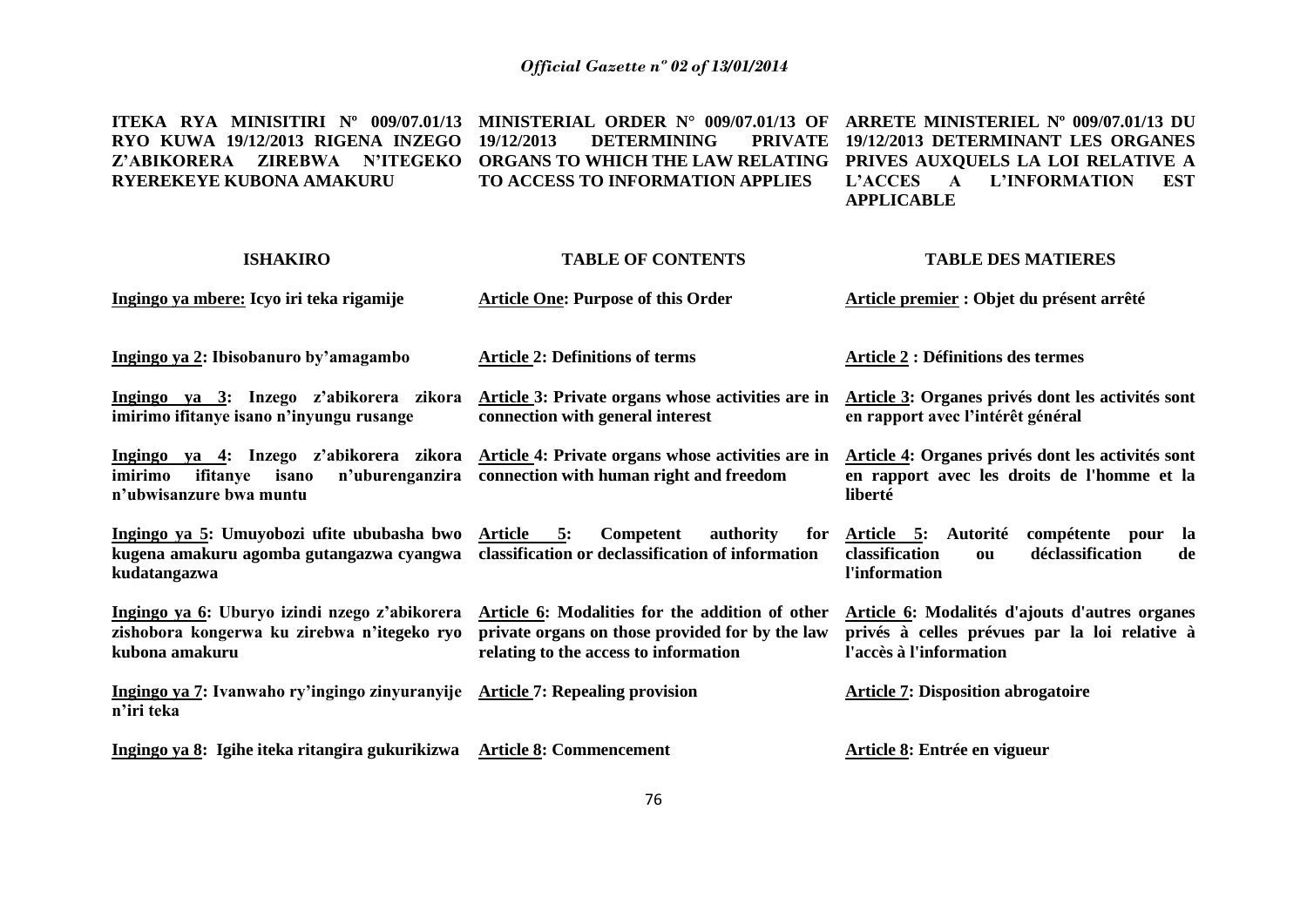| ITEKA RYA MINISITIRI Nº 009/07.01/13<br>RYO KUWA 19/12/2013 RIGENA INZEGO<br>Z'ABIKORERA ZIREBWA N'ITEGEKO<br>RYEREKEYE KUBONA AMAKURU                                                                                       | MINISTERIAL ORDER N° 009/07.01/13 OF<br>19/12/2013<br><b>DETERMINING</b><br><b>PRIVATE</b><br>ORGANS TO WHICH THE LAW RELATING<br>TO ACCESS TO INFORMATION APPLIES | ARRETE MINISTERIEL Nº 009/07.01/13 DU<br>19/12/2013 DETERMINANT LES ORGANES<br>PRIVES AUXQUELS LA LOI RELATIVE A<br>L'ACCES A<br>L'INFORMATION<br><b>EST</b><br><b>APPLICABLE</b> |
|------------------------------------------------------------------------------------------------------------------------------------------------------------------------------------------------------------------------------|--------------------------------------------------------------------------------------------------------------------------------------------------------------------|-----------------------------------------------------------------------------------------------------------------------------------------------------------------------------------|
| Minisitiri w'Ubutegetsi bw'Igihugu;                                                                                                                                                                                          | The Minister of Local Government;                                                                                                                                  | Le Ministre de l'Administration Locale;                                                                                                                                           |
| Ashingiye ku Itegeko Nshinga rya Repubulika y'u<br>Rwanda ryo kuwa 04 Kamena 2003 nk'uko<br>ryavuguruwe kugeza ubu, cyane cyane mu ngingo<br>zaryo, iya 33, iya 34, iya 120, iya 121 n'iya 201;                              | Pursuant to the Constitution of the Republic of<br>Rwanda of 04 June 2003 as amended to date,<br>especially in Articles 33, 34, 120, 121 and 201;                  | Vu la Constitution de la République du Rwanda du<br>04 juin 2003 telle que révisée à ce jour,<br>spécialement en ses articles 33, 34, 120, 121 et<br>201:                         |
| Ashingiye ku Itegeko n° 04/2013 ryo kuwa Pursuant to Law n° 04/2013 of 08/02/2013 relating<br>08/02/2013 ryerekeye kubona amakuru, cyane to Access to information, especially in Article 13;<br>cyane mu ngingo yaryo ya 13; |                                                                                                                                                                    | Vu la Loi nº 04/2013 du 08/02/2013 relative à<br>l'accès de l'information, spécialement en son<br>article 13;                                                                     |
| y'Abaminisitiri<br>yateranye<br>Inama<br>09/10/2013, imaze kubisuzuma no kubyemeza                                                                                                                                           | kuwa After consideration and approval by the Cabinet,<br>in its session of $09/10/2013$ ;                                                                          | Après examen et adoption par le Conseil des<br>Ministres, en sa séance du 09/10/2013 ;                                                                                            |
| <b>ATEGETSE:</b>                                                                                                                                                                                                             | <b>HEREBY ORDERS:</b>                                                                                                                                              | <b>ARRETE:</b>                                                                                                                                                                    |
| Ingingo ya mbere: Icyo iri teka rigamije                                                                                                                                                                                     | <b>Article One: Purpose of this Order</b>                                                                                                                          | Article premier : Objet du présent arrêté                                                                                                                                         |
| Iri teka rigena inzego z'abikorera zirebwa<br>n'itegeko ryerekeye kubona amakuru.                                                                                                                                            | This Order determines private organs to which the<br>Law relating to access to information applies.                                                                | Le présent arrêté détermine les organes privés<br>auxquels la loi relative à l'accès à l'information est<br>applicable.                                                           |
| Ingingo ya 2: Ibisobanuro by'amagambo                                                                                                                                                                                        | <b>Article 2: Definitions of terms</b>                                                                                                                             | <b>Article 2 : Définitions des termes</b>                                                                                                                                         |
| Muri iri teka, itsinda ry'amagambo "urwego<br>rw'abikorera" bisobanura urwego rutari urwa Leta                                                                                                                               | In this Order, a group of words "Private body"<br>shall mean a body that is not a public organ but prive » signifie un organe qui n'est pas public,                | Dans le présent arrêté, le groupe de mots « organe                                                                                                                                |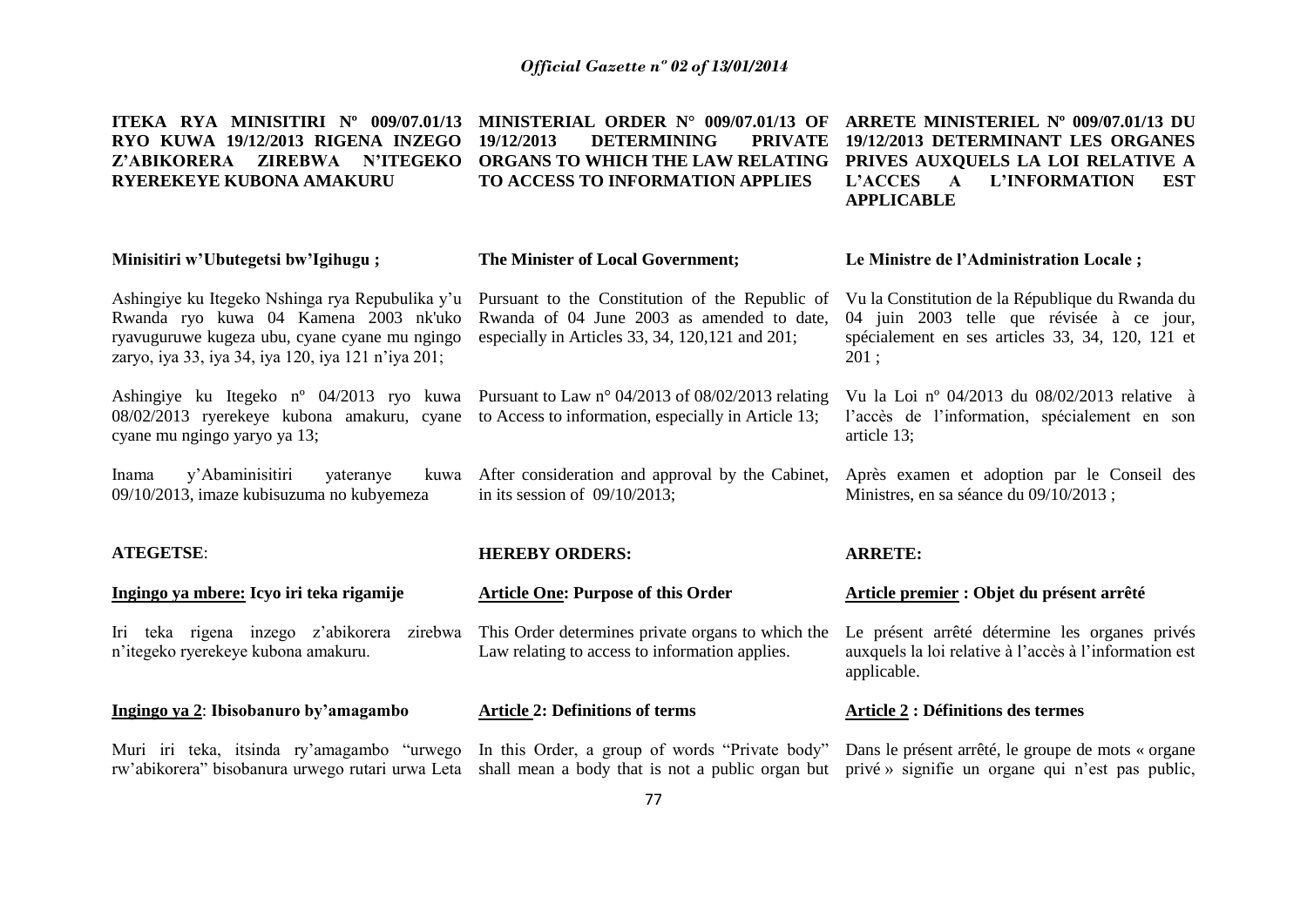| rukora akazi ako ariko kose gafite aho gahurira that carries any business in relation to public<br>n'inyungu rusange,<br>cyangwa<br>n'ubwisanzure bwa muntu. | uburenganzira interest, or to rights and freedom of people.                                                                   | mais menant toute sorte d'activité en rapport avec<br>l'intérêt général ou avec les droits et libertés de la<br>personne. |
|--------------------------------------------------------------------------------------------------------------------------------------------------------------|-------------------------------------------------------------------------------------------------------------------------------|---------------------------------------------------------------------------------------------------------------------------|
| imirimo ifitanye isano n'inyungu rusange                                                                                                                     | Ingingo ya 3: Inzego z'abikorera zikora Article 3: Private organs whose activities are in<br>connection with general interest | Article 3: Organes privés dont les activités sont<br>en rapport avec l'intérêt général                                    |
| Inzego z'abikorera zikora imirimo ifitanye isano<br>n'inyungu rusange ni izi zikurikira:                                                                     | Private organs whose activities are in connection<br>with general interest shall be:                                          | Les organes privés dont les activités sont en<br>rapport avec l'intérêt général sont les suivants:                        |
| 1 <sup>°</sup> izitanga serivisi z'itumanaho;                                                                                                                | those providing telecommunication services;<br>$1^{\circ}$                                                                    | 1 <sup>°</sup> les services de télécommunication;                                                                         |
| 2 <sup>°</sup> izitanga serivisi zo gutwara abantu n'ibintu;                                                                                                 | those providing transport of person and goods<br>$2^{\circ}$<br>services;                                                     | 2 <sup>°</sup> les services de transport des personnes et des<br>biens;                                                   |
| 3 <sup>°</sup> izitanga serivisi z'ubuvuzi;                                                                                                                  | those providing medical services;<br>$3^{\circ}$                                                                              | les services médicaux;<br>$3^{\circ}$                                                                                     |
| 4 <sup>°</sup> izitanga serivisi z'uburezi;                                                                                                                  | those providing educational services<br>$4^{\circ}$                                                                           | les services éducatifs;<br>$4^{\circ}$                                                                                    |
| 5 <sup>°</sup> izitanga serivisi z'umutekano;                                                                                                                | those providing security services;<br>$5^{\circ}$                                                                             | les services de sécurité;<br>$5^\circ$                                                                                    |
| izitanga serivisi z'imibereho myiza;<br>$6^{\circ}$                                                                                                          | those providing social security services;<br>$6^{\circ}$                                                                      | les services de sécurité sociale;<br>$6^{\circ}$                                                                          |
| n'izicuruza<br>ibiribwa,<br>ibinyobwa 7°<br>izikora<br>n'ibindi bifitanye isano na byo;                                                                      | production and commercialization of food, 7 <sup>o</sup><br>drinks or other related activities;                               | services<br>production<br>les<br>de<br>et<br>commercialisation d'aliments, de boissons ou<br>d'autres activités connexes; |
| ingaga z'abikorera zigenwa n'amategeko;<br>$8^{\circ}$                                                                                                       | private sector organizations provided for by 8°<br>the law;                                                                   | les organismes du secteur privé prévus par la<br>loi;                                                                     |
| $9^{\circ}$ ibigo by'imari;                                                                                                                                  | financial institutions;<br>$9^{\circ}$                                                                                        | les institutions financières;<br>$9^{\circ}$                                                                              |
| 10° amashyirahamwe y'abanyamyuga.                                                                                                                            | $10o$ professional organizations                                                                                              | $10o$ les organisations professionnelles.                                                                                 |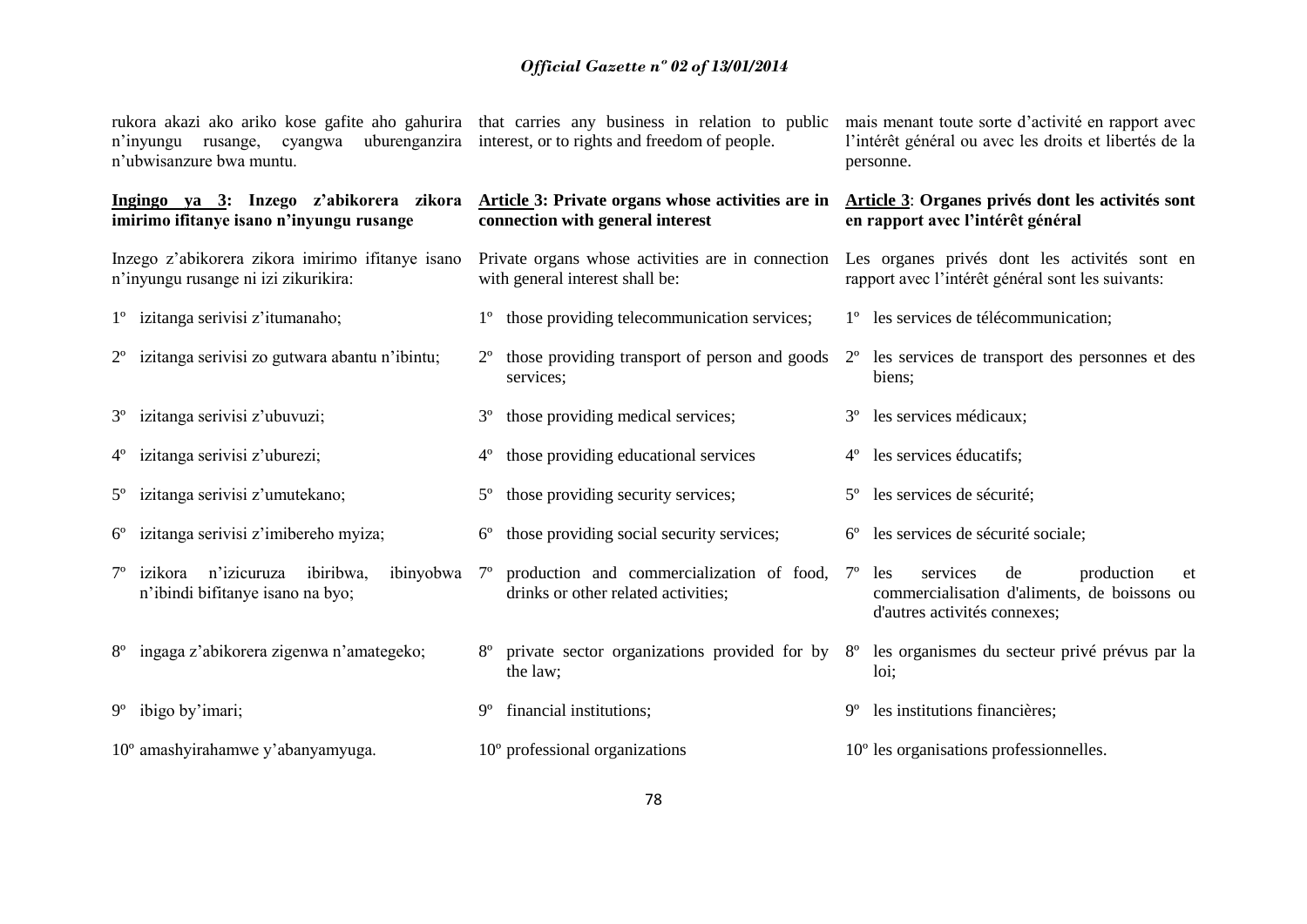| imirimo<br>ifitanye<br>isano<br>n'ubwisanzure bwa muntu                                                                                                                                            | Ingingo ya 4: Inzego z'abikorera zikora Article 4: Private organs whose activities are in<br>n'uburenganzira connection with human right and freedom                                                        | Article 4: Organes privés dont les activités sont<br>en rapport avec les droits de l'homme et la<br>liberté                                                                    |
|----------------------------------------------------------------------------------------------------------------------------------------------------------------------------------------------------|-------------------------------------------------------------------------------------------------------------------------------------------------------------------------------------------------------------|--------------------------------------------------------------------------------------------------------------------------------------------------------------------------------|
| n'uburenganzira n'ubwisanzure bwa muntu ni izi<br>zikurikira:                                                                                                                                      | Inzego z'abikorera zikora imirimo ifitanye isano Private organs whose activities are in connection Les organes privés dont les activités sont en<br>with human right and freedom shall be the<br>following: | rapport avec les droits de l'homme et la liberté sont<br>les suivants:                                                                                                         |
| 1 <sup>°</sup> imiryango nyarwanda itari iya Leta ifite intego<br>zo kurengera uburenganzira n'ubwisanzure<br>bwa muntu;                                                                           | local non governmental organizations whose<br>$1^{\circ}$<br>responsibilities are the protection of human<br>right and freedom;                                                                             | les organisations non gouvernementales<br>$1^{\circ}$<br>locales, dont la mission est en rapport avec la<br>protection des droits de l'homme et de la<br>liberté;              |
| $2^{\circ}$<br>imiryango ishingiye ku idini;                                                                                                                                                       | religious based organizations;                                                                                                                                                                              | les organisations fondées sur la religion;                                                                                                                                     |
| imitwe ya politiki;<br>$3^{\circ}$                                                                                                                                                                 | $3^{\circ}$<br>political organizations;                                                                                                                                                                     | les organisations politiques;<br>$3^{\circ}$                                                                                                                                   |
| imiryango mvamahanga itari iya Leta ifite 4 <sup>°</sup><br>$4^{\circ}$<br>kurengera<br>intego<br>uburenganzira<br>ZO <sub>1</sub><br>n'ubwisanzure bwa muntu;<br>ibitangazamakuru.<br>$5^{\circ}$ | international<br>organizations<br>whose<br>responsibilities are the protection of human<br>rights and freedom;<br>$5^{\circ}$<br>media organs.                                                              | les organisations internationales dont la<br>$4^{\circ}$<br>mission est en rapport avec la protection des<br>droits de l'homme et de la liberté;<br>les organes de presse.     |
| Ingingo ya 5: Umuyobozi ufite ububasha bwo<br>kugena amakuru agomba gutangazwa cyangwa<br>kudatangazwa                                                                                             | Article<br>5:<br>Competent<br>authority<br>for<br>classification or declassification of information                                                                                                         | Article 5: Autorité<br>compétente pour<br><b>la</b><br>déclassification<br>classification<br>de<br>ou<br>l'information                                                         |
| Umuyobozi w'Urwego rwose<br>rw'abikorera<br>rurebwa n'itegeko ryerekeye kubona amakuru ni<br>we ugena amakuru afite atangazwa cyangwa<br>adatangazwa                                               | The Head of any private organ to which the access<br>to information Law applies shall be the one to<br>determine whether the information in its<br>possession is classified or declassified information.    | Le chef d'un organe privé auxquels la loi d'accès à<br>l'information s'applique doit déterminer si<br>l'information en sa possession est une information<br>classifiée ou non. |
| Ingingo ya 6: Uburyo izindi nzego z'abikorera<br>zishobora kongerwa ku zirebwa n'Itegeko ryo<br>kubona amakuru                                                                                     | Article 6: Modalities for the addition of other<br>private organs on those provided for by the<br>Law relating to the access to information                                                                 | Article 6: Modalités d'ajouts d'autres organes<br>privés à celles prévues par la loi relative à<br>l'accès à l'information                                                     |
|                                                                                                                                                                                                    | Bitabangamiye ibiteganywa n'Itegeko Nshinga rya Without prejudice to the Constitution of the Sans préjudice aux dispositions de la Constitution                                                             |                                                                                                                                                                                |